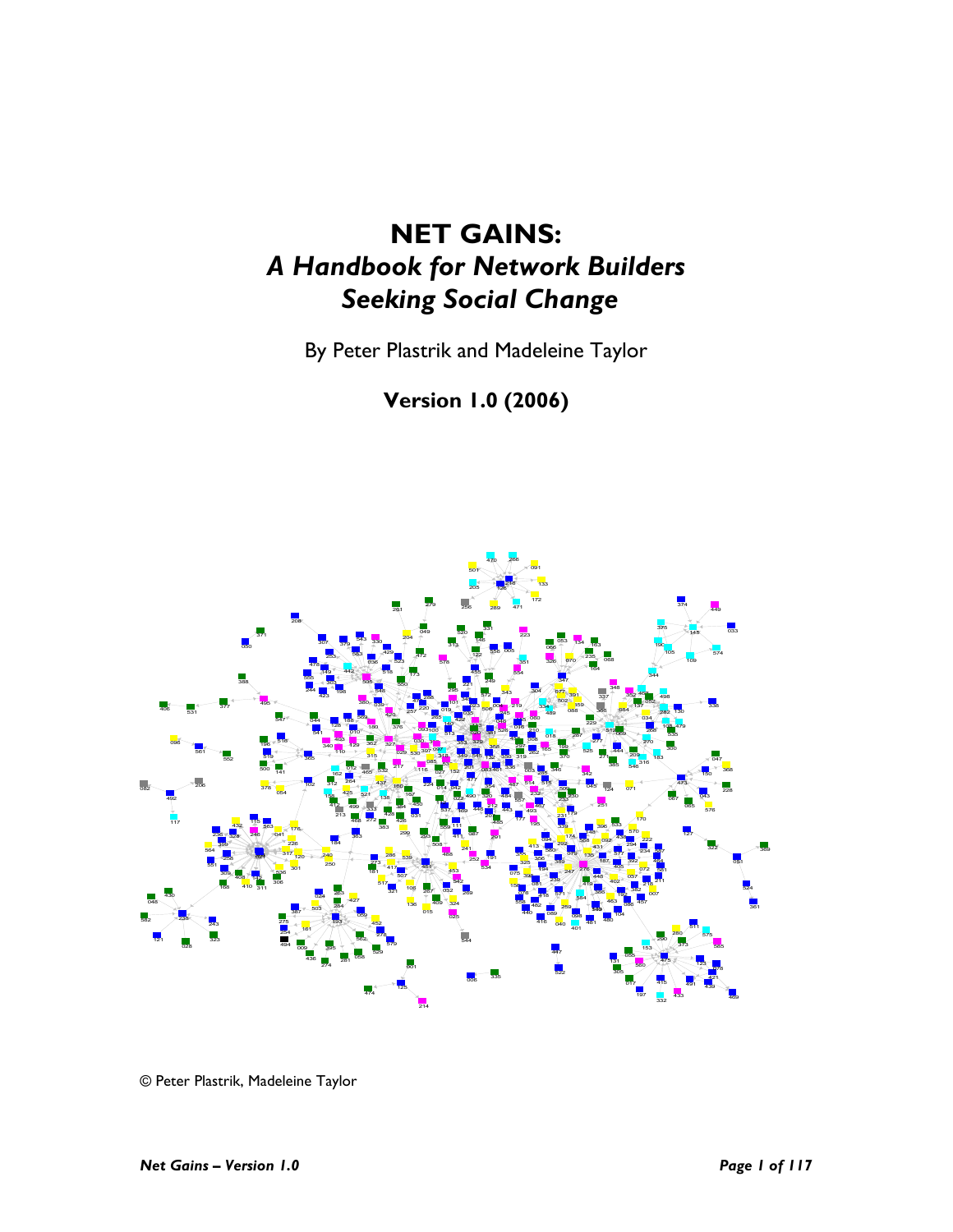## Networks are present everywhere. All we need is an eye for them.

Albert-Laszlo Barabasi<sup>1</sup>

## Networks are the language of our times, but our institutions are not programmed to understand them.

Helen McCarthy, Paul Miller and Paul Skidmore<sup>2</sup>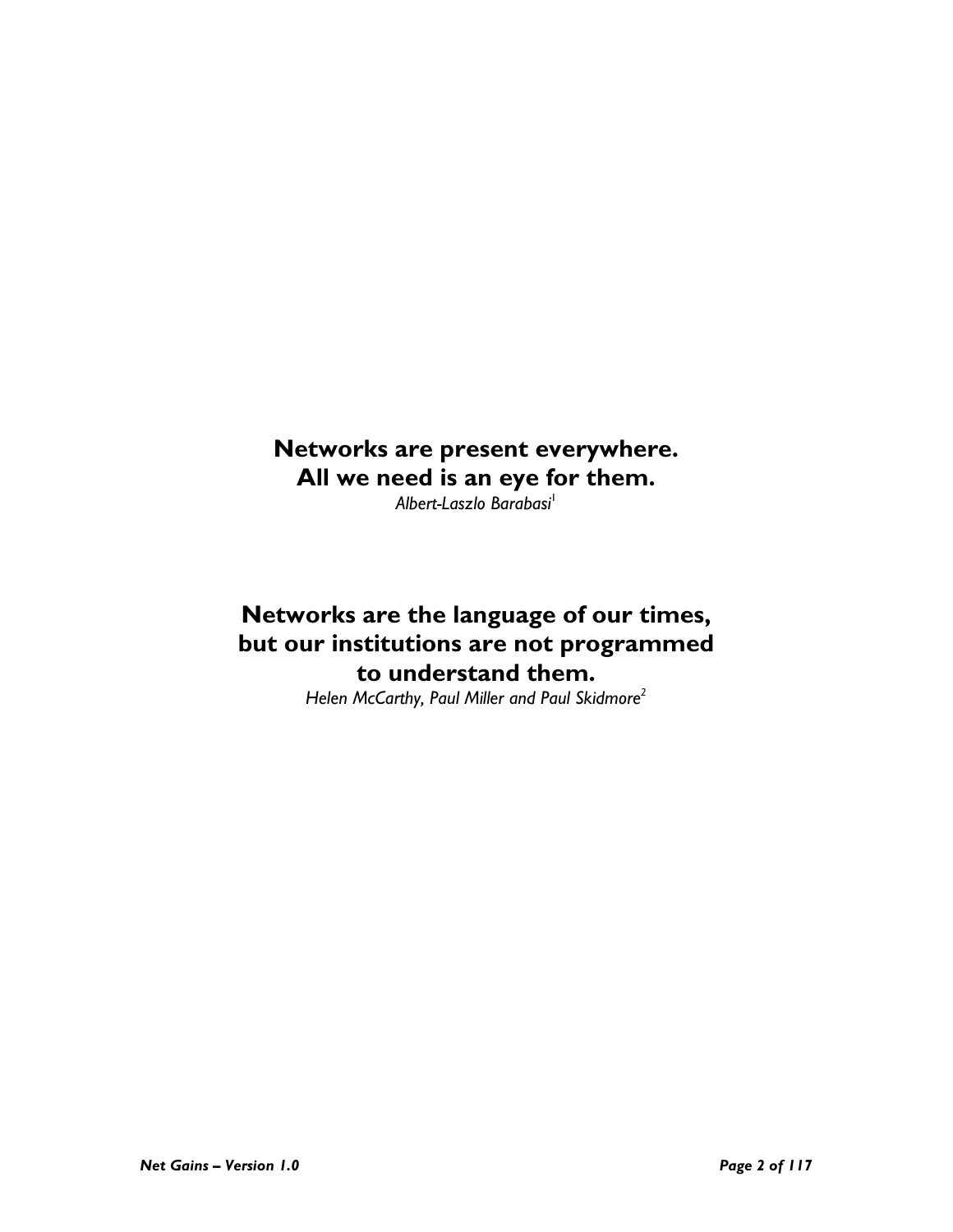## TABLE OF CONTENTS

Introduction The Authors **Acknowledgments** 

## Part I: Is a Network Approach Right for You?

| 1. Starting Points                              |     |
|-------------------------------------------------|-----|
| 2. What We Mean by Network                      | 14  |
| 3. The Difference a Network Makes               | 18. |
| 4. The Business Case for Social-Change Networks | 24  |
| 5. Gut Check: What It Takes to Build Networks   | 28. |

#### Part II: Organizing Networks: Seven Decisions

| 6. Three Networks in One: Connection, Alignment, and Production Nets | 33  |
|----------------------------------------------------------------------|-----|
| 7. Reasons that Bind: Collective Value Propositions                  | 39  |
| 8. Who's In, Who's Out: The Privilege of Membership                  | 45  |
| 9. Who Decides What and How: Network Governance                      | 48  |
| 10. The Shape of Things To Come: Structures of Networks              | 51  |
| 11. Rules to Live By: Operating Principles for Network Building      | 58  |
| 12. The Different Roles of Network Builders                          | 6 I |
| 13. When Funders Organize Networks                                   | 64  |

#### Part III: Managing a Network's Development: Five Tasks

| 14. Weaving Connections: Ties that Bind                    | 68 |
|------------------------------------------------------------|----|
| 15. Facilitating Alignment: Production Agreements          | 74 |
| 16. Coordinating Production: Who Does What                 | 78 |
| 17. Operating the Network: Management Issues to Anticipate | 81 |
| 18. Taking a Network's Pulse: Monitoring and Evaluation    | 87 |
| 19. Visualizing Networks: Maps that Reveal                 | 97 |

#### Part IV: Net Gains in the Social-Change Sector

| 20. Building the Civil Sector's Networks: Five Strategies | 102. |
|-----------------------------------------------------------|------|
| A Network Glossary                                        | 106  |
| <b>Resources for Network Builders</b>                     | 109  |
| <b>End Notes</b>                                          |      |

Cover art: Network map of the after-school sports program network in Boston, provided by the Barr Foundation, using Inflow software. Inflow also used for maps appearing with text.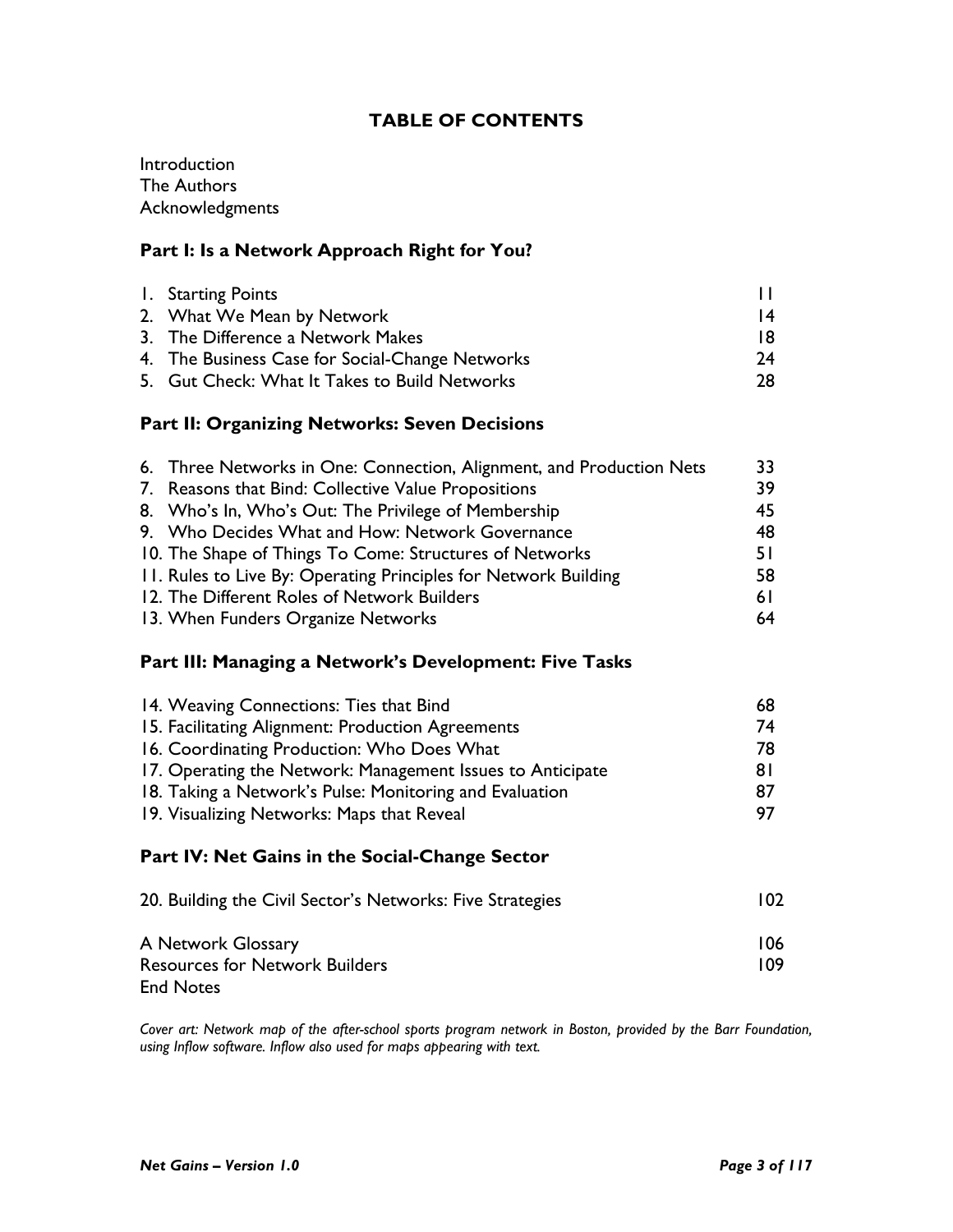#### INTRODUCTION

This handbook provides the growing number of people who are developing networks for social change with practical advice based on the experiences of network builders, case studies of networks small and large, local and international, and emerging scientific knowledge about "connectivity."

It is intended to join, complement, and spur other efforts to capture and make widely available what is being learned in the business, government, and civil sectors about why and how to use networks, rather than solitary organizations, to generate large-scale impact.

We start with the point of view that networks provide social-change agents with a fundamentally distinct and remarkably promising "organizing principle" to use to achieve ambitious goals. Given the complexity and enormity of social problems, the unrelenting pressure to reduce the cost of creating and implementing solutions, and the recent proliferation of small nonprofit organizations, networks offer a way to weave together or create capacities that get better leverage, performance, and results.

Relying on networks to generate social change is not new to philanthropy and nonprofits. Many foundations have funded the civil rights, feminist, and consumer movements for decades and more recently have assembled "learning networks" of grantees that work together to innovate and improve their practices. As Jon Pratt, executive director of the Minnesota Council of Nonprofits, points out, "community organizers and grass roots organizations have applied network concepts for years."<sup>3</sup>

But something new and important is afoot. The nonprofit and philanthropic sectors are under growing demand to do more and better. The number of nonprofit organizations is expanding substantially, as are the tasks they undertake in light of government downsizing.<sup>4</sup> "We're seeing growth of nonprofit organizations, but not much change in the systems they are trying to impact," says Pat Brandes, a foundation executive in Boston. Nonprofit capacity is a "chronic problem," writes Jonathan Peizer of the Open Society Institute. "The sector must embrace new paradigms."<sup>5</sup> Gideon Rosenblatt, executive director of a Seattle nonprofit and a former Microsoft senior manager, notes that "many environmental leaders are questioning whether the environmental movement has the right strategies and organizational structures in place." The movement, he contends, has "over-invested in institutional overhead" and "is replicating board development, fundraising and many other functions across thousands of very small organizations." It is essential, Rosenblatt concludes, to "un-bundle" and rebuild the environmental organizational structure using network approaches.<sup>6</sup>

Foundations, a crucial capital market for nonprofits, and governments that contract with nonprofits increasingly seek improved impact, leverage, and "return on investment." Nonprofits are routinely expected to be more strategic, entrepreneurial, and "high performing," and to focus on producing outcomes.<sup>7</sup> Some efforts to increase the impact of nonprofits, such as "venture philanthropy," have focused on strengthening individual organizations to be more effective and efficient. But, as the Maine Community Foundation notes, this approach can be inefficient, since its capacity-building resources are invested across many organizations without regard for redundancy and overlap among the organizations.<sup>8</sup> Meanwhile, foundations typically fund programs rather than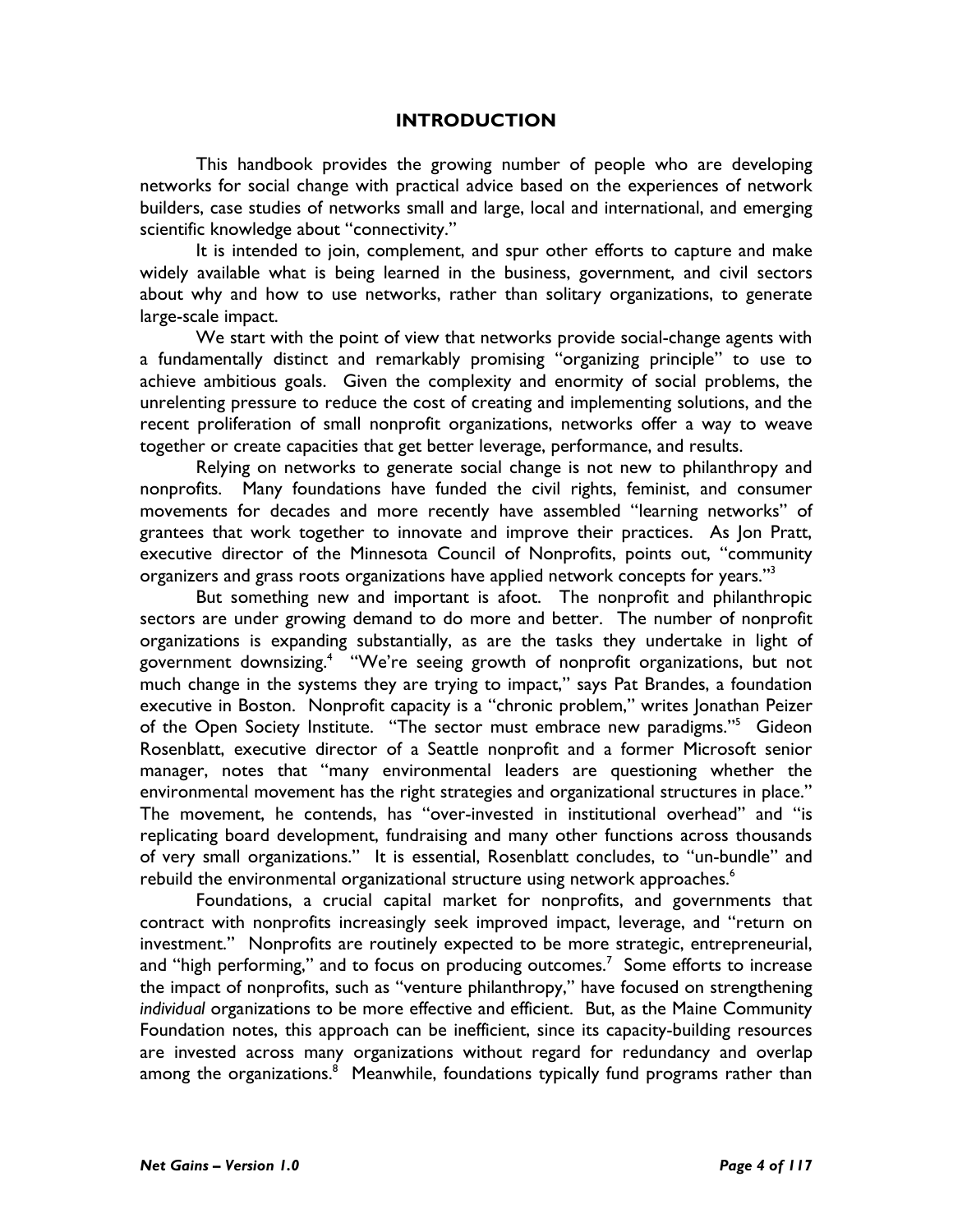methods of delivery, but more of them are forming their own networks, rather than going it alone, to develop their strategies and pool their resources.

 In this shifting context for the civil sector, networks represent a fundamentally different response for achieving efficiency and effectiveness. They should not be dismissed as merely the latest fad promoted by business leaders, consultants, and foundations who don't understand the uniqueness of the nonprofit world. "Network strategies offer a powerful set of tools to manage the key tasks and challenges faced by nonprofits," argues Jon Pratt. "Network thinking offers powerful analytic and strategic tools for nonprofit boards and managers to increase the stability, influence and autonomy of their organizations."<sup>9</sup>

Most of us have networking in our blood. We build personal networks and connect with other individuals or organizations to get things done that we can't do by ourselves. But there's much more to network building than this instinct to link. Building a network is a practice about which much has been learned from the experiences of network builders themselves and the experiments and insights of researchers in mathematics, physics, anthropology, and other disciplines.

This is news to most of the social entrepreneur-network builders we meet. Networks in the nonprofit sector are rarely organized to take full advantage of what networks can do. "We in the nonprofit sector always say, 'We connect,' but we don't really know much about connecting," observes Marion Kane, executive director of the Barr Foundation.

For many decades, the overriding organizing principle of the social-change sector, as with business and government, has been the stand-alone organization. This focus has driven the understanding of management and leadership; the CEO or Executive Director at the helm of the lone organization is an icon of the age. But hierarchical, organization-centric is losing its sway. Many people, even in the largest, most venerable organizations, recognize now that to gain greater impact they have to let go of organization-centric ideas about how the world works, and they are adopting network-centric thinking.

The power of networks is drawing increasing attention in mass media headlines as well as in specialized scientific literatures. From the explosive growth of Howard Dean's Internet-based presidential campaign in 2004, the frustrating resilience of Al Qaeda, and the far-flung mobilizations of the World Social Forum and Moveon.org to the connectivity evident in the spread of the Internet and HIV/AIDS, the structure of electricity grids across the U.S., and the extensive influence of a small number of linked members of corporate boards of directors—networks have stirred the interest of people seeking innovation and large-scale change.<sup>10</sup> In July 2006, a professor of military science announced that "we are now in the first great war between nations and networks," referring to the battles in south Lebanon between Israel and Hezbollah, which operated through many small units that were dispersed, improvisational, and without a central control.<sup>11</sup>

"Today we increasingly recognize that nothing happens in isolation," writes physicist Albert-Laszlo Barabasi in Linked:

Most events and phenomena are connected, caused by, and interacting with a huge number of other pieces of a complex universal puzzle. We have come to see that we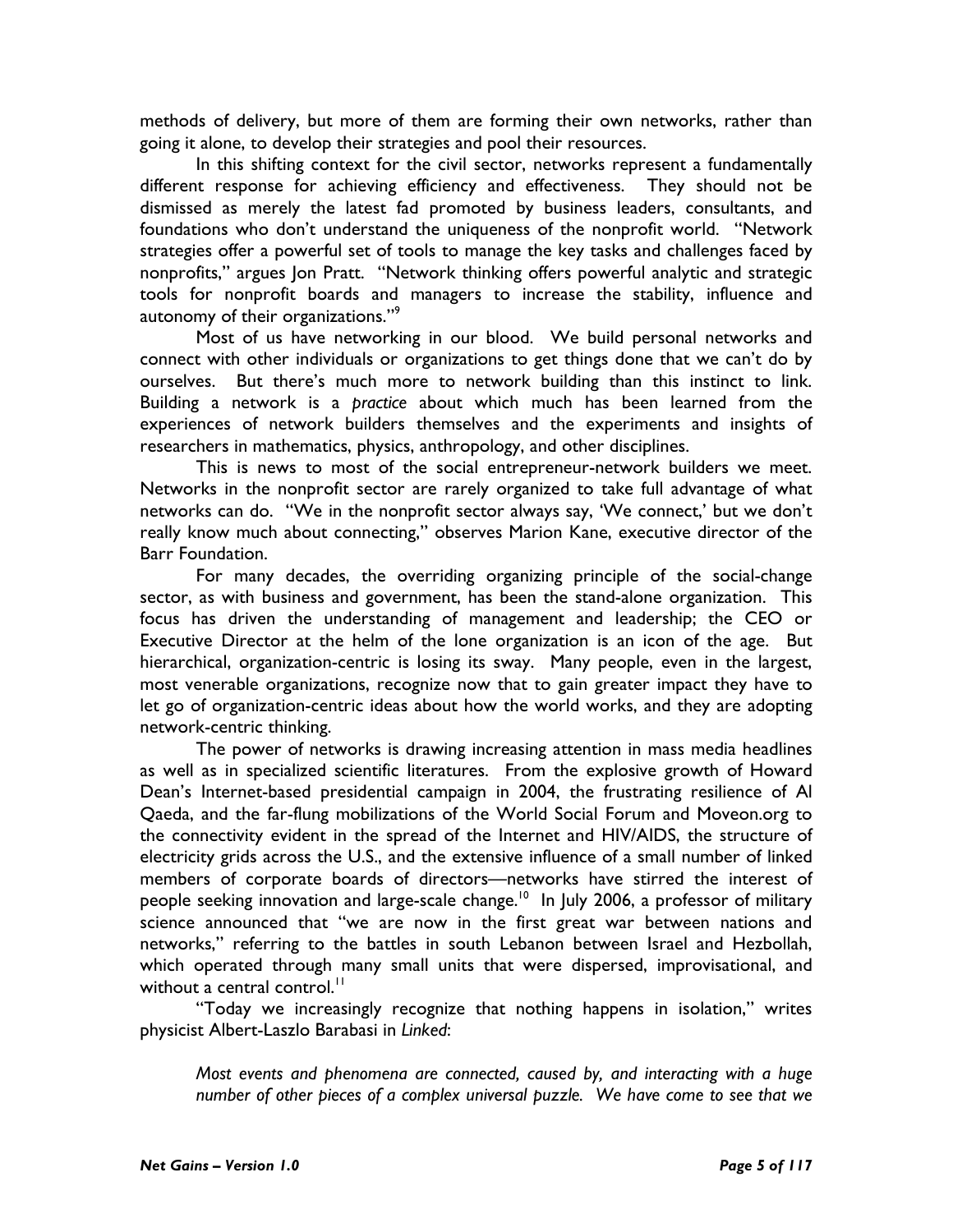live in a small world, where everything is linked to everything else… We have come to grasp the importance of networks. $12$ 

What is new about this? Societies have long had transportation and communications networks. Social scientists have analyzed social networks for decades. Networks have been represented in mathematical thinking for hundreds of years. And the existence of networks is readily evident in the personal networks that most people build and maintain.

Clay Shirky, a partner in the Global Business Network consulting firm, puts his finger on what is changing: "We understand networks better—a lot better—than we used to, and we have much better tools for manipulating them."<sup>13</sup> Now, he says, people can "rely" on networks because "we can finally begin to predict how networks will behave over time." This crucial development has happened especially because of the emergence of the "science of complexity," which is bringing together scientific disciplines to understand the behavior of the many interacting parts of complex systems, whether they are epidemics of disease, new ideas that become crazes, failures of large infrastructure networks such as electricity grids, changes in social norms, or successful business innovations.<sup>14</sup> We are coming to understand the "basic organizing principles" of complex connected systems, explains Columbia University sociologist Duncan Watts in Six Degrees, and this allows us to anticipate how networks may behave.<sup>15</sup>

Networks have unique properties and effects and tend to follow a typical developmental path. This is why it is possible to foresee the challenges that network builders will face and the options they will have when they seek to steer a network's start-up, growth, connection to other networks, and evolution. Network builders don't have to just fly by the seat of their pants. They can recognize that there are three different types of networks and that each requires its own unique planning and management. They can understand the simple, underlying rules of how networks work—violate them and you lose some of the power of and investment in networking. They can learn the best ways to undertake the major developmental tasks of network builders—from setting a network's purpose and coordinating its activities to assessing its health.

"As the networked approach to governance proliferates," write Steve Goldsmith, a former mayor of Indianapolis, and William Eggers in Governing by Network, what becomes important is "learning how to manage a government composed more and more of networks instead of people and programs."<sup>16</sup> They are right, and not just about government. We have crossed the threshold to what Watts calls "the connected age." What more and more social entrepreneurs want to know now is what to do next how to expand, fund, sustain, and assess the health of networks.

There is a growing realization in the nonprofit sector—within organizations and foundations, and among social entrepreneurs—that the case for building networks is quite compelling. And those who have built networks are finding that while they may not be sure how to handle all the challenges of network building or may want to "tweak" the network a bit to improve its performance, they have become believers in the "network-centric" way of getting things done.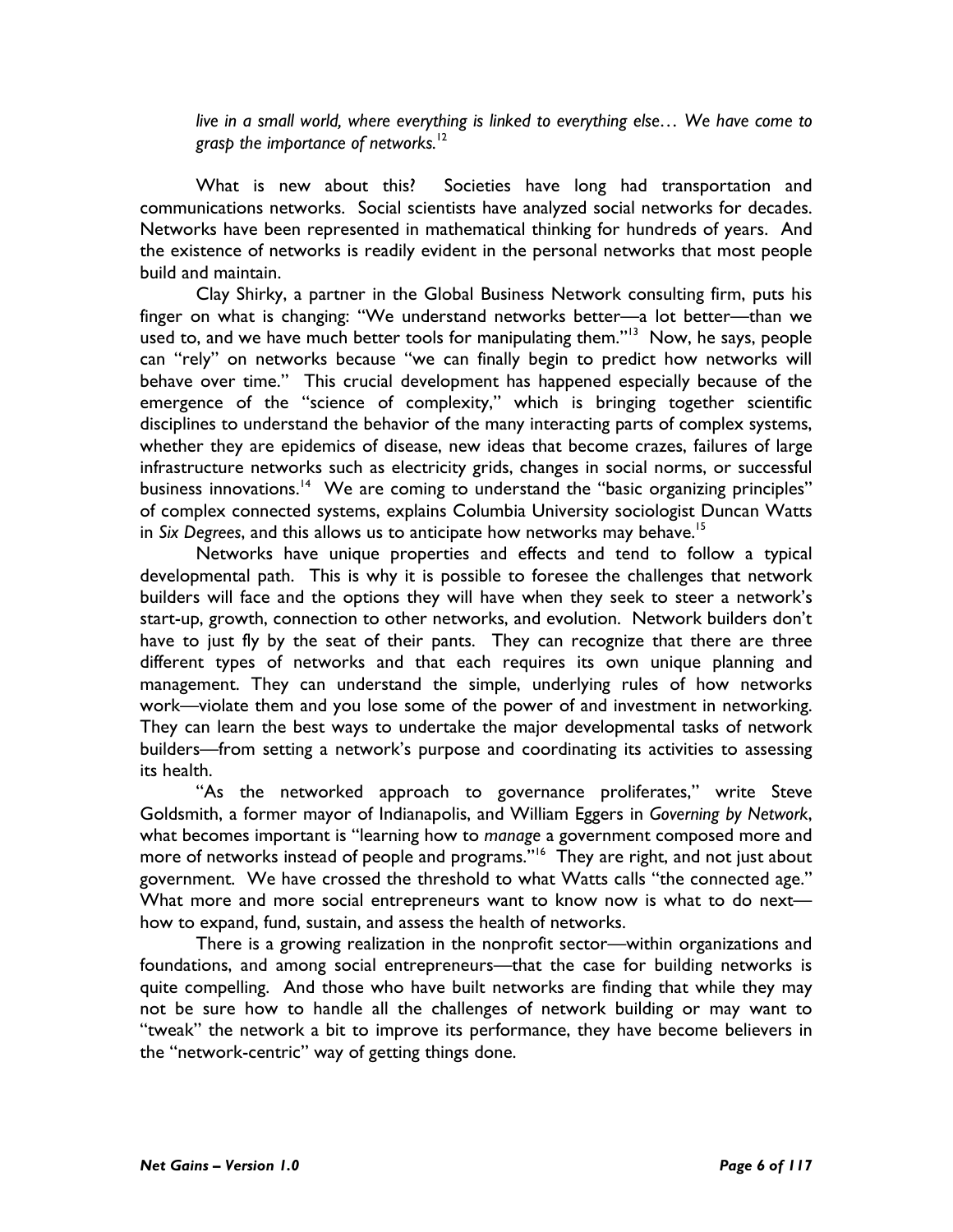In this Handbook we offer practical information and advice for people who are building or connecting networks for social change. We lay out a handful of key concepts that are essential to understanding how networks work and what they can do for you. We discuss how to build networks of all types and how to manage them as they evolve.

We have written this handbook for nonprofits, so they can become more deliberate and successful in building networks for greater social impact. We believe they will find, as we have, that network approaches are as valuable to the civic sector as in business and government.

We have also written for those who, like us, are working to put know-how about networks into the service of practitioners. We have drawn from their work (with full acknowledgment) and have tried to make an additional contribution: developing explanatory frameworks, raising new questions, providing new answers, and adding a directory of resources we found useful.

Finally, we have written this handbook for those who are curious about networks, but are not convinced that networks will make a difference for them. We provide concrete examples of practice and easy-to-understand "translations" of the emerging theories about networks.

#### Advice to the Reader

There is no one formula for how to build a network. There are many different kinds of networks and the network-building process is neither neat nor linear. So our Handbook is not a step-by-step "cook book." Inevitably, you must discover some of how to build your network, not just apply a proven methodology. But there is a body of know-how, about how to think and how to do, that can help you.

We have organized the Handbook so you can read it from beginning to end or by dipping into the Parts and Chapters—chunks of know-how—most relevant to you.

We are also quite interested in receiving your feedback—criticisms, new frameworks and stories, specific questions and advice for others—from your own experiences as a network builder. Contact us at netgains@in4c.net. Thank you.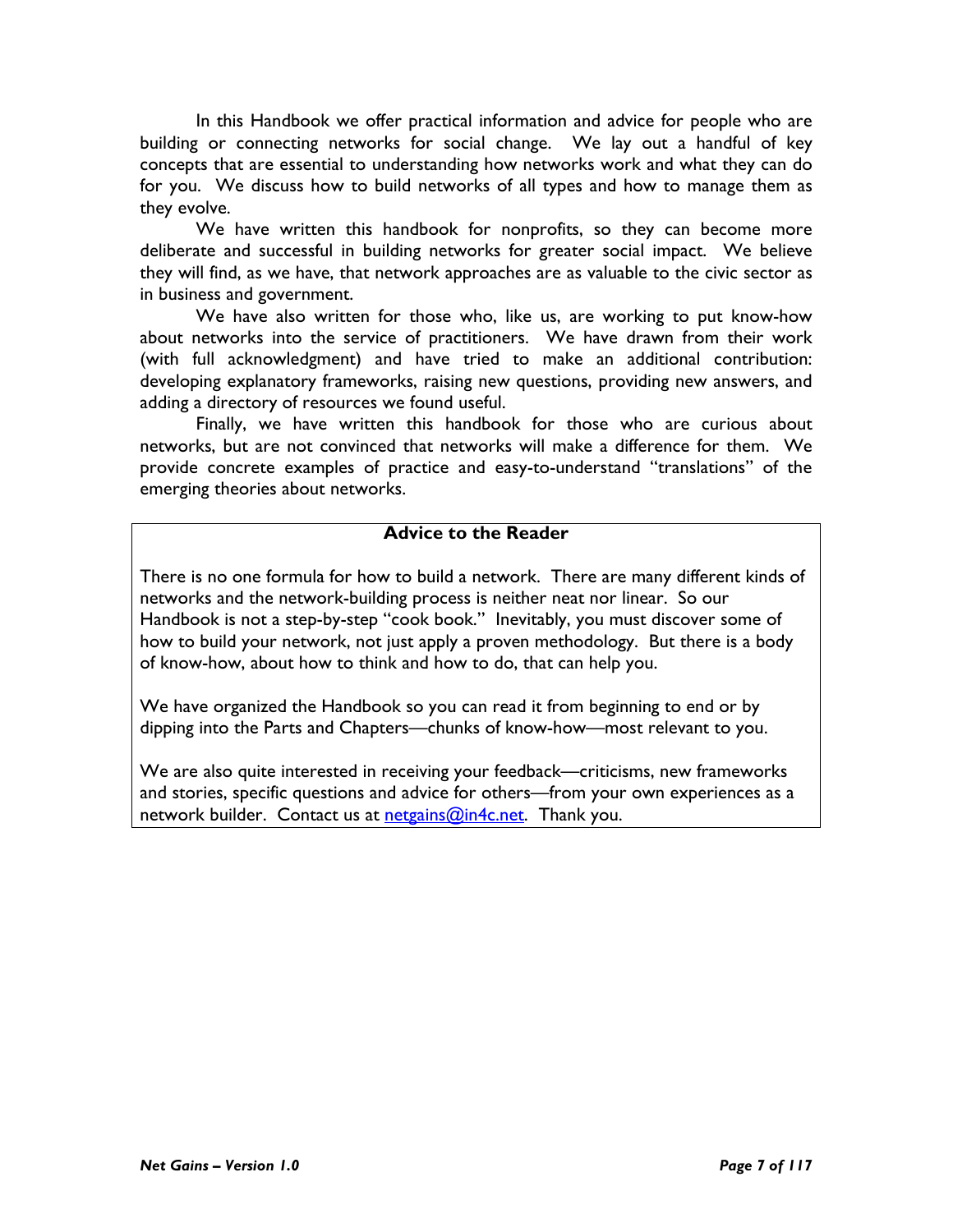## THE AUTHORS

Peter Plastrik and Madeleine Taylor are coauthors of two previous articles, sponsored by the Barr Foundation, about network strategies in the civil sector: "Network Power for Philanthropy and Nonprofits" and "Lawrence CommunityWorks: Using the Power of Networks to Restore a City."

Peter Plastrik is president of the nonprofit Innovation Network for Communities (www.in4c.net) and a consultant to foundations, nonprofits, and social enterprises. He is co-author with David Osborne of two books about reinventing government, Banishing Bureaucracy and The Reinventors Fieldbook, as well as numerous articles about innovations in government, and economic and community development. He is a co-founder of a public charter school in Detroit, former executive director of the Wendling Foundation, and former chief deputy director of the Michigan Department of Commerce. He lives on Beaver Island in Lake Michigan.

Madeleine Taylor is a social anthropologist who advises public and nonprofit organizations and national foundations on strategy, research, program development, and evaluation. She has consulted to governments, philanthropic organizations, and local nonprofit organizations, both in the United States and overseas, on issues that include culture and the environment, creative industries development, and the building of nonprofit networks. She is a co-founder and Principal of Arbor Consulting Partners, a research and consulting firm located in Boston, Massachusetts.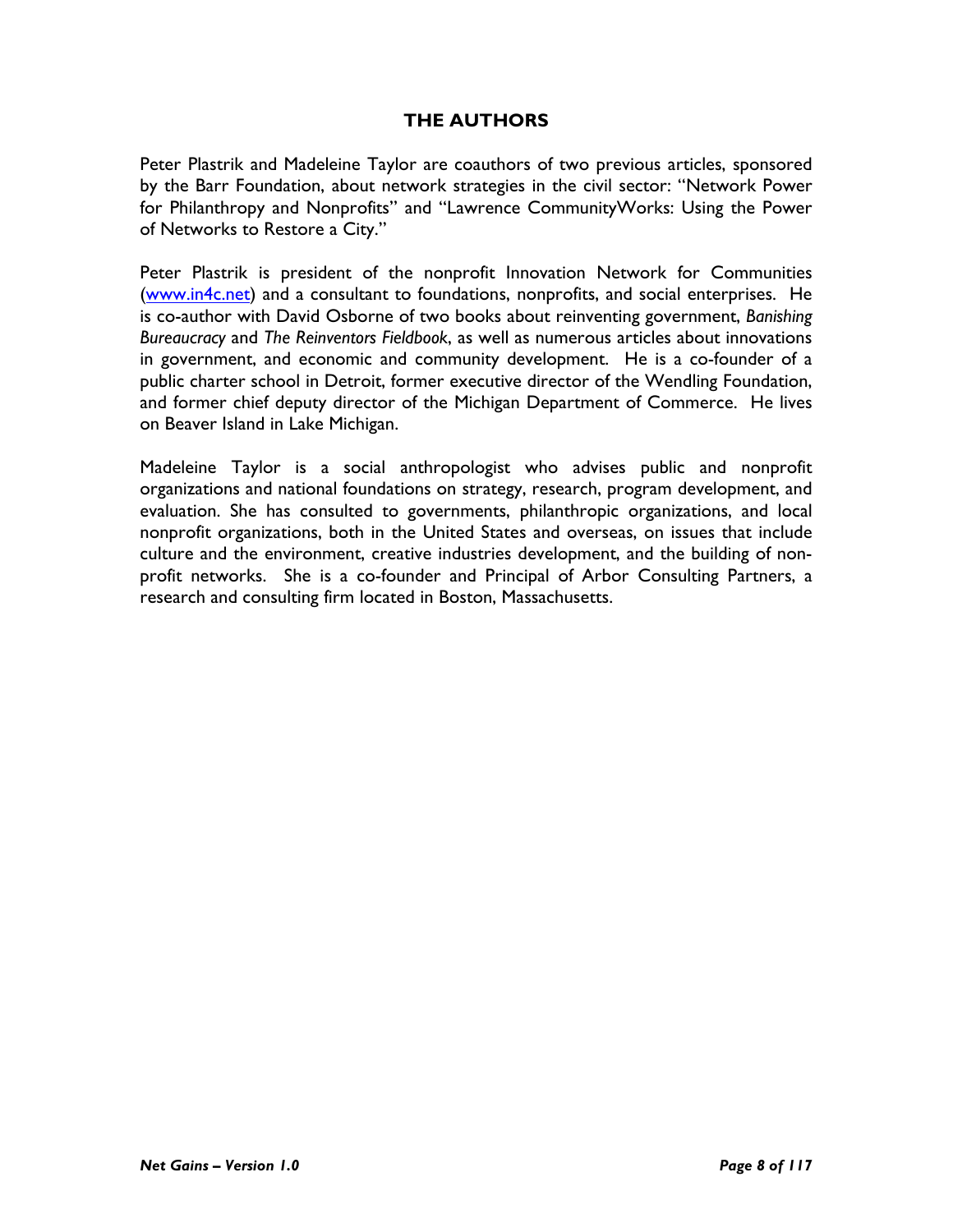#### ACKNOWLEDGMENTS

This handbook was made possible by the generosity of the Wendling Foundation and the contributions of Warren Cook, one of the foundation's directors. Warren has become a tireless promoter of and investor in the use of networks by the non-profit sector, whose capacity he has worked to build for more than a decade. It was Warren who introduced us to Bruce Hazard, developer of the Maine Mountain Heritage Network, and other networks in Maine, whose members inspired our efforts and also critiqued early versions of material for this Handbook.

An earlier contribution to our efforts was made by the Barr Foundation's Marion Kane. In 2003 Marion started wondering if the power of networks could be harnessed by nonprofits the foundation was supporting as individual grantees. In one of those surprises that effective "connectors" like Marion deliver for the people in their networks, she brought the two of us together to do the research and writing that became a foundation report, "Network Power for Philanthropy and Nonprofits." Some parts of this handbook build on that article.

#### The Networks We Learn From

Over the past few years we have come to know and work with many networks for social change. Their experiences, questions, answers, and learning helped to form much of the content of this Handbook (although we take full responsibility for this material). We want to acknowledge them here while also providing readers with a sense of the "practice field" in which much of this Handbook is grounded.

Boston Parents Organizing Network Council of Michigan Foundations Franklin County Community College Network Green Production Design Network Instituto de Cidadania Empresaria (Brazil) Lawrence CommunityWorks Maine Community Heritage Network Massachusetts Smart Growth Alliance NetKAL (Korean-American Leaders) New York City Investment Fund Northern Forest Canoe Trail Northern Forest Center Partners in Health and Housing Pine Street Inn Redwood Coast Rural Action Rural People, Rural Policy Somerset County Association of Resource Providers Sports Net Vermont Smart Growth Collaborative West Michigan WIRED Innovations Network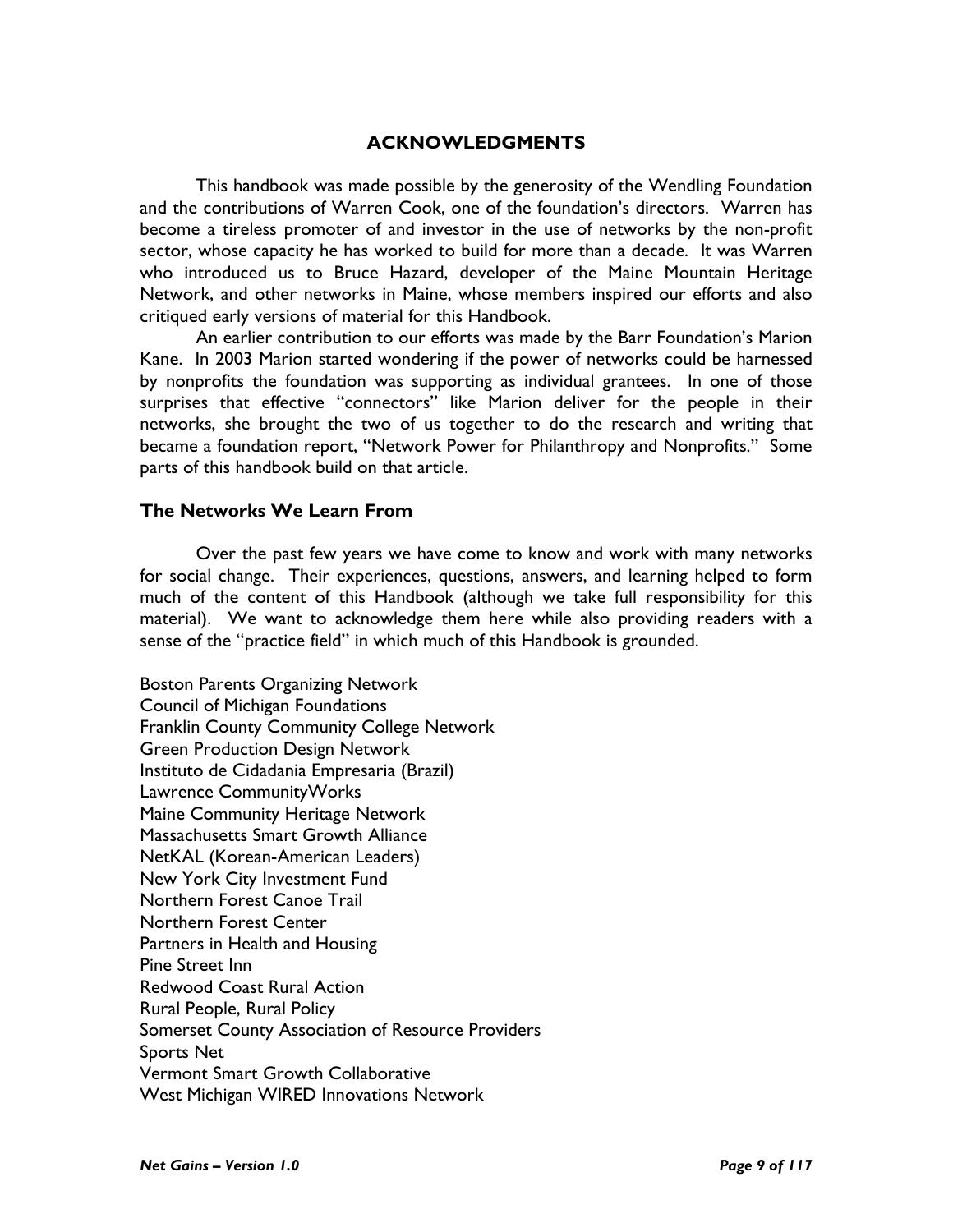#### PART 1: IS A NETWORK APPROACH RIGHT FOR YOU?

All the buzz about networks—is it hype or real? Is it just about using the Internet and just for businesses seeking competitive advantage, or is it about more than technology and winning in the marketplace? Is it something that social-change agents, people who work to make the world a better place, should be using? Is it a new strategy, or a model, or a tool, or a way of thinking? What exactly is new about it? What can networks do for you?

Part I helps you sort through what you may have been hearing about networks—and decide if a network approach can help you to achieve your goals for social change.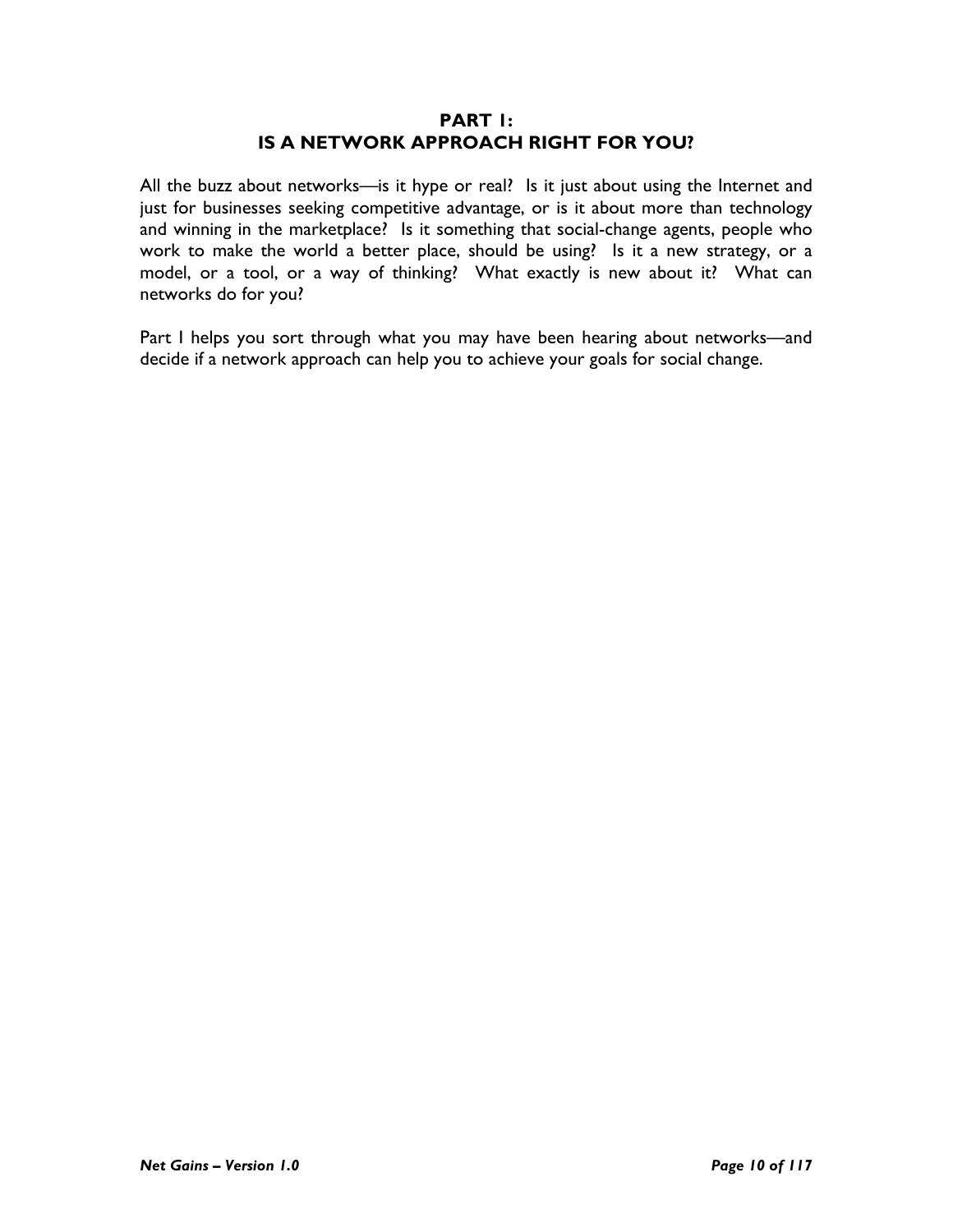#### 1. STARTING POINTS

The executive director of a nonprofit serving Boston's homeless people, the Pine Street Inn, needed to reduce costs, but hoped somehow to keep up service levels and quality. All the usual methods for cutting the budget had been tried. What to do next?

The head of a large urban philanthropy, the Barr Foundation, wanted to make sure that minority kids had more access to sports programs after school. Research found that hundreds of nonprofits provided these types of services, but most of them were quite small and few worked with or even knew each other. What funding strategy could lead to large-scale impact?

A longtime community activist, Bill Traynor, was looking for a way to rebuild the grassroots leadership in his fading industrial hometown. "Without extraordinary leadership and without extraordinary numbers of people in the game, making decisions every day to get involved in positive ways," he says, "Lawrence [Massachusetts] did not have a shot at becoming a functional, thriving community." The many local, communitybased organizations didn't seem to be able to connect with and mobilize the thousands of people he felt had had to be energized. Was there another approach that would work?

 In each case, and with remarkable results, the answer was to build networks. The Pine Street Inn for the homeless stopped trying to provide all services itself and started linking with other organizations to get the job done. It cut costs and increased service levels.

The Barr Foundation invested in a network weaver, Chris Lynch, to work fulltime at connecting after-school sports organizations with each other. Out of these new linkages came many collaborations that helped the organizations increase and improve their services to kids.

Bill Traynor helped to organize a network, Lawrence CommunityWorks, with more than 1,600 members, many from the ranks of the city's poor and immigrant families. As these people obtained services from the network, they also bonded with other members, and many started to become more active in community affairs.

In these three stories we can find some of the reasons that social-change agents are turning to network approaches:

- Networks can increase efficiency, as Pine Street Inn learned, because they allow deep specializations to be linked rather than created under one roof.
- Networks can increase impact, as the Barr Foundation demonstrated, because they can leverage the assets that already exist in a system by connecting them to each other.
- Networks can build remarkable capacities, as Traynor found, because they mobilize diverse and flexible individuals or organizations.

But, nonprofit leaders and foundation program officers often ask us, "How can I know if a network approach is right for me?"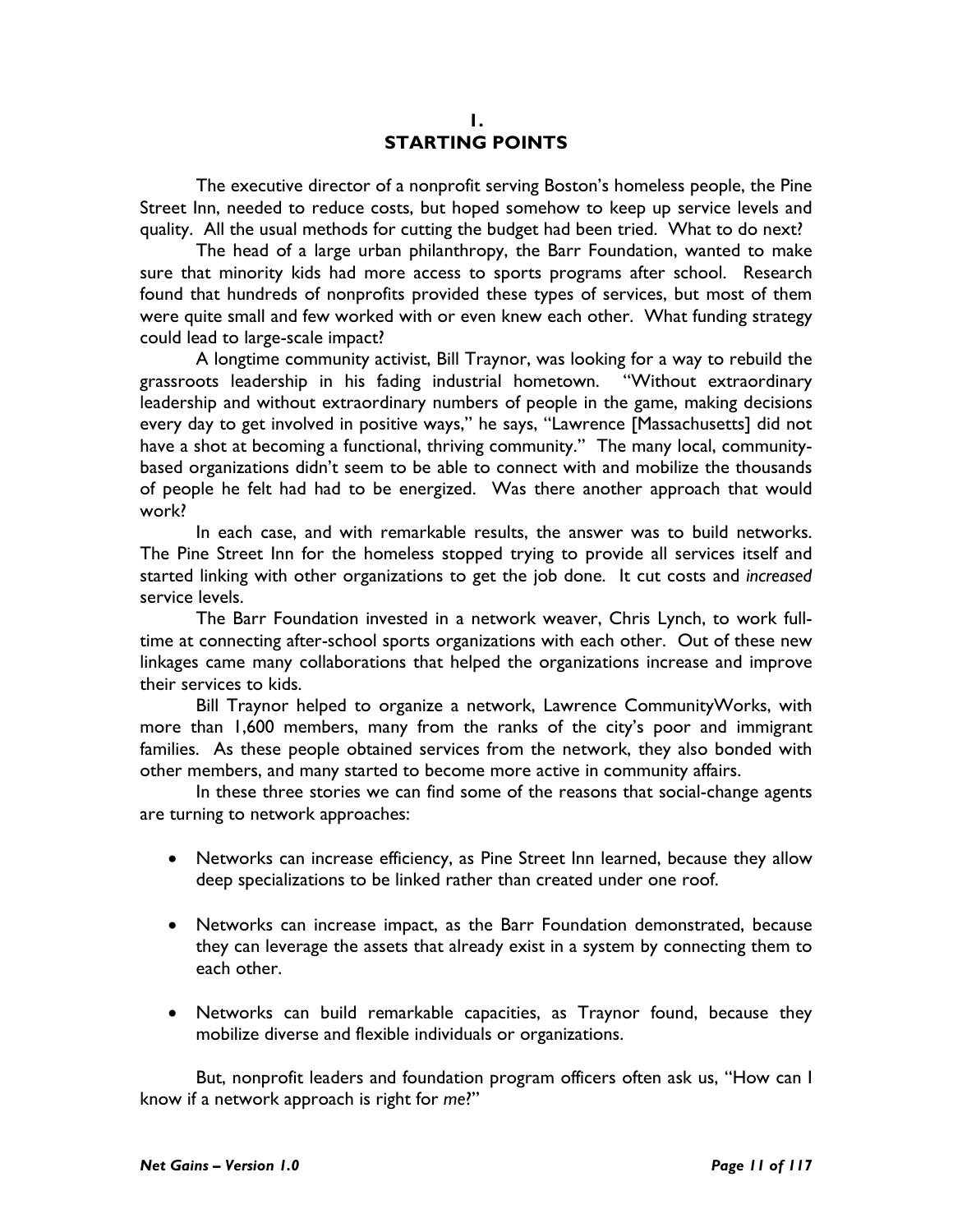When you consider whether to commit time and energy to network approaches, where you are starting from matters. In our experience, people in the social-change sector occupy one of four starting points when they weigh the benefits and costs of building networks.

• You are inside an organization. You are in the leadership of a nonprofit organization—the executive director, perhaps, or program director, or board chair. You are worried that the organization doesn't seem to have the resources and capacities to achieve its ambitious mission and that new energy is not on the horizon.

Your question: Might building a network help mobilize more capacity that you can't get as an organization?

• You are inside a foundation. You are a program officer or the executive director of a foundation, or a donor to various causes. You are concerned about the proliferation of little nonprofit organizations, all building infrastructure with overhead costs, many overlapping in their missions, few of them talking and collaborating with each other.

Your question: Might building a network help organize the chaos so that nonprofits are more efficient and effective?

• You are acting as an individual, outside of any organization. You are an activist with a passion about a particular cause. You are considering starting a new nonprofit organization, like so many others have done. But you have noticed that many nonprofits don't achieve that much impact.

Your question: Might building a network be a better way of attracting and organizing energy for what you care about?

• You are already in a network, but... You are participating in a network of individuals or organizations that is loosely organized around collaboration. It's going alright, but it hasn't really delivered a great deal of value to you.

Your question: Might there be ways to boost the network's performance?

 Where you are starting from determines a lot about what you want to know about networks. It also affects whether a network approach is likely to help you. Networks are not a panacea for what ails the nonprofit sector, but networks do provide unique capacities and advantages to those who build them. Your initial positioning also says much about the barriers you will have to overcome in seeking these network benefits.

 If you are starting from an organization, for instance, you will have to know, or more likely learn about, how to collaborate as an equal partner with other organizations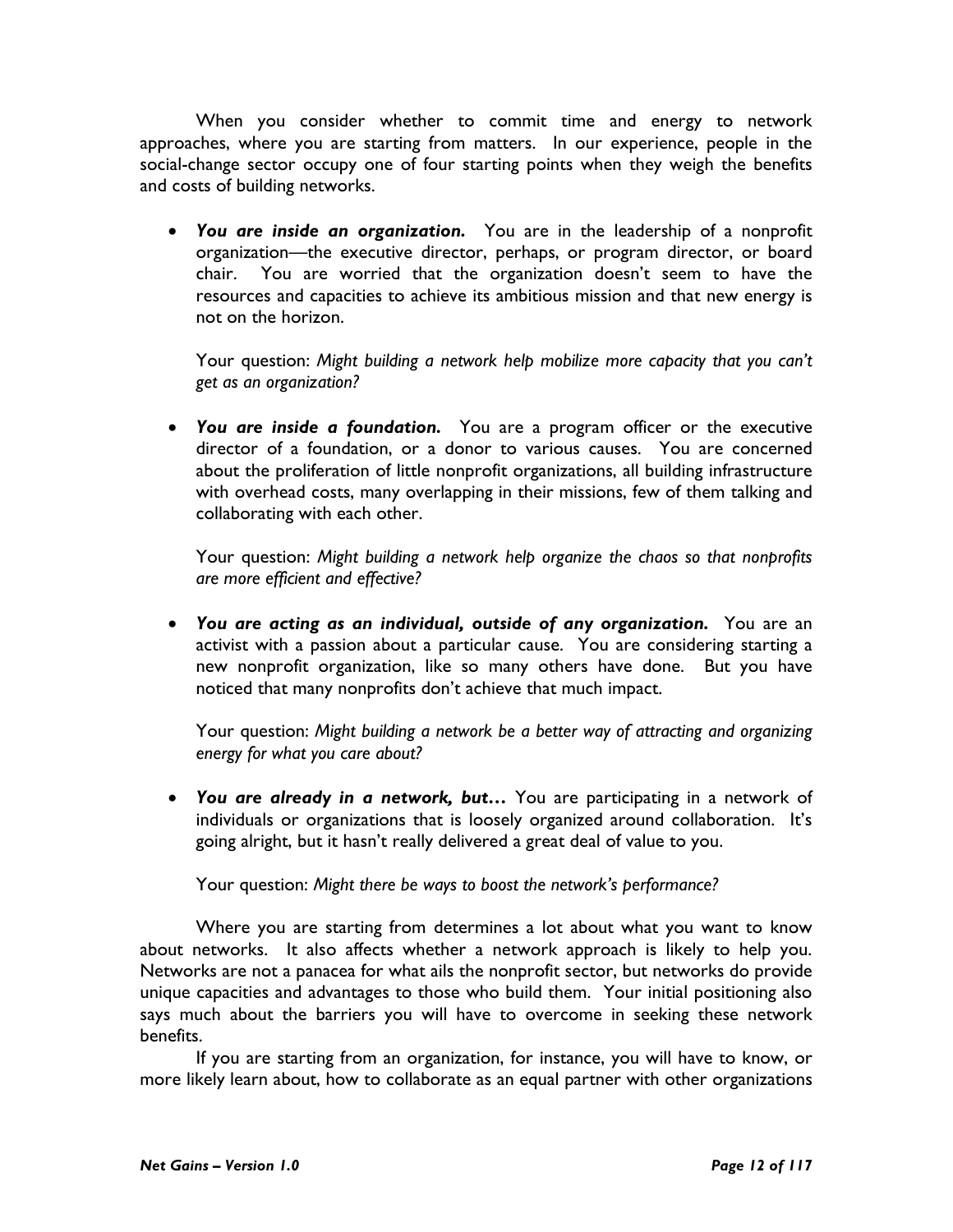on activities. You will have to forge common cause and share resources with other organizations. This is not easy to do, as many organizations have discovered.

 If you are starting from a foundation, investing in network development, you will have to know how to help to weave connections among the organizations or individuals in the networks you are trying to build or strengthen. You will also need to know, at some point, how to shift control of the network's evolution to its members and away from yourself.

 We will discuss these and other challenges in network building through out this Handbook, using stories from the field—organizations, foundations, and individuals building networks, and networks improving themselves—when applicable.

 Whatever your starting point, however, there is also some basic knowledge about networks that you should have—what they can do, how they work, what it takes to build them. That is our starting point.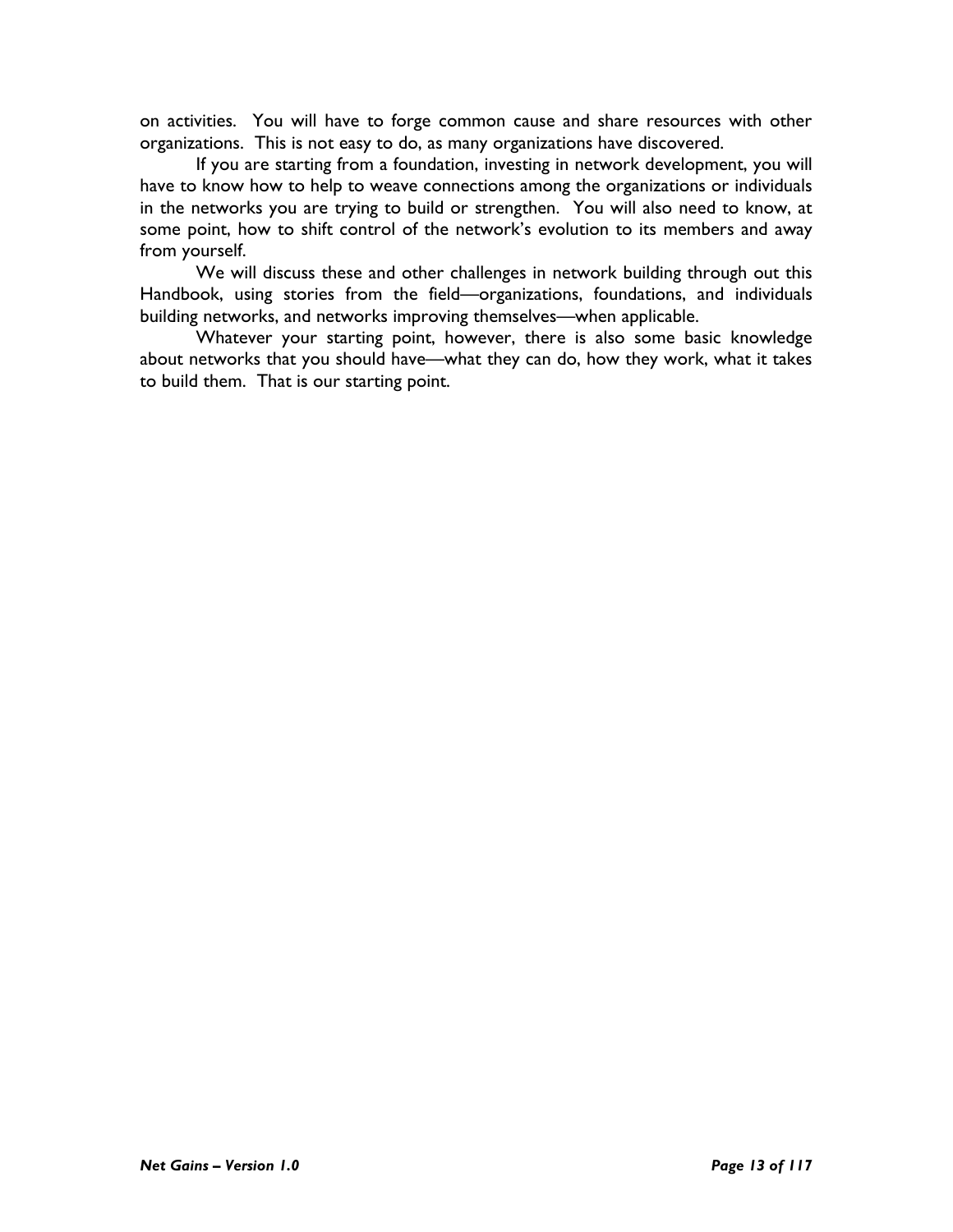#### 2. WHAT WE MEAN BY NETWORK

A network of community residents in Lawrence, Massachusetts has 1,600 members. Many social-change networks are much smaller than this, but an Internetbased network such as Moveon.com may have millions of active members. Some networks, like the Vermont Smart Growth Collaborative, have organizations, not individual people, as members. There are even networks of networks of organizations.

Most social activists participate in networks like these and know of many others. They have experienced being members of networks, but have little practice in being builders of—actually organizing and managing—networks. When they think about how to build a network, they usually start with two basic questions: What exactly is a network? How is a network different from an organization?

The simplest definition of a network is that it is a set of "nodes and links," of things that are connected to each other. Picture, for instance, networks of roads between cities, or computers emailing to each other, or living cells joined as tissue in the body. This is a very broad explanation, however, and, as sociologist Duncan Watts observes in Six Degrees, one of a small set of recent, remarkable books about the science of networks, it is not especially helpful in understanding particular networks.

This Handbook is about what social scientists call "social networks"–systems of social ties that link people to one another. Social networks result when individuals connect within specific social contexts, such as within a community of place like Lawrence, or a community of practice like doctors, lawyers, or environmentalists. One kind of social network with which we are all familiar is the personal network of our colleagues, friends, and acquaintances. Most individuals build these personal networks to achieve personal goals. But people who develop social networks in the civil sector, such as Bill Traynor and the Barr Foundation are doing, are after more than gains for an individual. They develop a network in which many individuals link to achieve collective goals, to produce "net gains." We call this network a "social network for social ends."

#### What a Network Is Not

A network is a distinct form of social organization. It is not an organization, which relies on top-down authority to get things done. Think of the typical organization's "chain of delegation"—the board of directors delegates some of its authority to the CEO, executive director, or president, who further delegates authority to the next management level down, and so on until you reach the level at the bottom.

Nor is a network a market, which depends on many individuals making buy-sell transactions; these consumers may have no connection at all with each other. Curiously, though, a network may contain some elements of both of these other forms of organization—and these forms contain network structures.<sup>17</sup>

#### Distributed Authority

A network is not as orderly or stable as an organization, which typically has a single point of decision-making at the "top." While organizations have bosses that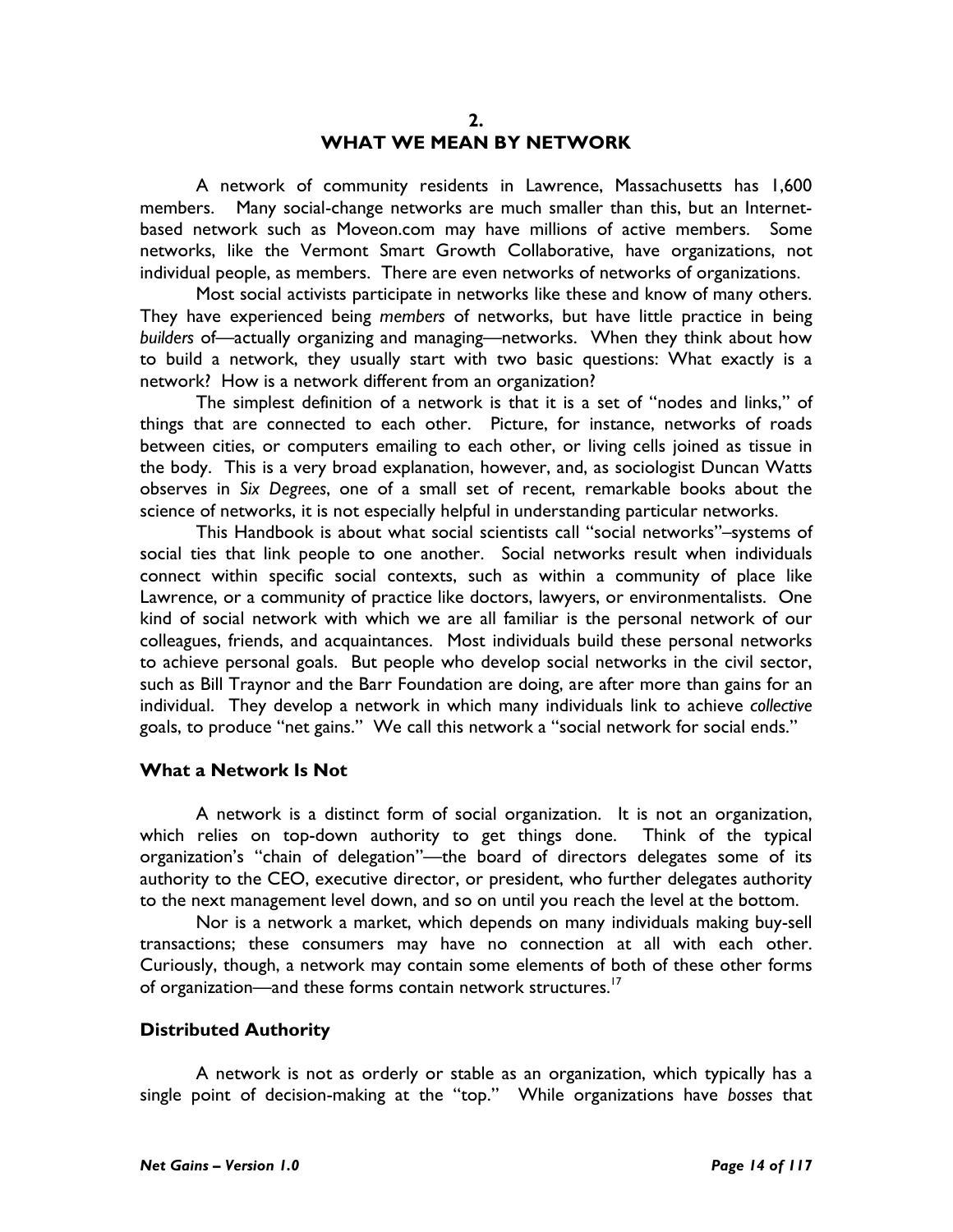decide what should be done, networks tend to have coordinators who help network members decide what to do and implement it. If you were drawing an "org chart" for almost any organization you know, it would start with a box that contains the power of the organization: the "top," which has a commanding authority and view. If, on the other hand, you were drawing a network's structure, more than likely there would be no "top" or "bottom" and no central command box. That's because a network's authority is widely distributed, not concentrated or centralized.

This characteristic of networks—"distributed authority"—was what attracted Bill Traynor, a veteran community organizer, to networks when he looked for a way to mobilize residents of Lawrence, Massachusetts, one of the poorest cities in the U.S. Traynor concluded that Lawrence's best hope lay in engaging "extraordinary numbers of people"—thousands of city residents—in leading change.

We wanted people thinking about how to connect with and help each other. We wanted people building leadership skills, working together to build community assets, engaging in collective action to make qualitative change. Who's demanding change? Whose voices are being heard? How are they being heard and how do those voices get translated into change? We didn't have nearly as many voices as we needed. And they were saying things that were not being heard.<sup>18</sup>

But Traynor suspected that a typical community-development organization could not pull this off. An organization might become dominated by its leaders and inaccessible to community members, he says. It might end up getting in the way of change and then be hard to fix, and it probably couldn't rally the large numbers of people that were needed. Besides, in Lawrence there already was a thick layer of nonprofit organizations, and they weren't making enough of a difference. "We needed an environment that was going to invest in people-to-people connections, not peopleto-agency connections," Traynor says. "We were looking for something that would help us produce those kinds of outcomes, and network-centric thinking gave us clues about how to do that."

Traynor helped to start Lawrence CommunityWorks, a network of local residents that offers members—1,600 of them by 2006—a range of programs, from neighborhood development and financial asset building to youth development and English-as-a-second-language. All this happens with few of the trappings and requirements of an organization. "We've created an environment that is different from the usual community organization," says Traynor.

It's informal; people can come in and out of the network. It's easy and fun to be a part of and there is a lot to do. You make your own way through the maze.

In being less hierarchical than an organization, a network like Lawrence CommunityWorks is more like a market in which individuals are free to make decisions without reference to a superior's commands. But the individuals in a market are not usually connected with each other the way they are in a network. When someone buys a laptop from Dell, for instance, they are behaving like many other consumers, but they are not necessarily linked to any of them. The "nodes" are not bound by "links" that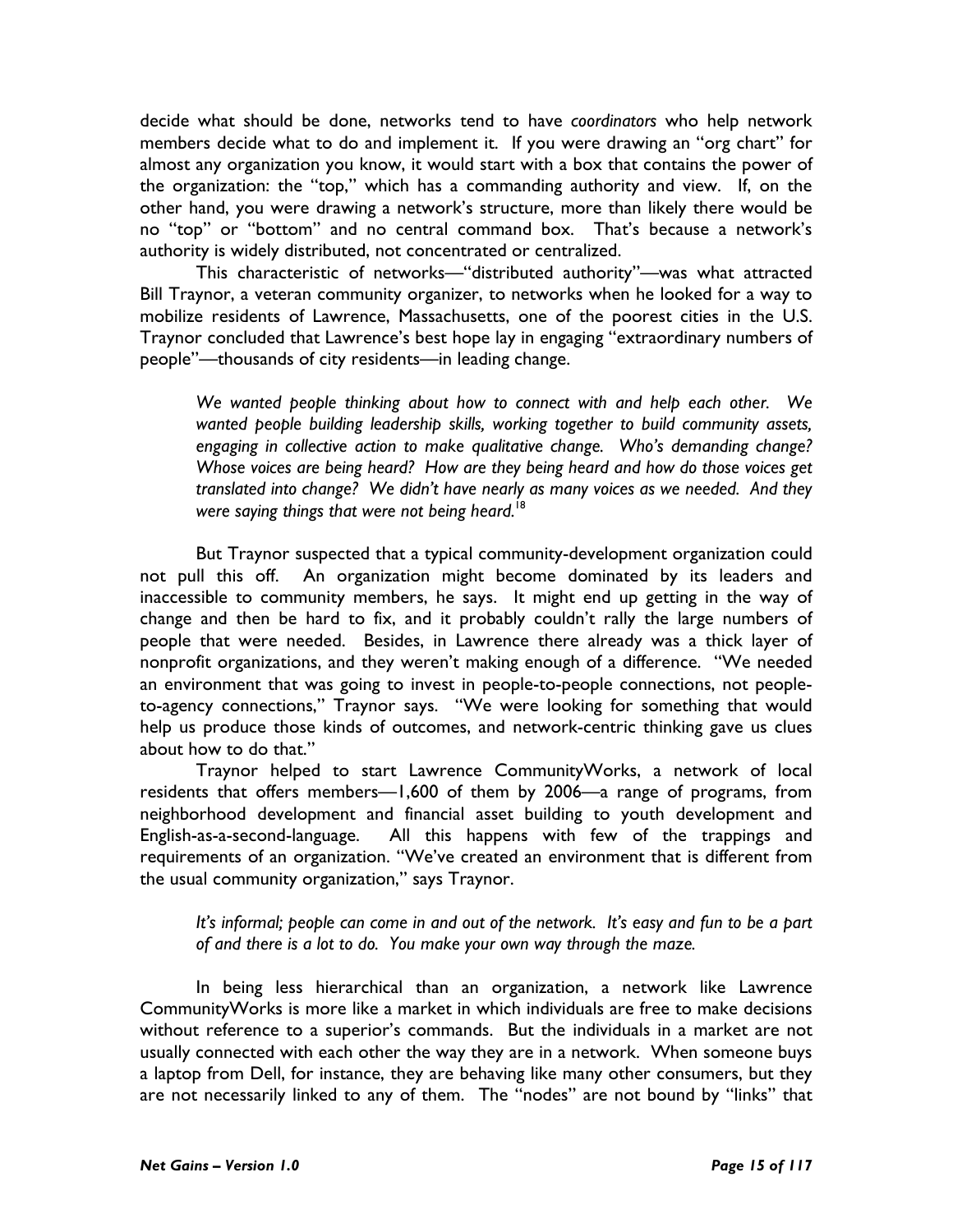have been intentionally devised. Likewise, the 9 million people who have filled out the 436-question personality survey for eHarmony, the online dating service, may be forging links with other people in their search for a compatible match, but they are not trying to build networks out of these connections.

It's true, and somewhat confusing, that a market or an organization may contain a network. For instance, you may buy a laptop because your friends have them and you may buy it from Dell because they did; your consumer decisions are influenced by the decisions of people in your personal network. Another example: in the domestic services—house cleaning—market in the Boston suburbs, an unusual network of suppliers has emerged. Brazilian immigrants, many of them well-educated English speakers, buy and sell to each other specific "routes" of individual houses that receive cleaning services. One newcomer from Brazil paid \$7,500 to another Brazilian for cleaning rights to 14 houses. Another advertised a 31-home route, received 65 inquiries from fellow Brazilians, and sold the route for  $$18,000.<sup>19</sup>$  The presence of network structures in markets is the subject of Bhaskar Chakravorti's The Slow Pace of Fast Change, in which he explains how market-based networks may resist or latch onto new products.<sup>20</sup> Organizations also contain networks—for example, people within a unit of the organization or with similar specialized functions, such as sales and marketing, will have relationships with each other.

A network, like a market, is characterized by decentralized, non-hierarchical decision-making and, like an organization, by intentional, activity-based linkages between individuals. What makes networks unique is this: the individual people who are linked in a network relationship have both a high degree of freedom and agreement when it comes to deciding what to do.

## Q. Are networks of organizations different from networks of individuals?

No and yes. No, because an organization is usually represented in a network by one or more individuals who are part of the organization; the "node" that makes the connection is still an individual. Yes, because the individual representing the organization usually needs permission from superiors—the board of directors or the executive director, for instance—before committing to taking specific actions within the network. Moreover, the commitments the organization makes are not dependent on who from the organization is acting as its node.

Organizations tend to negotiate their participation in networks and want agreements with the other nodes that spell out expectations, commitments, and behaviors of the network's members. When 10 organizations in southern Maine—six of them nonprofits—formed a network in 2002 to conserve the 48,000-acre Mt. Agamenticus to the Sea region, they hammered out a set of "organizational protocols" and "land protection priorities" to frame their relationships, as well as a memorandum of understanding about how they would and would not share information with each other about potential donors.<sup>21</sup> As a practical matter, attending to these needs of organizations means that it will take a great deal of discussion—and probably the tackling of some difficult,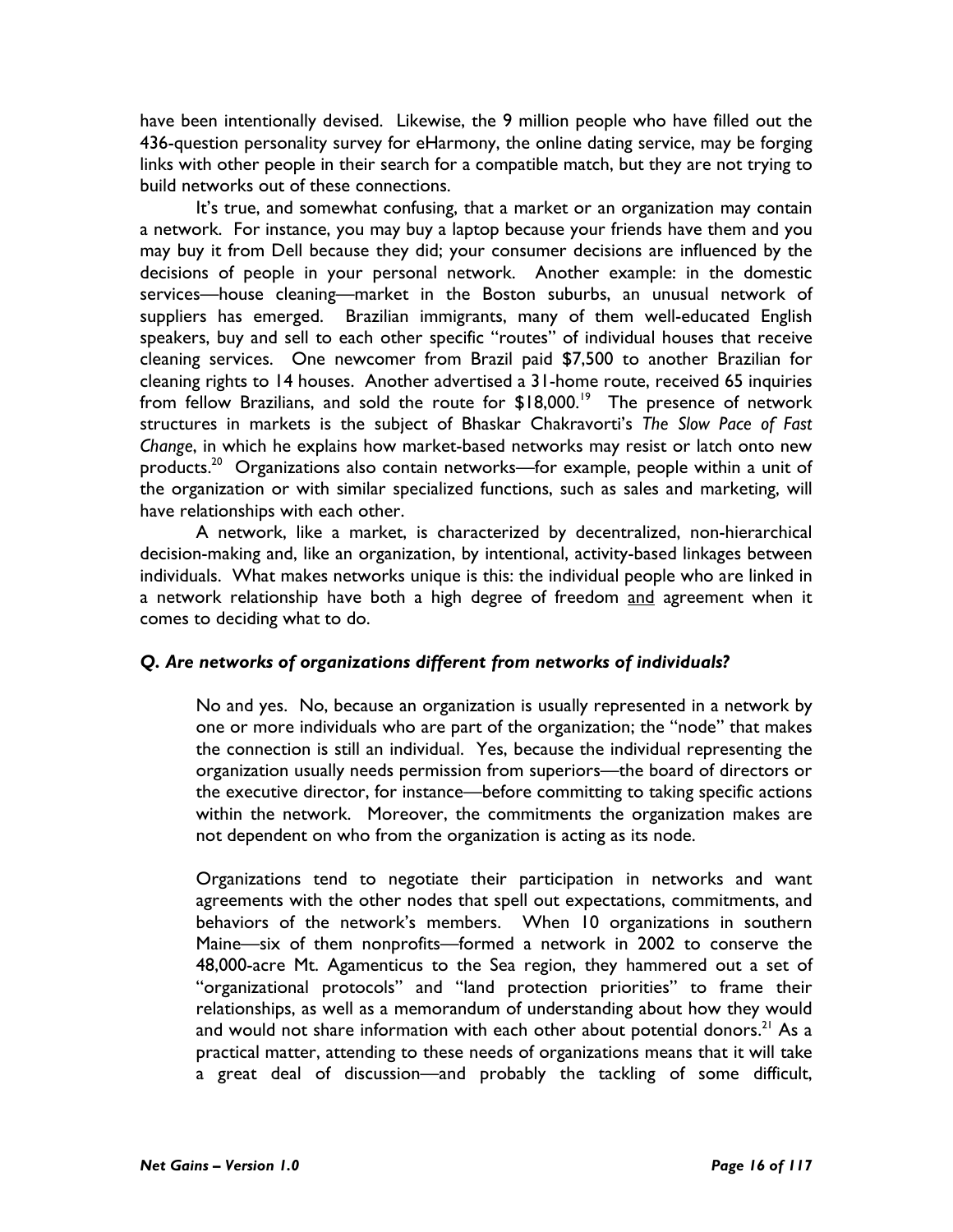contentious issues—by the organizations before a functioning network can be formed.

#### Q. Is a coalition, alliance, or partnership a network?

Yes. A coalition of organizations, for instance, meets the rudimentary definition of nodes linked to each other. But that doesn't mean that all networks are coalitions—or that if you have developed and managed a coalition you know all about building networks. A coalition may be dominated by a single "umbrella" organization that dominates the network. It may be a network of "equal" nodes, all of which determine what the network does. The Vermont Smart Growth Collaborative, linking 10 organizations, was structured that way.

More broadly, we have found that not all partnerships, coalitions, or alliances are organized to take full advantage of what networks have to offer.

## Understanding Networks: The State of Network Theory

Much of the most recent information about networks is about general propositions about networks. Kevin Kelly, former executive editor of Wired magazine, expresses the potent mix of broad theory and hope: "The symbol for the next century is the net… The net is the archetype displayed to represent all circuits, all intelligence, all interdependence, all things economic, social, or ecological, all communications, all democracy, all families, all large systems."<sup>22</sup>

Yet someone interested in learning about networks will quickly find that there are many theoretical approaches to the topic: network science and complexity theory, sociology, anthropology and Social Movement Theory, diffusion theory, business management, and innovation management, to mention some. And thoughtful theorists are clear that both general propositions and different theoretical approaches are most useful when they are applied to specific cases. "Claiming that everything is a small-world network or a scalefree network… oversimplifies the truth… in a way that can mislead one to think that the same set of characteristics is relevant to every problem," says Duncan Watts. "We need to recognize that different classes of networked systems require us to explore different sorts of network properties."<sup>23</sup>

Eventually, it is hoped, case-based insights can be combined with theoretical insights in ways that will allow an integration of theories about networks, and create powerful new knowledge for application. As Watts puts it: "Any deep understanding of the structure of real networks can come only through a genuine marriage of ideas and data that have lain dispersed across the intellectual spectrum."<sup>24</sup>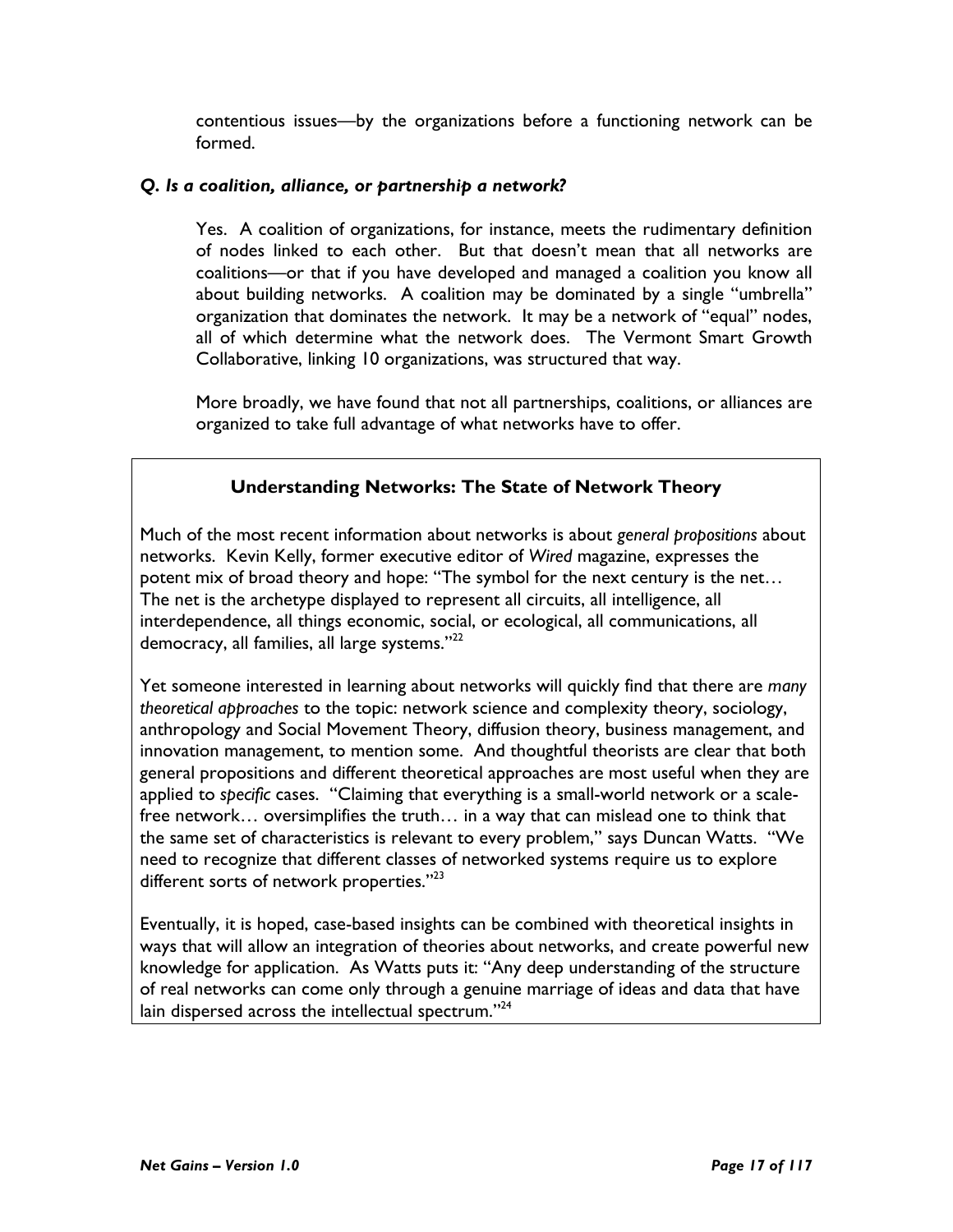#### 3. THE DIFFERENCE A NETWORK MAKES

Networks are worth knowing about, not because they are different from organizations, but because of the difference they make. Networks can have startling effects, "bewildering behavior," Watts calls it. $^{25}$  These effects are important to describe in some detail, because most network practitioners are not familiar with all of them and, therefore, may not realize the full range of what networks can do.

#### Network Effects

| <b>Rapid Growth</b>         | Network can expand rapidly and widely, because its members<br>benefit from adding new links and, therefore, they seek to make<br>new linkages.                                                                                                                                                                                                        |
|-----------------------------|-------------------------------------------------------------------------------------------------------------------------------------------------------------------------------------------------------------------------------------------------------------------------------------------------------------------------------------------------------|
| <b>Rapid Diffusion</b>      | As more nodes are added, the network diffuses information and<br>resources more and more widely through its links. This diffusion<br>effect allows networks to spread ideas and generate feedback<br>rapidly.                                                                                                                                         |
| "Small World"<br>Reach      | Network can bring people together efficiently and in novel<br>combinations, because it provides remarkably short "pathways"<br>between individuals separated by geographic or social distance.<br>When two people in a network create a "bridge" across distance<br>or social category, the connection is available to other nodes in<br>the network. |
| <b>Resilience</b>           | Network can withstand stresses, such as the dissolution of one or<br>more links, because its nodes quickly reorganize around<br>disruptions or bottlenecks without a significant decline in their<br>functionality.                                                                                                                                   |
| <b>Adaptive</b><br>Capacity | Network can assemble capacities and disassemble them with<br>relative ease; it can adapt nimbly. Links among people or<br>organizations can be added or severed, or they can become<br>"latent," meaning they are maintained at a very low level of<br>connectivity, or more active.                                                                  |

## Rapid Growth

A network can expand rapidly and widely, because its members benefit from adding new links and, therefore, they seek to make new linkages. This phenomenon is known as "Increasing Returns to Scale." An often-cited example of this effect is the fax machine. One fax machine has no value because it is not linked to others. Two fax machines have value because they can "talk" to each other. After that, the more connected machines there are, the greater the value of the whole fax network. "The value of a network explodes as its membership increases," explains Kevin Kelly in New Rules for the New Economy, "and then the value explosion sucks in yet more members, compounding the result."26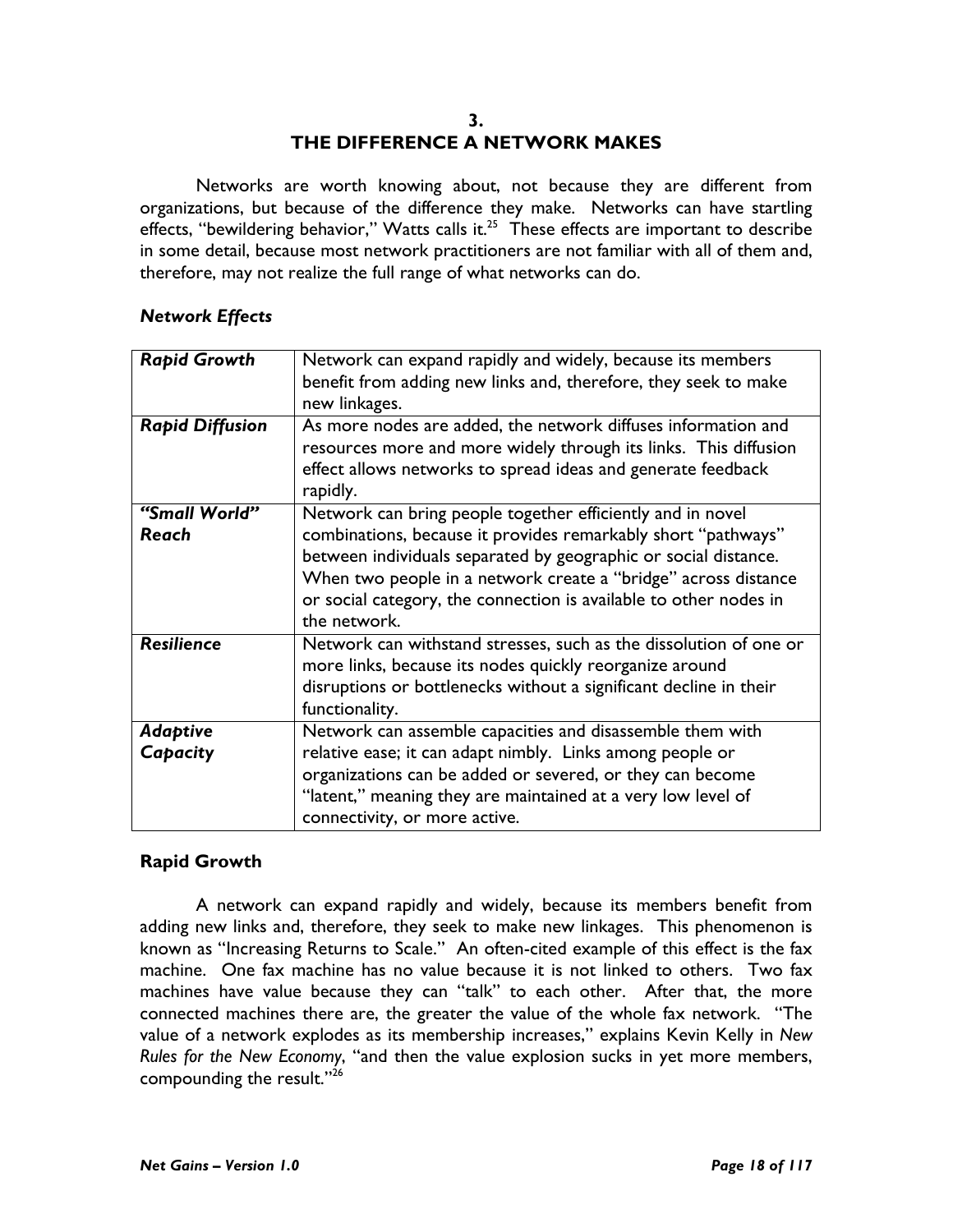The growth of MoveOn.org is an example: On September 18, 1998, two Silicon Valley entrepreneurs launched an online petition to "Censure President Clinton and Move On to Pressing Issues Facing the Nation." Within days, hundreds of thousands of individuals had signed up. Today, more than 2 million people are members of the MoveOn.org network, some of them in the MoveOn Peace campaign, others contributing to the MoveOn.org Political Action Committee.<sup>27</sup>

#### Rapid Diffusion

The ability of networks to grow rapidly creates a two-way flow: attraction and diffusion. On the one hand, people are attracted to the network, they link together, which increases the value of the network. At the same time, as more nodes are added, the network diffuses information and resources more and more widely through its links. This diffusion effect allows networks to spread ideas rapidly.

An example of this comes out of the marketing industry, which increasingly is using "word of mouth" campaigns that take advantage of linkages among consumers. "Today people are overloaded with information and the tools of traditional marketing print ads, catalogs and other direct mail, and television commercials—aren't working," says George Silverman, president of Market Navigation Inc. and author of The Secrets of Word-of-Mouth Marketing. "People are saying, 'Don't bother me with advertising. I'll go talk to my friends.'"<sup>28</sup> Tapping these personal consumer networks was part of the strategy for marketing the Xbox 360 video game console. A marketing firm identified "hard core gamers" and created an online game that they could play only by teaming up—connecting—with other gamers. As gamers linked with each other, word of the game (and the console) diffused rapidly through their personal networks. "The first week we had 12 people," says Rick Murray, president of the marketing firm. "Six weeks later we had  $115,000."^{29}$ 

#### "Small World" Reach

A network can bring people together in novel combinations, because it provides remarkably short "pathways" between individuals separated by geographic or social distance. When two people in a network create a "bridge" across distance or social category, the connection is available to other nodes in the network. "Distant links offer us short paths to people in very remote areas of the world," explains Albert-Laszlo Barabasi. People increasingly experience this network effect, he adds: "Our ability to reach people has less and less to do with the physical distance between us. Discovering common acquaintances with perfect strangers on worldwide trips repeatedly reminds us that some people on the other side of the planet are often closer along the social network than people living next door."<sup>30</sup>

In 1999, a social entrepreneur in Michigan, Doug Ross, mobilized his networks to create a charter school in Detroit. A former director of the Michigan commerce department, state senator, and Clinton Administration official, Ross had run for governor as a Democrat in 1998, and had access to both political activists statewide and to wealthy people in the Detroit area. The school's supporters included the dean of education at the University of Michigan, a former member of President Clinton's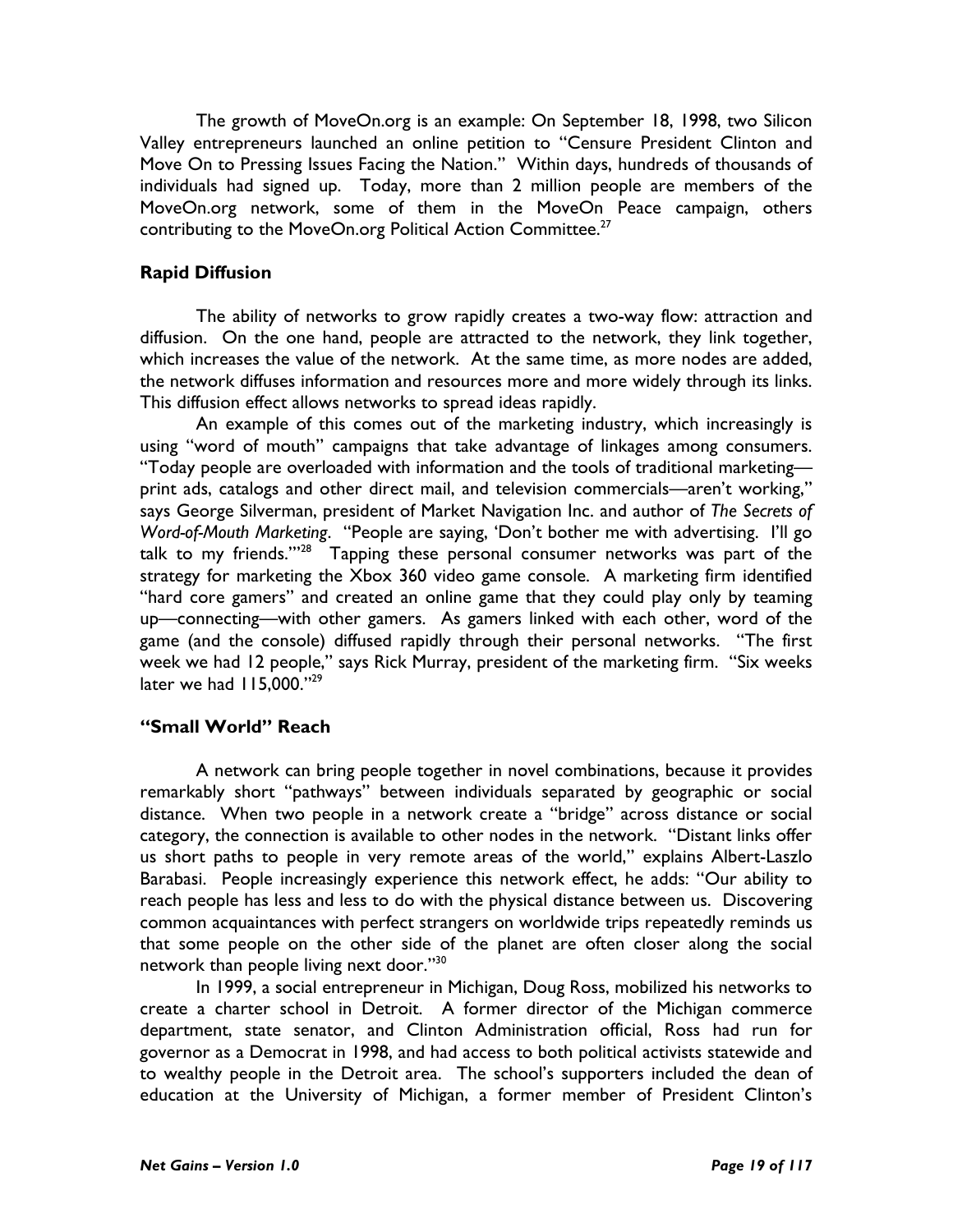Council of Economic Advisors, and the president of Wayne State University, along with Ross's family, friends, acquaintances, and former colleagues in Michigan state government. Three years later, though, the network delivered incredible help from a completely unexpected source, someone Ross did not know—the main campaign contributor to the Republican governor that Ross had tried to unseat. The "smallworld connector" was a civil servant, Mark Murray, who had worked with Ross a decade earlier and more recently had become the budget director for the Republican governor. Murray introduced Ross to Bob Thompson, a retired businessman and GOP funder who, with his wife, Ellen, had dedicated their personal fortune to reinventing Detroit public education. The Thompsons donated some \$15 million to build a fiveacre high school and campus for Ross's school. Thanks to the diverse network, a path to funds for a new facility had emerged.

A network's reach can help people separated by geography and other factors to bring together the information, analyses, and ideas they each have, and allow them to reach shared conclusions that might not otherwise be developed. Such connectivity makes each "node" more productive and supports the creation of innovations, which arise from combinations of ideas. This is precisely what happened when the SARS illness emerged in 2003, as James Surowiecki reports in The Wisdom of Crowds. The World Health Organization (WHO) asked 11 research laboratories around the world to work together to find and analyze the SARS virus. In just a month the collaborating researchers announced that the coronavirus caused SARS. "The intriguing thing about the success of the laboratories' collaboration," says Surowiecki, "is that no one, strictly speaking, was in charge of it…

There was no one at the top dictating what different labs would do, what viruses or samples they would work on, or how information would be exchanged… The collaborative nature of the project gave each lab the freedom to focus on what it believed to be the most promising lines of investigation, and to play to its particular analytical strengths, while also allowing the labs to reap the benefits—in real time—of each other's data and analyses. And the result was that this cobbled-together multinational alliance found an answer to its problem as quickly and efficiently as any top-down organization could have.<sup>31</sup>

 The SARS collaboration linked similar organizations into a collective intelligence. In 2003, seven organizations with important differences came together to pursue the same network effect. They formed the Massachusetts Smart Growth Alliance to encourage public policy reforms. The organizations had quite different core competencies: one in architecture, one in housing advocacy, several in environmental protection, several in affordable housing development, one a metropolitan planning council. But they believed that this diversity was a strength and that working together would make each of them smarter. "An alliance could identify better policy solutions by combining deep expertise from different areas and developing solutions in a nonpolitical, deliberative setting."<sup>32</sup> This is how in 2006 a self-assessment of the Alliance described what the collaboration sought to create.

 To forge this collective intelligence, Alliance members had to educate each other.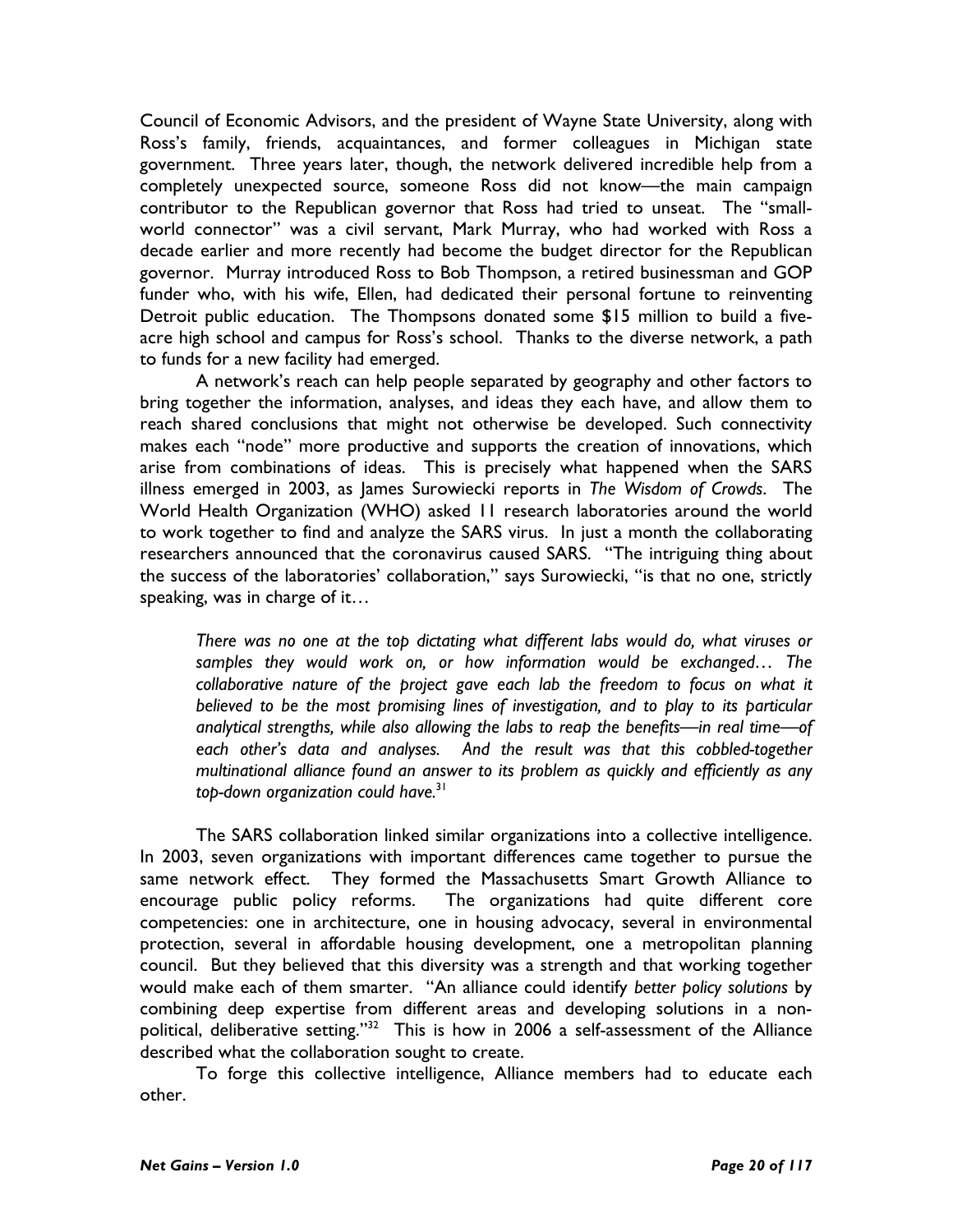Our housing groups were not familiar with watershed issues and water quality law, and in order for the Alliance to craft policy positions, we needed to educate ourselves first and then resolve any tensions between differing policy perspectives. Some of the most important work that was done in our start-up years was to internally hammer out the holistic policy solutions we wanted to promote. These in-depth discussions helped us to… [reinforce] the group's appreciation of solutions that consider environmental preservation, housing access and affordability, economic development, and social equity.<sup>33</sup>

Like the SARS collaboration, the Alliance cobbled together a network approach to developing solutions.

## **Resilience**

The network withstands stresses, such as the dissolution of one or more links, because it quickly reorganizes around disruptions or bottlenecks without a significant decline in its functionality.

Duncan Watts tells a remarkable story of network resilience in the Toyota Production System, some 200 independent companies that cooperate with each other sharing personnel and intellectual property, and helping each other without requiring formal contracts—to supply the Toyota automotive company with all it needs. When Toyota's production of cars was stopped overnight by the destruction of one company's key factory, the sole source of P-valves for automobiles, Watts reports, the network acted immediately: "In an astonishing coordinated response by over two hundred firms, and with very little direct oversight" by Toyota, production was reestablished in three days.

"Because many of the firms involved in the recovery effort had previously exchanged personnel and technical information… they could make use of lines of communication, information resources, and social ties that were already established," Watts says. "They understood and trusted each other." Some firms rearranged their production priorities, while others commandeered equipment from all over the world. "They redistributed the stress of a major failure from one firm to hundreds of firms, thus minimizing the damage to any one member of the group." And "they recombined resources of those same firms in multiple distinct and original configurations" to produce the valve made in the burned down factory. The Toyota system survived a massive shock; it proved to be a "self-healing" system.<sup>34</sup> What makes it possible to reorganize is the existence of many links—clusters of connections—that can take up the load.

An example of lack of resilience that made the news recently is the reliance of the U.S. Treasury on one company, Crane & Co. in Massachusetts, to produce all the paper for U.S. currency. In 2006, TIME reported, some congressmen warned that having one firm control the currency supply was a security risk. If the production was disrupted by a labor strike, natural disaster, bankruptcy, or terrorist attack, the interruption in supply could cause economic problems.<sup>35</sup> In short, unlike Toyota, there was no ability to reorganize production across a set of connected producers.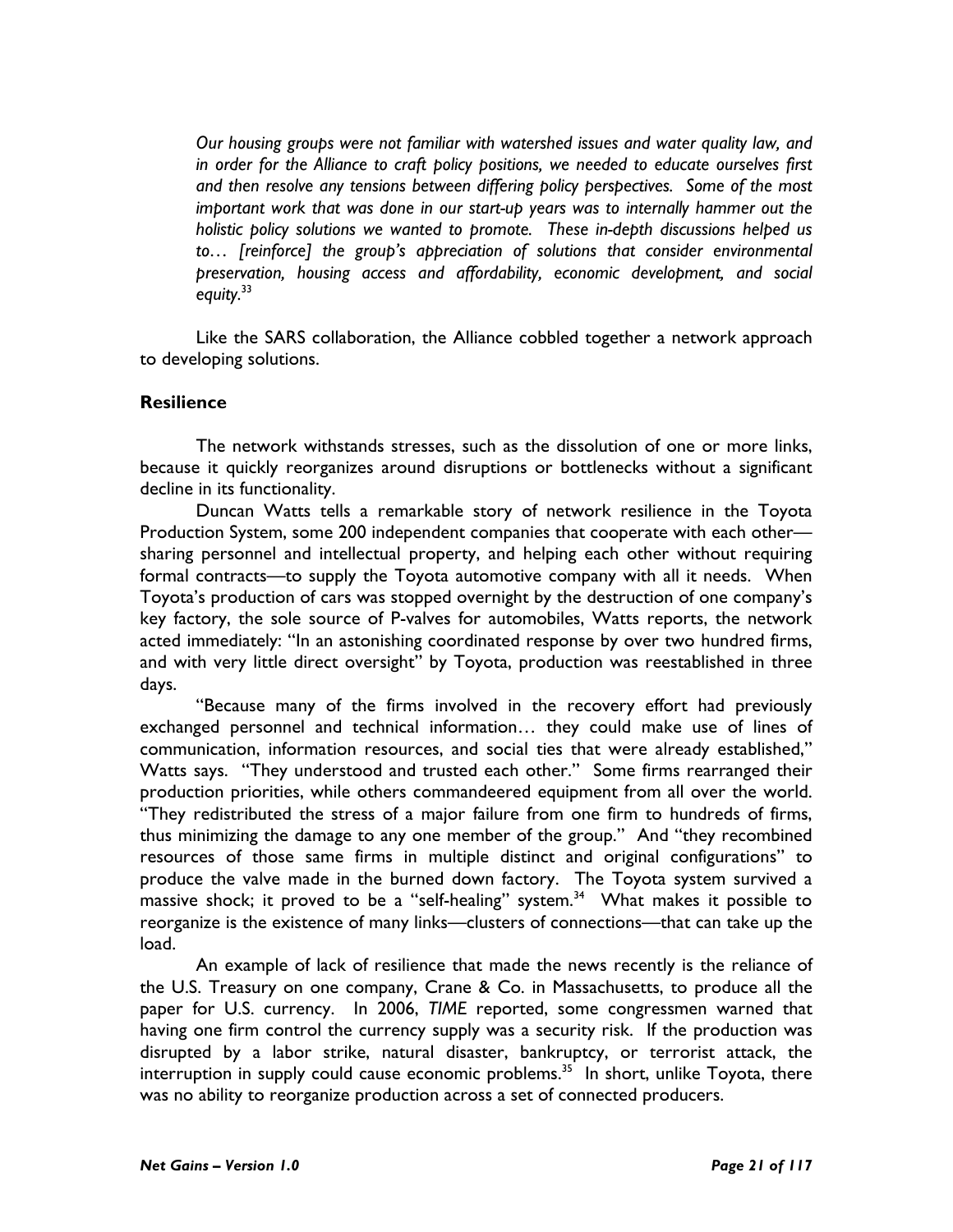The U.S. military now uses a networked battlefield communications system to eliminate the potential catastrophe of having a command center knocked out. Engineers at the Defense Advanced Research Projects Agency (DARPA), which invented the Internet, created a "mesh network" that requires no infrastructure, but exists via userdevices, such as handheld computers and mobile phones, which act as transmitters. Users can relay signals for any transmitter without routing them through a central device. Even if a transmitter is destroyed, the entire communications system's capacity remains intact.

When Hurricane Katrina swept through New Orleans, the city's centralized, top-down warning and communications systems failed. "Public officials from top to bottom found themselves… unable to receive, analyze, or redistribute news from the outside," says Gary Wolf, in an article in WIRED that describes how some cities are turning their emergency warning systems into distributed networks, rather than centralized systems, to handle huge information flows during disasters. In Portland, Oregon, for instance, a system called "Connect & Protect" was developed to bring together the police, fire departments, schools, public libraries, shopping centers, security businesses, apartment buildings, and others in a 911 public safety network from which all receive and to which all provide emergency information.

Network effects began to take hold, and by late 2005 recipients of the 911 alerts were sending warnings directly to one another every day. Messages about auto break-ins at the mall went to high-rises across the street… Parole officers sent alerts to the schools. On the Oregon coast, hotel managers used Connect & Protect to pass along news of storm threats. During a recent tsunami warning for the West Coast, Connect & Protect beat the beach siren in one coastal town by 24 minutes.

Wolf reports that this "ubiquitous but previously hidden tangle of private and public groups" is not a pyramid run from the top, but a "net that grows thicker in some places, thinner in others… the origin and route of any message is unpredictable and constantly changing."<sup>36</sup> This is a sign of resilience.

## Adaptive Capacity

A network can assemble capacities and disassemble them with relative ease; it can adapt nimbly. Links among people or organizations can be added or severed, or they can become "latent," meaning they are maintained at a very low level of connectivity, or more active.

An example of creating flexible networked capacity is the Pine Street Inn, a nonprofit that serves more than a thousand homeless people in Boston. For years, the organization provided food, job training, emergency shelter, clothing, and health services, but when it faced overwhelming financial problems due to state funding cuts and rising costs, it looked for a way to organize its capacities that would cost less without cutting services or quality. The alternative it found was to stop trying to do everything itself. Instead of internalizing all capacities within the organization, it assembled a set of specialized capacities in several other organizations that added up to the overall capacity needed to serve the homeless. Now Goodwill Industries, which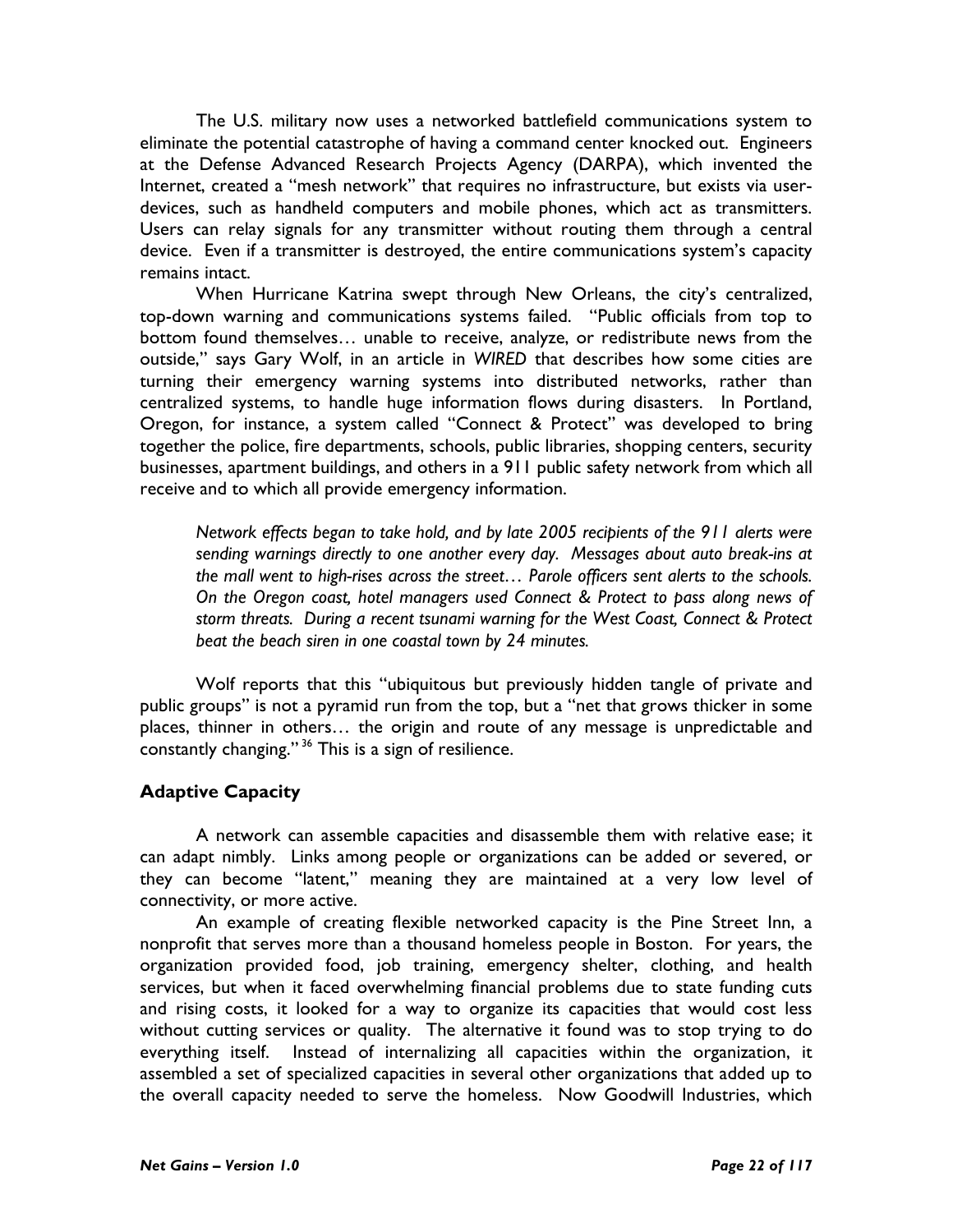processed 20 times more clothing than the Pine Street Inn, handles the clothing, at a saving of \$350,000 a year. Another specialized organization provides the healthcare, reducing costs more than \$1 million a year.

As the capacity to serve the homeless was distributed to these other organizations, Pine Street became more of a coordinator and less of a direct provider, eliminating 41 staffing positions and saving \$2 million a year. But it kept doing one of the functions at which it was especially good. "Pine Street Inn is a master of food service," says Marion Kane, executive director of the Barr Foundation, which supported Pine Street's transition to a network approach. "They provide three meals a day to all of these people." It pays its clients to work in its food service function. The organization got other organizations to contract with it to provide them with food service. "It's been a profit center for Pine Street Inn, generating \$600,000 this year in new job training revenue."<sup>37</sup>

Pine Street revised a single organization to form a network of organizations, which we call an "extended enterprise" net. In northeastern Ohio, a different dynamic led to the formation of an unlikely network of organizations that, like Pine Street, also created a new and flexible capacity. We say "unlikely" because the network links 81 foundations, a type of organization long characterized by a go-it-alone attitude. The Fund for Our Economic Future was formed in 2004 as a collaboration to provide philanthropic capital—grants, loans, and equity—for economic development projects. Its network has pledged more than \$33 million for this purpose. "There is strength in our numbers," says Brad Whitehead, program director at the Cleveland Foundation.

Participating in the Fund network, says Brian Frederick, president of the Community Foundation of Greater Lorain County, "gave us access to people and resources we don't have. We do funding for arts and education. This allows us to participate in economic development."

Working as a pool of the network's resources, adds Whitehead, the Fund is often able to move more quickly to make an investment than any of its members  $\text{could.}^{38}$ 

The network effects we have described—adaptive capacity, resilience, reach, rapid growth and diffusion—can generate remarkable outcomes for social change agents and their organizations. You can see how they helped people and organizations in a variety of ways. Doug Ross connected across a political chasm to attract vast resources for his charter school. The Pine Street Inn tapped into special capacities that it did not have and which would have been difficult and expensive to develop within its organization. In practical terms, networks can boost efficiency and effectiveness, attract supporters and resources, and help increase focus, sustainability, and capabilities. They transform one's capacity to act. That's the basis of the "business case" for investing in network development.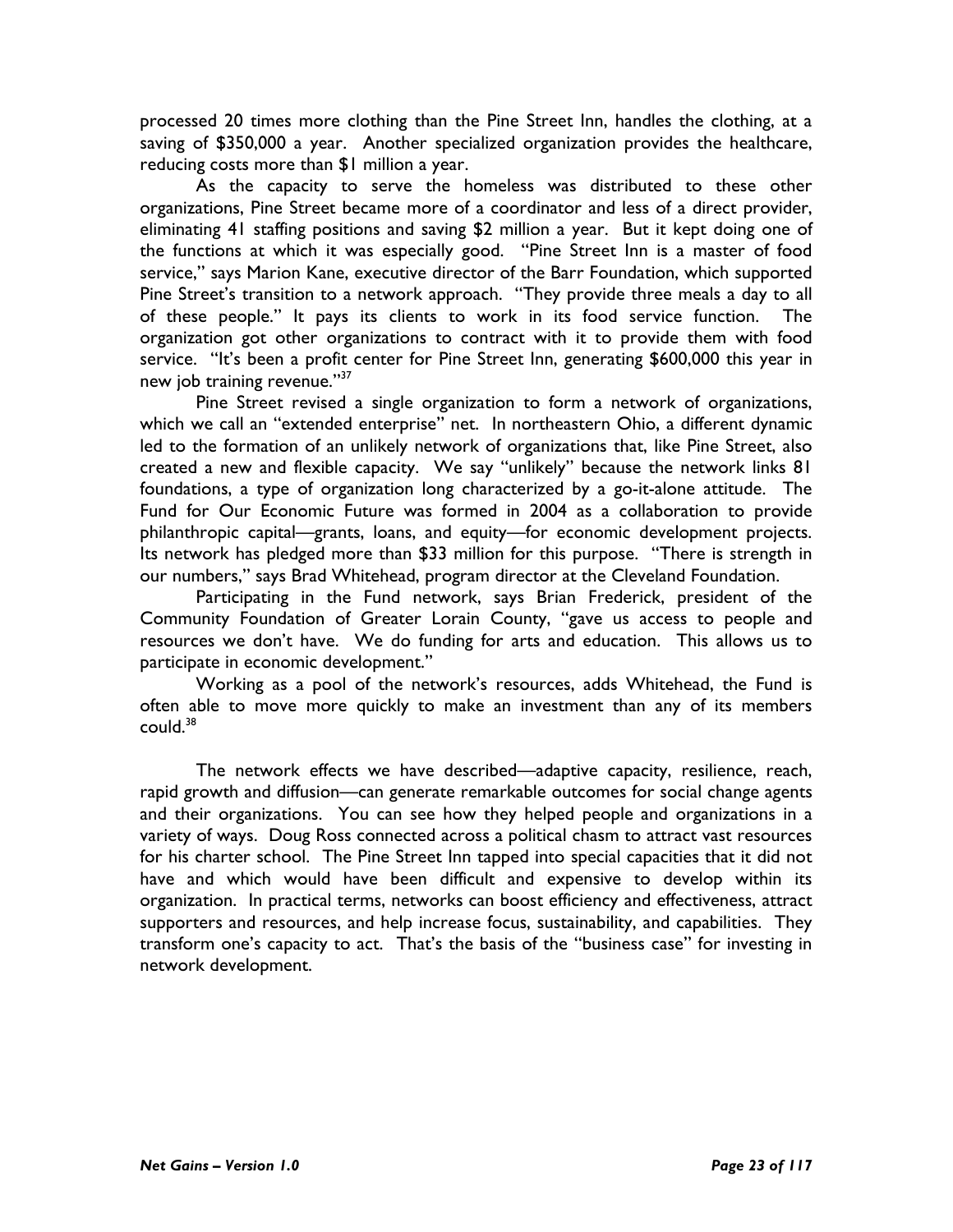#### 4.

#### THE BUSINESS CASE FOR SOCIAL-CHANGE NETWORKS

The Massachusetts Smart Growth Alliance was financially blessed at its formation in 2003. The financial needs of its seven-organization network were taken care of by a sizeable, three-year grant from a foundation in Boston. This is unusual in the world of social-change networks; typically, networks are built on shoestring budgets or less. Having real money, Alliance members recall, meant they could hire an executive director to coordinate the network and dedicate significant amounts of their staff time to the network's efforts—and this was easily justified to their penny-wise boards of directors. It also meant that the collaborators felt accountable for their performance, since it was not all just volunteer work.

Three years later, though, the funding was running out. The organizations in the collaboration started to explore how to ensure adequate funding for the network in the future. They dismissed the possibility that fee-based revenues could be a significant source of funds, since they were largely undertaking public policy development and advocacy functions, which do not usually generate fees. An option they considered was to have each member contribute funding to the network. The logic behind this, reported in a 2006 assessment, was that "the mission of each member organization is advanced through the Alliance, so each organization should be willing to raise funds to support Alliance activities."<sup>39</sup> But the group concluded that the foundation funding the Alliance could raise as a whole should continue to be its primary source of capital.<sup>40</sup> A reason for the decision was that the organizations felt their ability to raise money as a group was much greater than it was as individual organizations; the network provided a compelling "story" for funders. Another reason was that most of the funding the organizations received on their own was restricted to specific projects and could not be easily redirected to the Alliance's work.

In other words, the "business model" of the Alliance network—how it generates revenues—looks like that of its individual members and many a nonprofit organization: it asks philanthropy for money. This is because even though a network, rather than an organization, has been created to do the work, it's the specific purpose of the network—policy advocacy, in this case—that dictates which sources will provide funding. A network conducting advocacy will end up looking for money in the same "capital market" as an organization that does advocacy work. The same would be true of a network delivering rural health care services or a network that brings together funders of after-school programs: being a network does not mean it can raise money from outside of the usual sources. But, as the Alliance concluded, that is not the end of the story.

The potential advantage to the Alliance of being a network in pursuit of funds, rather than single organizations, is that the network has more fundraising power in the nonprofit financial marketplace. It's worth exploring what the source of this power really is:

• The Alliance is able to present itself as a unique capacity, the assemblage of its organizations' capacities. This differentiates it from others in the capital market and makes it a more attractive option for philanthropic investment.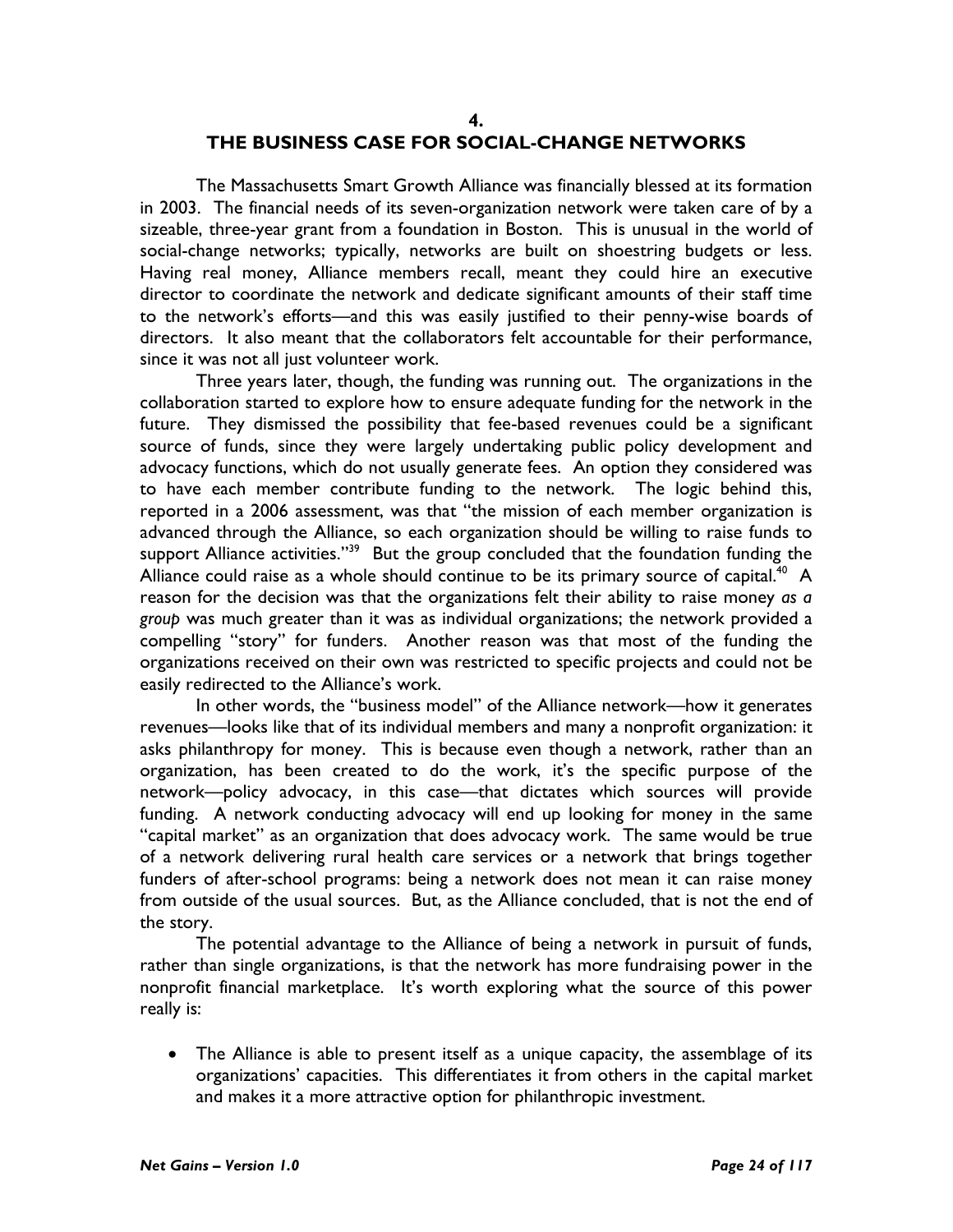- The Alliance can say that by coordinating the work of the members, it eliminates overlap and duplication of effort; it has gained some efficiency. This creates value for foundations and other donors that are increasingly concerned about the proliferation of nonprofits and about getting the biggest bang for their bucks.
- The combined capacity of the network allows the Alliance to present itself as having a realistic shot at achieving an ambitious set of goals. This may appeal to a funder's ambitions, while also improving the chance of passing a funder's "due diligence" examination.

Networking creates a capacity that can deliver greater results with bigger and better outcomes; this is the network's business case for funding. It is built on network effects. The Massachusetts Smart Growth Alliance has an adaptive capacity that allows it to accomplish more than any of its members could alone. We have seen much the same in other examples of networks. The Pine Street Inn, for instance, also built an adaptive capacity that allowed it to cut costs and deliver higher quality services to more homeless people. In 2006, when the western Michigan WIRED network of a score of public and private sector organizations won a \$15 million grant from the US Department of Labor to create innovative workforce development programs in the region, its comparative advantage was the unique capacity for innovation that its linked participants offered.

## Non-Government Organization (NGO) Advocacy networks in Latin America identified numerous benefits to networking in a 1999 study: $41$

- Increased visibility and success of political initiatives and campaigns.
- Increased legitimacy results when policymakers and other important social actors perceive NGO members as part of a larger representative group.
- Active cooperation with regional, national, and international advocacy campaigns provides important sources of solidarity and legitimacy for national-level efforts and lessens the isolation experienced by many organizations and activists.

• Access to information and educational materials on topics pertinent to the network is traditionally provided by most networks, and its importance should not be underestimated.

• Powerful learning occurs as a result of the interchange with organizations working on similar issues.

- Connections between organizations strengthen access to information and resources.
- Access to training is provided by all of the networks.
- Access to financial assistance for individual study and for NGO programs and campaigns can be increased.

• Access to financial assistance for attendance at national, regional, and international conferences can provide a linkage to regional and international movements for formerly isolated NGOs.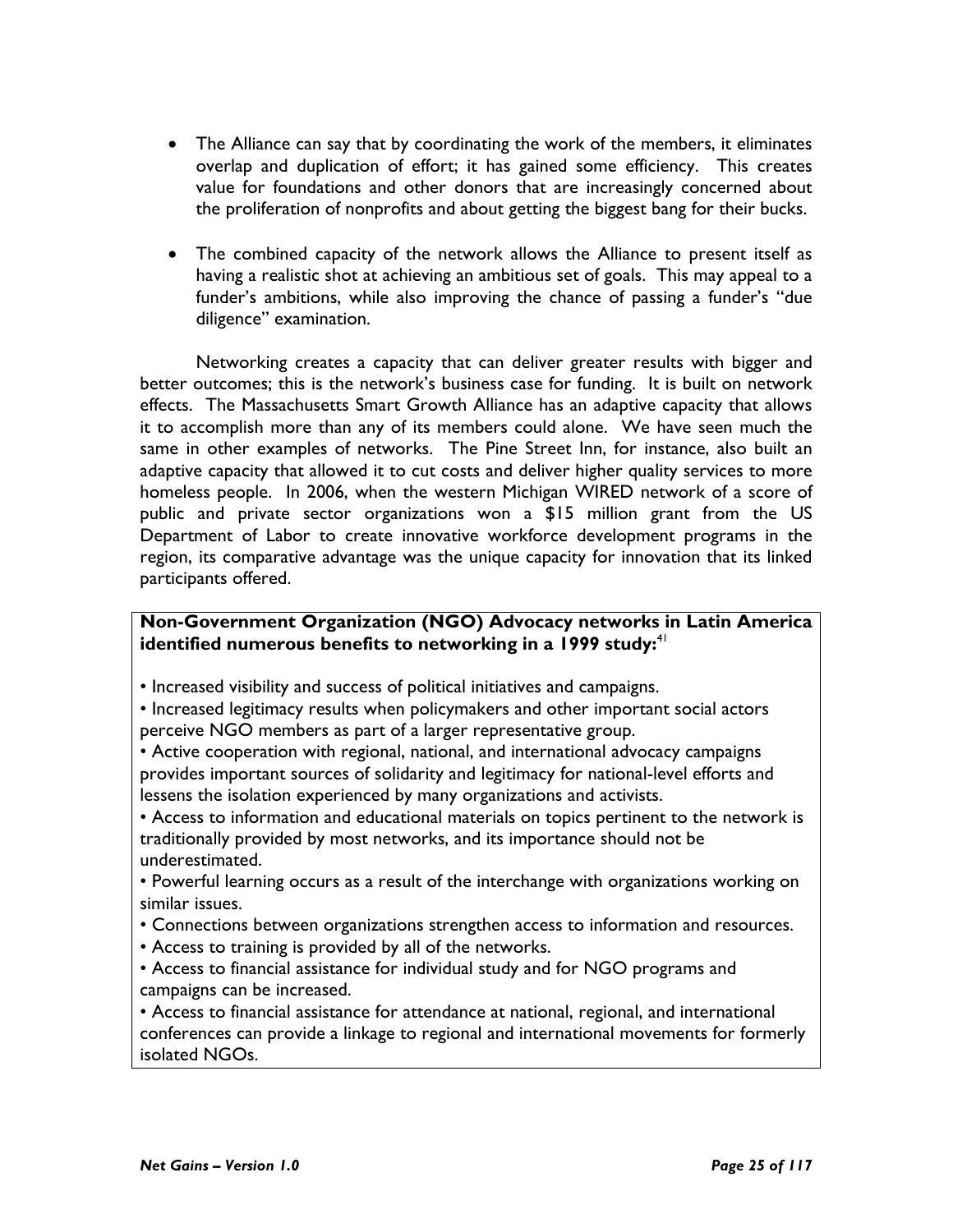#### Q. Are networks more financially efficient than organizations? Do they generate a better return on investment than organizations?

There isn't much research yet that answers these questions in quantifiable terms, especially for nonprofits. Rudy Ruggles, a network consultant in Boston, suggests that networks may produce a variety of economic efficiencies, cutting costs because of the scale, speed, scope, or span that they achieve. Scale uses a network's assets to produce more of single output. Speed uses its assets to produce outputs at higher rate of throughput. Scope uses assets to produce different types of outputs. Span efficiently coordinates/sequences use of assets. $42$ 

A 2004 report by Global Partnerships, a business consulting firm interested in the question of nonprofit benefits from networking, looked at five cases of collaboration among significant for-profit companies and concluded that there were measurable reasons to believe that network models do a better job of using the firms' assets to generate financial returns.<sup>43</sup>

In one of the few analyses we've seen, the Barr Foundation, which has made investing in the capacities of nonprofit networks one of its core strategies, assessed its network approach for increasing access to after-school sports programs in Boston. It invested \$340,000 in the effort, which focused mainly on helping the many sports program organizations to connect with each other and find ways to work with and help each other. A number of these connections produced short-term results: for instance, community learning centers adopted a physical activity curriculum developed by a national organization that also provided training for staff; other organizations got reduced costs for athletic equipment. Marion Kane, the foundation executive director, concluded that such value could not have been created by investing instead in 20 organizations at \$17,000 each to increase the number of slots in their programs. And what a network approach achieved was sustainable over the years, because, unlike investing in organizations' programs, it did not depend on direct funding from the foundation.<sup>44</sup>

## Q. What if the philanthropic funders you approach don't understand or believe in the network model?

Although the logic of the network business case may seem quite powerful, emerging networks often find that potential funders—foundations, individual donors, corporations, and others—are used to funding single organizations and have great difficulty understanding why and how to fund a network. What's a network to do when its potential source of capital is behind the learning curve? The simplest answer is this: sell the prospective results, not the network model. A funder that is skeptical or uninformed about networks nonetheless cares about achieving certain outcomes. Pitch what the network can uniquely achieve, not how it will be done.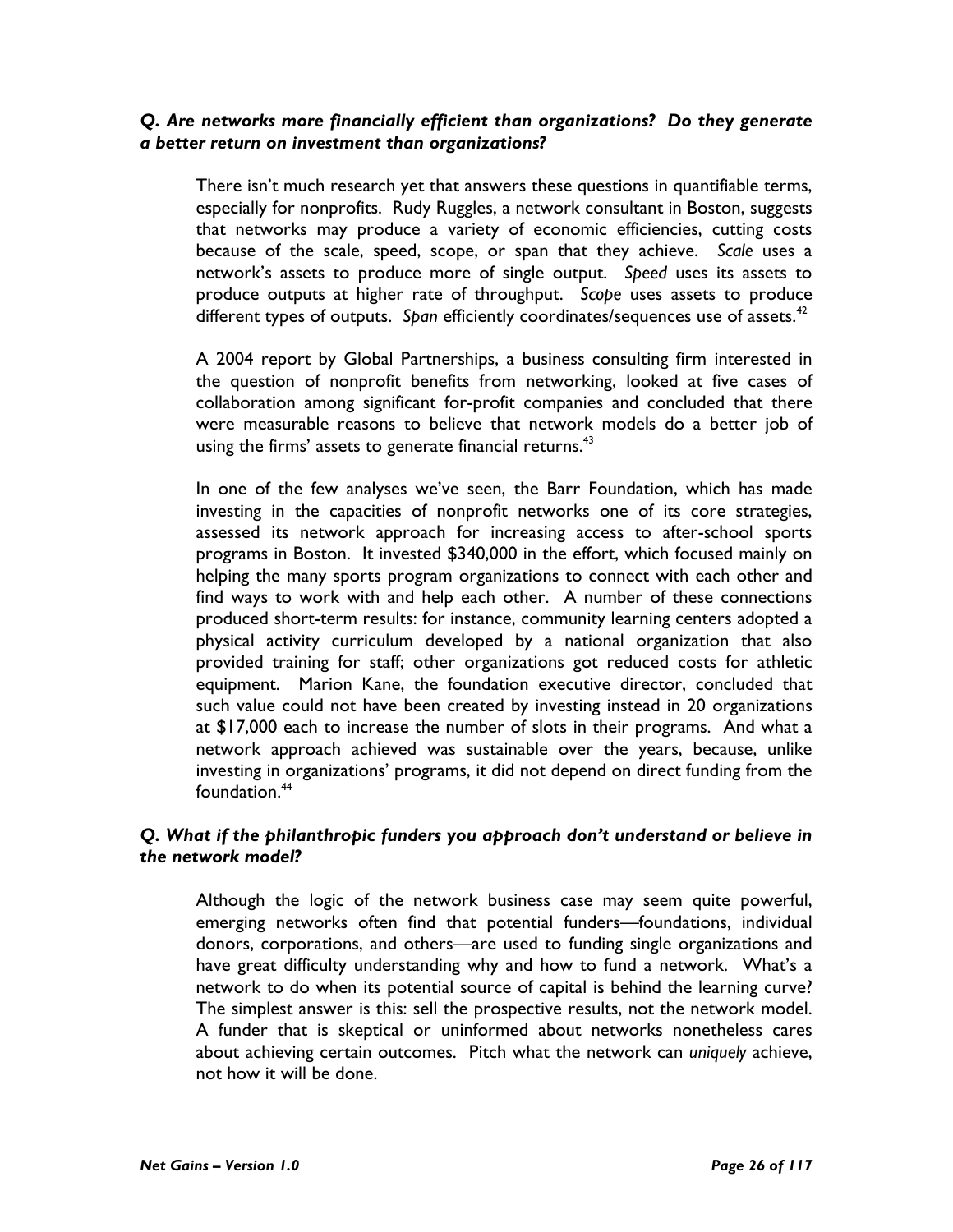If the "what" is compelling enough, then funders will have many questions about the "how." They may wonder, for instance: Who will be accountable for the use of the money, when so many organizations are involved? Or, why should funds be used to cover the overhead costs of building and operating a network, such as communications and coordination? But these are more technical questions about network design. You can show funders living examples in the field, as well as tap the literature about networks (including this Handbook) to explain how the network will function and what its financial needs are.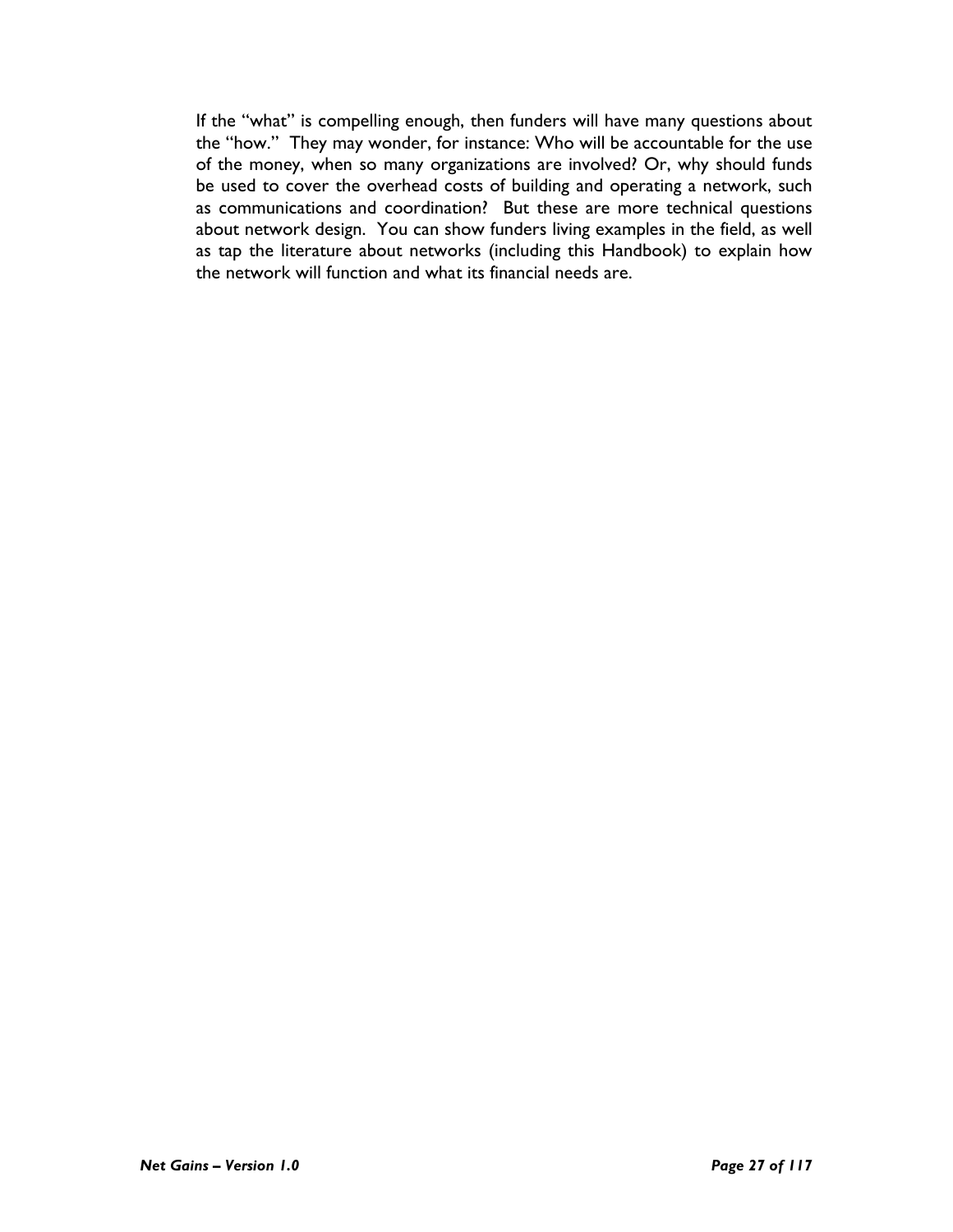#### 5. GUT CHECK: WHAT IT TAKES TO BUILD NETWORKS

In the fall of 2005, the American Red Cross was tapped out. It had mounted relief responses to back-to-back Hurricanes Katrina and Rita—operating hundreds of emergency shelters, housing 200,000 families in motels and hotels, serving 20 million meals in 27 states, and providing cash grants to some 1 million families. It had received \$1.3 billion in contributions, more than even after the 9/11 attacks, but that was not enough. For the first time in its 124-year history, the organization had to borrow money, \$340 million, to complete the job.<sup>45</sup>

Lack of funding was just part of the Red Cross's fatigue. The nation's premier disaster response organization, one of the world's largest nonprofits, had little capacity left to handle another disaster of significant size: an earthquake, another hurricane, a terrorist attack, a large-scale quarantine due to, say, avian flu. Red Cross officials asked a member of its board of directors, Michael Kleeman, to develop strategies for effective responses in the future. And the organization, formed more than a century ago, before corporate giants and federal government bureaucracies roamed the earth, began to consider a new way of organizing massive relief. It recognized that large-scale disasters are likely to overwhelm any locale's response capacity and that no single entity—not the Red Cross, not the Federal Emergency Management Agency, not even the U.S. military—could save the day. "It's a broken model," says Kleeman, a telecommunications consultant and fellow at the University of California San Diego. "You have to have a way to distribute the load."

The Red Cross had long had corporate suppliers such as Federal Express and since 9/11 it had maintained informal relationships with many businesses. But, Kleeman says, the idea of using a formal, on-going network of private companies—operating nationally and locally, coordinated but not centrally controlled—was new.

#### Using Networks

 That a network of organizations might be able to do what no single organization, even a large one, could do would not surprise the many corporate leaders who have spent the last decade knitting together production systems that encompass scores of companies and span the globe. New York Times columnist Thomas Friedman, in his bestselling The World is Flat, depicts the rapid acceleration in the spread of corporate global networks at the end of the  $20<sup>th</sup>$  century: "We are now connecting all the knowledge centers on the planet together into a single global network," he declares.<sup>46</sup> Leading the charge, he explains, are the many businesses that take advantage of a "global, Webenabled playing field that allows for multiple forms of collaboration—the sharing of knowledge and work—in real time, without regard to geography, distance, or, in the near future, even language."<sup>47</sup>

In an eye-opening chapter, Friedman describes the chain of business collaborations that produced the Dell laptop he used to write his book, linking suppliers in the Philippines, Costa Rica, Malaysia, China, Korea, Taiwan, Germany, Japan, Thailand, Indonesia, India, and Israel. "This supply chain symphony—from my order over the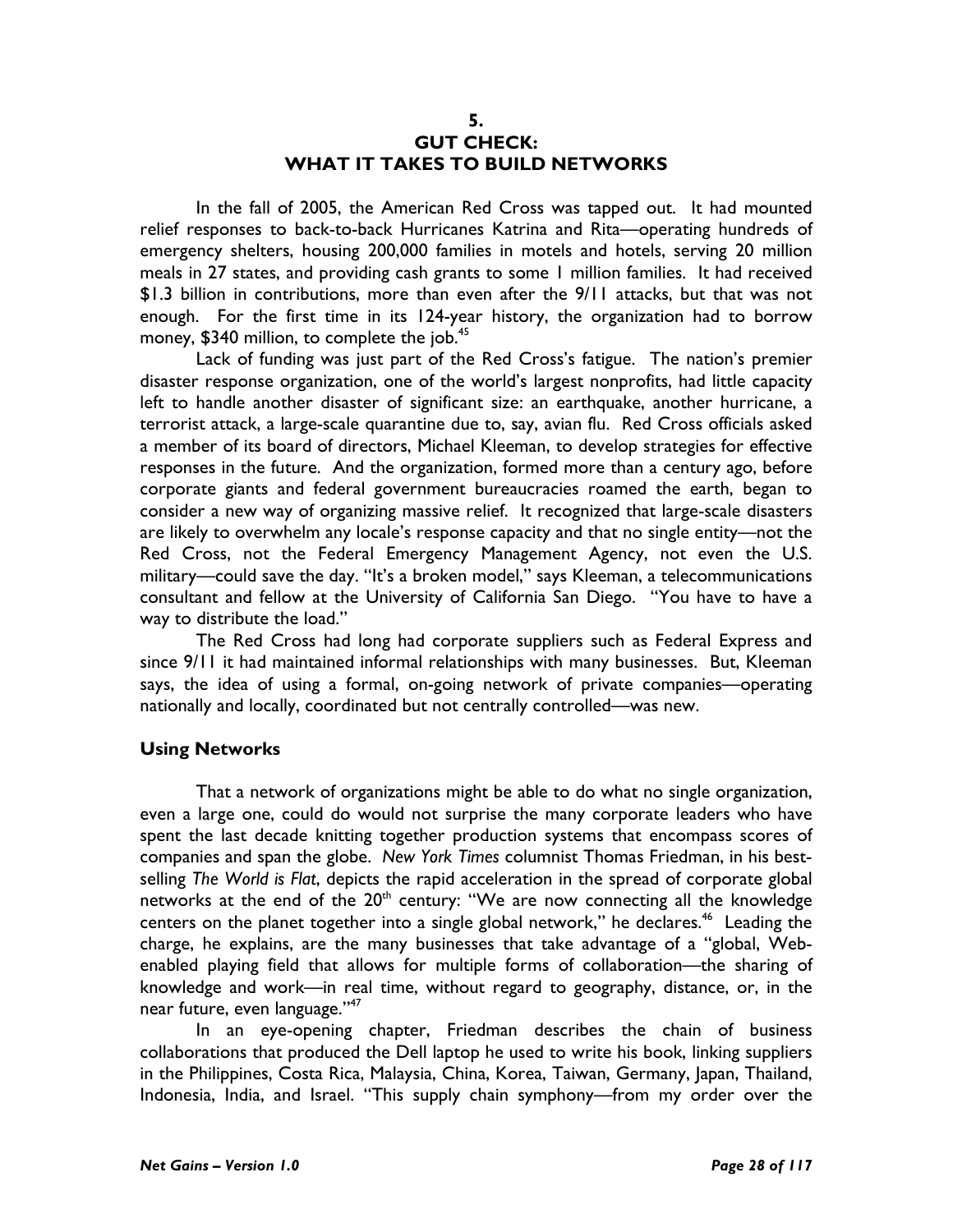phone to production to delivery to my house—is one of the wonders of the flat world," he concludes.<sup>48</sup>

Businesses are not alone in discovering and exploiting the benefits of creating networks. Government functions rely increasingly on network approaches. The public sector's problems "have become both more global and more local as power disperses and boundaries... become more fluid," observe Goldsmith and Eggers in Governing by Network.<sup>49</sup> More government agencies are abandoning the model of hierarchical bureaucracy, they say, and are engaging networks of private and nonprofit providers to deliver public services and goods, and networking among themselves—linking their longstanding "silos"—to provide more integrated services.

In civil society, other motivations are driving the development of networks. Rick Warren, author of The Purpose-Driven Life, which has sold 23 million copies, started Saddleback Church in 1979 in California's Orange County. Now it has 20,000 members and is organized, as Malcolm Gladwell reports in The New Yorker, around small cells of six or seven people that are linked to each other. The development of religious "cellular networks" is widespread, according to Gladwell:

When churches—in particular, the megachurches that became the engine of the evangelical movement, in the nineteen-seventies and eighties—began to adopt the cellular model, they found out the same thing. The small group was an extraordinary vehicle of commitment. It was personal and flexible. It cost nothing. It was convenient, and every worshipper was able to find a small group that precisely matched his or her interests. Today, at least forty million Americans are in a religiously based small group.<sup>50</sup>

## Lessons Learned: Why Not to Build a Network

 Everybody's building networks: churches, government agencies, and global businesses, even the Red Cross. But are networks right for you? Are there any reasons not to build a network? Yes, there are three.

1. Some goals simply don't require network effects. Your goals may not be very complicated. Or they may need a high degree of accountability and hierarchical authority. John Cleveland, an organizer of the west Michigan WIRED innovation network, says that developing innovations for workforce development requires a network, but making sure everyone in the network gets paid when they are supposed to be paid does not. "If I want to be sure I get my paycheck every other Thursday, the last thing I want is to have a network taking care of that. It's a linear process and if it gets messed up I want someone who is definitely in charge so I know who has to fix it."

Use a network if you need certain network effects—rapid growth, resilience, adaptive capacity, and so on—to achieve your goals.

Before going for a network approach, ask yourself this: "What is it about the outcome I am seeking that requires a network to do the work?"

2. Some organizations can't handle the demands of collaborating with other organizations in a network. Organizations have egos. Out of necessity, they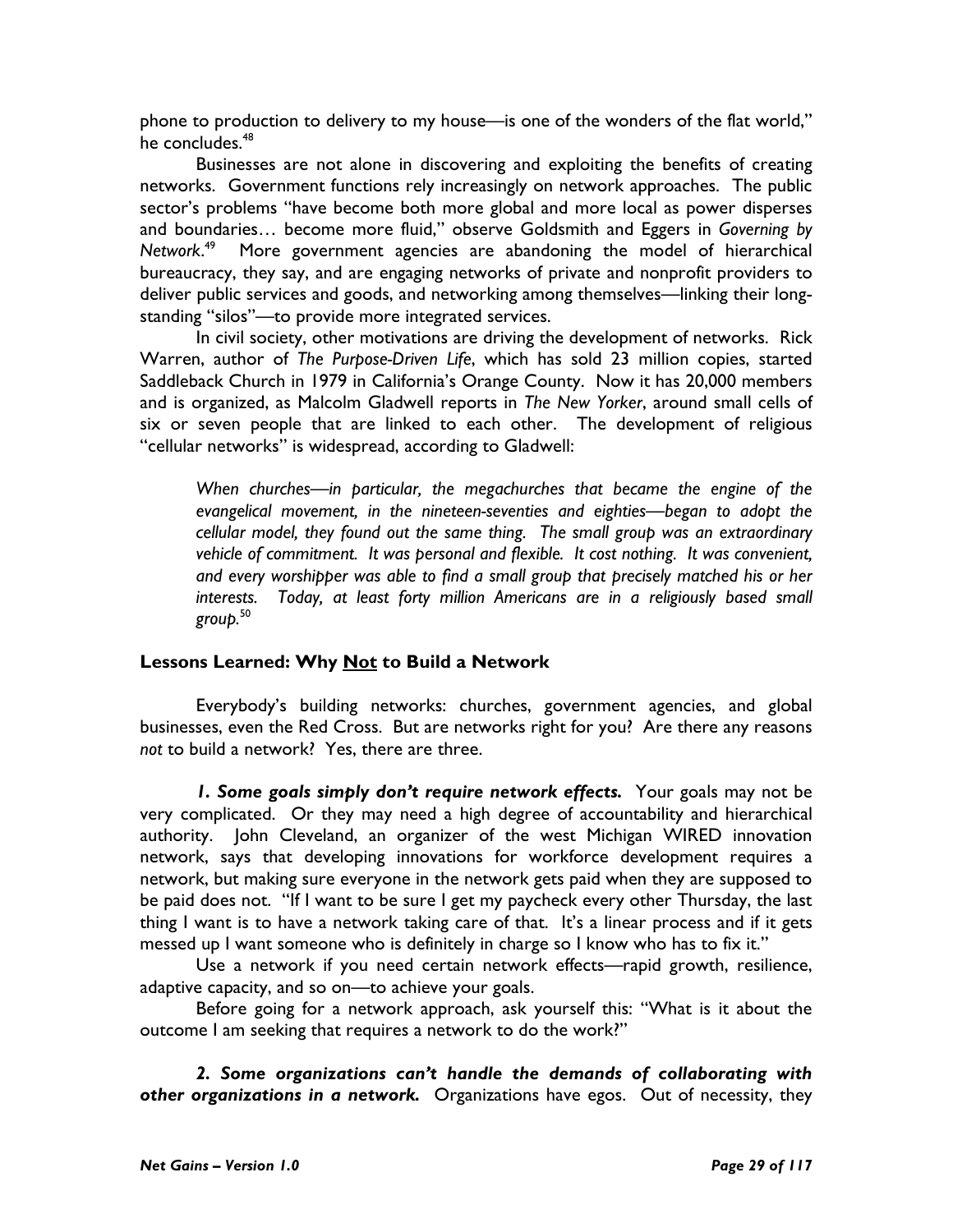are self-absorbed. Some have a sense of manifest destiny, too; they seek to expand themselves. All of this is normal, and may even be heightened in the nonprofit sector, where organizations tend to have a strong sense of the importance of their mission and values. And since money for nonprofits is usually scarce, they have a habit of scrappiness, of getting what they can to keep going. But all of this may work against an organization that is interested in building a network. To adapt a phrase used by the teachers of young children, you have to "play well with others." And not every organization is ready to do that.

The nonprofit, "ego-centric" organization "becomes the hero of its own story, the central character in a drama where peer organizations inevitably are bit players," lament Jed Miller and Rob Stuart in their on-line article, "Network-Centric Thinking."

Funding proposals and appeal letters portray the group's work as indispensable to real progress and social change. Its programs are heralded for their superiority to the programs of other groups with similar strategies (and success rates). The organization's work is described as a model for the field, while the contributions of others go unmentioned.<sup>51</sup>

In a network, you have to share decision-making, resources, and credit. This requires "a different mindset," say John Hagel III and John Seeley Brown, authors of "Creation Nets," "one that recognizes that flows of knowledge across institutional boundaries are the key to generating the new knowledge and new practices required to succeed in a rapidly changing world." $52$ 

You have to let go of control over things that may matter to you and work with other organizations to take care of their needs as well as yours. "The introduction of external partners, with their own viewpoints and management processes, inevitably clashes with existing corporate cultures," observes Heather Creech of the International Institute for Sustainable Development.<sup>53</sup>

You have to be realistic and candid about what your organization can and cannot do, since its true competencies—not its inflated ones—will be part of the network's broader adaptive capacity.

 Another challenge for organizations is to really make networking a sustained priority. Nonprofits tend to have "short attention spans for activities like networks," cautions Creech, "unless the work is well integrated into the organizational priorities… Institutional priorities may well clash with network priorities unless they are proactively aligned."<sup>54</sup>

One temptation above all may lead organizations into ill-advised networking with other organizations. It is the prospect of raising more money. They see the financial boost they might get, but don't recognize the hard work it will take to make good on a network's potential. Creech issues an explicit warning about the lure of money:

A lead organization may seek preliminary consent from potential partners to create a network. Expectations for the network are then driven by the immediate objective to raise funds rather than by a careful deliberation of whether the organizations are a good "fit" with each other and whether in reality there is support for a common agenda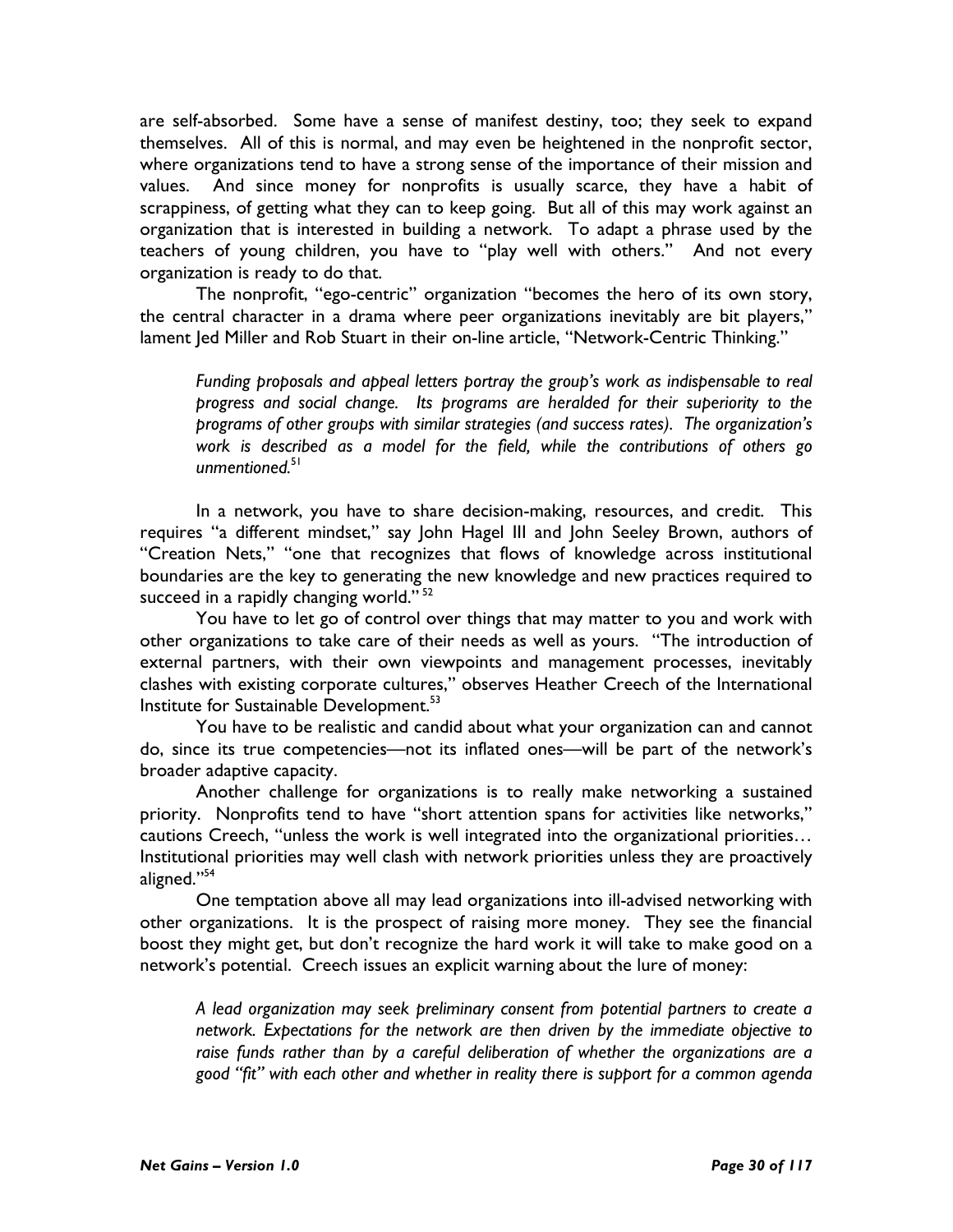above and beyond the sharing of financial resources raised for the network's first projects.<sup>55</sup>

Before going for a network approach, ask yourself this: "Is my organization ready to be an effective collaborator in a network?"

3. Some funders can't handle the demands of investing in collaboration. Funders carry an extra burden when it comes to network building. Like anyone else, they should be clear about what their goals are and why a network is the best way to achieve them. Funders are likely to be as organization-centric in their thinking as most nonprofit organizations, since they almost exclusively fund single organizations to get things done. Thus, they may not have any more sense than most nonprofits about how to invest in helping organizations to collaborate. But unlike the organizations and individuals who might want to build networks, funders have money—and money is a force for control.

Remember that earlier we described "distributed control" as an essential characteristic of networks. When a single source of money invests in a network of distributed control there is a tendency, of course, for network members to defer to the source of funds. So the funder may have the power to organize the network initially in whatever way the funder thinks best. It can operate as a "dominant hub," setting most of the rules by which the network operates.

Here is a challenge for a funder: sooner or later, control has to become more distributed across the network. Will the funder be able to let go of control?

A second challenge lies in the uncertainty of a network's evolution. It is hard to put a network's development on a production schedule. It is hard to be sure just how a network will evolve; surprises emerge. Will the funder be patient enough with the network to allow it to forge its own direction, rather than trying to impose a plan from the outside?

Before investing in a network approach, ask yourself this question: "Am I, as a funder, willing to let go of the control I have and to give the network its head?"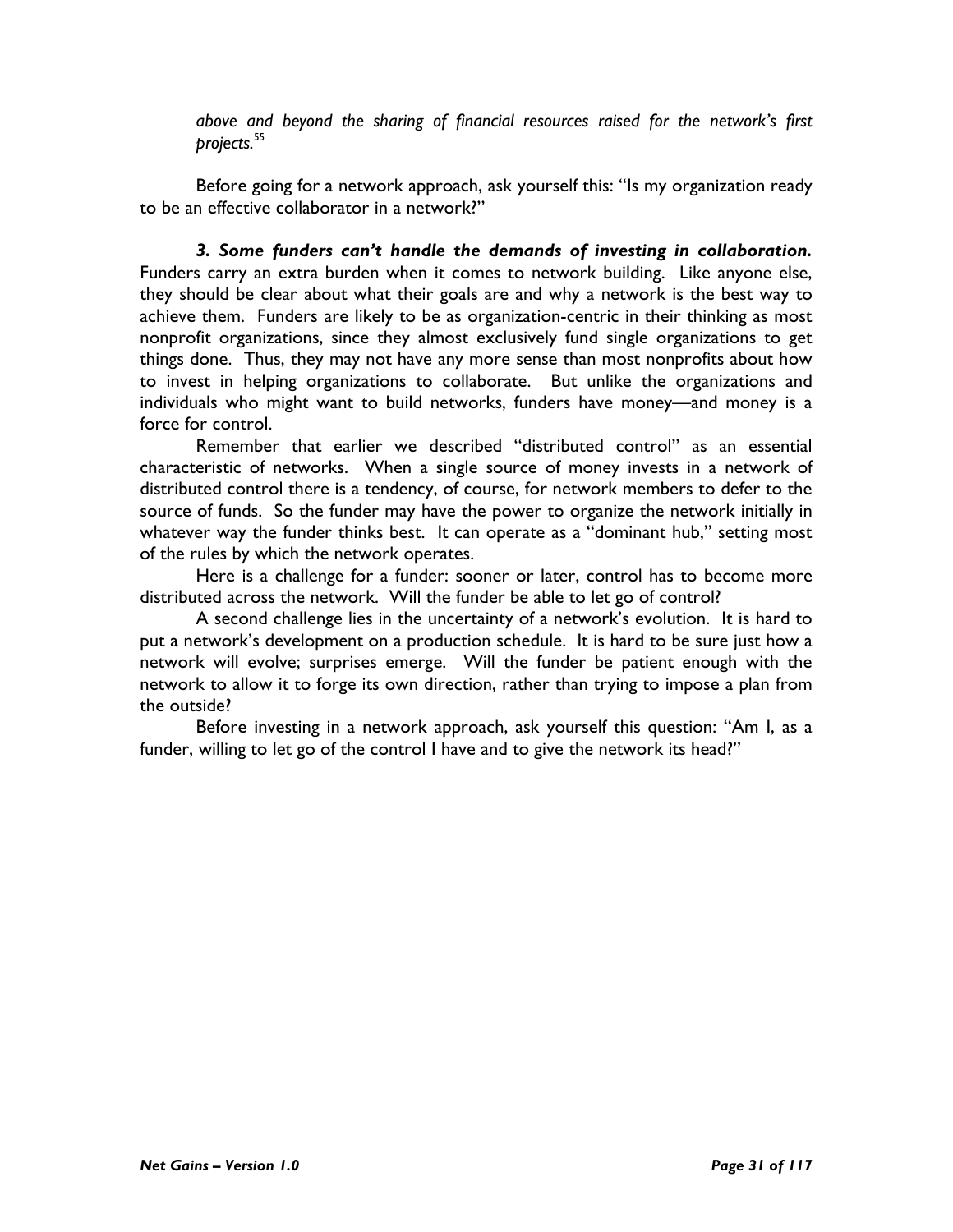#### PART II ORGANIZING NETWORKS: SEVEN DECISIONS

Network building is a practice. Organizing, weaving, facilitating, coordinating, governing, and evaluating networks: these are some of the basic tasks that network builders have to perform. In this part we focus on organizing, most of which involves designing and setting up a network.

To organize a network you have to make seven decisions that get things going. Each decision presents choices, and to make the choice that is right for you, it helps to understand more about how networks actually work. Your decisions are crucial, but they are also provisional or temporary; as networks evolve, their fundamentals may change. The seven questions are:

- 1. What kind of network do you want to build? Yes, there are different kinds of networks—three of them, based on our field research. We discuss them in Chapter 6.
- 2. What is the "collective value proposition" of the network? A value proposition is the potential benefit that attracts people or organizations to participate in the network. A collective value proposition is a benefit that is broadly desired by members of the network. This is the topic of chapter 7.
- **3.** What is the initial membership of the network? Who is in and who is out? Networks have boundaries and horizons, but their borders may be "soft"—easy to penetrate—or "hard"—impossible to penetrate. See Chapter 8.
- 4. How should the network be governed? Networks are self-governing; the members rule. But how shall they rule? What is decided by governance? Who governs? Various options are explored in Chapter 9.
- 5. What structure should the network have? Networks have structures or shapes—patterns of connections among their members. Different structures have different impacts on a network's capabilities and operations. Which structure is right for your network? Chapter 10 addresses this.
- 6. What are the initial operating principles of the network? Networks have their own ways of functioning—"natural rules" that you violate at your own risk. What are these rules? Chapter 11 describes a handful of them.
- 7. Who will build the network? At the beginning of a network's development, a network organizer tends to play all of the roles involved in network building weaver, facilitator, coordinator, etc. But each of these roles requires different skills and, eventually, may be played by different people. We describe these different roles and competencies in chapter 12.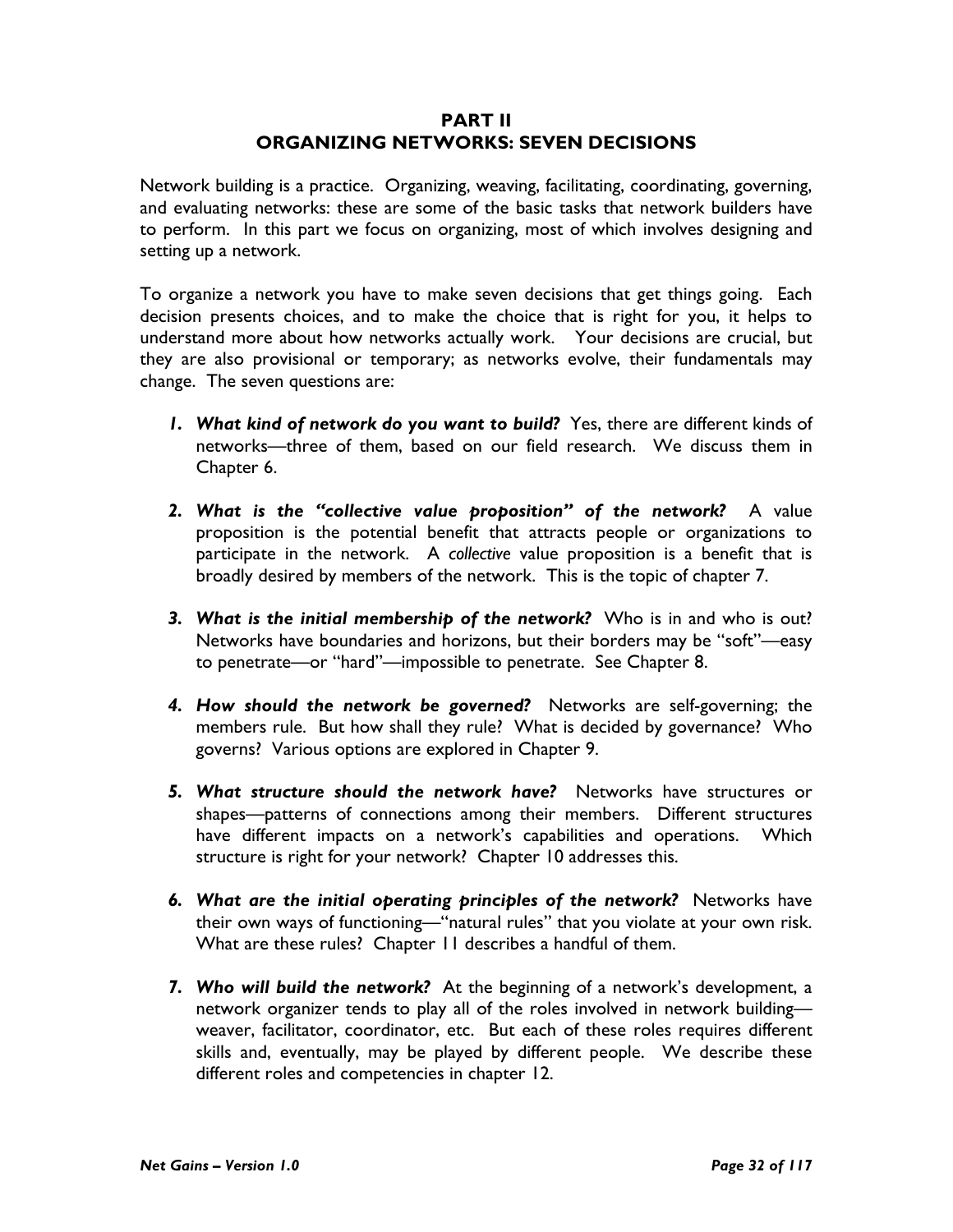#### 6. THREE NETWORKS IN ONE: CONNECTION, ALIGNMENT, AND PRODUCTION NETS

All networks start with connectivity, obviously. They link people and organizations to each other. Some networks end there; their "mission" is simply to connect. Others, however, develop alignment among their linked nodes. Alignment occurs when network members strongly share a sense of identity and/or a value proposition. Alignment can be an end in itself for some networks. But it is also an essential element, along with connectivity, in the development of a production network. Production is what networks do when their members want to accomplish something specific, not just connect with each other or align around an identity.

These three general types of social-change networks have different attributes. The differences are important, because they present network builders with different challenges. At the same time, these three types of networks form a progression that a network's evolution is likely to follow. Most network builders for social change build production networks—so they must pay a great deal of attention to building connectivity and alignment.

|                        | <b>Connectivity</b>  | <b>Alignment</b>     | <b>Production</b>    |
|------------------------|----------------------|----------------------|----------------------|
|                        | <b>Network</b>       | <b>Network</b>       | <b>Network</b>       |
| <b>Definition</b>      | Connects people to   | Aligns people to     | Fosters joint action |
|                        | allow easy flow of   | develop and spread   | for specialized      |
|                        | and access to        | an identity and      | outcomes by aligned  |
|                        | information and      | collective value     | people               |
|                        | transactions         | proposition          |                      |
| <b>Desired Network</b> | Rapid growth and     | Adaptive capacity,   | Rapid growth and     |
| <b>Effects</b>         | diffusion, small-    | small-world reach,   | diffusion, small-    |
|                        | world reach,         | rapid growth and     | world reach,         |
|                        | resilience           | diffusion            | resilience, adaptive |
|                        |                      |                      | capacity             |
| <b>Key Task of</b>     | Weaving-help         | Facilitating-helping | Coordinating-        |
| <b>Network Builder</b> | people meet each     | people to explore    | helping people plan  |
|                        | other, increase ease | potential shared     | and implement        |
|                        | of sharing and       | identity and value   | collaborative        |
|                        | searching for        | propositions.        | actions.             |
|                        | information          |                      |                      |

#### Differing Characteristics of the Three Networks

#### Connection: The Base Platform

A connectivity network embodies the essential "platform" of all networks—a foundation of linkages that allows information to flow and transactions among the nodes. It connects people to each other and to information in ways that allow them to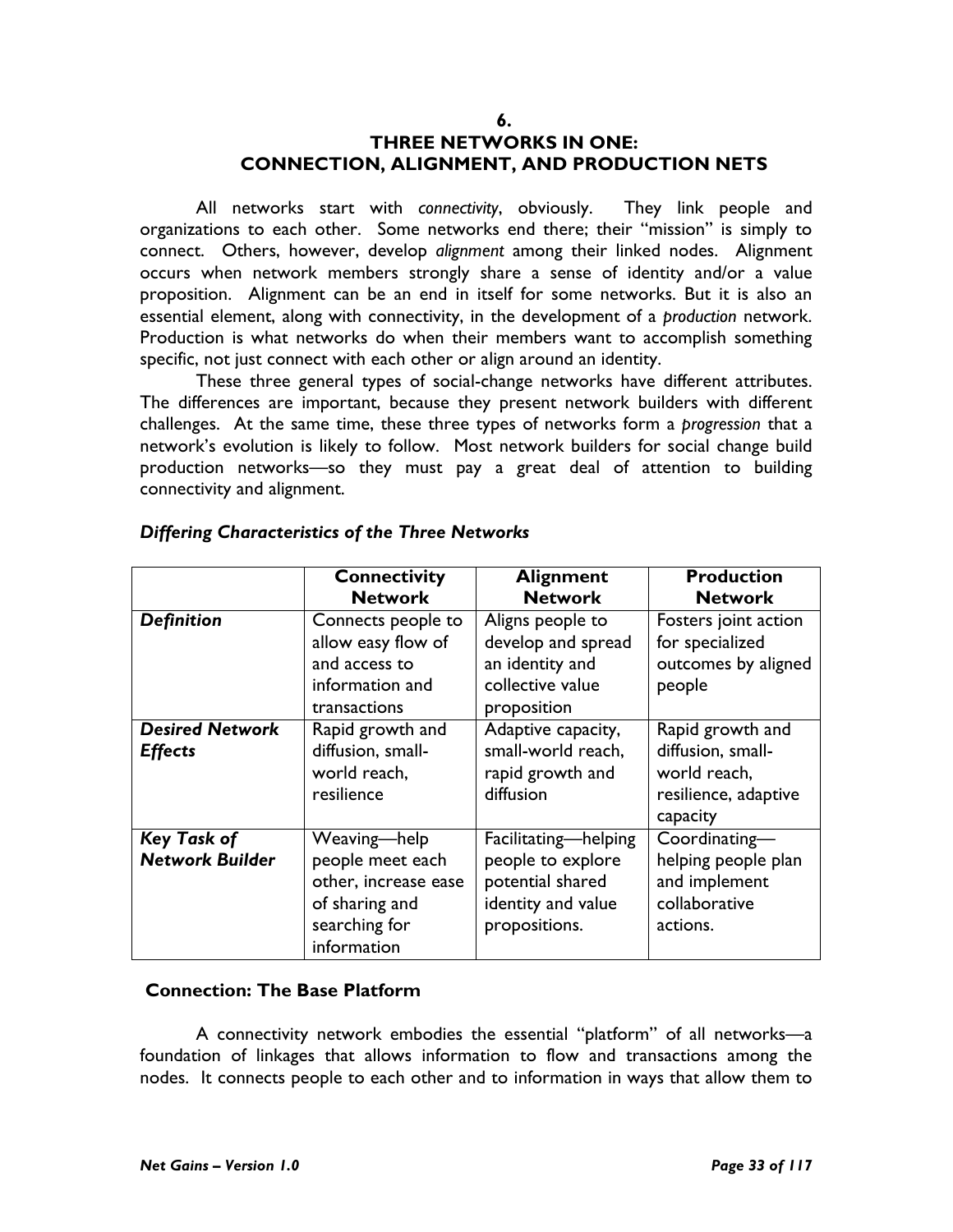act as they choose. It makes communication easier and easier, and provides participants with more coherent access to information.

Communication is a basic function of any network, but it is also a function for which networks may have particular advantages over other organizing structures. The information that people get through networks tends to be "thicker," richer, than what they get through market structures, and more "free," less shaped, than what they get through hierarchical organizations.<sup>56</sup>

Craigslist.com is an example of a nonprofit connectivity network. Based entirely on the Internet, it allows individuals to connect with—"find"—each other, letting them communicate and transact with ease. Many people use their connectivity with other people to get jobs: they find someone, a college chum or family friend, for instance, who will use their personal network to connect them to someone with a job opening.

Connectivity networks can be important to social-change agents who are concerned about the isolation of particular individuals or groups from other people. Many schools in segregated urban or isolated rural areas, for instance, run programs that connect students with adults in workplaces who act as mentors and guide student projects—a way of exposing the kids to new information about how the world works. Some foundations provide resources so that leaders from scores of communities in a geographic region such as Chicago or the San Francisco Bay area can spend time with each other at retreats or summits and gain new information about what their neighbors are thinking and doing. In the age of the Internet and the World Wide Web it's easy to overestimate how connected we all are. But distance and differences such as race, ethnicity, and economic class still pose barriers to connectivity. When the W.K. Kellogg Foundation started a network of rural organizations in 2006, many of the participants said that it was often hard for them to get good information about what others in their own geographic regions were working on.

Connecting is all that a connectivity network does. It is not designed to weave people together into an aligned "movement." It does not seek to coordinate people so they can produce something collectively.

Because connectivity networks are about generating and moving more and better information that people can use, they are typically designed to unleash the network effects of rapid growth and small-world reach. Growth adds new connections to the network, while reach adds distant and diverse connections. Both effects enhance the content and the spreading of the network's information.

An essential part of designing a connectivity network is to enhance a member's search for information—a strong "navigational" function makes it easier for members to find the information they need. The various browsers that we use to steer through the vast universe of information on the Internet perform this function. One tool that builds connectivity is a directory of network members.

Connectivity networks tend to form around "hubs"—people who connect to many other people. And the relationships between the nodes tend to be those of what social network analysts call "weak ties"—strong enough to open lines of communication, but not to build cooperation or collaboration among people. Connectivity networks require only low levels of trust in order to establish these ties between people.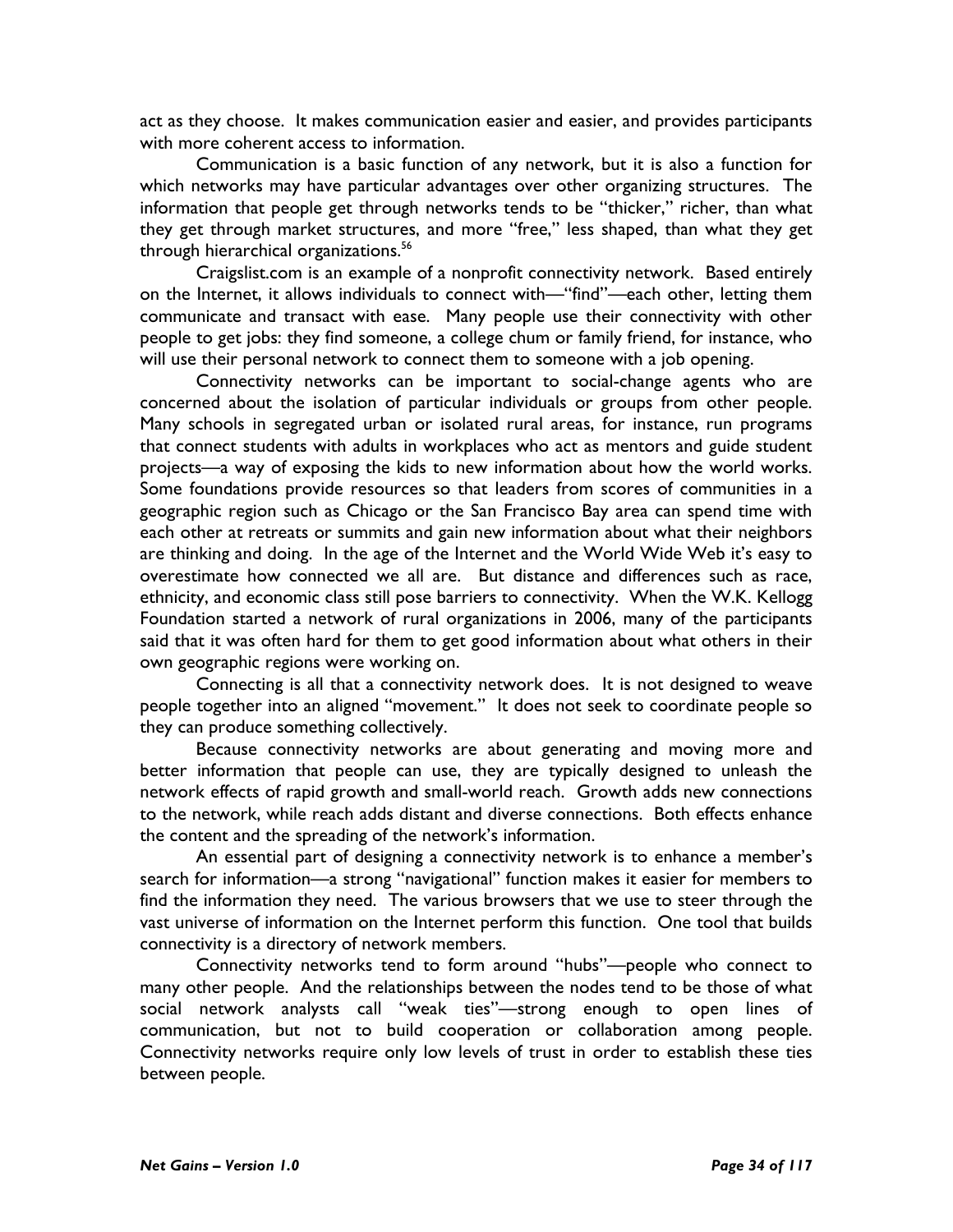Because people connect with each other as a matter of course, they are always in the process of building connectivity networks. Some people—"connectors"—may be naturally good at this process and they build a great many connections with others, as Malcolm Gladwell explains in The Tipping Point. But network builders can be more deliberate about connecting together people and organizations and the information they have. They actively weave connections among nodes to help make it easier for network members to search for information and exchange information. They might focus, for instance, on building bridges between people who are not connected with each other. Tools they use to do this include directories of network members, information clearinghouses, and email listserves that make it easy to distribute information.

Chris Lynch has spent three years weaving together the hundreds of organizations that provide after-school sports programs for youth in Greater Boston. His work was supported by the Barr Foundation, which was concerned that thousands of youth were not being served, especially urban youth and girls. Lynch's assignment was to start connecting the scattered after-school sports organizations to each other and to resources they could use. One of the tools he uses to promote connections is an e-newsletter. In early 2006 he published the  $25<sup>th</sup>$  e-newsletter of Sportsnet, part of a website (www.bostonyouthsports.org) that provides information to network members and facilitates communication between members.

#### Alignment: Linking Individuals for Affinity

An alignment network builds on connectivity. It links people, aligns them, in ways that help them to create and spread what is called a "collective value proposition" a shared reason to care about each other. The individual people in the network come to share a set of ideas, language, standards, or identity. This allows them to more efficiently exchange information and coordinate with each other as a group. They are more than just connected to each other, but less than focused on a narrow production goal.

College alumni networks are an example, as their members efficiently use connectivity with each other to find good jobs, for instance. They align around their shared feelings about their college experiences. "School ties are immensely powerful in the business world," notes Wall Street Journal columnist Jared Sandberg. They provide "preexisting networks of relationships and low search costs." $57$ 

In 2006, the Pacific-American Leadership Center at the University of Southern California brought together 24 Korean-Americans from the Los Angeles area to form a network called NetKAL. USC deliberately selected young, successful Korean-American professionals in business, government, and the nonprofit sectors to start the network. Most of these people did not know each other before they came together at the first meeting of the network. Within several sessions, though, they were not only getting better connected to each other, they were finding that they shared an affinity or identity. "People like us" became the way they routinely described the fledgling network, meaning  $2^{nd}$  generation Korean-Americans, aged 25-40, with successful careers and a personal concern about the future of the large Korean-American community in Los Angeles. The value proposition around which they were organizing was plain: people like us—young Korean-Americans—should provide more leadership for the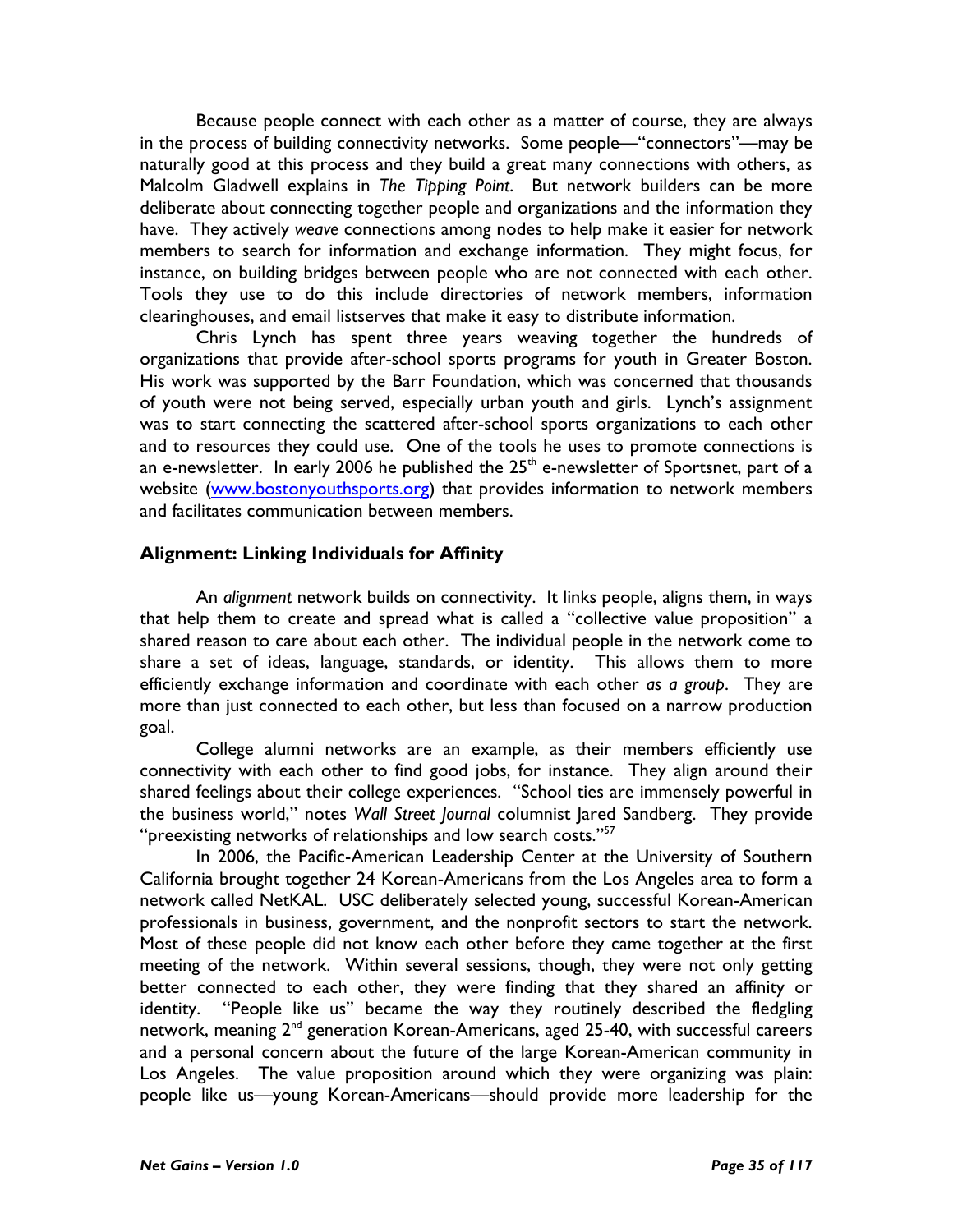city's Korean-American community. The members of NetKAL were beginning to go beyond the information sharing of a connectivity network; they were forming a shared identity and a reason for being.

The difference between connecting and aligning is illustrated by one of the original "social-networking" websites like Friendster and MySpace. On February 4, 2004 a student at Harvard launched Thefacebook.com, a website where students could create a profile of themselves with a photo and personal information, search for other profiles, let other people know their profiles had been viewed, and link to friends' profiles. Within 24 hours, some 1,500 people had registered and by the end of the month about 75 percent of Harvard's undergraduates had signed up.

The rapid growth of connectivity was explosive, but something else was happening too. The website was not open to everyone the way MySpace and Friendster were; only Harvard students could join. "Facebook's members had a physical location, professors, and classes in common," notes John Cassidy in a New Yorker article about social-networking websites. He quotes a woman who was the  $51<sup>st</sup>$  person to register with Facebook: "I remember the buzz of excitement around the fact that the kid whose profile you had checked out the night before might be sitting at the table next to you in the dining hall the next morning at breakfast." That was the buzz of alignment.<sup>58</sup>

Alignment is a step toward developing a specific production purpose for a network. Unlike a connectivity network, it requires that individuals in the network give up a measure of their autonomy in favor of a group. Alignment requires that more trust be developed between individuals than mere connectivity needs. So an essential task in developing an alignment network is to strengthen relationships among members; alignment depends on stronger ties than connectivity. In addition to weaving for connectivity, the builders of alignment networks must allow individuals to come together regularly. Face to face is the most effective way to do this in the early stages of the network, so people get to know each other, exploring their potential shared identity and value propositions.

Structurally, alignment tends to evolve clusters of nodes—tighter, closer connectivity and stronger ties, among members of the network—rather than dependence on a single hub.

A trade association may be an alignment network of similar organizations that seek to help each other; their shared value proposition is the general betterment of the members. In 2000, this is precisely what the people who created Dine Originals, a national network of independent restaurants (as opposed to franchises or chains) had in mind. Dine Originals now has more than 700 restaurants in 19 chapters. In 2006 its chapter in Madison, Wisconsin showed that its members could provide flexible capacity to a member in need. Lisa Lathrop and her husband couldn't find a place to move their bakery and had only two days left on their expiring lease; their new location had fallen through. The Lathrops' plight was communicated by e-mail to other restaurants in the local chapter of Dine Originals. The owners of a nearby steak house, who barely knew the Lathrops, offered to share their kitchen. "They did it out of the goodness of their hearts and wouldn't let me pay for the space," says Lisa Lathrop. In other words, the network that had aligned around the interests of local restaurants found a way to redeploy some of its overall capacity—kitchen space—to provide value to one of its members.<sup>59</sup>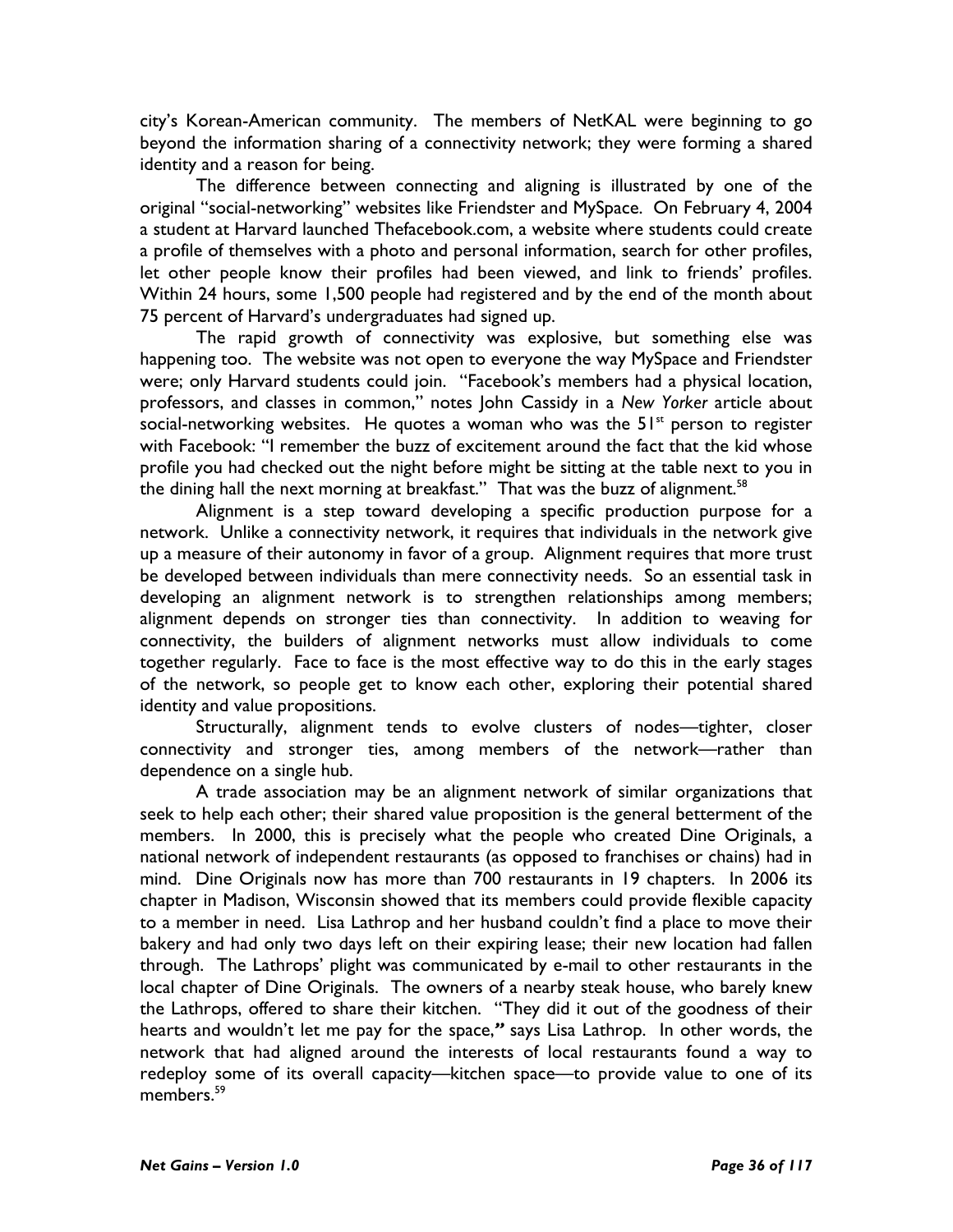An alignment network like Dine Originals may expose opportunities for cooperation and collaboration on specific production goals. That network, for instance, now coordinates purchasing and marketing for members, which reduces their costs. As NetKAL members aligned around their identity, they also decided to implement two special projects to contribute to the Korean-American community.

## Production: The Many Specific Purposes of Networks

A production network builds on the connectivity and alignment of people, but goes a step further by also fostering joint action by people or organizations. It does not exist solely to connect or align people around a general value proposition; it pursues a specialized outcome.

To be specialized a network must have high definition and consistent focus—and that requires network members to plan together and have clear agreements about who will do what. This is a significantly more difficult organizing task than developing connectivity and alignment. It involves coordinating the network.

Most social-change agents who build networks seek to build production networks, but they make seek to produce a wide range of outcomes. They want to create networks that, for instance, will:

- generate certain goods and services, such as food and shelter for the homeless;
- advocate for particular public policies, such as reproductive rights for women or environmental justice for poor neighborhoods;
- innovate to solve social problems, such as immigrant poverty, the loss of family farms, and creation of affordable housing in "hot" real estate markets,
- learn about and spread specific "best practices," such as ways to design mass transit systems to reduce traffic congestion and air pollution;
- mobilize citizens to participate in public and community affairs; or
- build capacity of selected local leaders or organizations in declining communities.

All of these production networks will not look the same. They may seek different network effects and have different structures. They are not built in the same way. The differences between the functions of various production networks—learning, advocacy, innovation, or any other—dictate this.

Here's an example. Building an advocacy network to influence public policymakers often involves growing the network's membership rapidly so that many people are pressuring elected officials. But rapid growth is not a network effect that would be important to someone building a production network that provides health care services to people in remote rural areas. Instead, what might matter is creating adaptive capacity by linking various health care providers so that "gaps" in services are filled. Structurally, the rapid-growth advocacy network might use a structure of multiple hubs that communicate with and loosely coordinate many people efficiently, while the capacity-creating production network might be a tightly-connected cluster of a few organizations with detailed agreements about collaboration.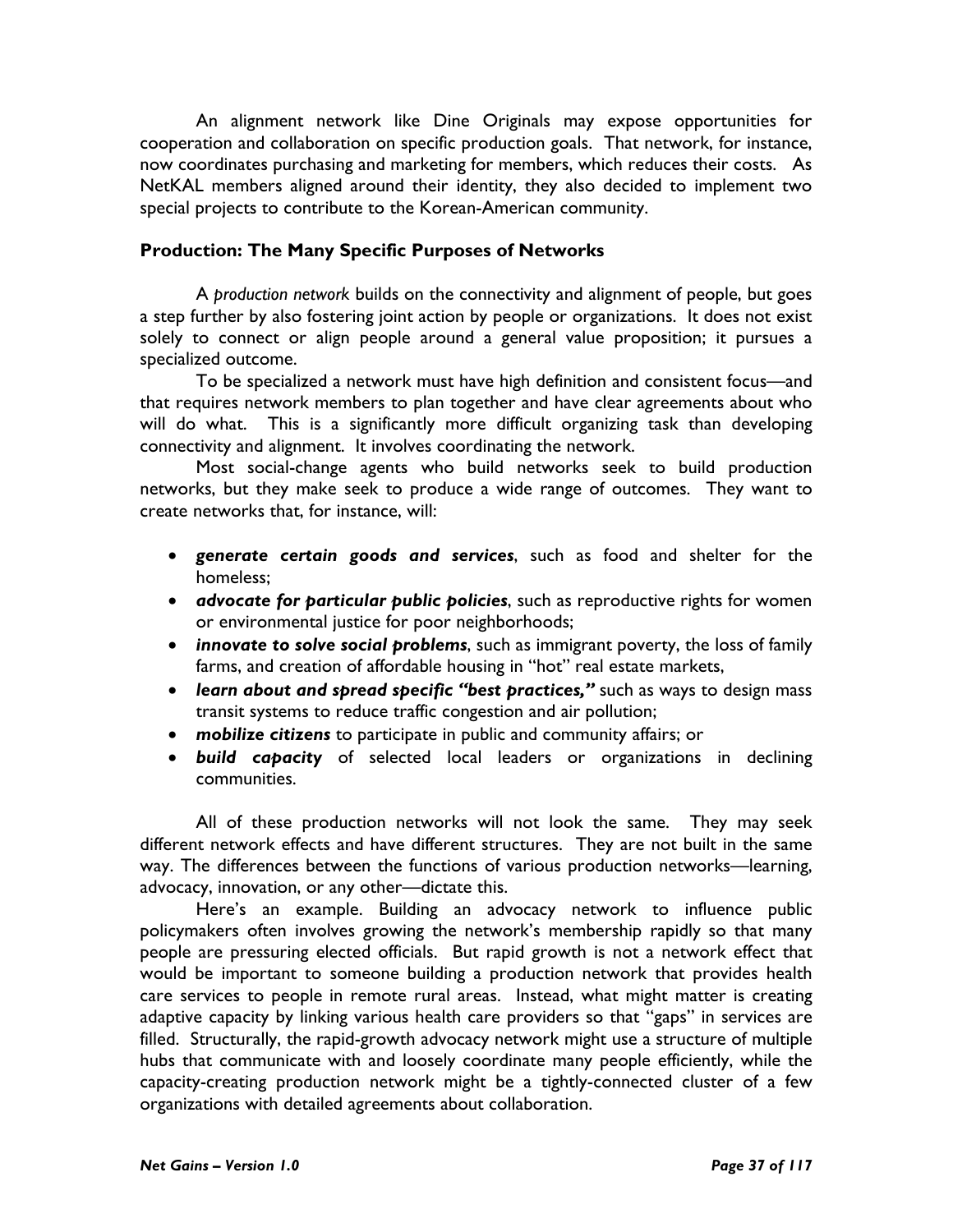Moreover, advocacy and production functions are different from an innovation function. To build an innovation network that, say, will develop new ways to help communities improve their environmental quality is likely to involve assembling a capacity or "collective intelligence" that is quite diverse: scientists, local officials, federal and state regulators, real estate developers, community organizations, and others. The diversity of views and positions contributes to the innovation process. In contrast, an advocacy network might depend much more on the like-mindedness, rather than the diversity, of its members. Thus, coordinating an innovation network will be quite different from coordinating an advocacy network and will work best with a different structure of linkages.

# Decision: Which Network is for You?

As we've said, social-change agents tend to create production networks, because they are seeking a particular impact—sheltering the homeless, changing public policies, etc. But it may be that what attracts you to network approaches can be realized by simply connecting people to each other, or aligning them around a value proposition, rather than going all the way to organizing a production network. In any case, remember that a production network is built on a base of connectivity and alignment.

Some network organizers start with a connectivity network in mind, and then find that as connections are made, the potential for members to align around a value proposition emerges, and then members desire to undertake collective projects. In short, they stumble onto the path to a production network. Other organizers find that although they want to build a production network, their efforts get stuck at connectivity or alignment—and collaborative projects don't emerge. They can't get to the "next level" of network development.

Part III of the Handbook addresses some of the challenges of building production networks.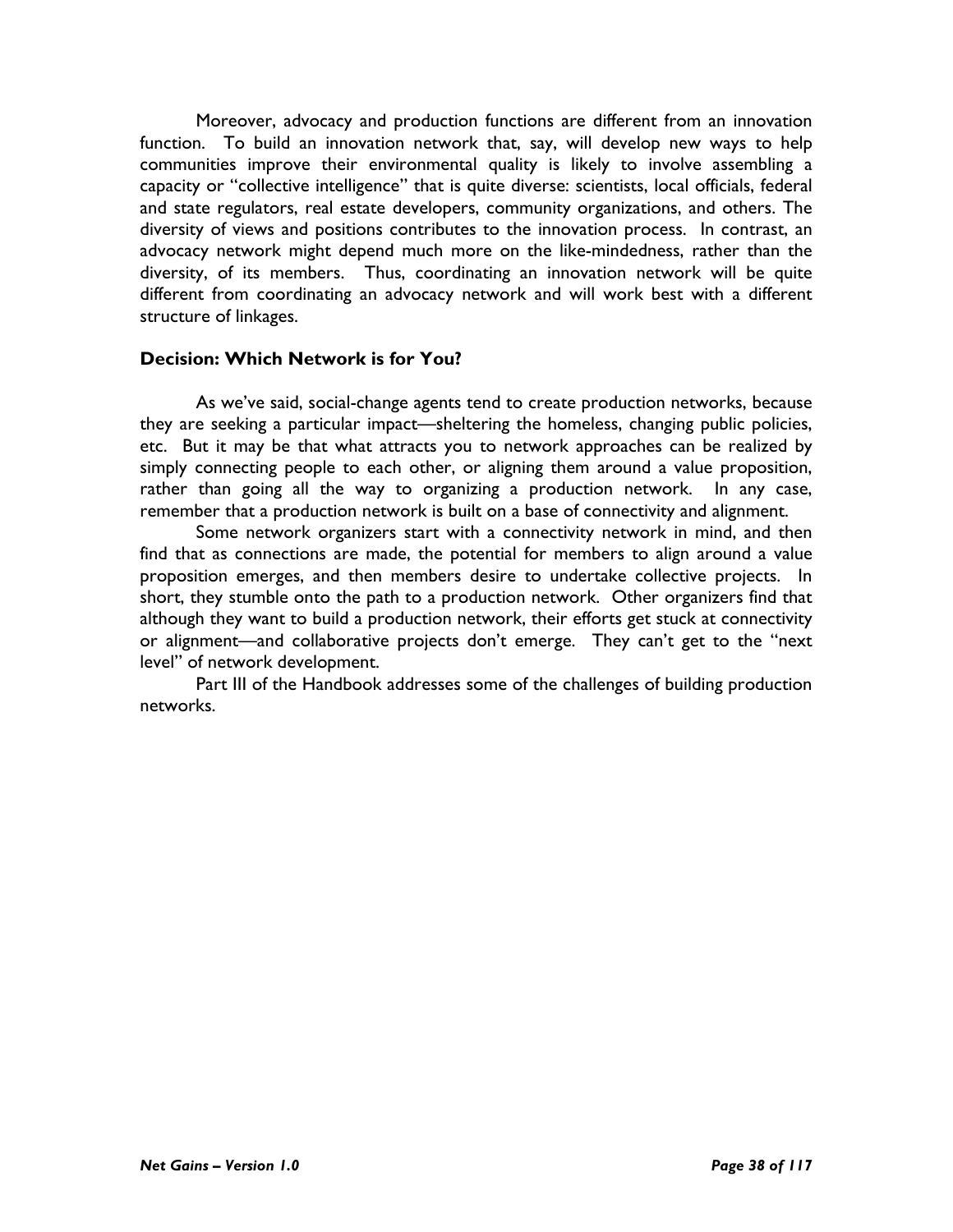### 7. REASONS THAT BIND: COLLECTIVE VALUE PROPOSITIONS

In 2003, the representatives of some 40 foundations met together to see if they could collaborate around their programs to help youth who were transitioning out of foster care and juvenile justice, or leaving school without a diploma. "We wanted to reduce duplication of effort and, more importantly, strategically build on each other's investments," recalls Chris Sturgis, who helped to lead the process. The group resisted the impulse to start a new nonprofit organization, committing instead to operate as a network. But, Sturgis says, it also decided that "40 people was too many to sit around the table," so it created a structure for collaboration around a few of the separate public sector systems—foster care, schools, juvenile justice—on which each foundation focused.

Within each of these work groups, people started to build strong relationships and joint activities. But, Sturgis continues, "now that they are identified with their work group, they don't feel bonded to the larger network of 40 organizations. You can see huge momentum in the work, but a weakening of the network due to its own success."

What had changed was the experience the 40 organizations had in working together, which changed the collective value proposition, the reason, for the network. In the beginning, the binding reason was a general one: they could do more together on behalf of youth and to reach their organizational goals than they could do alone. Over time, though, the network showed signs of splintering due to the relative ease of working together on one of the public systems compared to the difficulties of working across the complexity of multiple systems. As members of the network gravitated to the single-system sub-networks that interested them, some members began to feel the network was falling apart, losing its overarching "glue."

But even as the sub-groups of the Youth Transition Funders Group network were showing signs of separating, Sturgis reports, they also realized that they wanted to stay connected to members who were not in their sub-group. They wanted to know what those members were doing and they wanted to learn with them more about youth in transition. This was especially true for regional foundations that worked in several public systems, as compared to the national organizations that focused on specific interventions or approaches. In other words, the network was discovering that it had several versions of collective value. The sub-networks were interested in taking collaborative action on particular types of problems that youth encounter. And the network as a whole was interested in learning together, across the groups, as well as strengthening its members' general influence through common communication efforts. The network had reinvented its collective value proposition and reorganized accordingly.

As goes the collective value proposition, so goes the network. The collective value proposition is what makes a network greater than the sum of its parts. As Heather Creech points out, "If the network serves only as an umbrella for a collection of individual projects, it is not realizing its added value potential."<sup>60</sup> A collective value proposition is a commitment to joint value creation by network members.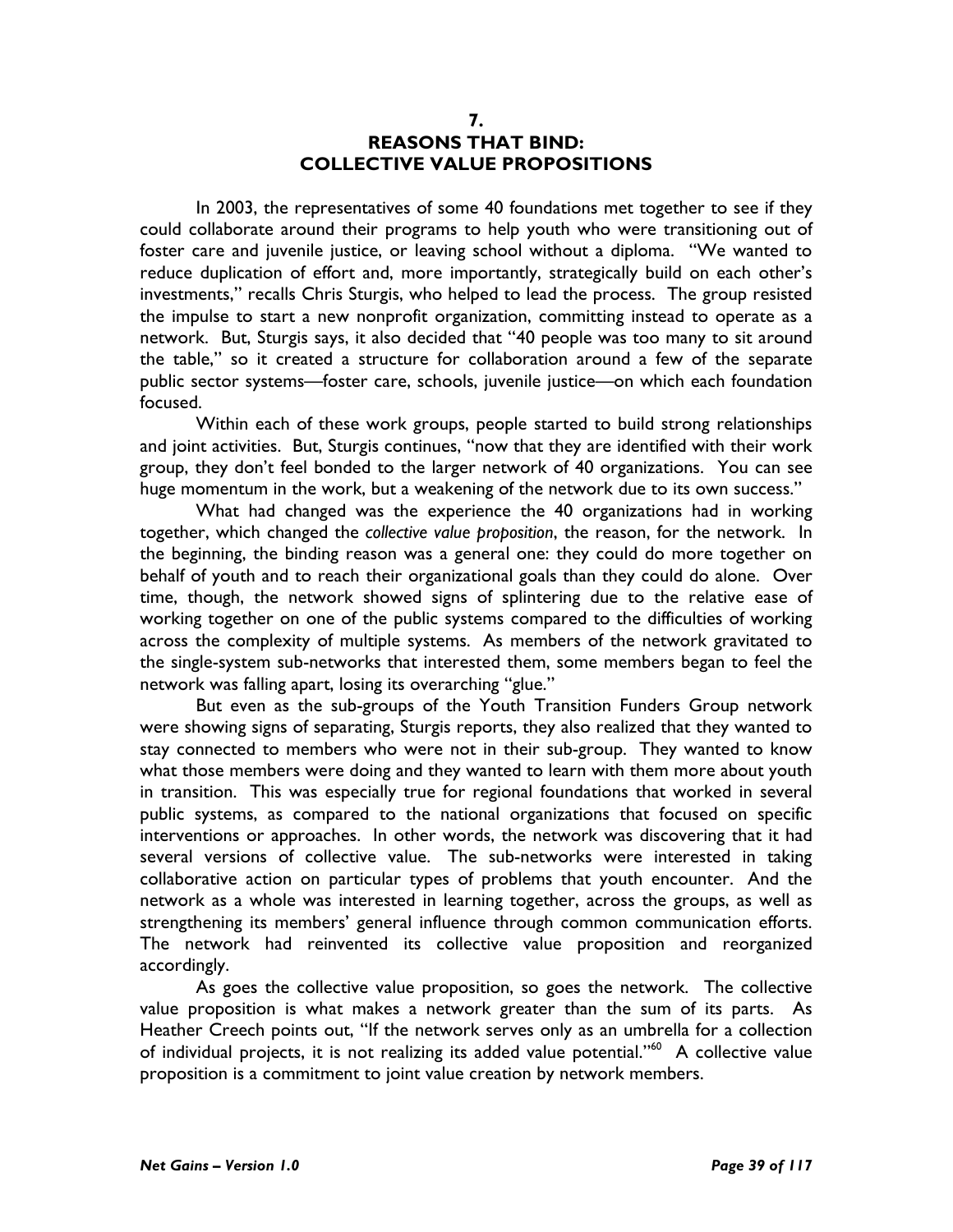In a connectivity network, the collective value proposition may be quite general and weak: "By connecting with each other, we will find out things we want to know." In an affinity network, it must be more specific and stronger: "By connecting with each other, we enhance the identity of people like us." (Think of the network of young Korean-Americans in Los Angeles). But in a production network, the collective value proposition is usually quite specific and strong: "By connecting we can produce this specific result—goods or services, public policies, programs—that changes the world." Specificity matters. Network researchers Teobaldo Pinzás and Claudia Ranaboldo note that while many networks claim to cover an expansive list of topics or themes, they don't set or stick to priorities very well. The more focused and well-defined the network, they say, the more commitment they obtain from their members and the more they accomplish.<sup>61</sup>

# A Two-Way Street

A collective value proposition is a two-way street. It's not just about what others can do for you, it's also about what you can do for others. It may be natural to start off by thinking about what resources you can garner for your own projects, but that's organization-centric thinking. In a network, the nodes create value for each other. A collective value proposition is about what all nodes can do for each other.

But this does not mean that you must sacrifice your interest at the altar of collective interest. Not at all! If you don't think being in a network will create value for yourself, you're not likely to stay in the network for very long. "If there's no value," says Bill Traynor, a designer of the Lawrence CommunityWorks net, "people will start to exit. It's a self-regulating system." If a network's focus is not well aligned with what an organization cares a lot about, says researcher Bonnie Shepard, "the NGO is more likely to drop out of the network altogether or sharply reduce its commitment." $62$ 

The trick is to forge a collective interest, a value proposition, which satisfies your interest and those of others. To do this, you have to understand just how networks can create value for you and others.

# Exchanging Value in a Network

In a network, members can exchange four kinds of tangible value: their connections, knowledge, competencies, and resources.

| <b>Connections</b>  | Can you connect others in the network to people that may be able  |
|---------------------|-------------------------------------------------------------------|
|                     | and willing to help them?                                         |
| Knowledge           | Do you know something that may be valuable to others in the net?  |
| <b>Competencies</b> | Are you able to do something that may be value to others in the   |
|                     | net?                                                              |
| <b>Resources</b>    | Do you have access to funds or other resources that may be useful |
|                     | to others in the net?                                             |

### Finding Ways to Create Value for Network Members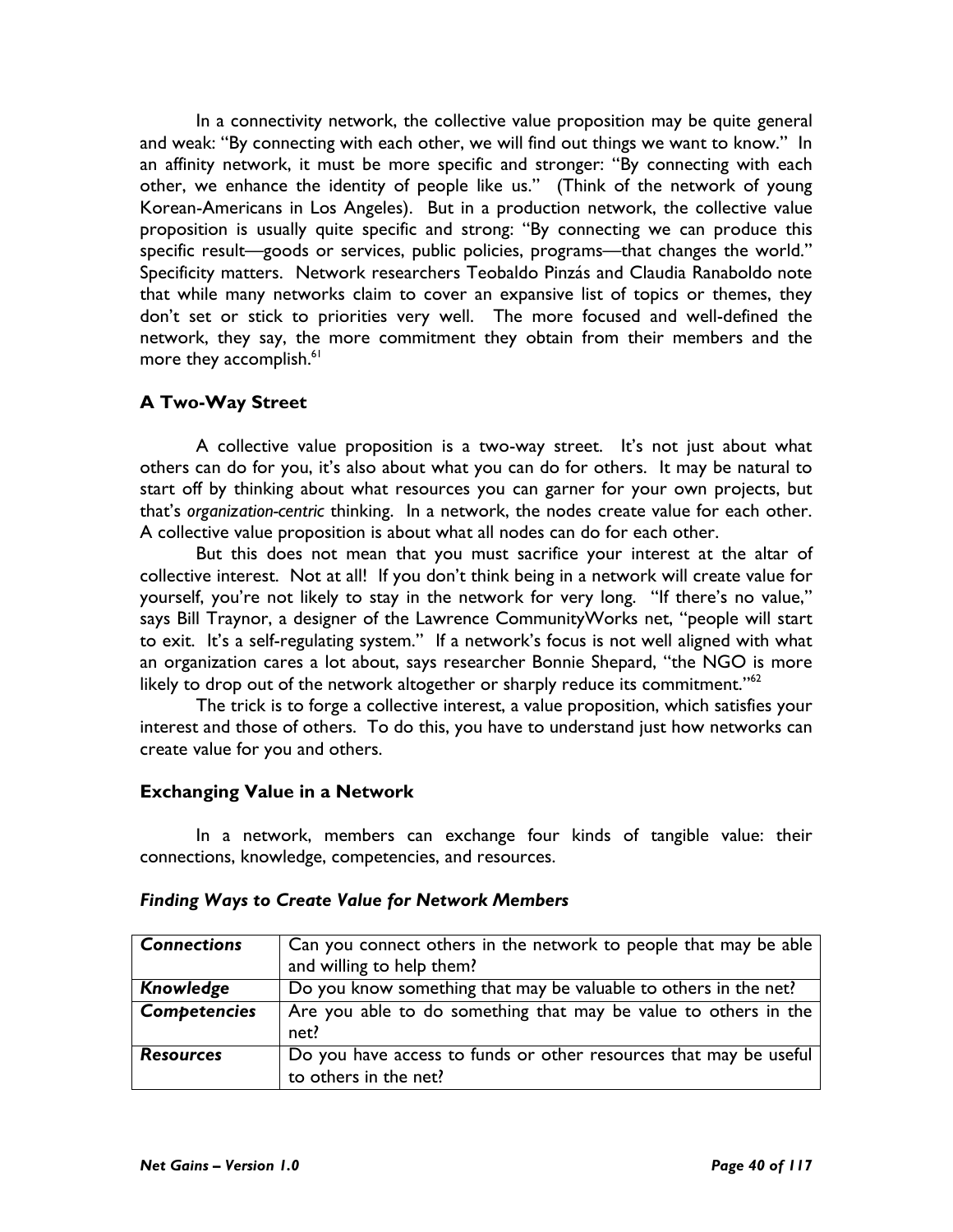Sharing connections. We all know many other people, but none of us knows everyone. The others we know can connect us to the people they know and sometimes these people can be quite helpful to us. This happens all the time as we develop our personal networks: the friend of a friend who becomes a friend. Connecting this way may yield delightful and valuable "small-world" surprises, because we usually don't know who is know by the people we know.

In fact, connecting is highly likely to yield valuable connections, because it is a fact established by network science that each of us is just a few connections—a few "degrees" in the language of Social Network Analysis—away from everyone else on the planet.

Imagine a meeting in which people who work in the same sector or field as you make lists of the hundreds of people they each know very well. There will probably be people on that list that you would want to connect to and you probably know people that others in the room want to know. And if you made a list of people you want to get to know to help you with your purpose (affordable housing, etc.), it's quite likely that someone in the room can connect you to them.

When each of the 24 members of the Korean-American leadership network in Los Angeles identified up to three Korean-Americans they wanted to meet, it turned out that about 80 percent of the 47 "strangers" they named in total were already known to at least one member of the network. And when we asked the network if any of them could connect us to Hines Ward, a football player who had been the most valuable player in the recent Super Bowl and who just happens to be a Korean-American, two members of the network said they could.

For many networks, the connections that are valuable are those that bring members into contact with people who are not like those they already know. In Latin America, for instance, local-level advocacy networks for women's rights were able to advance their efforts by using their networks to connect to political elites in their own countries and to international networks of advocates.<sup>63</sup>

Of course, just because someone in your network knows someone you want to know does not guarantee that they will be willing to introduce you to them. That depends on many other factors, such as your motives for wanting to meet the other person, your "readiness" to meet the other person, or the other person's willingness to meet with new people. We don't usually introduce someone we don't trust to other people we know.

**Sharing knowledge.** What you know is not the same as who you know. You may have deep knowledge about a particular subject, such as the history of efforts to build affordable housing in your community—what worked and didn't work, or information about the percentage of small businesses that fail every year and why they fail. You may have expertise about a technical matter, such as state regulations covering homeless shelters or the mechanics of the legislative process for making a new law. Often, we don't remember all of what we know or consider it to be valuable, until we realize that it might help someone else.

Sometimes, when what you know is added to what someone else knows, a new picture emerges and that is valuable. When Bruce Hazard was organizing a network in rural western Maine to help with economic development of the region, he brought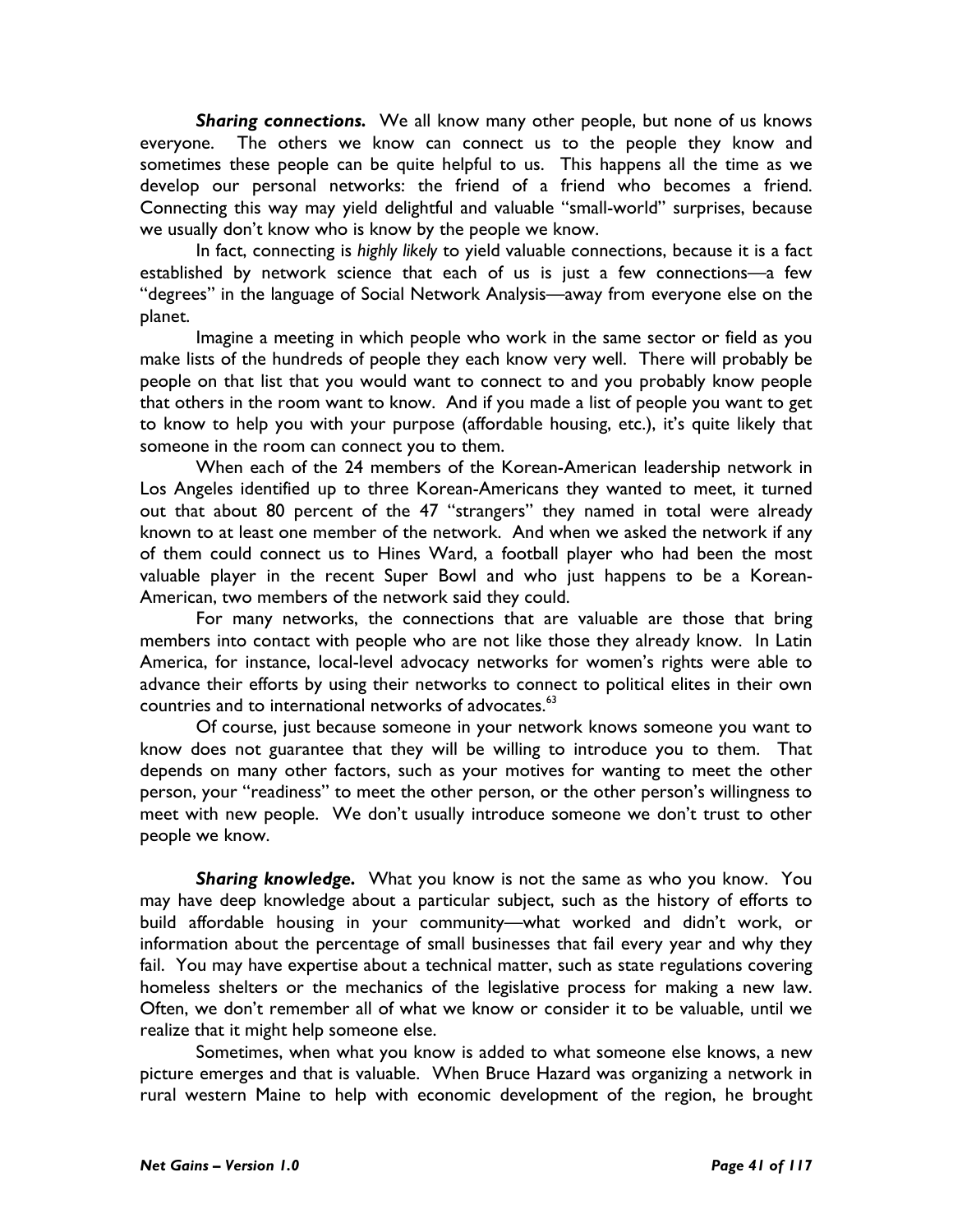together about 20 people who worked separately on various economic development projects. It turned out each of them had a piece of an information puzzle they didn't know existed. "After a year's worth of conversation," says Hazard, "we were finally able to talk about how much money was coming into the region and who the funders were.

We found that in this region over about a two-year period there had been an investment of about \$4 million. Now this was a big surprise to everybody, including the funders, who were not necessarily talking to each other. If then-Governor Angus had come to the region and held up one of those cardboard checks for \$4 million, a lot of attention would have been paid. But because the funding was fragmented, it was hard to get a handle on what that scale was."

Sharing competencies. What do you have the capacity to do that others in the network also need done? Could you do it for them instead of them building the capacity to do it?

The members of a start-up network of five rural organizations in Mississippi and Arkansas—one of five such networks supported by the Kellogg Foundation—met in October 2006 to figure out what they might do together to influence public policies affecting their region. Each of them described their organization's experience and competencies in public policy development, such as mobilizing grassroots advocates, analyzing policy issues, and influencing state legislators. None of the organizations claimed it could do every one of the many aspects of policy development and advocacy, but between them they had all aspects well covered. Although it was too early to tell if they would agree to share these competencies with each other, this potential was apparent.

Sharing resources. Money and staff, the two great tangible resources of organizations, are hard to come by and not readily shared by nonprofits. But it's not unheard of for one organization to lend another, with whom it has a close or strategic relationship, a staff person to work on a short-term project. And some organizations band together to each share a portion of a staff position so that together they will have enough money to hire someone fulltime. At the Funders' Network for Smart Growth, member foundations pay dues and get what they want out of the network, but a few of them provide additional funding to the network to support its overall work for all members.

(In addition to tangible value, network members can create intangible value for each other. They may make others feel valued, gaining a sense of belonging to something important, or just glad to have someone with whom to learn things. Intangible value is real, but it is not sufficient for building a production network.)

# Creating Value Together

Value creation in a network is not limited to having individual members share connections, knowledge, competencies, and resources with each other.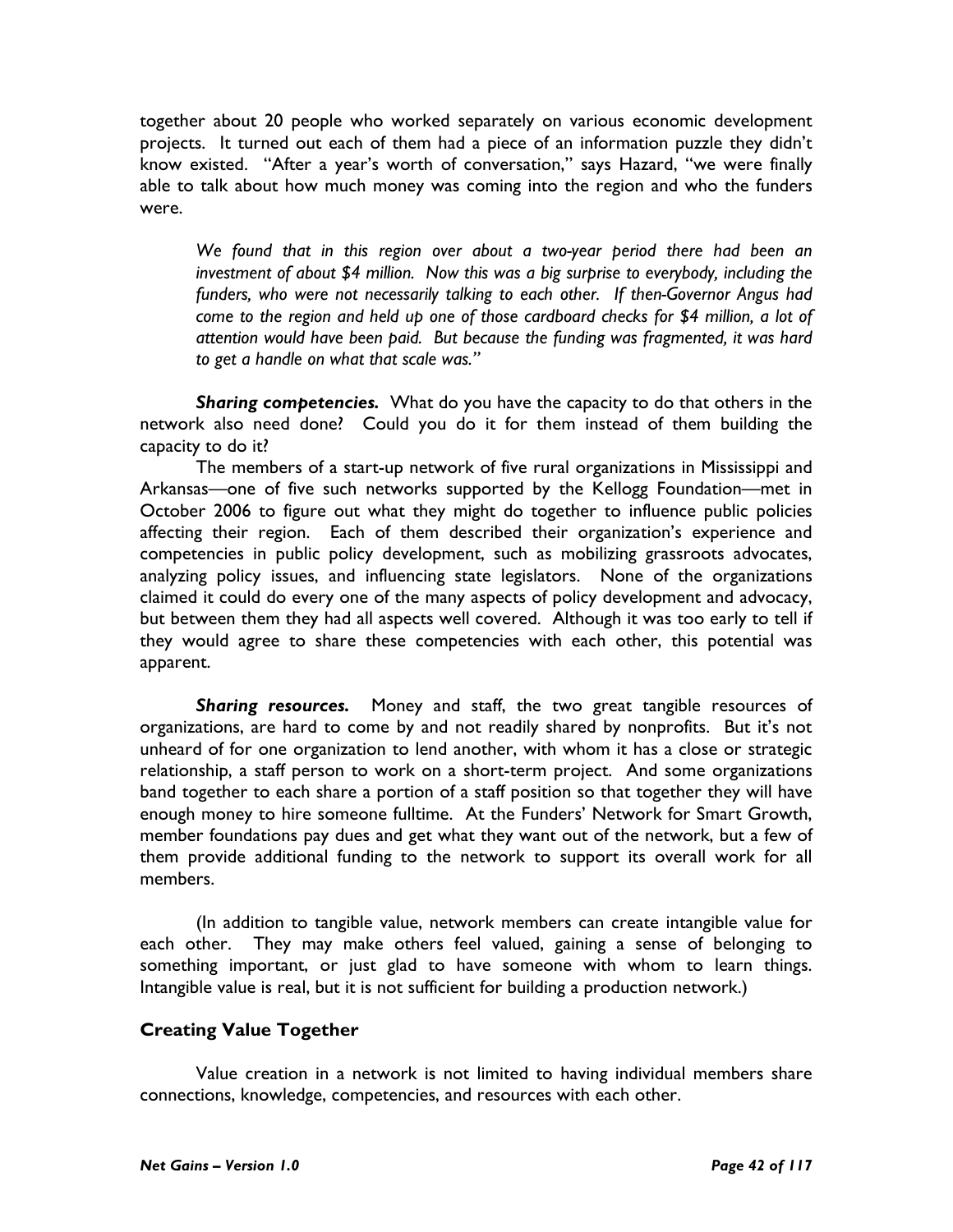When seven organizations joined together to form the Vermont Smart Growth Collaborative, it was the existence of the network that allowed them to raise substantial new funding from a donor. In this case, the network aligned around a collective value proposition—greater effectiveness in advocating smart growth public policies—that was important to the funder.

"Knowledge can be created without working in a network," observe Heather Creech and Aly Ramji. But in knowledge networks that are designed to inform policy, they argue, the network advantage is joint value creation: "the creation of new insights and knowledge through the collaboration of members on research, on field projects and other activities."<sup>64</sup>

# Multiple Collective VPs

A network may organize around more than one value proposition. After all, different members will care about different things and some members will care about more than one thing. When we mapped the value propositions that motivated some 50 members of a regional network in northern New England, we identified seven different motivations for participating in the network. When the 24 members of NetKAL were asked what motivated them to join the network, a total of eight reasons were cited by almost everyone in the group.

## Reasons to participate in NetKAL

- Develop projects that help the community
- Fuel my passion to lead, build my skills to lead
- Learn from Korean-American leaders
- Develop capacity to be leader in K-A community
- Connect with interesting people, make friends
- Exchange ideas with people
- Make good contacts for professional/business work
- Develop Asian-American perspective on leadership

As a result, a network may seek to provide members with a "menu" of value propositions. A good example of this is the New York City Investment Fund, a network of some 200 corporate and financial institution executives that finances businesses to help diversify the city's economy. Some members may get value from working on the network's business deals; this entrepreneurial excitement was initially a powerful attractor of members. But some members also find value in engaging in civic responsibility—giving their time and expertise—to help their community. Others like rubbing elbows with other Wall Street players, and still others find that the network generates private business opportunities for them.

Lawrence Communityworks, a network of more than 1,600 residents of that city, offers multiple value propositions through its many different programs for members. "They are designed to draw people into the network," explains Bill Traynor. "They are doors into the network. Having many different doors is critical" because it increases the chances that someone will find a reason to join the network.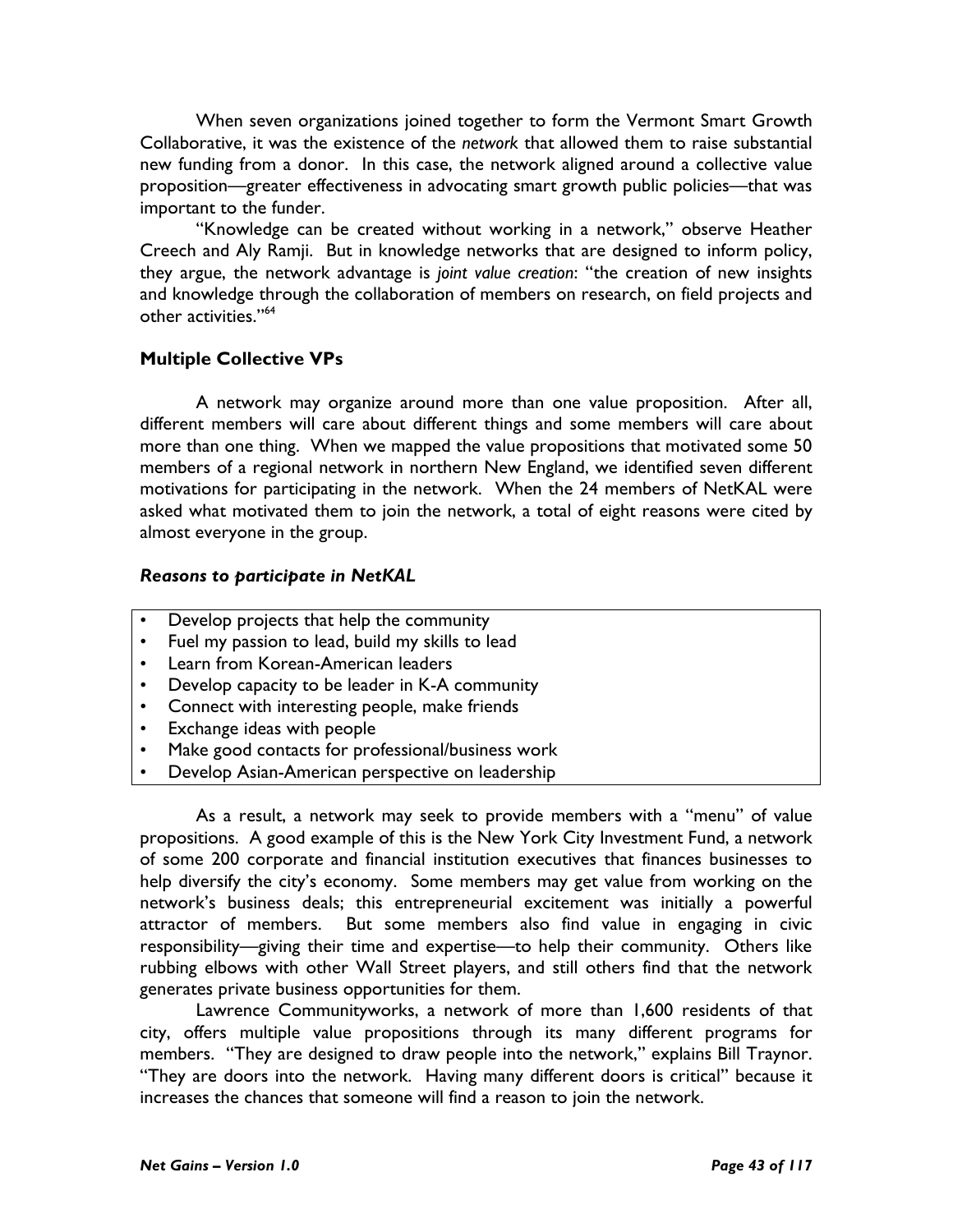Researchers Pinzás and Ranaboldo studied networks in Latin America and found that members of a network interpret its "pertinence" to them in different ways. They concluded that a network need not seek a "single shared meaning," but has to pay ongoing attention to what is pertinent to the members.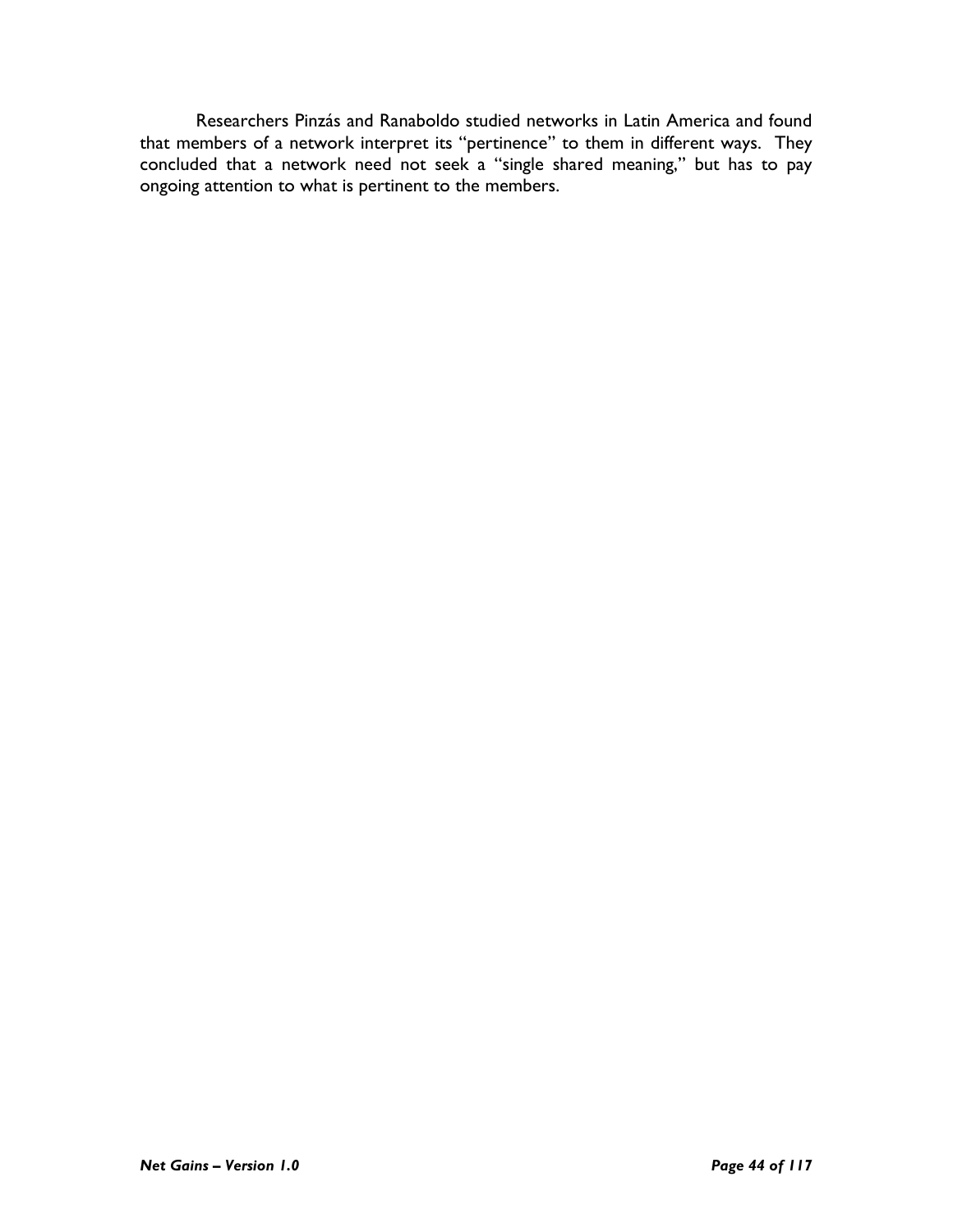### 8. WHO'S IN, WHO'S OUT: THE PRIVILEGE OF MEMBERSHIP

You can't start a network without making decisions about membership.

In an open network, most anyone can become a member. Connectivity networks tend to stay open because they depend on having many members who connect and transact with each other; the more the merrier.

In a closed network, on the other hand, membership is tightly controlled and limited. Affinity networks are, by definition, more closed than connectivity networks; they seek members with a shared sense of identity. A network of the nearly 500,000 alumni of the University of Michigan, for instance, is closed to people who did not attend that fine institution. Production networks are likely to be even more limited in their membership, because they seek to link people or organizations that want to accomplish something quite specific and to assemble the specific competencies they need. Their membership is right-sized to the particular goal.

But this open-to-closed continuum is just the beginning of defining a network's membership.

## Criteria for Membership

The more closed the network, the more attention is usually paid to criteria for membership. We draw on Heather Creech's experience with several policy and knowledge creation networks of organizations to identify some of the main criteria you may want to use:<sup>65</sup>

| <b>Shared</b>      | All network members should be on the same page when it comes to                                                                                                                                                                                                                                                                                                     |
|--------------------|---------------------------------------------------------------------------------------------------------------------------------------------------------------------------------------------------------------------------------------------------------------------------------------------------------------------------------------------------------------------|
| commitment to      | the network's purpose. "Fundamental conflict between missions                                                                                                                                                                                                                                                                                                       |
| network's goals    | works against the efficiency and effectiveness of the network,"                                                                                                                                                                                                                                                                                                     |
|                    | Creech explains. "Partners need to understand the motivations of<br>their colleagues for participating in the network." A summary of<br>research on networks concludes that members "must consider the<br>priorities of the network their own. They must be motivated by self-<br>interest because networking is a potential added-value to their daily<br>work."66 |
| Acknowledged       | Networks often exist to assemble the capacities of members in new                                                                                                                                                                                                                                                                                                   |
| expertise or       | ways. Each member, says Creech," has to have more than just an                                                                                                                                                                                                                                                                                                      |
| competence in      | interest in the focus area of the network; it has to have real strength                                                                                                                                                                                                                                                                                             |
| work of the        | to do quality" work.                                                                                                                                                                                                                                                                                                                                                |
| network            |                                                                                                                                                                                                                                                                                                                                                                     |
| <b>Connections</b> | Members should have linkages to other organizations or individuals                                                                                                                                                                                                                                                                                                  |
| that matter        | that may be important for the network to influence or otherwise                                                                                                                                                                                                                                                                                                     |
|                    | connect to. This means more than knowing others. The links,                                                                                                                                                                                                                                                                                                         |
|                    | Creech says, should amount to "a proven capacity to influence"                                                                                                                                                                                                                                                                                                      |
|                    | others.                                                                                                                                                                                                                                                                                                                                                             |
| Capacity to        | Members should have evident willingness and, preferably, capacity                                                                                                                                                                                                                                                                                                   |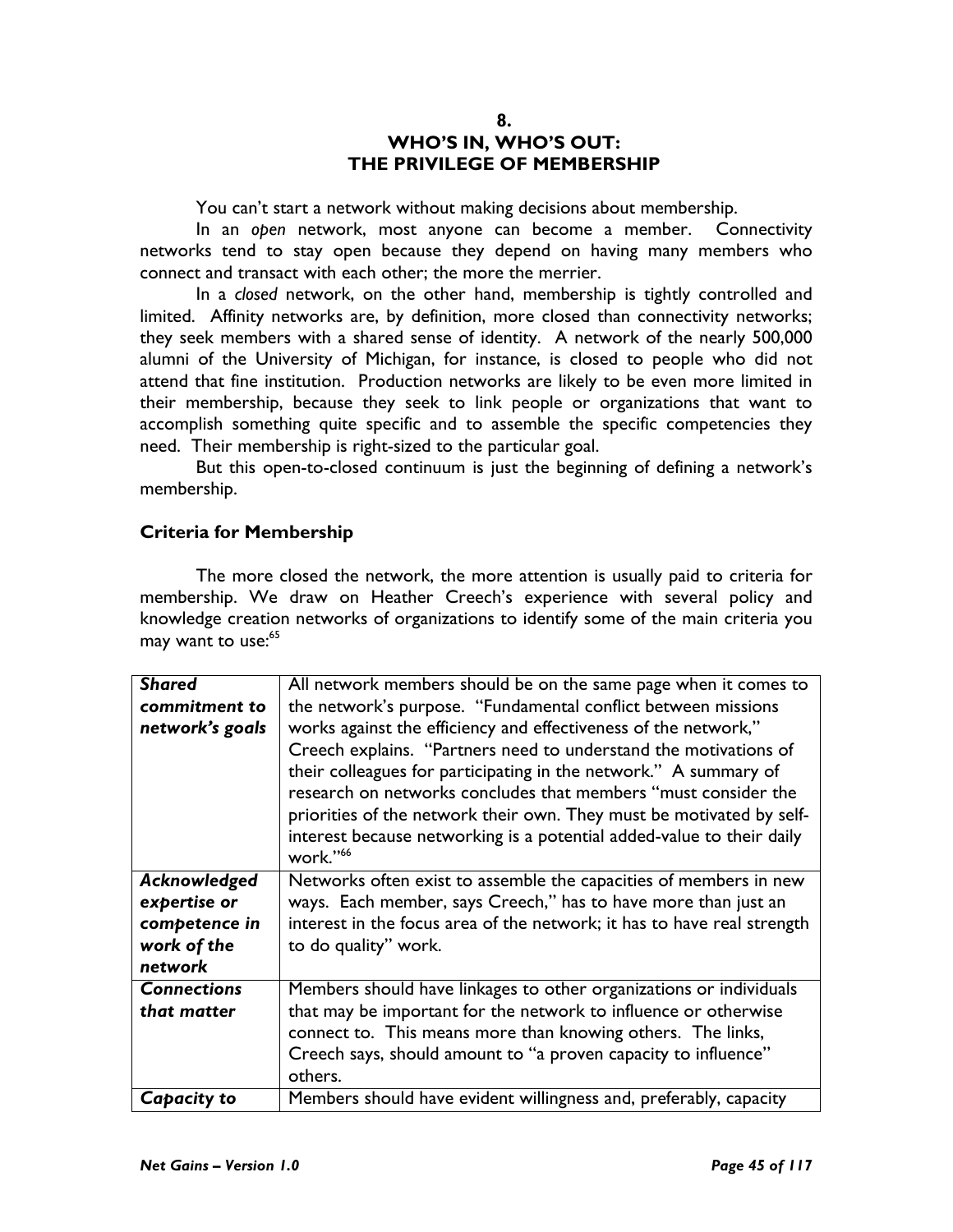| collaborate     | and experience in working in networks. As part of the network         |
|-----------------|-----------------------------------------------------------------------|
|                 | they will have to be good communicators with other nodes. They        |
|                 | will also have to be able to participate effectively in the network's |
|                 | processes for "cross-fertilization" of ideas. Look for organizations, |
|                 | Creech suggests, that already have "an ease of working across         |
|                 | internal boundaries and high concern for people," because they will   |
|                 | be able to adapt to others in the network. Other researchers say      |
|                 | that network participants should be "open, willing and able to learn  |
|                 | from each other." Therefore, they "must have confidence in their      |
|                 | work and 'dare to share' it with others."67                           |
| Being a good    | Members will have to give enough of their time and attention to the   |
| network citizen | network's activities; being in the network should be a priority for   |
|                 | them. Otherwise, they are likely to do less and less of the           |
|                 | network's time-consuming tasks. The risk, says Creech, is that you    |
|                 | will end up with "sporadic information sharing rather than real       |
|                 | collaboration with partners." Another risk is that a member will      |
|                 | spend network funds on their own work, rather than the work of        |
|                 | the network. Therefore, a member has to be willing and able to        |
|                 | comply with the network's financial management arrangements.          |

## Membership Models

 All network members are not necessarily created equal. When the Sustainable Development Communications Network decided to expand its membership to additional regions of the world, it created three categories of members:

- Founding members—the seven organizations who started the network. They oversee the vision and objectives of the network.
- Members—organizations active in two or more of the network's projects in the last two years.
- Affiliate members—organizations asked by the network to participate in one project or that develop a project of interest to at least one founding member. These organizations are members only for the duration of the project.

Of course, this is just one way to slice up membership. Other networks we know have established a class of "learning members," individuals or organizations who participate in the network's learning activities, but not in other network activities. The Climate Change Knowledge Network established an observer category to accommodate other organizations working on climate change. "Observer members may attend [network] meetings," Creech and Willard, of the International Institute for Sustainable Development, report, "offer suggestions for projects, and will have access to the network members… As observers, they are not asked to participate directly in projects but are encouraged to share relevant work. Observers are asked to cover their own costs of participation."<sup>68</sup> The Funders' Network for Smart Growth required members to pay a fee to participate, but when it found that its growth had peaked at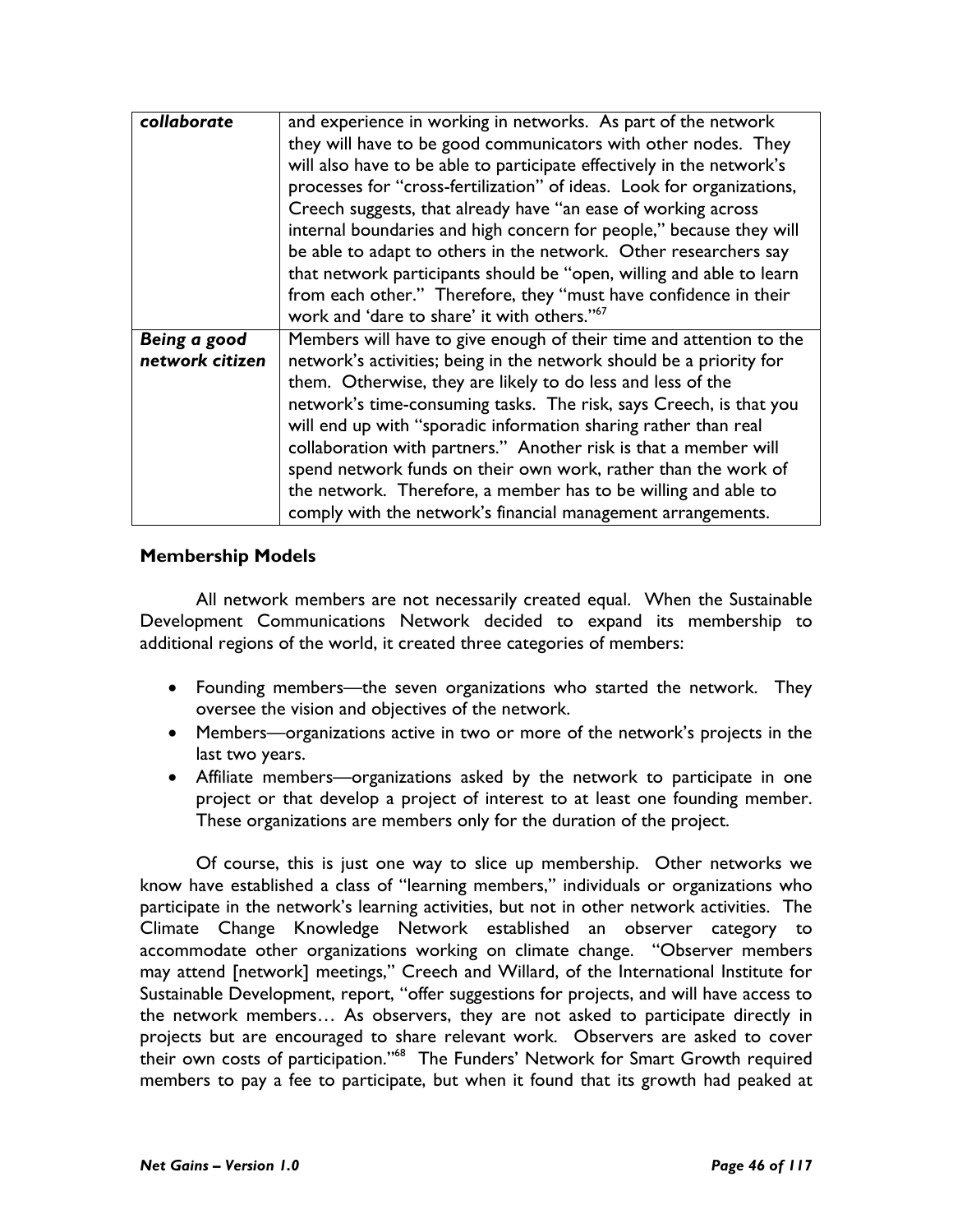about 50 foundations, it established a lower entry-level membership fee to encourage more organizations to join.

When researcher Bonnie Shepard looked at 13 regional and national networks of nonprofit organizations in Latin America that advocate for women's rights, she found a diversity of membership arrangements, including some networks that "tend to suffer from ambiguity about membership." Two of the networks institutionalized different levels of membership to recognize different levels of commitment to the network's activities. Some of the networks made room for individuals, not just organizations, to join the network.<sup>69</sup>

## Funders as Network Members

Occasionally a funder wants to be part of the network, an "insider," not just an "outside" investor. The motivation is to "learn by doing." As Heather Creech notes, the network may find this to be desirable, since it can "interact more closely with donors as part of engaging their interest in and contribution to the projects." She describes the way the Sustainable Development Communications Network handled this. "Donors are considered members of the network and are encouraged to actively learn from the SDCN's experiences by participating in network meetings and on the network extranet. Donors are invited to review and advise on network projects but not asked to take the lead on a network project."70

The risk, of course, is that the donor will become a "first among equals" network member, a node with undue influence over the network. As we discuss in Chapter 13, there is nothing wrong with a funder exerting strong influence over the design of a network that it is funding. But it makes less sense for a funder to take an active hand in day-to-day management or governance of the network. Instead, a funder can monitor and evaluate a network's performance while also participating in the network in a limited way as a learner/observer. Funders that want hands-on network experience can organize networks of funders in which they can be full-fledged members and even serve as coordinators.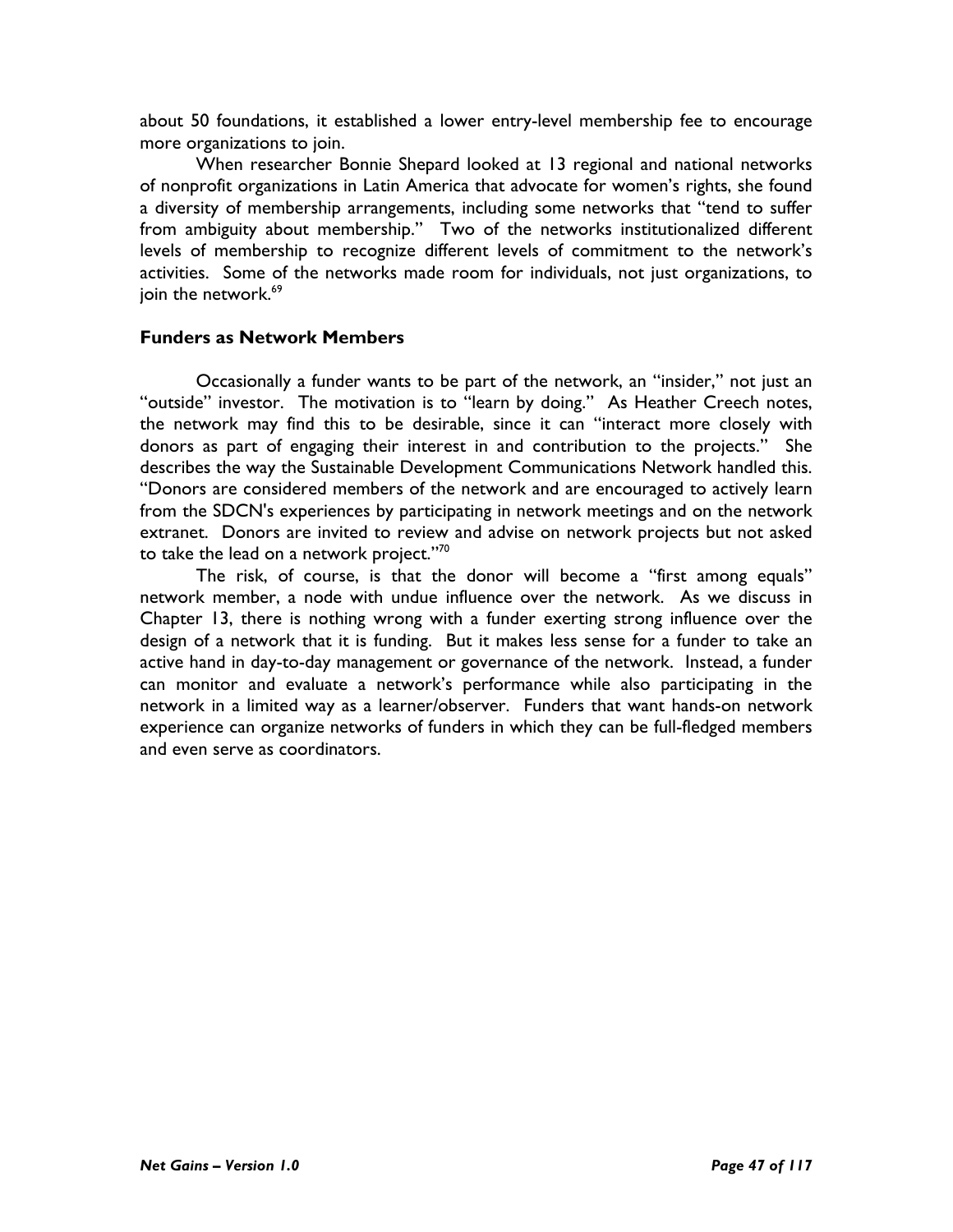### 9. WHO DECIDES WHAT AND HOW: NETWORK GOVERNANCE

Networks are self-governed; the members rule. But there's no standard formula for the design of network governance; there are choices to make.

The seven organizations of the Massachusetts Smart Growth Alliance<sup>71</sup> tailored governance to the specifics of their network. They decided that all network members would have equal power to make network decisions. The most important decisions facing the network involved taking positions on public policies the network would work for. Because network members had different interests and competencies in policies, the Alliance required the unanimous consent of the member for taking any policy position. If unanimity was not reached on a particular policy proposal, the Alliance did not take a position, but individual members were free to promote the policy on their own. On other Alliance decisions, such as the work plan and budget, if there was no consensus, a majority vote ruled.

The Alliance's scheme illuminates the three basic elements of governance: who decides, what is decided, and how it is decided.

### Who Decides

Which network members have governing authority? Which don't?

The Massachusetts Smart Growth Alliance decided that all members would have equal authority. This is probably typical of a network with a small number of tightly connected nodes that depend on each other to achieve results.

But it seems impractical in a large, sprawling, more loosely connected network. In contrast, the 1,600 members of the Lawrence CommunityWorks network elect representatives to a steering group that governs the network. Of course, representatives may vary in how well they do their jobs. And in some cases representatives may be hindered in doing their jobs. For instance, researcher Bonnie Shepard found that in networks of organizations, "Serious obstacles to effective decisionmaking result when representatives who attend the meetings cannot make decisions on behalf of their organizations."<sup>72</sup>

Some networks make a distinction between members who are at the "core" and those at the "periphery." Core members are strongly involved in the network and have some say in governance, whether directly or through representatives. Peripheral members have a much weaker, though still important, relationship with the network; they may have standing as observers or co-learners, but they are not directly involved in producing network results. And they have no say in governing the network.

#### What Is Decided

What does a network really have to decide? It depends—the answers range from "everything" to "as little as possible." Some networks assign a big list of decisions to governance that resembles the elements of a strategic plan for an organization. These could include: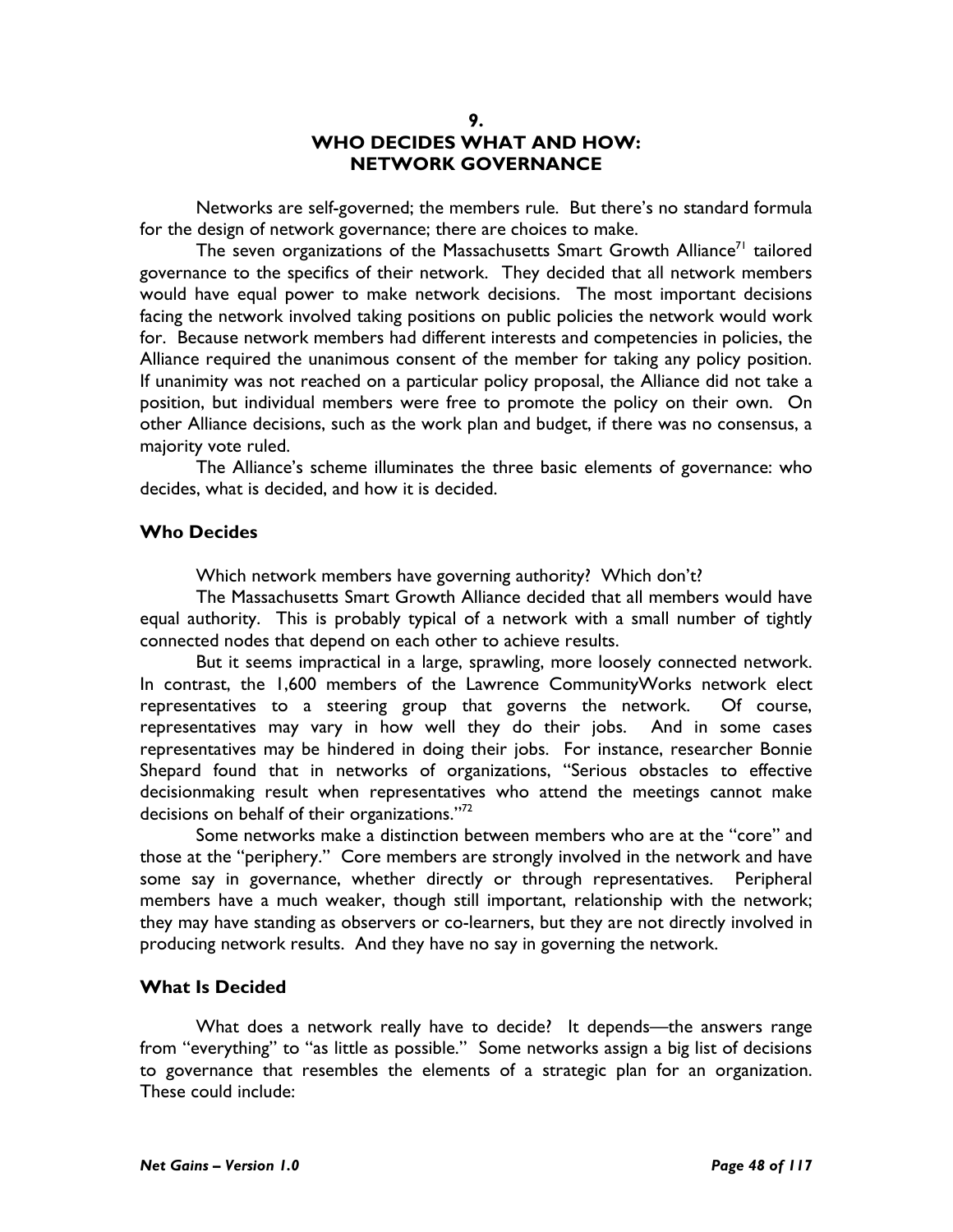- Purpose of the network—mission, vision, operating principles
- Objectives/goals
- Values and beliefs of the network
- Membership arrangements of the network
- Responsibilities of members
- Plans of the network
- Distribution of network resources (budgeting)

Other networks are less inclined to make long-term plans and arrangements; they try to minimize formal governance in favor of maximizing the freedom of network members to decide on their own.

Not all decisions have to be subject to the same governance arrangements. As we've seen, the Massachusetts Smart Growth Alliance made an important distinction between decisions about policy positions it would take and all other decisions. It created a higher standard—unanimity—for taking policy positions, because these were more important decisions for the network. As it turned out, the Alliance has never taken a vote on any matter; consensus has prevailed even though it was not required for all decisions.

# How Decisions Are Made

We have seen network decisions made in four different ways:

- By imposition—conditions set by others. The network organizer or a big funder of the network simply makes certain decisions. A funder might, for instance, decide who will be members of the network at the outset. The funder's decisions are embedded in the funding agreement for the network. An organizer might decide what the collective value proposition of the network is or what the rules of communication among members might be.
- By community--consensus of the members or representatives. All of the members with governing authority discuss, deliberate, and decide. As the Massachusetts Smart Growth Alliance does, only when 100 percent agree, is a decision made. The Alliance found that requiring unanimous consent "has proven critical to maintaining trust and encouraging the development of solutions that serve all interests," concluded a self-assessment by the network.<sup>73</sup> However, many users of consensus arrangements find that this method can get bogged down when there are enduring disagreements among members. Some networks start with consensus governance, but when they run into trouble they add rules for deciding by majority vote when consensus cannot be reached.
- By democracy--majority vote of members or representatives. A timehonored governance mechanism, this has potential risks in small networks since it may mean that members whose positions lose in the voting may become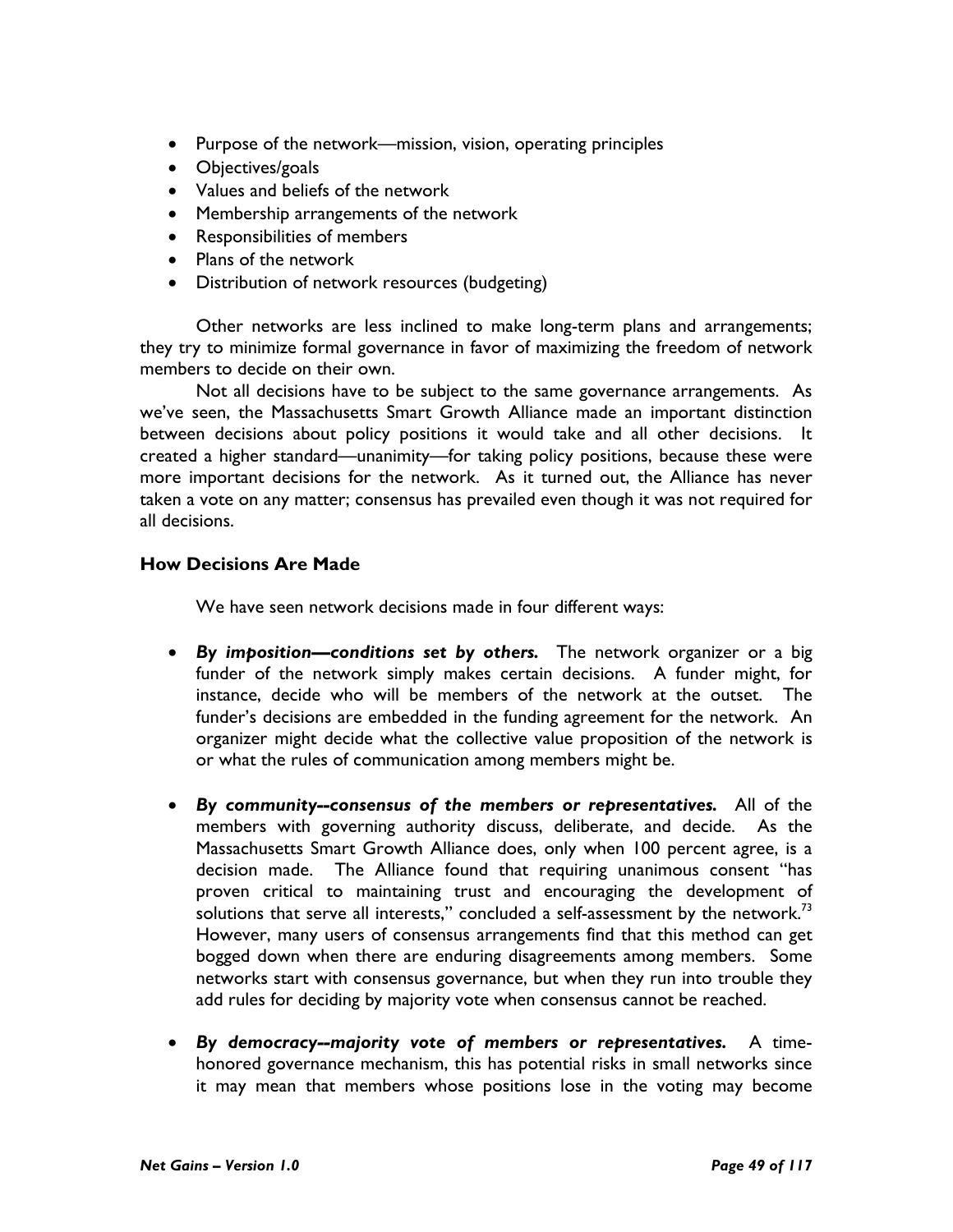alienated from the winning members; it threatens to lead to network fragmentation. The Massachusetts Smart Growth Alliance concluded that this risk was a serious one for its network: "It is likely that if the Alliance made regular use of these voting policies [rather than consensus-building] the Alliance would cease to operate as effectively because trust, a key determinant of effective, long-term collaboration, would begin to erode."<sup>74</sup>

• By "emergence"—actions of members. Sometimes networks "decide" not by making a formal decision through consensus or majority, but by simply letting members do what they want to do. Let's say that a small production network is offered funding to take on a new task. Several of the members want to do it, but they are in the minority. The network could seek a consensus on what to do or it could vote. But it can also decide to let each member do what it wants, as long as it doesn't take negatively affect the existing work of the network. In other words, it lets "decisions" emerge as the aggregated actions taken by members, what might be called "coalitions of the willing."

## From Network Organizer to Network Governance

In the early days of a network's life, the network organizer is, in effect, its "government." Sooner or later, though, such authority will shift to the network members; the number of "deciders" expands and, inevitably, decision-making becomes more complicated. We agree with Heather Creech, who argues that this does not have to happen on day one.

A governance structure is rarely put in place at the beginning of a network. Form follows function: in networks, it may take some time for network members to work through how a network will operate, what its goals and objectives should be, and how to achieve those most effectively. In the process of operationalizing the network, the governance arrangements will become more clear, and can be codified in a governance agreement."<sup>75</sup>

In designing network governance, network organizers should:

 $*$  Clearly distinguish between governance and management functions. Management and governance are not the same thing. Governance involves steering the network, management involves rowing. Network management is about the day-to-day activities of the network, such as handling of staff and financial resources and monitoring work plans.

\* Be careful when entering into funding agreements. A funder may intentionally or inadvertently try to influence the governance model of the network. But, given the range of choices in governance design, is what the funder wants the best model for the network?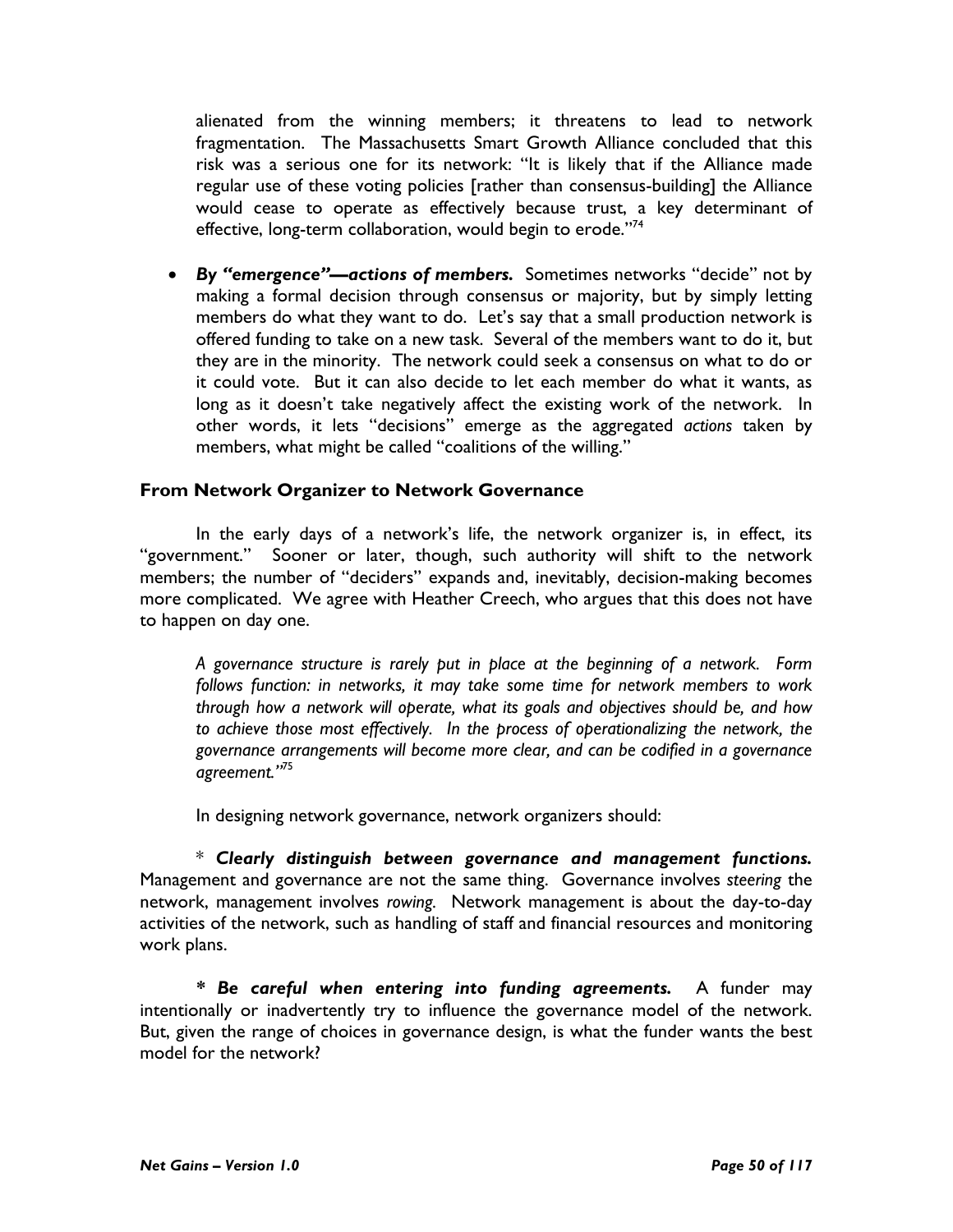### 10. THE SHAPE OF THINGS TO COME: STRUCTURES OF NETWORKS

As the members of a network connect and work with each other over and over, patterns of linkage appear; the network takes on a shape or structure. Perhaps the most familiar network structure is the Hub-and-Spoke, in which one node in the network connects to many other nodes that are not connected to each other. That hub node becomes the network's "connectivity center" through which information and value flows to the other nodes.

#### Hub-and-Spoke Structure



But other, quite different structures are commonly found in networks, such as the Dense Cluster and the Multiple-Hub. Each of these structures enables connectivity among nodes in different ways and greatly affects how a network operates. Some structures are better suited than others for certain types of production networks. Just as important for network organizers, a network's structure evolves over time. A Huband-Spoke structure may be a great starting structure for your network, but many network organizers find that a central hub can eventually become a "bottleneck" that slows down information flows and gets in the way of relationship building among the other network members. Other structures include:

- A Dense Cluster network in which a number of members (nodes) are connected to each other. Everyone is linked to everyone else; all are equally connected. There is no hub.
- A **Multi-Tiered Hub** network in which hubs (with their many spokes) are connected to each other, thus creating efficient pathways for rapid growth and diffusion of information.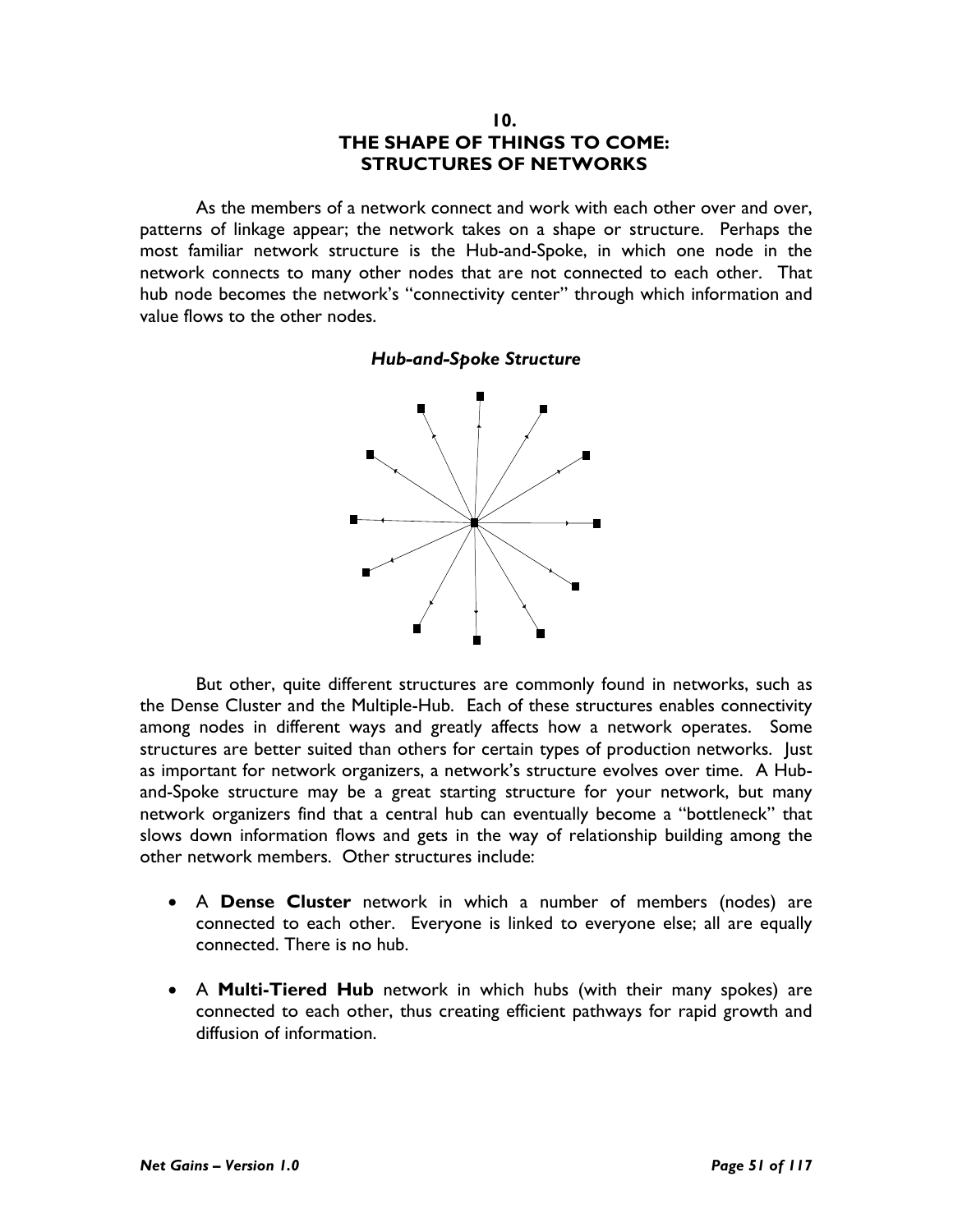Dense Cluster Structure Multi-Tiered Hub Structure





Along with their shapes, network structures have three other important characteristics:

\* They have boundaries and horizons. A boundary is the outer border where membership in a network ends and non-membership begins. In formal networks, boundaries reflect deliberate decisions about who can or cannot become a member (see Chapter 8.) A horizon is the distance that any network member can see across the network. In a Dense Cluster structure of, say, seven organizations, all the members are readily within the horizon of other members. But in a far-flung network with, for instance, 1,000 members, most of the nodes and much of the activity that goes on is "over the horizon" of most members. You can see that this would raise challenges around communications and management of the network.

\* Networks have a core and periphery with strong and weak ties. A network core is a set of strongly linked nodes. "Strong ties" typically reflect a history of contact among nodes that has given rise to higher levels of trust and understanding. The social capital embodied in these connections makes for efficient relationships, including more efficient communication and aligned action. A network core also has "weak ties" to other nodes at the periphery of the network. Weak ties typically arise as a result of contact that is less frequent or prolonged. Nonetheless, weak ties are valuable to a network because they may provide connections to resources the network doesn't have. The core of a network organizes the purpose of the network and performs much of its work. It connects to those on the periphery to find resources it cannot find at the core.

"Both kinds of ties are important," say researchers Ashman, Brown, and Zwick in a study of social capital in civil society organizations. "Strong ties provide social cohesion and weak ties provide new resources organizations need."<sup>76</sup> Network organizers tend to focus their attention on building the core, the strong ties among the initial members, but they should recognize that connections to the periphery exist and can create value for the network.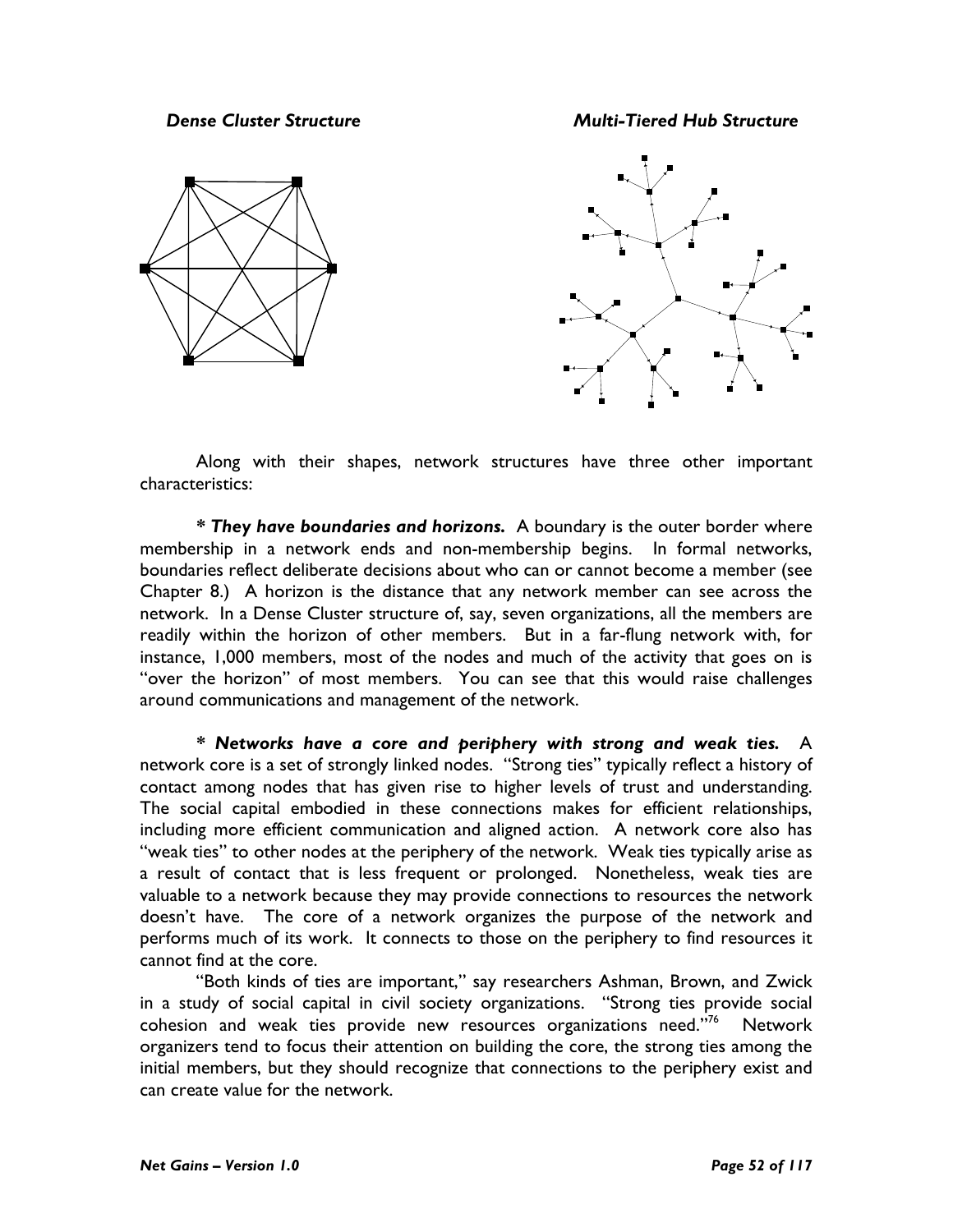\* Networks exist in an ecology of other networks. Probably no one belongs to just one network; most of us participate in the core of several or many networks. Therefore, the network you are building is not an island; it is attached, through preexisting connections, to other networks. For network builders this raises a question: What should be done with these other connections? Which can create value for the network? Some could become strong ties and part of the new core; others could become weak ties and part of the new periphery.

Before we get into a deeper discussion of network structure, we will take a look at one network whose structural evolution has been nicely documented by the network organizer, June Holley, and a leading network management consultant, Valdis Krebs. The story will give you a better feel for why it's helpful to pay attention to your network's structure.

## ACEnet

In 1985 June Holley started to build ACEnet, the Appalachian Center for Economic Networks, a network of food, wood, and technology entrepreneurs in 29 counties in southeastern Ohio. She had noticed that the region "was home to many small, uncoordinated food clusters," sets of related small businesses. "There was the Farmer's Market crowd, the natural bakery, a worker-owned Mexican restaurant and a few other entrepreneurs creating unique food products," she recalls. To help these clusters link to each other, Holley continues, ACEnet designed a kitchen incubator—a state-of-the-art facility for preparing and packaging foods.

For one design session they brought people from the town's restaurants together with small farmers who wanted to turn their produce into value-added products. Farmers were able to learn about food-production safety from the restaurateurs who explained how these procedures could be incorporated into the incubator. Some of the farmers also used the opportunity to sell their produce to the restaurants.<sup>77</sup>

Gradually, the unconnected business clusters become linked to each other; a new structure of relationships emerged.

The development of a network like ACEnet involves this sort of structural evolution, explain Holley and Krebs. They identify four phases in a network's development: scattered emergence, single hub-and-spoke, multi-hub small world, and core/periphery.<sup>78</sup> This idealized version of structural change is worth studying, as it reveals important tasks of network builders. In the following description we have included network maps developed by Holley and Krebs to depict the evolving structures. (For more on network mapping, see Chapter 19.)

#### Phase 1: Scattered Emergence

The network starts, like in the ACEnet story, as small unconnected clusters of several people or organizations

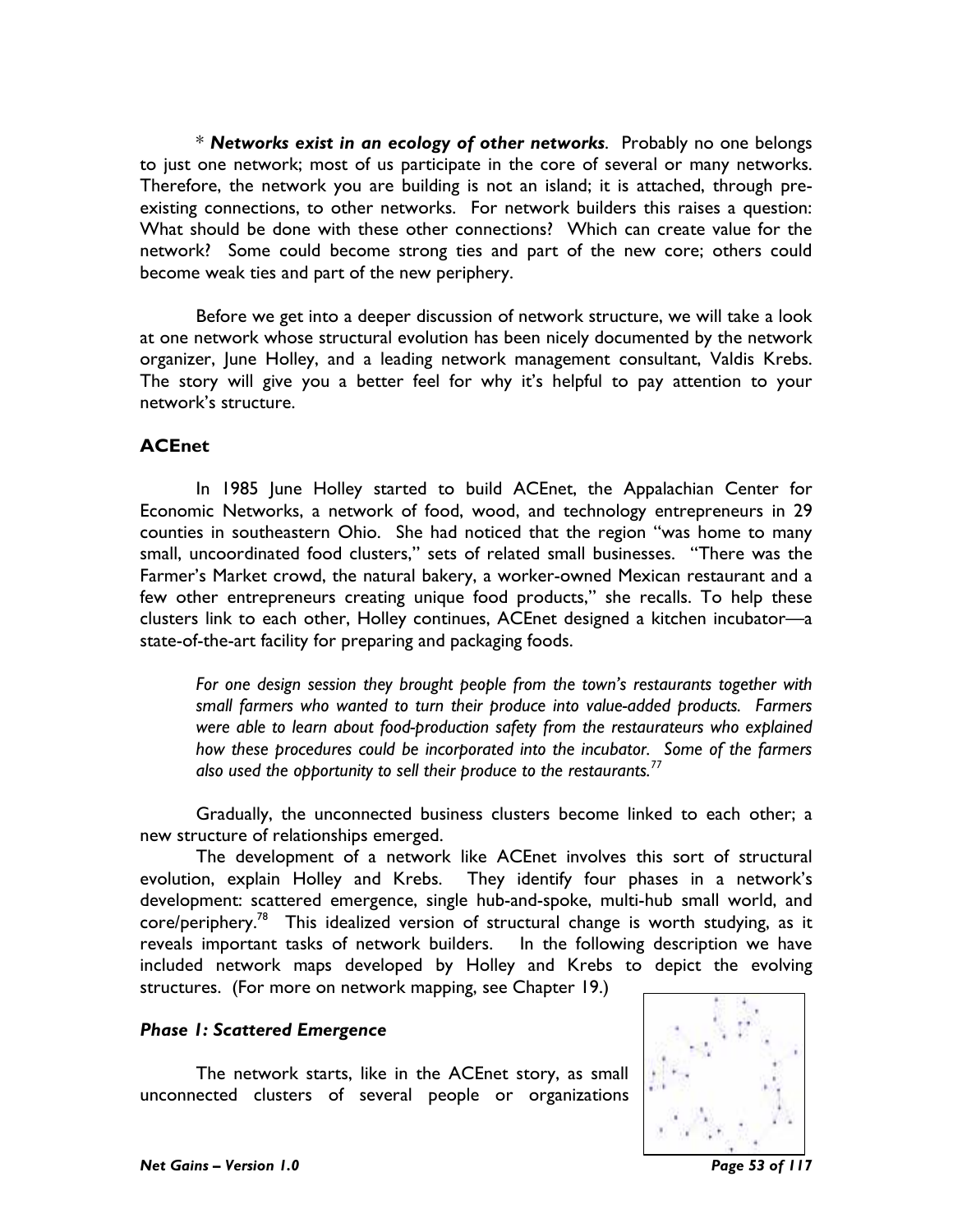organized out of necessity around common interests or goals. Connections between the clusters may naturally emerge, but this will happen slowly and it may not happen at all—unless someone, a "weaver," takes responsibility for creating interactions between the clusters.

# Phase 2: Single Hub-and-Spoke

The weaver of unconnected clusters becomes the hub of the next phase—the node whose vision, energy, and skills attract others and connect them to each other.

The hub builds relationships with each of the clusters. "Everything depends on the weaver who is the lone hub in the network," Holley and Krebs explain. "However, the hub-andspoke model… should not be utilized for long because it concentrates both power and vulnerability in one node—the hub. If the leader fails or leaves, then we are back to the disconnected clusters." In the evolution of ACEnet, Holley and the Kitchen Incubator played the role of hub.



### Phase 3: Multiple-Hub Small World

The small clusters of businesses begin to build relationships with each other, introduced and facilitated by the weaver. In ACEnet, several of the businesses and nonprofits in clusters began to build their own networks. "As the overall network grows," say Holley and Krebs, "the role of the weaver changes from being the central weaver, to being a facilitator of network building" by others. As clusters connect with each other, they form "weak ties," less intense, frequent, and resilient linkages that allow information to flow among nodes and can become stronger relationships over time. Eventually multiple hubs emerge and much more information is flowing than in the

previous single-hub phase. "Information percolates most quickly through a network where the best connected hubs are all connected to each other."

In ACEnet, the Mexican restaurant, Casa Neuva, became the hub of other restaurants, while the Big Chimney Bakery became a hub that helps food entrepreneurs develop new recipes. A few years later, a farmers market brought together some 90 farmers and local food vendors—another hub adding more nodes to the network.



### Phase 4: Core/Periphery

Over time, as weak ties among multiple hubs become stronger, a set of well-linked

networks becomes a stable core to which other groups of nodes at the periphery can connect. "The periphery is the open, porous boundary" of the network "where new members come and go. The periphery allows us to reach ideas and information not currently prevalent in the network, while the

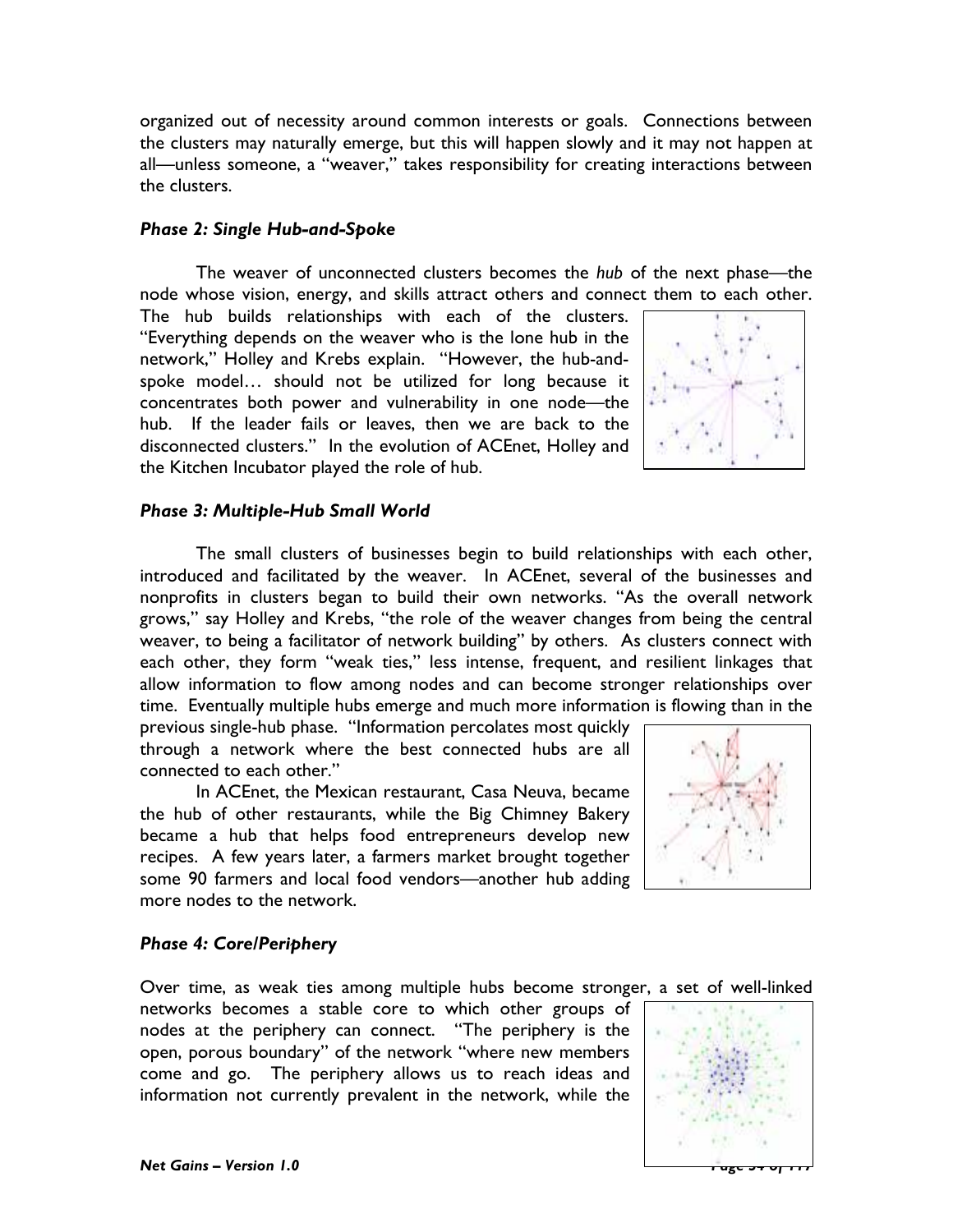core allows us to act on those ideas and information." The task of the weaver is to maintain the core network and build bridges between the core and periphery.

# Lessons Learned: Designing Network Structures

The evolution of network structure that Holley and Krebs describe is not the path that every network will or should follow, but it illustrates several important lessons about network structures.

1. Different structures serve different evolutionary purposes. A Hub-and-Spoke structure may be perfect for getting a network going, since the hub can be a source of energy and coherent direction at a time when none may come from elsewhere. But some network structures may be better suited to some types of production network functions than others. For example, the tasks of both mobilizing many people and diffusing information to many people are typically best served by a multi-hub structure in which widespread information flows are more easily achieved. In contrast, the task of combining organizational competencies into a single process is better achieved in a small dense cluster (which can be highly organized) than in a larger multi-channel network.

2. From the beginning, it's a network-to-network  $(N2N)$  world. Stage I in the Holley-Krebs model, "scattered emergence," is an environment of small, unconnected clusters. Networks—the clusters—are already out there. They may be small networks, but they are still sets of linked nodes. It is rare to find unconnected individuals or organizations anywhere. When consultants for the Barr Foundation mapped the connections of hundreds of after-school program organizations in Boston, they found scores of small clusters of linked organizations were the norm.

The reality of this "networked world" has implications for network builders. It means that the main task at the earliest stage may be to figure out how to connect the existing networks—not individuals or organizations—with each other. If you can weave the clusters together, the network you are building will grow faster and have more immediate connectivity and capacity than if you build it one node at a time. But this also means that you have to see the cluster-nets that exist and understand them as networks: What is their connectivity? How are they aligned? What capacities do they have? What is their "culture" as a network? What network effects do they want? And so on.

Think of each small cluster as a little "community of practice" that you want to get to know, so it will trust you to connect it to resources outside of itself and to allow itself to become a resource for other clusters. How would you do that? June Holley, for instance, created an incubator kitchen—a new resource—to attract many small clusters of food businesses into relationships with each other.

3. The "dominant hub" is your friend—and enemy. Whoever tries to organize a network becomes, for a little while at least, the hub of the network. Hubs nodes that are more connected, have more links, than other nodes—can become very influential in a network. And they tend to get more powerful over time, because new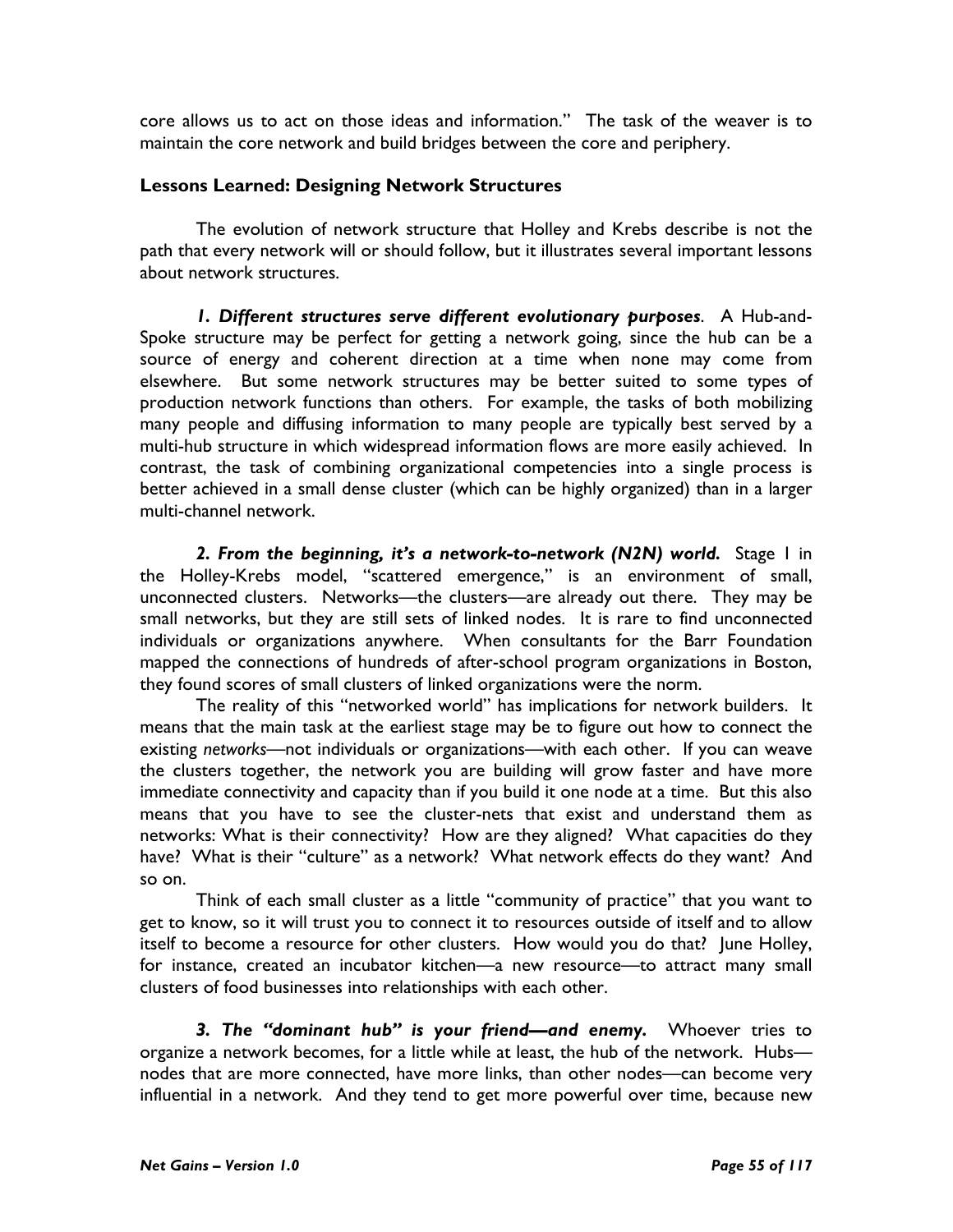nodes in a network tend to prefer to link to more connected nodes. Network researchers say that as a network expands, the "rich" (more connected) nodes tend to get "richer."

As the ACEnet story shows, there's a point in a network's early life when the Hub-and-Spoke structure is extremely useful, perhaps essential. But the same structure can become a problem if all information and connections continue to have to flow through it. A dominant hub can impede the movement of information and resources, and get in the way of the other network members developing strong relationships with each other. Moreover, the hub may make a network vulnerable if it "fails" for some reason. The organizers of the Lawrence CommunityWorks (LCW) network of city residents believed it would be unhealthy for their network to become the community's single dominant hub. "If all the good stuff was only happening through LCW," say Bill Traynor and Jess Andors, "what would happen to the city if something happened to us? At times we make the conscious decision to funnel resources to other organizations or projects, again, to invest in network building."<sup>79</sup>

Two networks started by the International Institute for Sustainable Development (IISD)—a Sustainable Development Communications Network and Trade Knowledge Network—started as Hub-and-Spokes structures, with IISD serving as the hub for the network. IISD connected to all the network members, but the members did not connect much with each other, except through the IISD hub. Members had no real opportunities to exchange experiences and work with each other, and they were not accountable to each other for their work on projects the network undertook. The structure did not promote collaboration. "We realized," write IISD's Heather Creech and Terri Willard, "that more collaborative models support sharing and creation of new knowledge, better linkages to policy processes and extended relationships, and improved capacity development across the network."<sup>80</sup>

4. Pay attention to building **both** weak ties at the periphery and strong ties at the core. One tension in building a network is around how to focus on the members at the core of the network, who set direction and do the work, while also engaging people and organizations at the periphery, who may be able to create value for the network and who may have relationships with core members. Network builders should recognize that the periphery can be useful—as a source of connections that core members don't have, for instance, or as a partner in learning that may matter to the core. "The network should not work in a vacuum from other groups interested and involved in similar work," says one network researcher.<sup>81</sup>

But—and this can't be dismissed—it takes energy to engage nodes at the periphery and these "transaction costs" can't be allowed to become too high or a distraction to the core.

5. As networks evolve, their shifting structures require different kinds of "care and feeding." Early in ACEnet's development, the main task was to weave the scattered clusters together—to develop initial connectivity among them. Later, as the clusters congregated around the hub of the incubator kitchen, the main networkbuilding task was to help members build new connections with each other that didn't have to go through the hub. And still later, the task became to help the core of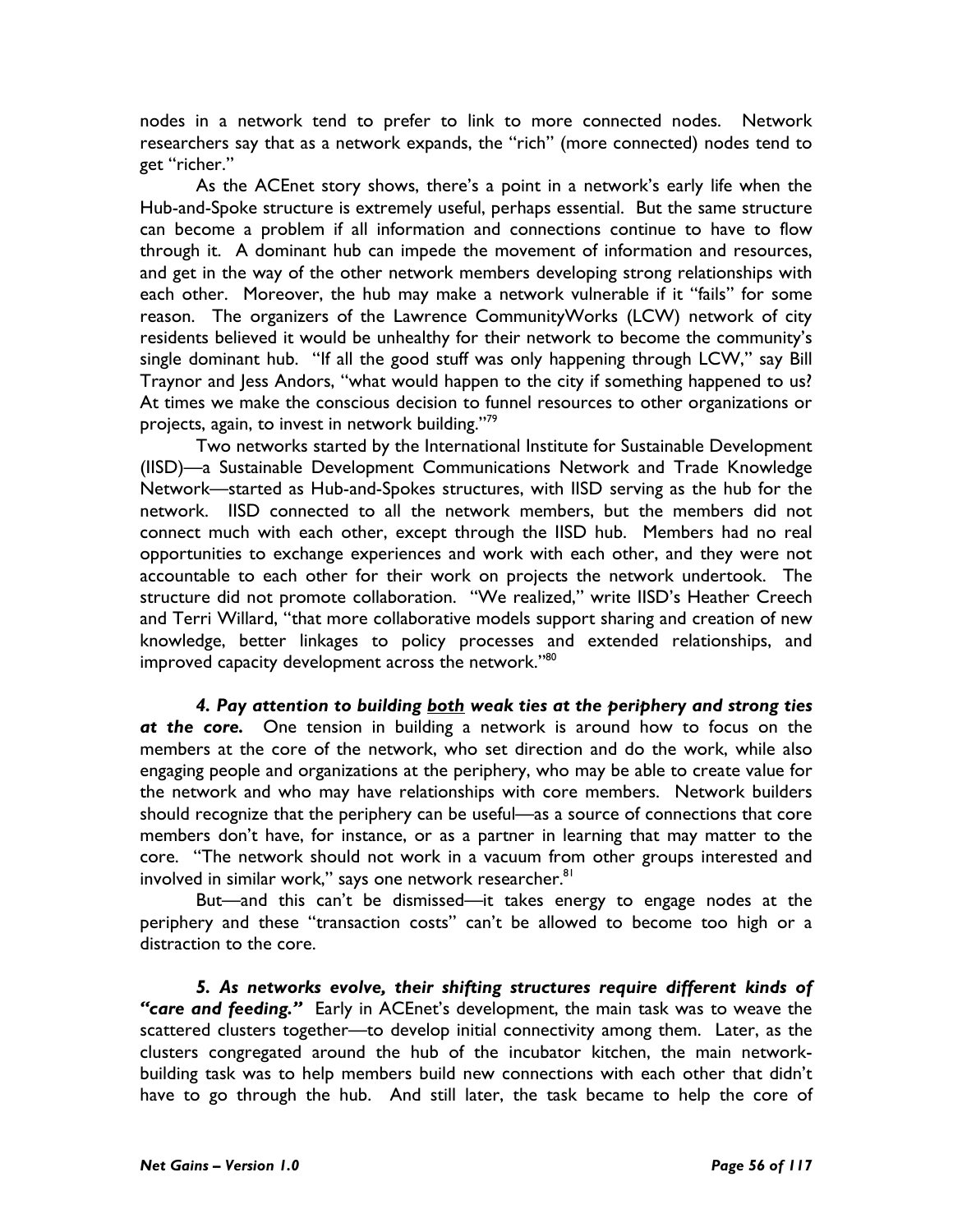connected clusters to build bridges to networks at their periphery. Each of these tasks is fundamentally about developing connectivity, alignment, and production—but within very different structural contexts.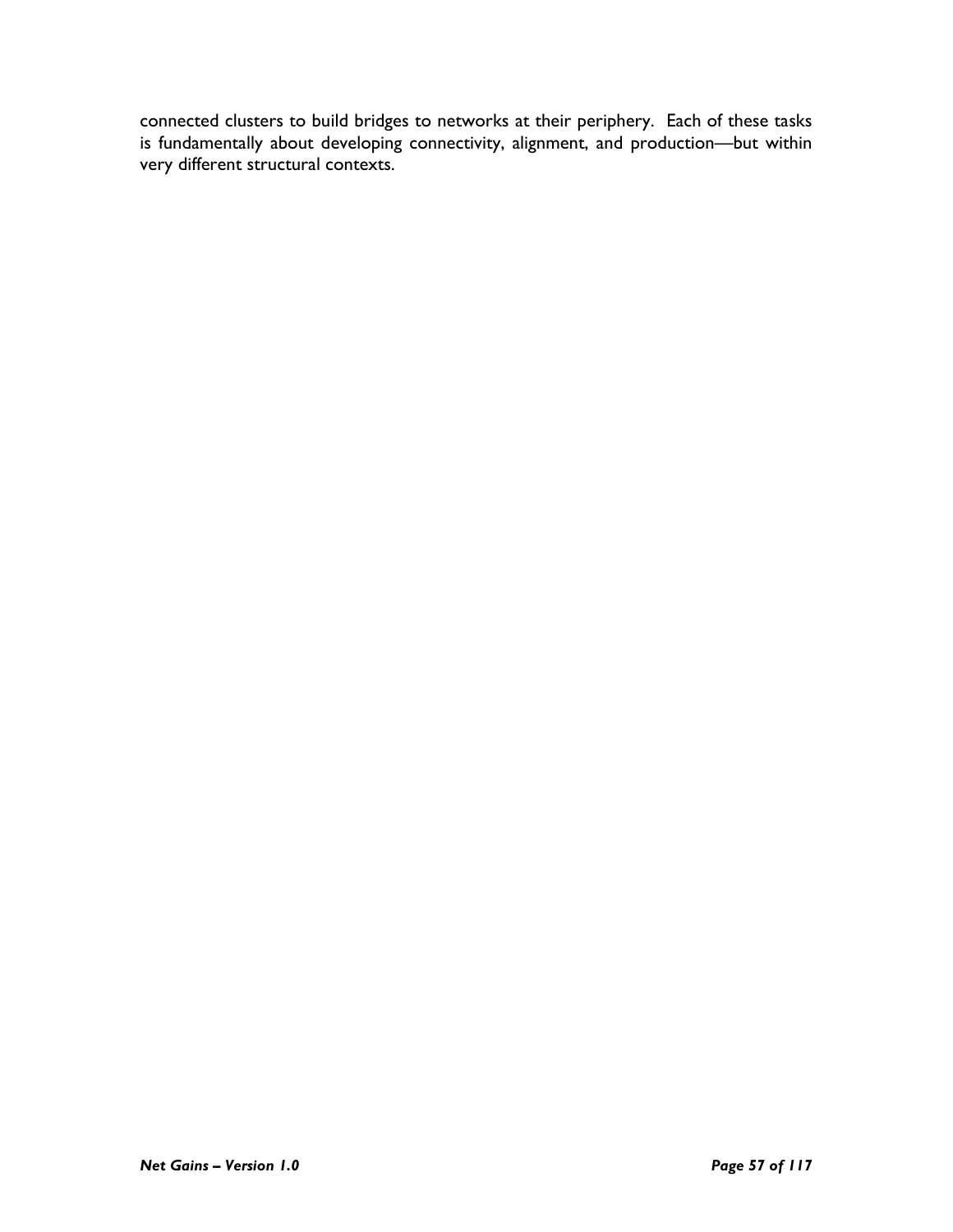### 11. RULES TO LIVE BY: OPERATING PRINCIPLES FOR NETWORK BUILDING

Organizing a network doesn't end with deciding what kind of network it will be, what the collective value proposition will be, who the members will be, and what sort of structure to use. You also have to decide how the network will operate as a network. A network doesn't work like an organization. It's not always obvious who should do what, or where in the network to allocate resources, or which processes of the network to standardize.

From our experience working with networks, we have developed several operating principles to help network organizers to get things going and, in particular, to keep them from defaulting to the "organization-centric" habits so deeply embedded in all of us.

### Make the Network Do the Work

The steering group of an economic development network in western rural Maine wanted to get several projects going as soon as possible. Some members thought the best way to do this would be to hire a staff person to do the work. Others, including Bruce Hazard, argued that that was the way an organization would do things. The network way, they said, would be to get the network members—not a staff person—to do the work using their connections, knowledge, competencies, and resources. When we discussed this with Hazard, we coined this operating principle: "Make the network do the work."

The point of a network is for the members of the network to collaborate to produce value. Of course a network may hire staff—a weaver or coordinator, for instance. But those people work to build and manage the network, not to perform the network's work, not to produce what the network is supposed to produce.

#### Let Connections Flow to Value

The developers of Lawrence CommunityWorks, a place-based, grassroots network that has grown to more than 1,600 members, use a variety of services, such as English-language classes, a household financial asset-building program, a family-to-family connection program to attract people to the network. Think of each of these programs as a node, provided by the network, with which any member can connect. In 2005, there were about a dozen of them. But, network developers noticed that one of the nodes—a program for youth interested in architecture—was not attracting many of the network's members. What should they do about that?

Some network organizers argue that a network should keep supporting weaker nodes, while others say these nodes should be allowed to die. The latter view, which we share, is based on a network operating principle: "Let connections flow to value."

This rule reflects the fact that in a network nodes link to other nodes because they perceive they might derive value. As a result, some nodes may have a great many connections, while others only have few. This uneven distribution poses challenges for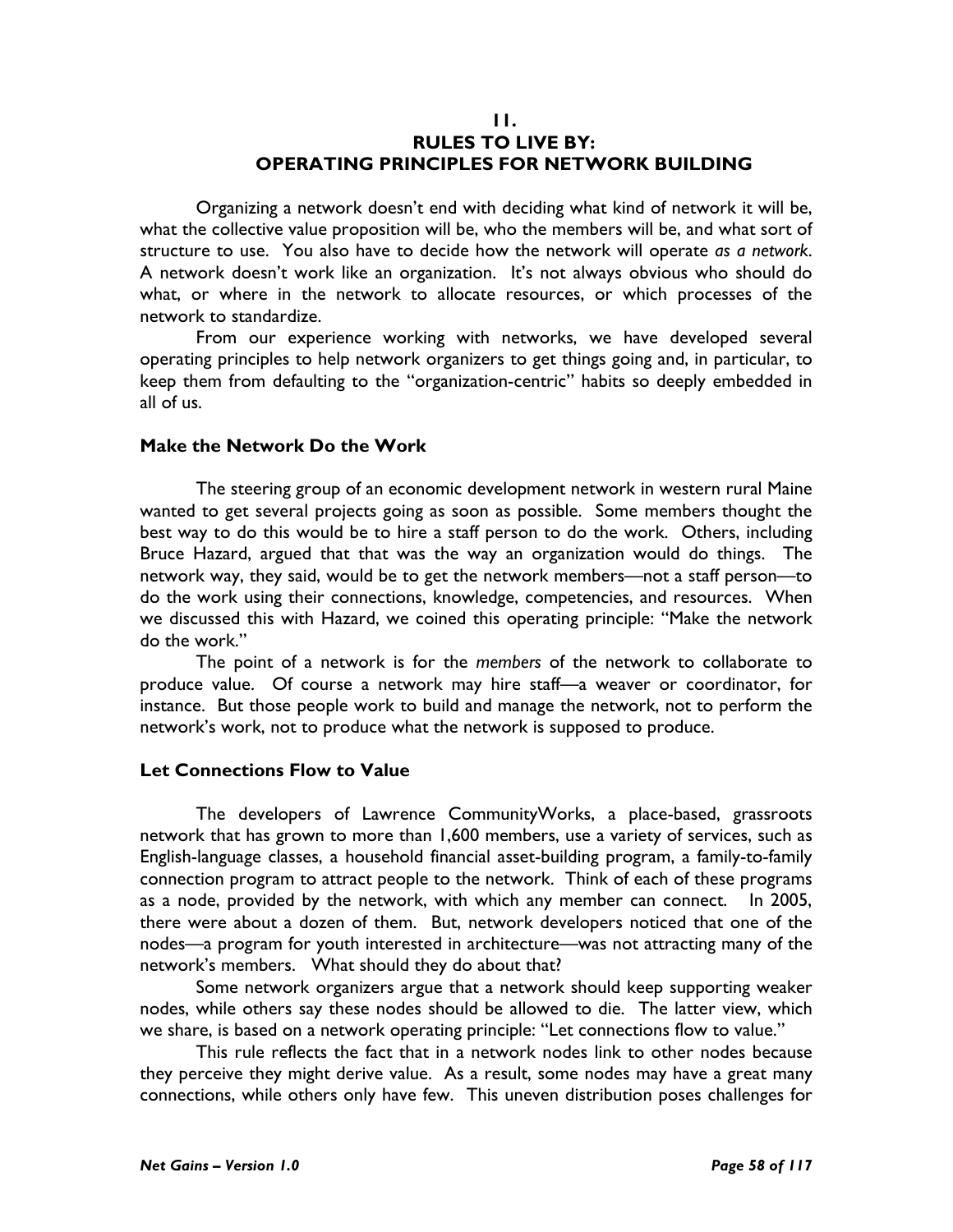network developers. "Popular" nodes attract more resources and can come to dominate a network, while "unpopular" nodes struggle along at the margin. Should a network builder try to override these signals—continuing to invest, for instance, in the capacity of a node with few links? If so, how will this change the nature of the network and affect its development?

We said earlier, in the discussion of collective value propositions, that value drives networks. Network organizers should not insist on having the network do things that members don't find valuable.

## Use Variation to Strengthen a Network

It is not unusual for the members of a new network to assume that everyone in the network has to do everything and agree on everything, that "marching in lockstep" is what network members do. But this is simply not the case.

If, for instance, the network decides that it's important to map the network, one member could decide to become competent in mapping; everyone doesn't have to. The same is true of any special capacity the network may need. A network's ability to create adaptive capacity depends crucially on assembling specialized competencies among its members, not on everyone being able to do the same thing. Network builders can help a network identify which competencies it needs to get going—and figure out who in the network can provide them.

Similarly, it is not necessary for everyone to agree on everything the network should do, at least not at the beginning. When we have met with start-up networks that are having trouble agreeing on a collective value proposition for all of the members, we've urged them to look for any value that at least some of the members want to create with each other. If there are six organizations in the network, for instance, perhaps there is something that two of them want to do and something that three others want to learn about. If so, they should undertake those joint activities—as a step toward eventually developing a collective value proposition—rather than keep struggling to find something that all want.

# Keep Plans Flexible

 Most of the networks we know make plans that are inherently short-term and temporary. Bill Traynor and Jessica Andors of Lawrence CommunityWorks put this quite plainly: "All our programs and committees have to be seen as provisional—useful only in that they get us where we need to go."<sup>82</sup> Production networks have work plans, of course, because the plans help keep members focused on their commitments to the network. But networks are unlikely to create the sort of three- to five-year strategic plans that organizations do. Because networks don't start with the sense of permanence that organizations do and expect to adapt their plans as they go along, their planning horizons are relatively short.

 Networks tend to plan two things: projects they will undertake, one after another, and the development of the network as a whole. The plan for the network may include milestones of progress to monitor the network's health and development. But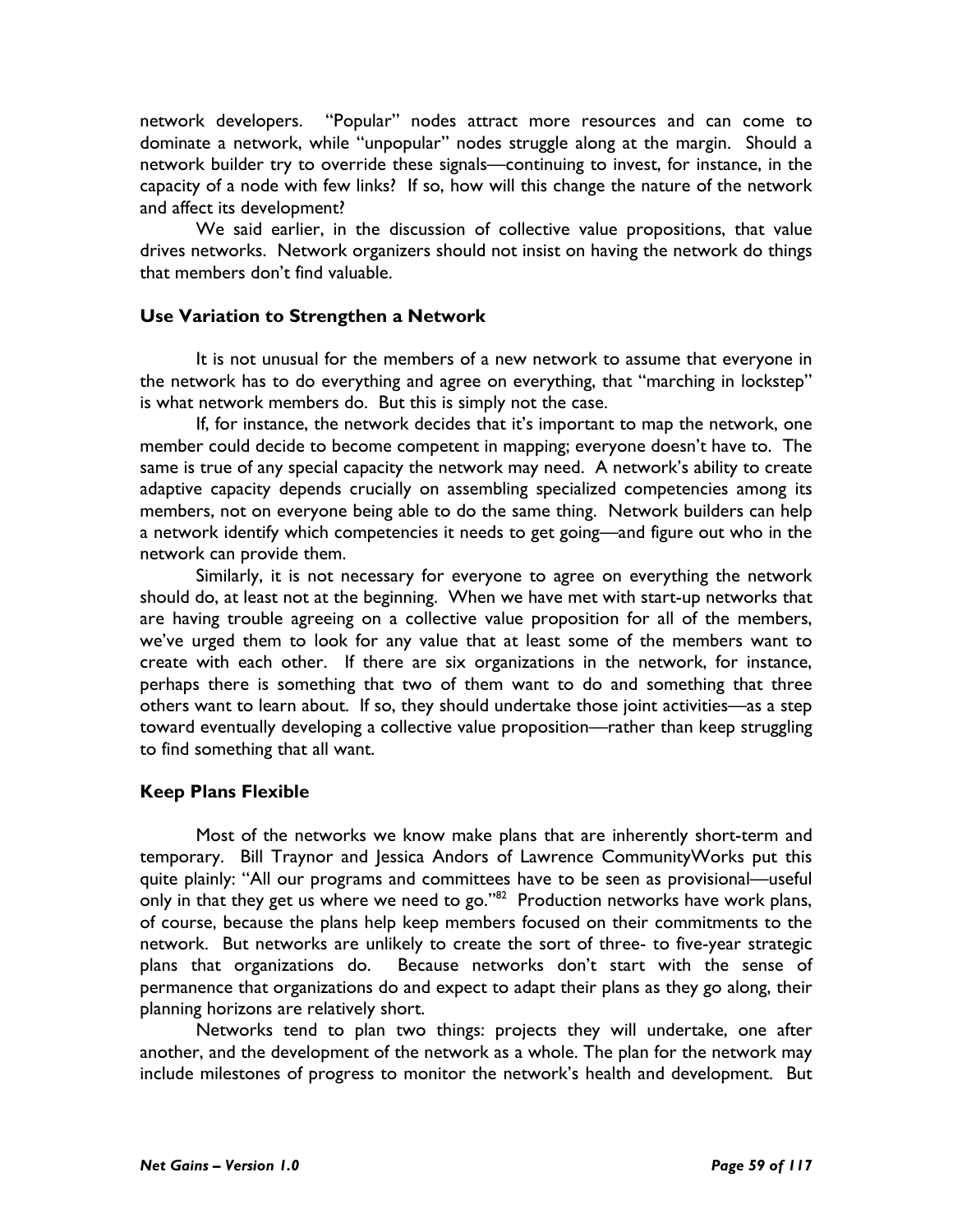neither projects nor network development usually requires or lends itself to long-term planning.

Network structures also should be thought of as provisional, says Traynor. "Building permanent or semi-permanent structures in an environment that needs to be very fluid is a dangerous, counterproductive thing to do." Lawrence CommunityWorks develops "open architecture" structures that "deemphasize permanent leadership positions" and "are very easy to dismantle."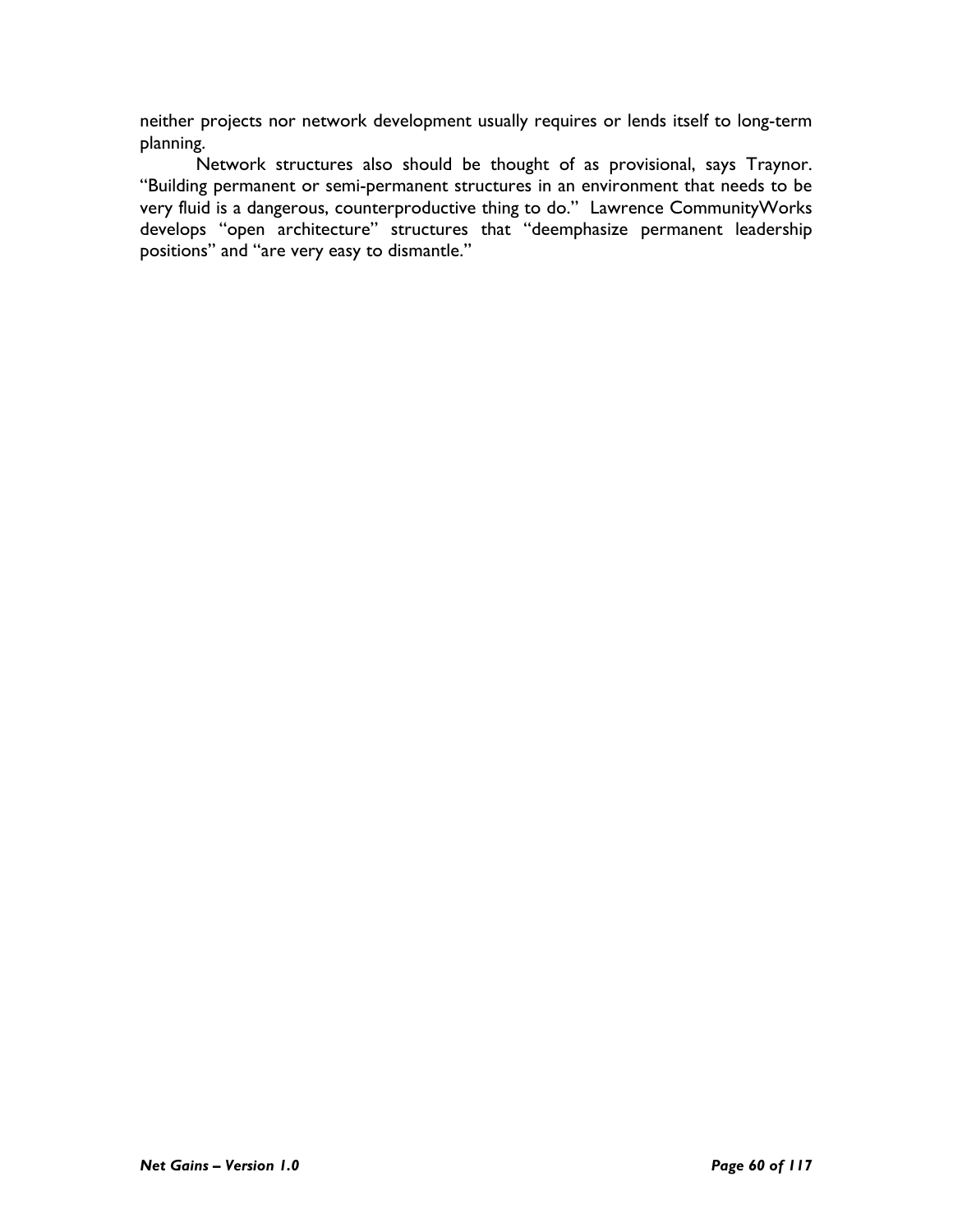### 12. THE DIFFERENT ROLES OF NETWORK BUILDERS

Several years ago, Bruce Hazard started a network in rural western Maine that grew and grew until it had more than 200 members working on "heritage-based" economic development for their region. "This was a very exciting development: after you feel like you've been alone in the woods for long enough, to look out and see you've got some friends, some fellow travelers," Hazard recalls.

The excitement came from thinking we had the opportunity to operate at a scale in this region that actually could start to address some of the very significant challenges. You're working in this very tiny nonprofit operation with these great big ideas, this enormous region, and it's awfully easy to get discouraged, thinking that you're never going to get there. Then you see that there are a lot of other people who are starting to work in the same way. There is at least the possibility that if you all work together, something might actually happen here in the woods.

Hazard was clearly the organizer of the network. He was its central hub; people trusted him and practically all information and decisions flowed to and through him. He had a powerful vision for the four-county region's development. He insisted that what the region needed was a network, not just another organization. Early on in the network's life, he knew practically everyone in the network; after all, he had recruited them to the network and gotten them together so they could connect with each other.

"We started to bring people together, have conversations that addressed very basic questions," Hazard says.

What are you trying to do? What's your purpose? What are the heritage assets that you're working with? What are you finding in our communities or history, culture and natural surrounding that are assets that could be used in this new way of doing community development? And then finally, where are you getting the funding? Who's supporting this work?

 Enough was happening in the network at that point, that it made sense to develop alignment around a plan for the network, Hazard says. "We were able to talk to each other, but where were we going? We knew there were some opportunities to work together, but how should we be prioritizing and funneling, channeling the resources that we had so that we could be working together in a more productive way?" Hazard facilitated a planning process that involved some 200 people in the region.

 Then came a moment of truth. "There we were, with this sort of loosely networked group of 200," Hazard recalls. "We had a plan, which we all agreed with. But how were we going to get this plan done?" Some in the network argued for starting a nonprofit corporation to undertake the plan. Hazard and others disagreed: "If you look at the plan, you quickly see that the corporation that we would need to get a plan like this done would be the General Motors of heritage-based development, and you probably still couldn't get it done." Another proposal was to rely on a government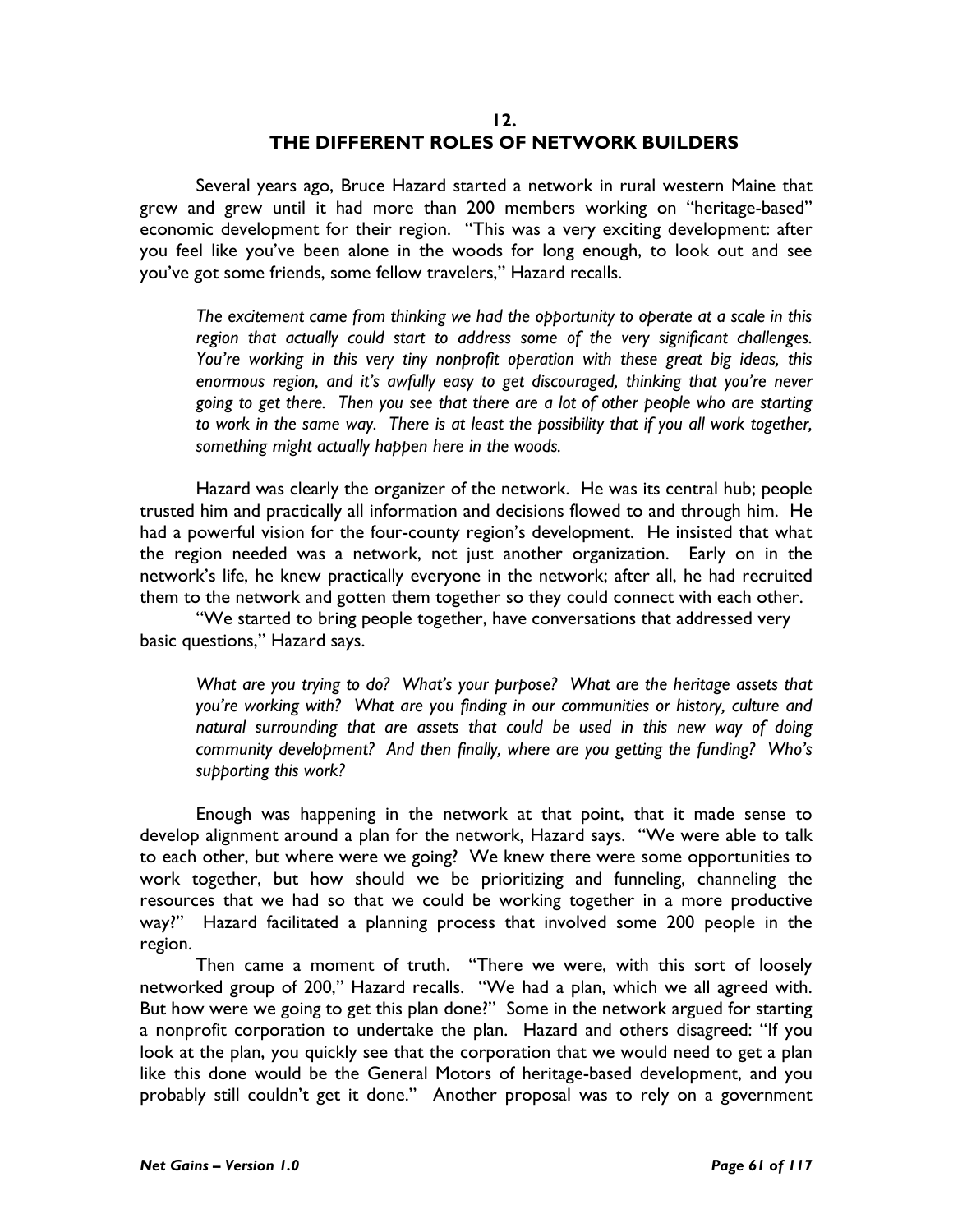agency, perhaps a regional development authority. But the group realized that creating such an entity would require far more political clout than it had.

 The winning proposal was to stick with the network model—but to restructure it around the plan's goals and a set of short-term projects. As a result, Hazard says, "we found we had to learn about the network approach even as we were trying to do the network approach."

As the network grew, Hazard started convening a "steering committee" of members to help set the network's direction. He asked certain network members to help to coordinate the half-dozen projects the network was taking on and he brought the coordinators together to share information with each other. Hazard was weaving links among network members and coordinating the work of the network. "Our effort has been to always push the decision-making out into the network, to try to include as many entities as possible in the getting done of the project."

 It wasn't long before Hazard was asked by other fledgling networks in Maine to give them some advice about how to get started. In 2006 he was coaching two networks in addition to continuing to help to guide the network he had started.

 Organizer, weaver, facilitator, coordinator, and coach—Bruce Hazard has worn all of the hats of a network builder except that of a funder. (He'd probably be willing to do that too, if he had the money.) He'd be the first to tell you that each role is different.

 Through all of these role changes, Hazard was also a member of the network he helped to build. Some members of networks take on a role that is not that of organizer, coordinator, weaver, or coach; they become a network steward. These are members who, because they are interested in network building and learn about it, end up informally helping to build or take care of the network. They may, for instance, actively recruit new people to the network or spend time communicating with other people in the network or go out of their way to meet people in the network. They are assets in a network that network builders may be able to use and rely on, but they do not have or want an explicit role in building the network.

| Organizer          | Establishes purpose and value propositions of the network. Establishes<br>first links to nodes for the network. Attracts initial resources for the<br>network.                                                     |
|--------------------|--------------------------------------------------------------------------------------------------------------------------------------------------------------------------------------------------------------------|
| <b>Funder</b>      | Provides initial resources for organizing the network, supporting<br>development of connections, alignment, and production, and<br>coordination for the network. May play role of initial organizer of<br>network. |
| Weaver             | Works to increase connections among nodes, both the number of links<br>and the bandwidth quality of links. Also may focus on growing the<br>network by connecting to new nodes.                                    |
| <b>Facilitator</b> | Helps network members to establish collective value proposition and<br>negotiate collective action plans for production.                                                                                           |
| Coordinator        | Helps nodes to undertake collective action for production, by ensuring                                                                                                                                             |

# Roles of Network Builders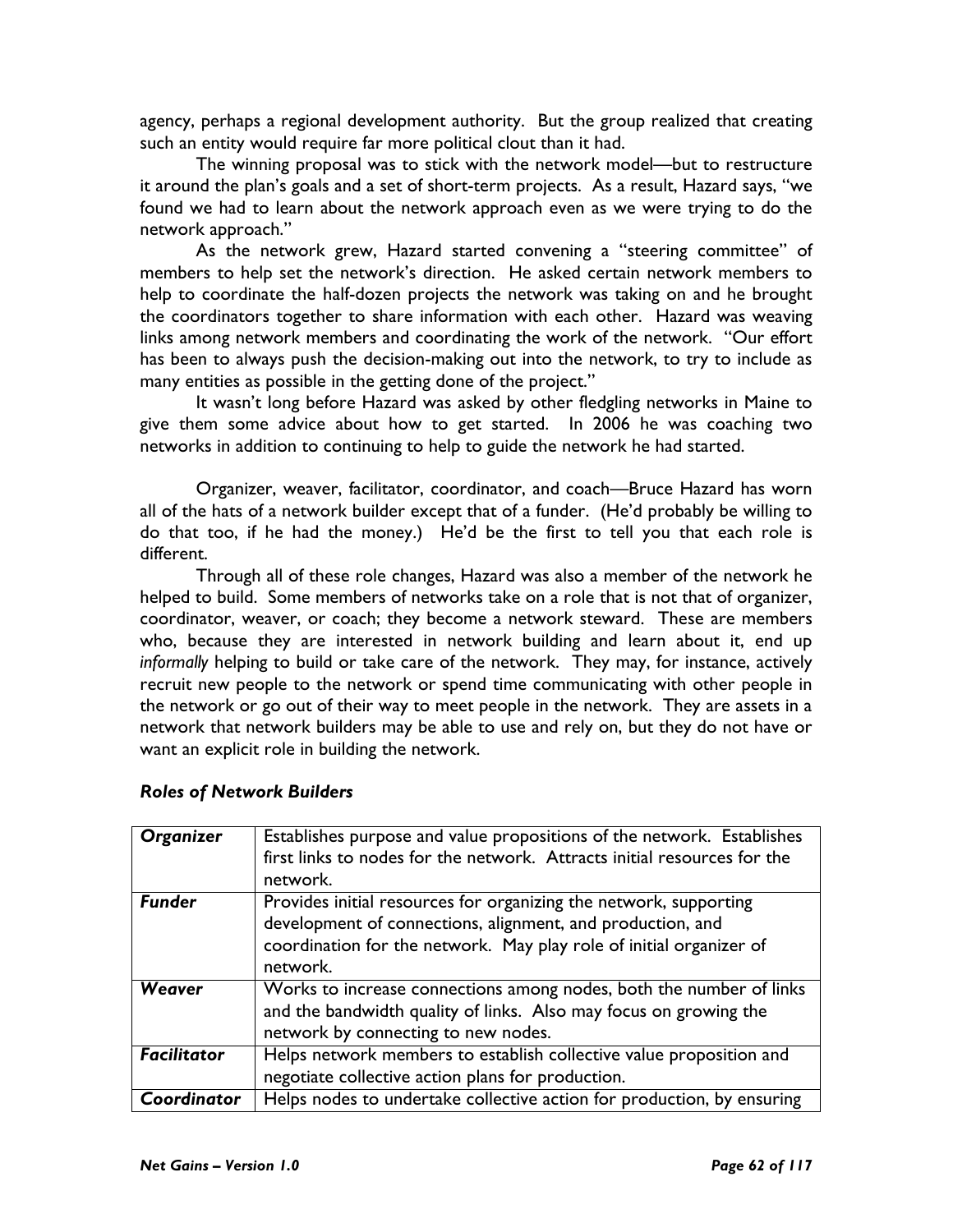|         | flow of necessary information and other resources, development and     |
|---------|------------------------------------------------------------------------|
|         | implementation of agreements among nodes.                              |
| Coach   | Advises organizers, weavers, facilitators, and coordinators about how  |
|         | best to perform their roles in building networks.                      |
| Steward | Informally helps to build the network, but as a member of the network, |
|         | not as a formal position-role within the network                       |

Early in a network's life, the organizer is likely to play most of the other roles too. It's part of getting started. But as the network evolves and becomes more active and complex, the tasks of coordinating or weaving, for instance, expand and require much more of someone's attention, as well as the application of particular skills. Gradually a network may differentiate between these roles and then assign them to be handled by specific people with specific skills. The skills are different for each role, as will be evident in the chapters in Part III dedicated to weaving, facilitating, and coordinating networks.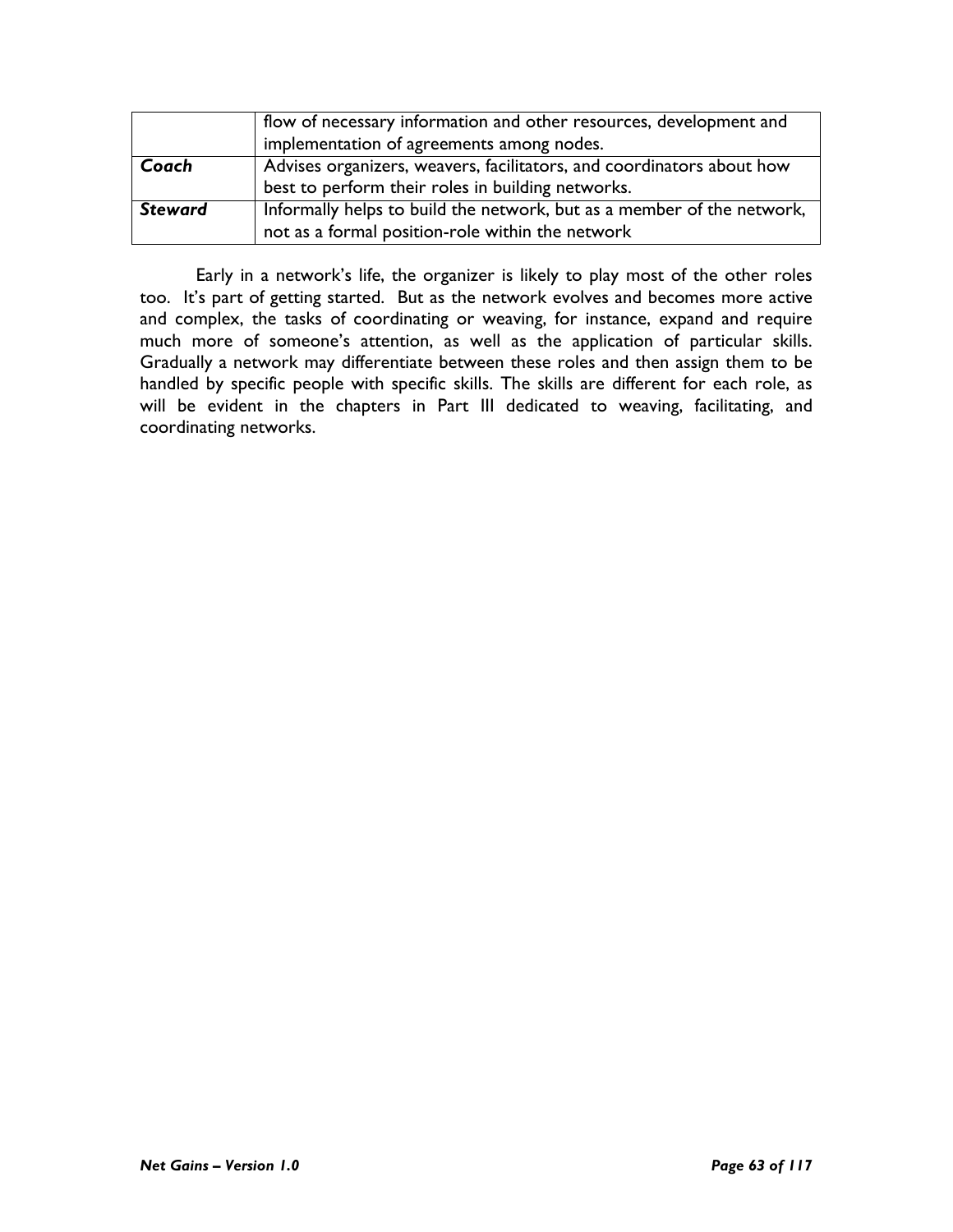### 13. WHEN FUNDERS ORGANIZE NETWORKS

When Warren Cook of the Wendling Foundation was providing resourcesfunding and technical assistance—to emerging networks in rural Maine, he worried that if too much money became available it would hurt, not help, the networks. Cook wasn't suffering from a case of funder stinginess; he just believed that networks grow better, especially early on, when they rely on their own resources as much as possible, rather than money from "outside" the network. We agree with Cook's insight, but it's quite noticeable that most nonprofit network builders are in ceaseless pursuit of foundation funding.

Although there are more networks looking for funding than funders looking for networks, it is not that unusual anymore for a foundation or other organization, a university or government agency, for instance, to decide to fund the development of a network. The funder's resources are great to have, of course, but when the organizer of a network is also the funder, a number of things can go awry. Claudia Lieber and Marisa Ferri studied nonprofit networks for the U.S. Agency for International Development and concluded that "Networks that are formed as the result of external, especially donor-driven, impetuses"—such as funding—"are less sustainable in the long term than networks that evolve organically out of existing partnerships."<sup>83</sup>

A funder can, of course, help a network get going without having to organize the network. The best way to do this is for the funder to offer funding for "solutions" rather than organizations. "If you put some money on the table to solve a problem," says Marion Kane, executive director of the Barr Foundation, "a group might form to address that problem and access the money in a joint or collaborative way." A few years ago, the foundation found it was being approached by several nonprofit organizations concerned with affordable housing in Boston. Each organization was seeking funding for its own work, but the foundation suggested that instead they consider forming a network of their capacities—and propose specific housing projects for funding support. A funder using this approach should be prepared to provide the group that assembles with technical assistance to help it develop the understanding and skills for effectively forming a network.

Like any other network organizer, a funder may not understand much about how to determine the purpose of the network, what network effects to pursue, or how to address other key design issues. But some of the problems that funders run into occur because the funder has inordinate power to organize the network. A funder has initial control over a set of "network assets": articulating the network's collective value proposition, dictating the use of funds, and defining who is or isn't a member of the network. Each asset can be managed in ways that enable or disable the network's development.

\* The funder may overestimate the power of its value proposition to attract others to a network. Because the nonprofit sector is chronically hungry for money and its "capital market" is so loosely organized and idiosyncratic, funders run the risk that accessing their money, rather than joining their network, will be the real value proposition to which nonprofits flock. This dynamic is a familiar one: a foundation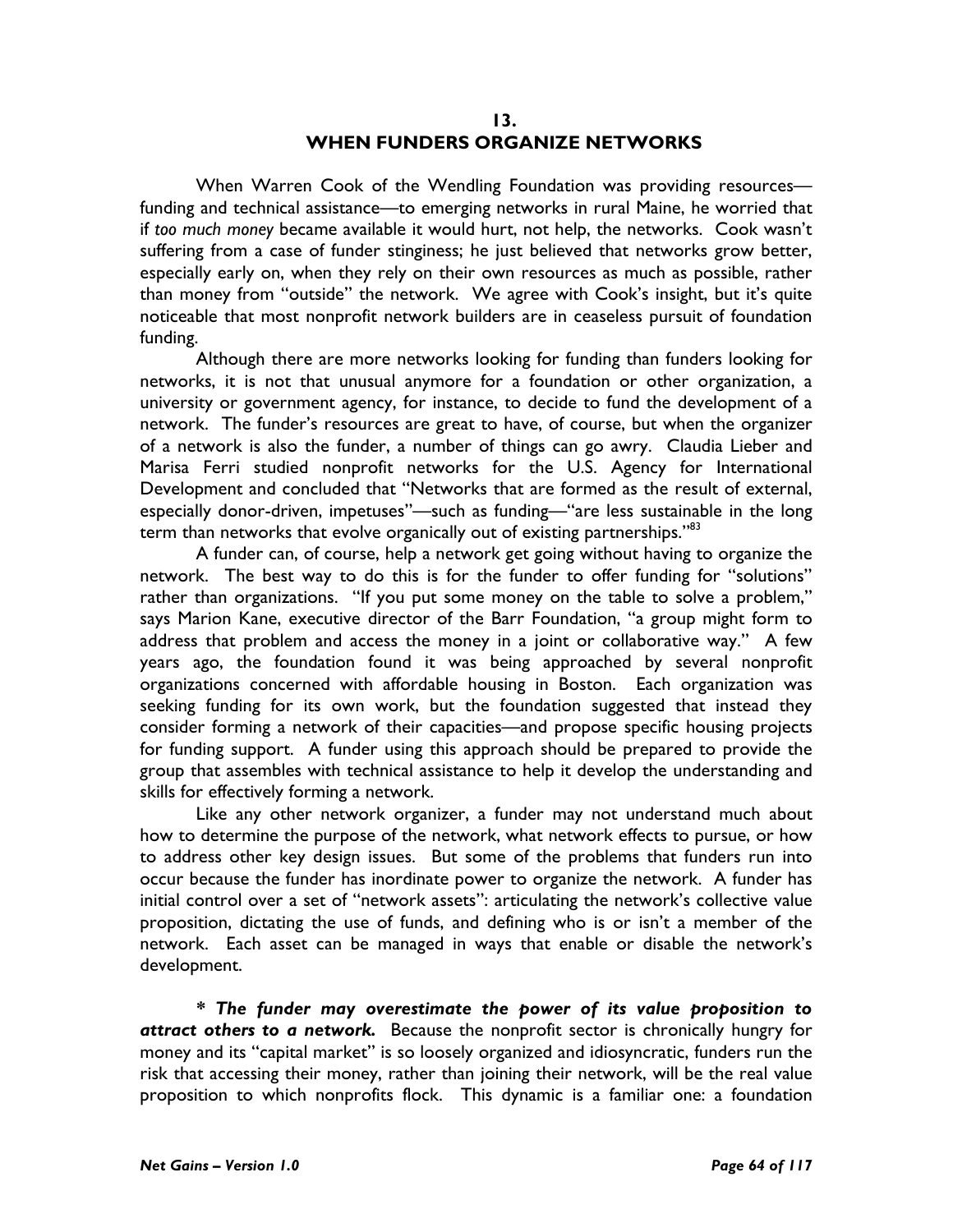selects potential participants in a network; they all agree to "play," but they may bring different (and often unspoken) value propositions to the network, including but not limited to the one the foundation has in mind. The foundation may think its value proposition is strongly shared by the network's members. It may well be shared—but the members are likely to also have other concerns that may be just as or more important to them in determining how they do or don't participate in the network.

Overestimating the power of the funder may go hand-in-hand with another concern caused by unrealistic expectations. When sociologist Francie Ostrower looked at partnering among nonprofits that was promoted by foundations, she uncovered problems that face networks.<sup>84</sup> She urged foundations to relinquish "the hope that partnering—or any other method—will magically produce cost-effective solutions to complex problems."<sup>85</sup> In other words, make sure that the potential network effects that can be achieved (rapid growth, adaptive capacity, resilience, etc.) really make sense for the organizations and individuals that are being brought into the network.

One way a funder may avoid the "value proposition trap" is to use a small planning grant to help a network get going. This allows the funder and participants to "right size" their expectations of the network and to test whether the funder's value proposition has real resonance with the others.

In general, funders should design their grants to early-stage networks to be flexible, not rigidly focused on specific outcomes, because the networks will typically need to work on their connectivity and alignment, and it is not entirely predictable what special-purpose they will organize and what outcomes they will try to produce. Most important: design grants for the network, not for individual organizations. Giving a single grant to the network is much more powerful in stimulating collaboration than giving grants to individual organizations to participate in the network.

\* The funder may skip necessary steps in network building. Funders may rush the network's development, pushing the network too quickly to focus on the special purpose for which it is being organized, and investing too little time and resources in building the essential foundation of connectivity and alignment. They are too anxious about "doing the work," and not savvy enough about building a network that can do the work. They may consider strengthening connections to be "touchyfeely," instead of recognizing that the quality of relationships between members is the underpinning of a network. A network has to crawl—connect and align—before it can walk.

In addition to lacking the patience to build a strong network, funders may not recognize or cover the full costs of network development. Collaboration is time consuming, may carry hidden costs, and often requires the collaborators to redirect their resources in unanticipated ways. This is especially hard on small networks with very limited resources.

\* The funder may hold on to the network's reins too tightly. Funders may hog too much of the network's decision-making, becoming a controlling hub rather than empowering the network to take charge of and organize itself. In short, the network becomes little more than an extension of the funder's will.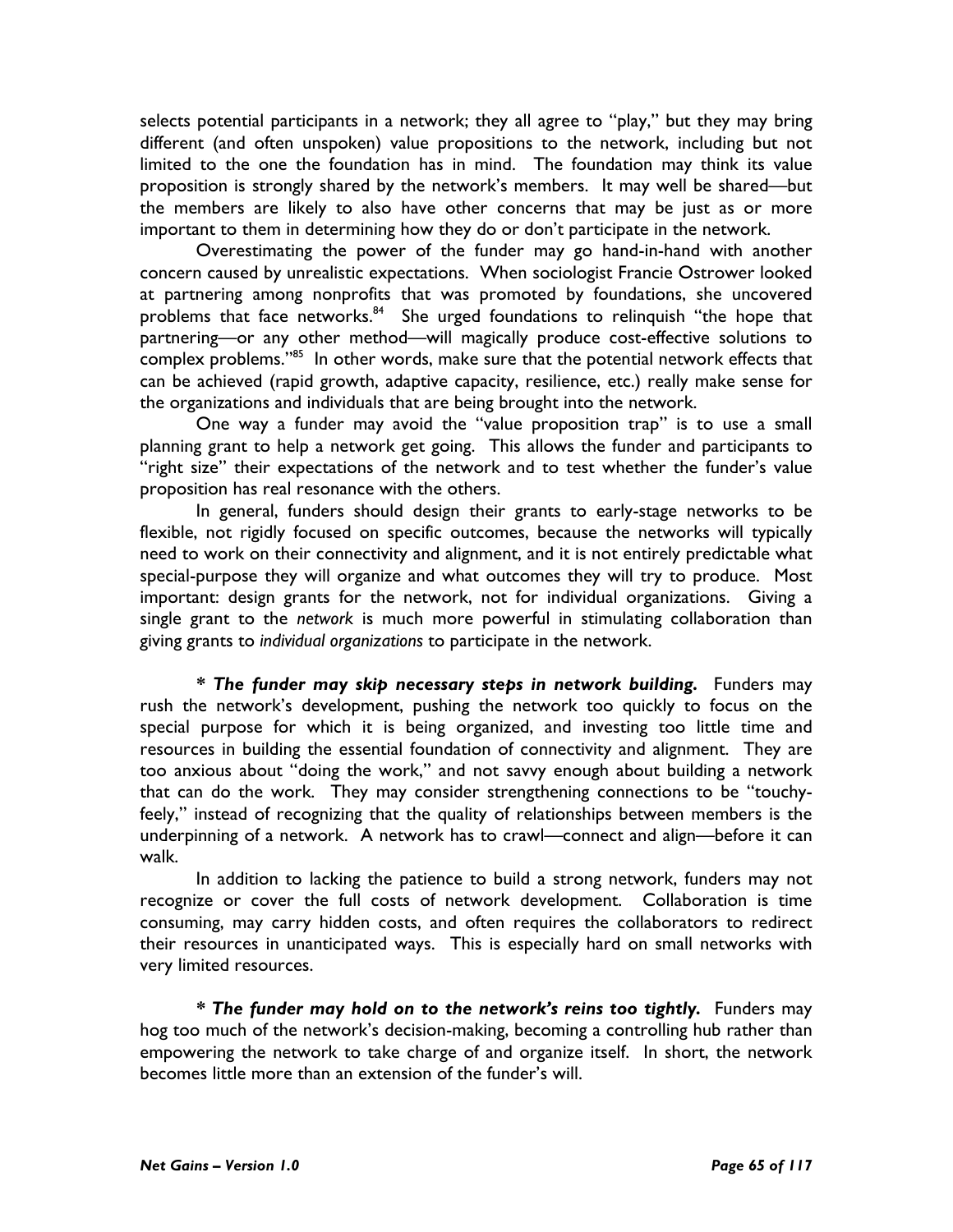When Jehoon Lee, a professor at the USC Center for Pacific-Asian Leadership, organized NetKAL, he and his colleagues selected the first round of 24 members to work with. But he told this group that USC wanted them to "own" the network, even though it would continue to play a strong role as funder, organizer, and coordinator. So when it came time to select a second round of 24, he invited members of the first round to recruit and recommend candidates, to participate in deciding which candidates to ask to join the network, and to orient the new members. In short, the USC-hub began to share some of the decisions about network growth.

When funders control the network too much or for too long, they risk having the network becoming so dependent upon them that when the funding ends, so will the collaboration. Even if a funder is completely prepared to let go of control of the network, it would be wise to invest in the network members' understanding of how to build networks so they can take on that task. As we said earlier, most people network instinctively but do not know much about intentional design of networks.

"The challenge for donors in their support of networking and learning is to strike a balance between their role as funding agency and their own needs for collaboration, information and debate amongst their partners, and the need for ownership of the network, its agenda and learning processes on the part of the (local) network participants," summarize the authors of a 2004 study of networks. They note that a donor can see itself as a sponsor of a network rather than as a donor, thereby "combining sustained financial support and identification with the network's general objectives, with minimum influence on its decisionmaking about approach and operations."86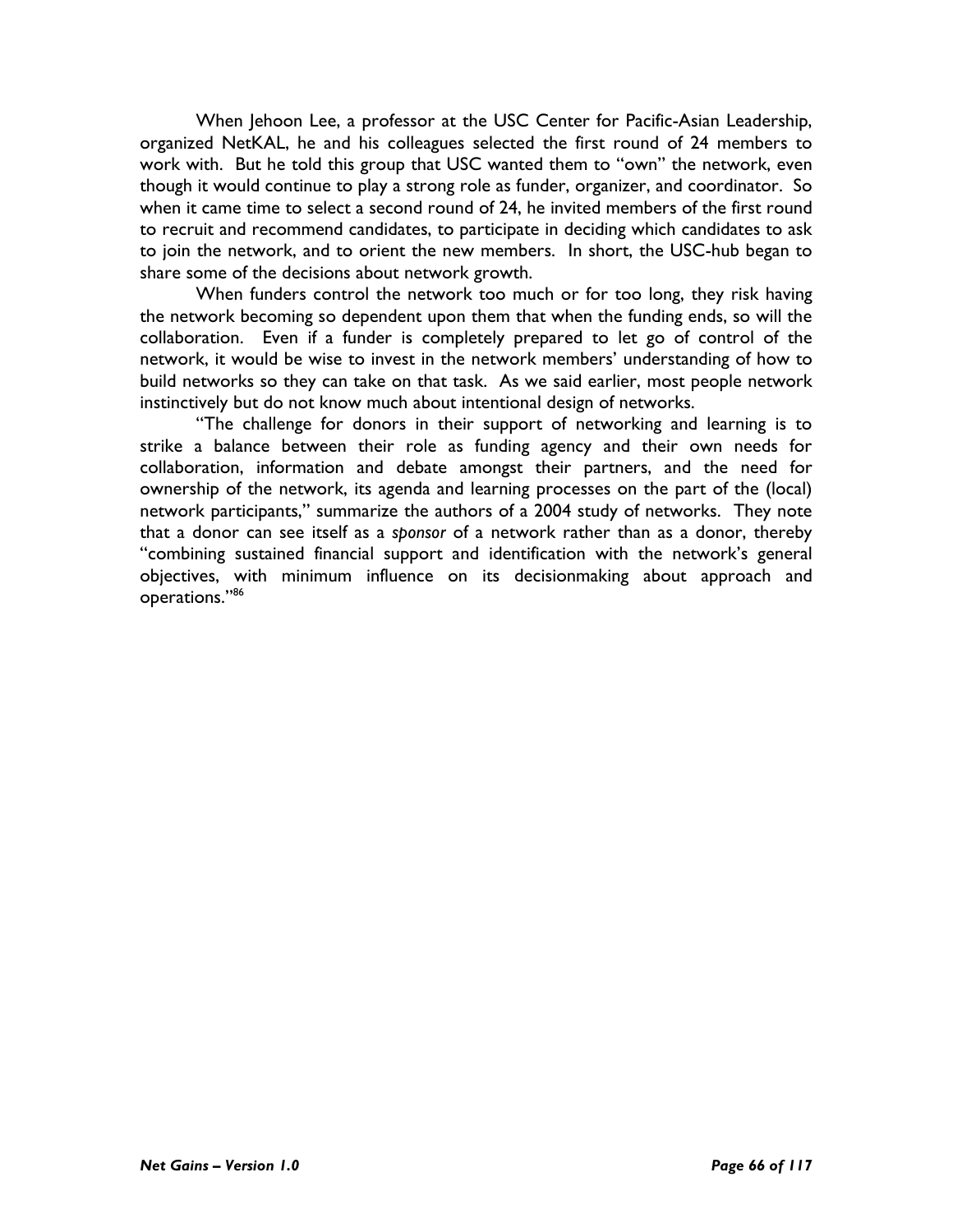# PART III MANAGING A NETWORK'S DEVELOPMENT: FIVE TASKS

Organizing a production network—making good design choices—is a big, complicated task, but it is only the first step in building an effective network. Your network may be crawling, but it still has to learn how to run. Much of what has to be decided and done is nothing like what you've already dealt with.

Managing a network's development involves at least five major tasks.

- Weaving connections within and with the network
- Facilitating affinity of members and collective value proposition
- Coordinating production and network development
- Operating the network and coping with management issues
- Monitoring and evaluating the network's development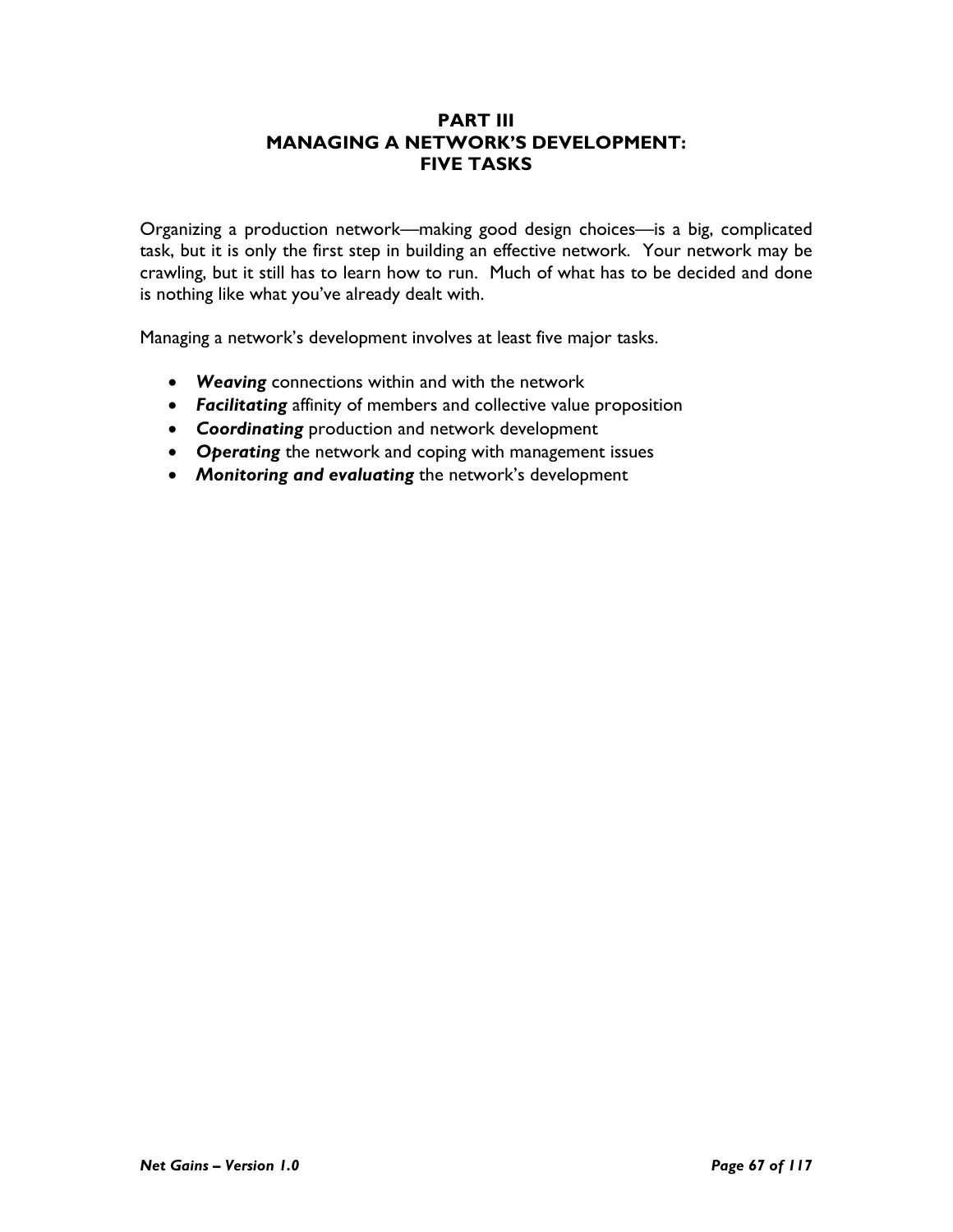### 14. WEAVING CONNECTIONS: TIES THAT BIND

In 2003, the Barr Foundation in Boston recognized that thousands of children in the area, especially girls, minorities, and those in certain neighborhoods, had far less access to after-school programs than other kids. $87$  Barr decided to test the idea that increasing the connections among the individuals and organizations in the after-school "sector" would lead to stronger capacity to serve youth. The sector was huge and fragmented—hundreds of organizations working in many different program areas (e.g., sports, arts, and others), with new entities starting all the time; its size made it hard for anyone to know a lot about it, much less monitor it and affect it. Organizations were separated by program-area boundaries, lack of information about each other, and traditions of competing for funding and isolationism. This pattern of disconnection left the sector's capacity weak and vulnerable to shocks, such as reductions in funding.

The foundation hired several people to "weave" links among the organizations in several segments of the sector and to help it learn more about what it takes to connect organizations into effective networks. The foundation "was purposefully focused on building connectivity networks," reports Stephanie Lowell in "Building the Field of Dreams," an assessment of the Barr project. "The belief was that new ideas, collaborations, resources, etc. will emerge if you can connect formerly unconnected players in new ways."<sup>88</sup>

### The Nature of Connectivity

Weaving networks is about building relationships. Productive relationships in networks are built on trust. Trust is the glue that holds networks together. Just because you are connected with each other does not mean you trust each other. Trust, a sense of confidence and reliance on the intention, integrity, and ability of another person or organization, facilitates the efficiency and quality of the information and transactions that flow between network members.

Trust between people is built on information and experiences. Most people don't trust strangers. And usually just getting information about a stranger, even a full dossier about them, is not enough to build trust. It takes more—a shared experience that allows you to see how the stranger acts in a situation, which allows you to "look them in the eye."

The two ways to build trust in a network are to increase the bandwidth of information and the experience of reciprocity in the network.

Bandwidth refers to the types of information that can be shared among network members. Network members can exchange printed information about each of their organizations, missions, programs, and so on. They can do telephone conference calls to share personal information about themselves. They can make site visits to each other's organizations. All sorts of different information delivered in different ways: this provides substantial bandwidth for members to make judgments about each other. The more types of information shared between members, the more they know about their network partners, the more confidence they will have in each other.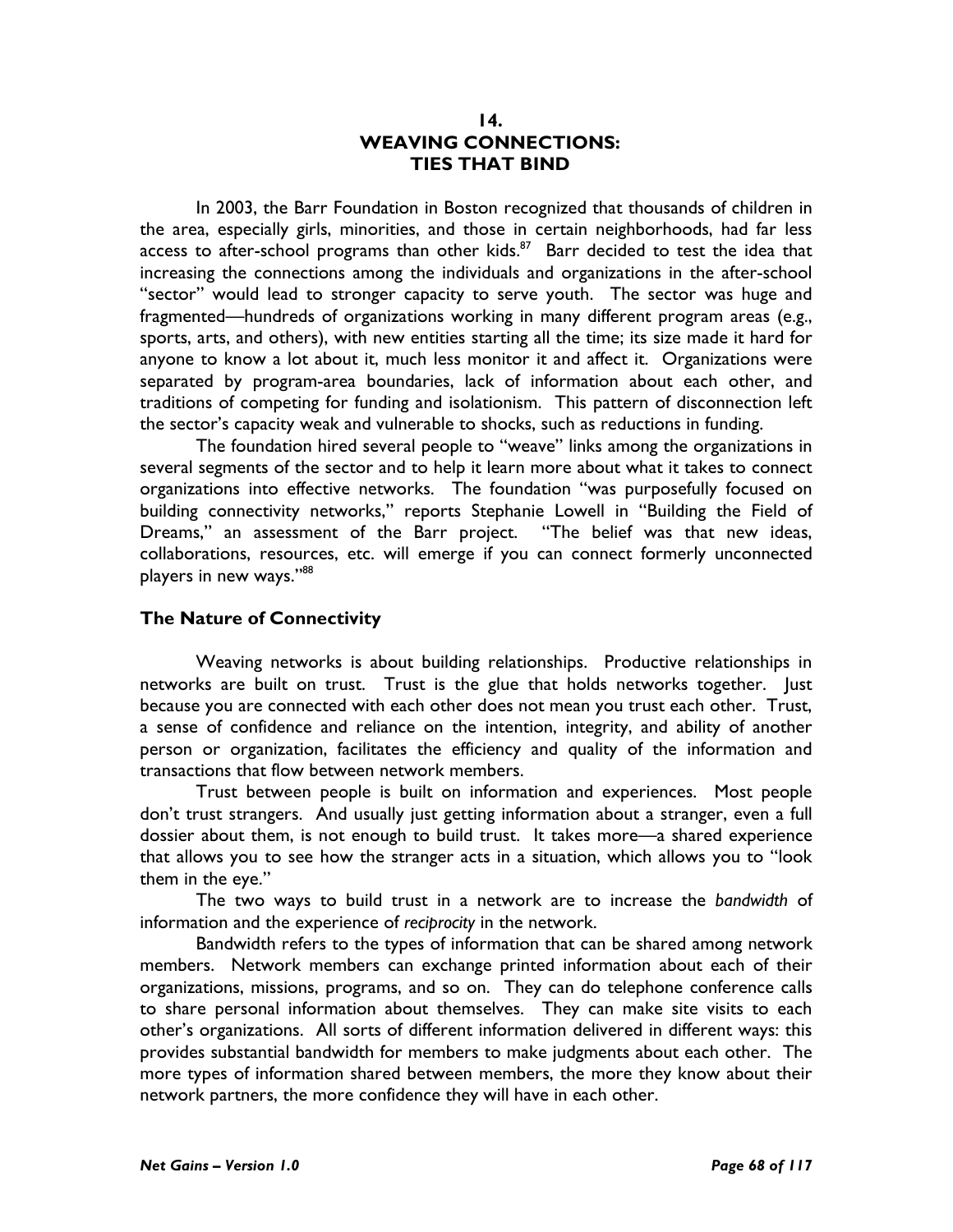When it comes to building bandwidth, social science research emphasizes, you cannot overestimate the power of in-person information sharing. "There is no substitute for meeting face-to-face," summarizes Bonnie Shepard. "Regular membership meetings serve the important function of building interpersonal trust. Such exchanges can begin or continue via email, but face-to-face conversations produce resolutions and decisions more efficiently when dealing with complex issues and diverse opinions."<sup>89</sup> Sometimes it is useful to have an outsider facilitate meetings of members when sensitive subjects, such as racial differences or a history of conflict, are being explored. A facilitator can ensure that the conversation doesn't break down and that members reflect carefully about what they are learning about each other.

Reciprocity refers to episodes of give-and-take and mutual support among members of the network. Karen Stevenson, an astute network analyst, describes the power of reciprocity as "the alchemy of mutual give and take over time turning to a golden trust." $90$  When members do something together, they inevitably have to work through differences and build on the commonalities they discover. They may develop more respect and understanding for each other. The same may happen when one member helps another member get something done. For instance, you can connect a member of the network to someone you know who can help them. Even just helping each other plan a meeting of the network can build more trust between members.

 It takes time to build trust. Some of the smaller networks we know—with no more than a dozen organizations in the mix—have taken a year or more to launch themselves. What they're doing during all that time is meeting and talking, sharing their stories and values, checking to see if there's a good fit among them, deciding if they want to work together.

To build trust in your network, you must:

\* Build bandwidth—increasing the types of information and contact between network nodes.

\* Engage in more give and take—sharing values and passions of the members, and simply helping each other out, which creates reciprocity and cooperation.

\* Strengthen existing bonds and build bridges—connecting with each other personally and reaching out to others.

In May of 2006, 24 nonprofit organizations from around the nation assembled in Arizona to launch regional rural policy networks with funding from the Kellogg Foundation. Few of the organizations knew each other, and the foundation had deliberately selected a great diversity of types of organizations, so an important item on their agenda was to begin to build the trust they would need to link effectively and work together over the long run.

Naturally, they decided to share information with each other about their organization's mission, priorities, and capacities, by providing website information, brochures, and other materials. They also began to share information about which other organizations each of them was connected to. To facilitate inter-node communication, they created listserves and explored the use of blogs and collaborative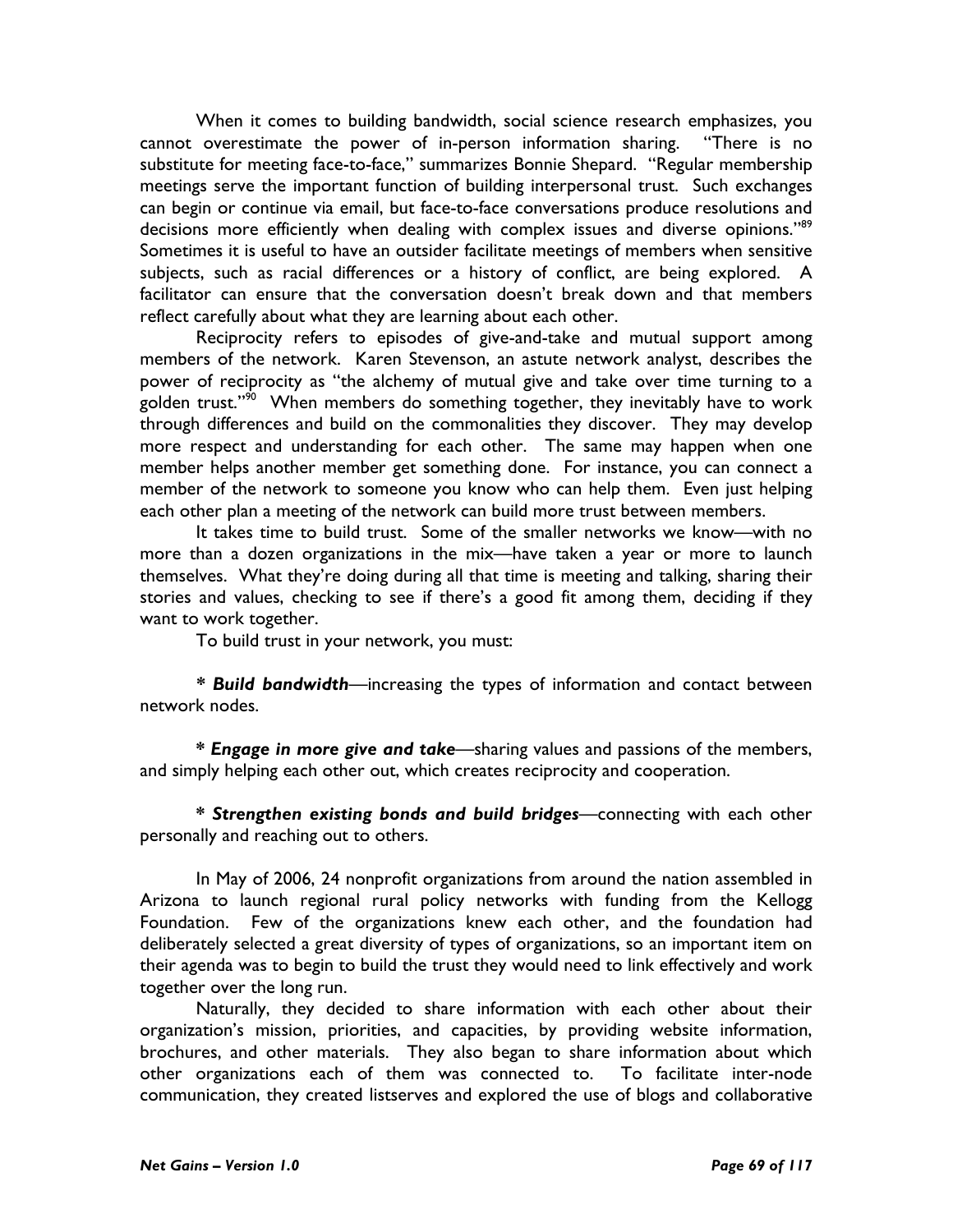websites, such as Sharepoint, that allow members to post documents, share calendars, alert each other, and build databases and archives. The emphasis on electronic communications was easier for some organizations than others, because they already had experience using the relevant software and the technology (computers, high-speed Internet access) needed to be effective. The organizations' representatives also decided they had to spend time with each other, on telephone and video conference calls, and especially in face-to-face meetings. Meeting "in person" creates the opportunity for the dialogue and shared experiences that allow people to understand each other and bond with each other, even if they only focus on planning their next steps together. But planning should not be the only purpose of a network's early meetings; members need time to talk and hear about their passions, interests, and concerns for the network.

Finding time to meet together can be difficult, but it is essential. The rural networks faced the additional challenge of having their members separated by large distances. Members looked for conferences they might "piggy back" on, and they scheduled sessions two or three months ahead of time to make sure they would be on everyone's calendar.

When you start to connect nodes, not all nodes are equal and not all connections will be the same.

\* Active nodes and latent nodes. An active node is one that is already engaged, although its level of activity could increase. A latent node is one that once was engaged but whose activity has diminished to a very low level. Think of someone in your personal network with whom you've had no contact for a few years. They are still there, but latent. With one telephone call, you may be able to reactivate them. When it comes to weaving together nodes, an active node has more potential to be connected than a latent node, but a latent node has more potential than a completely unconnected node.

\* Hubs. Some nodes may be hubs that are much more connected to other nodes in the network than most nodes. For weaving a network, a hub is an opportunity—an efficient connection to many other nodes. Finding and cultivating people or organizations that are hubs is an important strategy for network weavers. It allows them to "wholesale" connectivity by linking to clusters of nodes rather than one node at a time.

\* Strong and weak ties. As we discussed in Chapter 10 on network structures, some links in a network are strong, while others are weak. For weaving, it is natural to focus first on building strong ties among nodes, to create a core for the network. But it can also be effective to build weak ties with organizations and people at the periphery of the network. Weaving typically involves doing both.

Weaving organizations together is different from linking individuals. It's true that organizations are made up of individuals (and that most individuals have organizational ties), but an organization will tend to be more conservative and less nimble in joining a network. For instance, the Vermont Smart Growth Collaborative has 10 organizations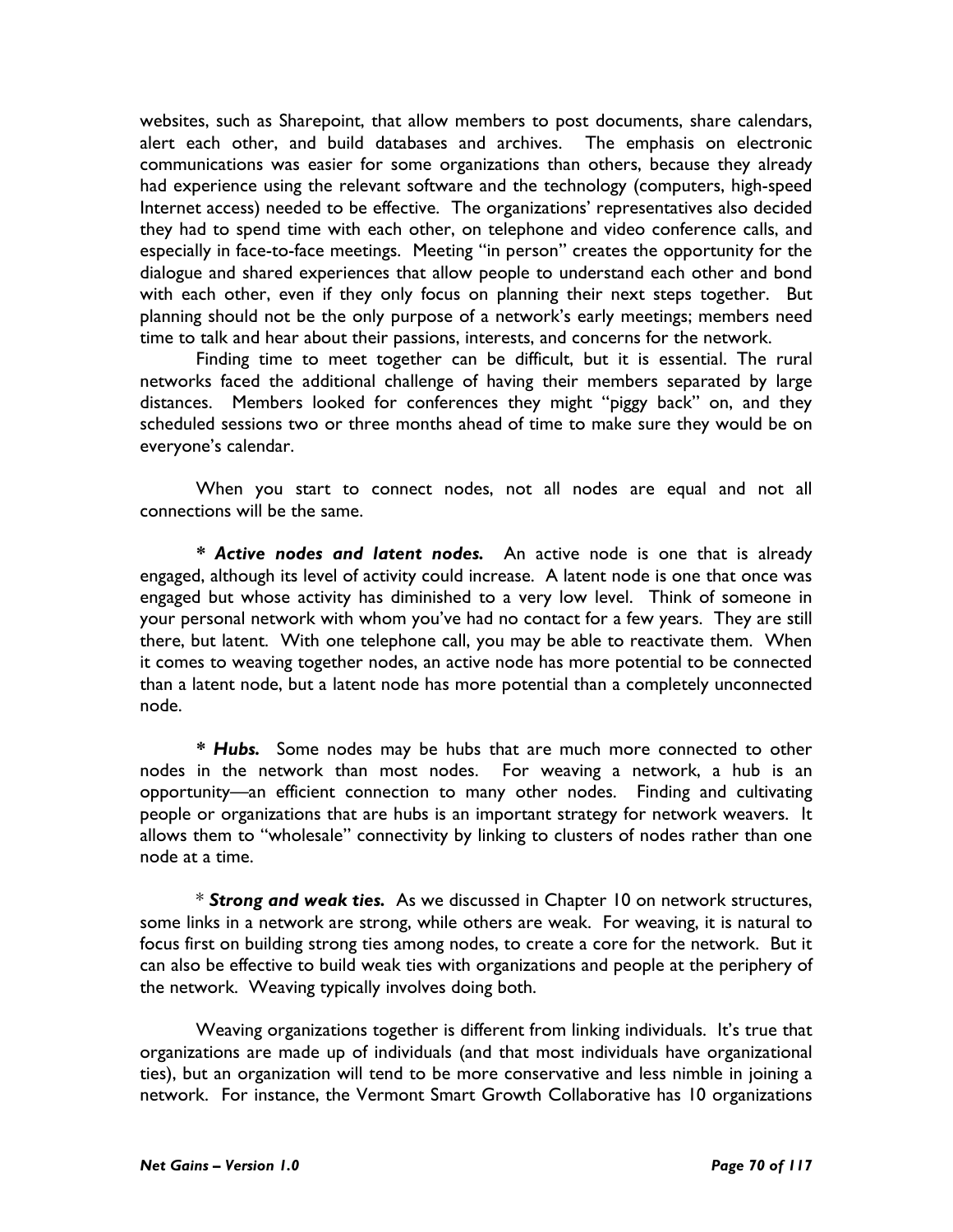as members. In each organization, one or two people are actually active in the network—but they act on behalf of and with the approval of their organizations. Their boards of directors, for example, have to decide whether to become members, how much organizational resource to allocate to the network, and so on. Organizations tend to need more certainty about the costs and benefits of their actions, such as joining a network, than individuals may require. They make up their "minds" and change them more slowly than individuals. They "require institutional commitment beyond the participation of individuals and experts," say Creech and Willard.<sup>91</sup>

## Strategies for Weaving

First, you have to know the net—get to know the players you want to connect. Find out what connections they do have. Find out what they think they need. Find out what they are good at doing. To find out, you have to ask them—by surveying or interviewing them, by searching documents. Stephanie Lowell reports that Chris Lynch, weaver of the Boston after-school sports network, met with key players in the sector, asking about their programs, the state of the network, challenges they faced, and what could be done to strengthen individual programs and the network. He subsequently used some of this information to develop network maps that displayed patterns of connectivity in the sector. (For more on mapping, see Chapter 19.)

 The Barr Foundation weavers, as well as connectors elsewhere, pursue four distinct strategies to connect after-school program organizations with each other:

- Provide network members with information relevant to their needs and interests. You can develop and share information that is not moving through the network. Chris Lynch's outreach to sports organizations showed him that they were not routinely getting information about grant opportunities, job openings, research, and facilities to use. He created a youth sports newsletter that reached 900 people in the sector. As a result, Lowell says, organizations applied for grants and job seekers were hired for jobs they read about. Another information tool that Lynch developed was a directory of the youth sports providers.
- Directly connect members to each other. You can bring people together in one-to-one meetings between organizations with similar or complementary needs, in meetings of a cluster or "hive" of similar organizations, or in broader convenings that encourage lots of people to meet each other. They can meet over lunch or in longer, more intensive sessions, Lowell points out.
- Strengthen "hubs" in the network that connect with many other members. Some members of a network are well connected to other members; they are structural hubs or connectors to lots of others. You can find them by mapping the network or by analyzing where likely hubs of the network might exist or be needed. For instance, Chris Lynch found that equipment costs were a major problem for many after-school sports programs. This led him to connect with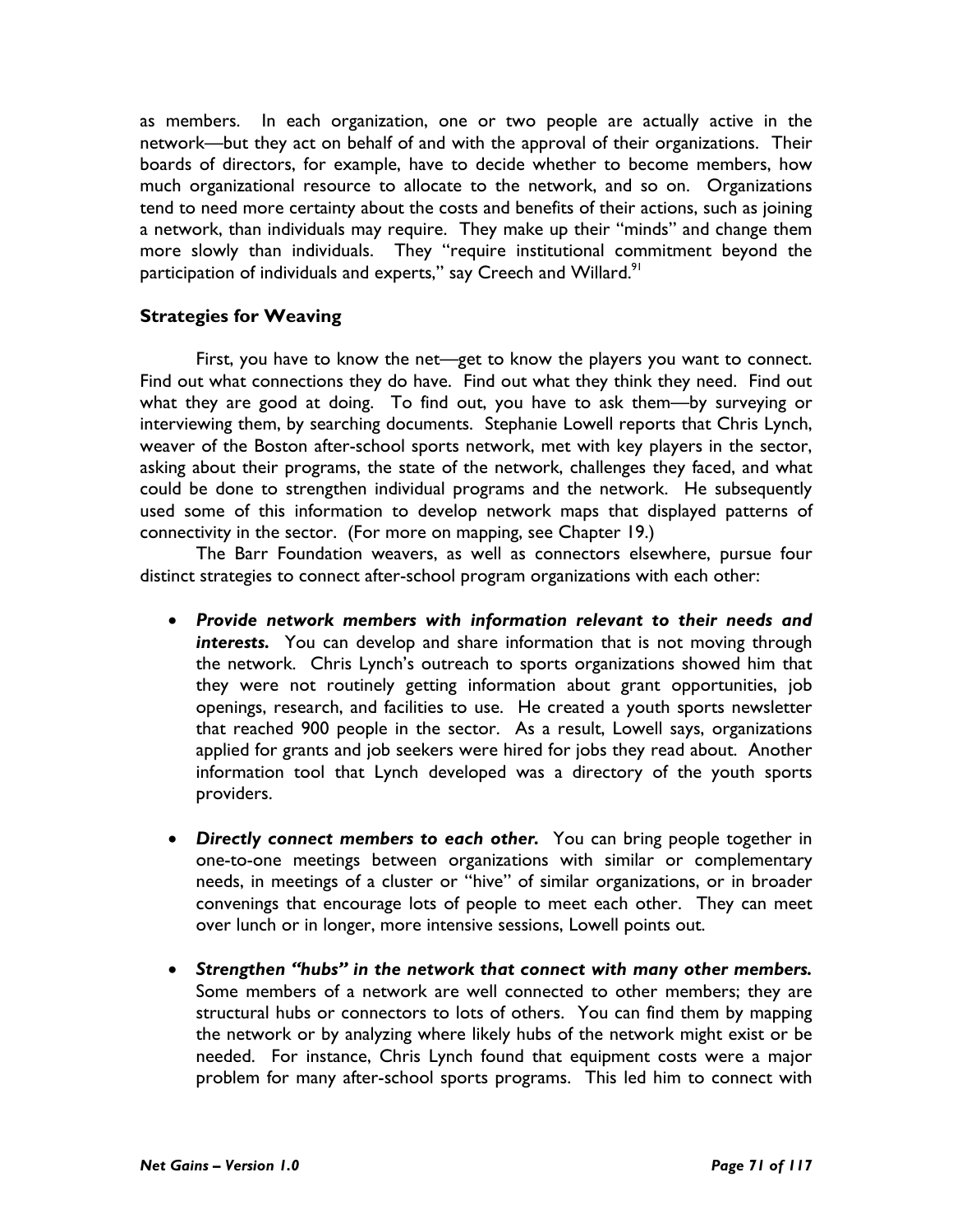an organization that provided free equipment and help it to obtain funds to expand its work with more organizations.

• Connect members to new ideas and resources within or outside of the network. You can reach outside a network to bring to it useful expertise or knowledge that it cannot generate by itself. Or you can build bridges between "distant" network members so they can identify, develop, and share new ideas and resources. One of the Barr-funded weavers connected a national organization with a curriculum for after-school programs with Boston's community learning centers that needed such material for their programs.

Whatever strategies you use, it's likely that it will take time for the connections you help others make to form fully and for collaborations to grow out of the connectivity. Some links take quickly, others take more time.

## The Weaver's Work

A weaver's role is to bring nodes into relationship. Weavers can simply introduce people to each other, which might produce some low-intensity engagement between them, or they can undertake a higher-intensity effort aimed at building deeper bandwidth/engagement among the nodes. Stephanie Lowell concluded that the afterschool sector weavers had impact by doing several things within a network:

- They connect players with each other.
- They serve as the "on-the-ground eyes and ears" of the network, picking up information as they connect with people.
- They help network members to develop new knowledge and skills that will allow them to connect with others more easily.
- They sometimes fix problems in the network.<sup>92</sup>

Weaving, says Lawrence CommunityWorks' Bill Traynor, is a new form of leadership that is crucial in a network. "It requires curiosity, caring, the ability to get information and then share it, the ability to hook people up to opportunities that you know exist."

The weaver must have or develop two essential and quite different competencies. One is an understanding of how to build networks—making connections that enhance trust and understanding among members. The other is an understanding of the specific context of the network that is being built. If, for instance, it is a network of organizations that provide after-school programs, the weaver must know something about after-school programming since that is the "currency" of the nodes. A weaver must be able to step into the world of those that are to be connected—and this means knowing something about that world. What relationships do the nodes already have? Which benefits of connectivity matter to the nodes? In Boston, Chris Lynch had run two after-school sports programs before he became a weaver of after-school organizations, under a Barr Foundation grant. He knew many of the ins and outs of the sector, but he had much to learn about networking.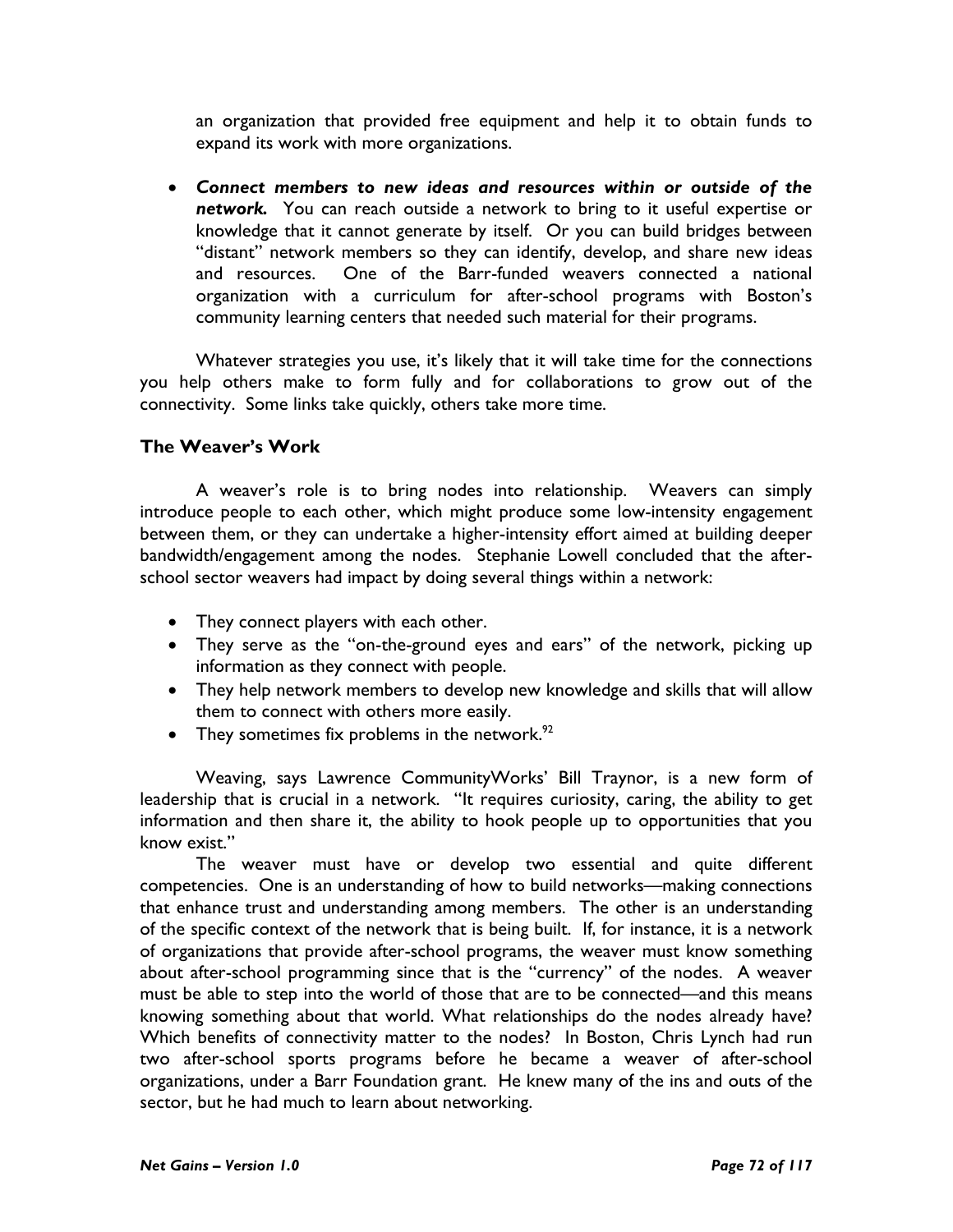Weavers who come from within the network/sector context are likely to know the language of the sector well, but may need to develop the competence in building connections (e.g., debriefing people about their needs, introducing people to each other, facilitating group meetings.) On the other hand, if the weaver has network-building savvy, but comes from outside of the network context, he/she will need to develop competence in the specific context. Either way, there's skill- and knowledgedevelopment to be done.

### Ideal Skills/Capabilities of Network Weavers

- Enjoys meeting, connecting people; naturally follows up (not a chore)
- Vision/passion for the sector—both in terms of product/outcomes and process (how players interact)
- Comfort with ambiguity
- Strong communication skills
- Ability to think at system level; abstract thinking—but balanced by ability to implement quickly and keep multiple balls in the air at once (multi-tasker)
- Networker by nature; able to draw on others for support in the role
- Facilitator as well as "doer"; enjoys acting as catalyst and having others do joint problem solving
- Self-motivated, uses time well
- Comfort with technology, excitement about potential of mapping tools (and commitment to using them

Barr Foundation, "Building the Field of Dreams"<sup>93</sup>

A network weaver is likely to face a number of other challenges. It may be difficult for network members to understand what the weaver is doing or why "more connectivity" will benefit them. In Boston, Lowell says, "Weavers found that program providers… were quick to look for concrete deliverables or support coming from the weavers, and [for weavers] figuring out how to… say with a straight face, 'My job is to make connections, not to 'do' anything,' was a bit of a struggle." $94$ <sup>T</sup> In similar vein, it can be hard for a weaver to sell members who already have plenty on their plates on the notion that they should put more time and resources into connecting with others.

 For a time, a network weaver may find that he/she becomes a dominant hub in the network; after all, the weaver is also building links to many nodes. But a weaver's role is to help others build connections to each other, not to become a control point in the network.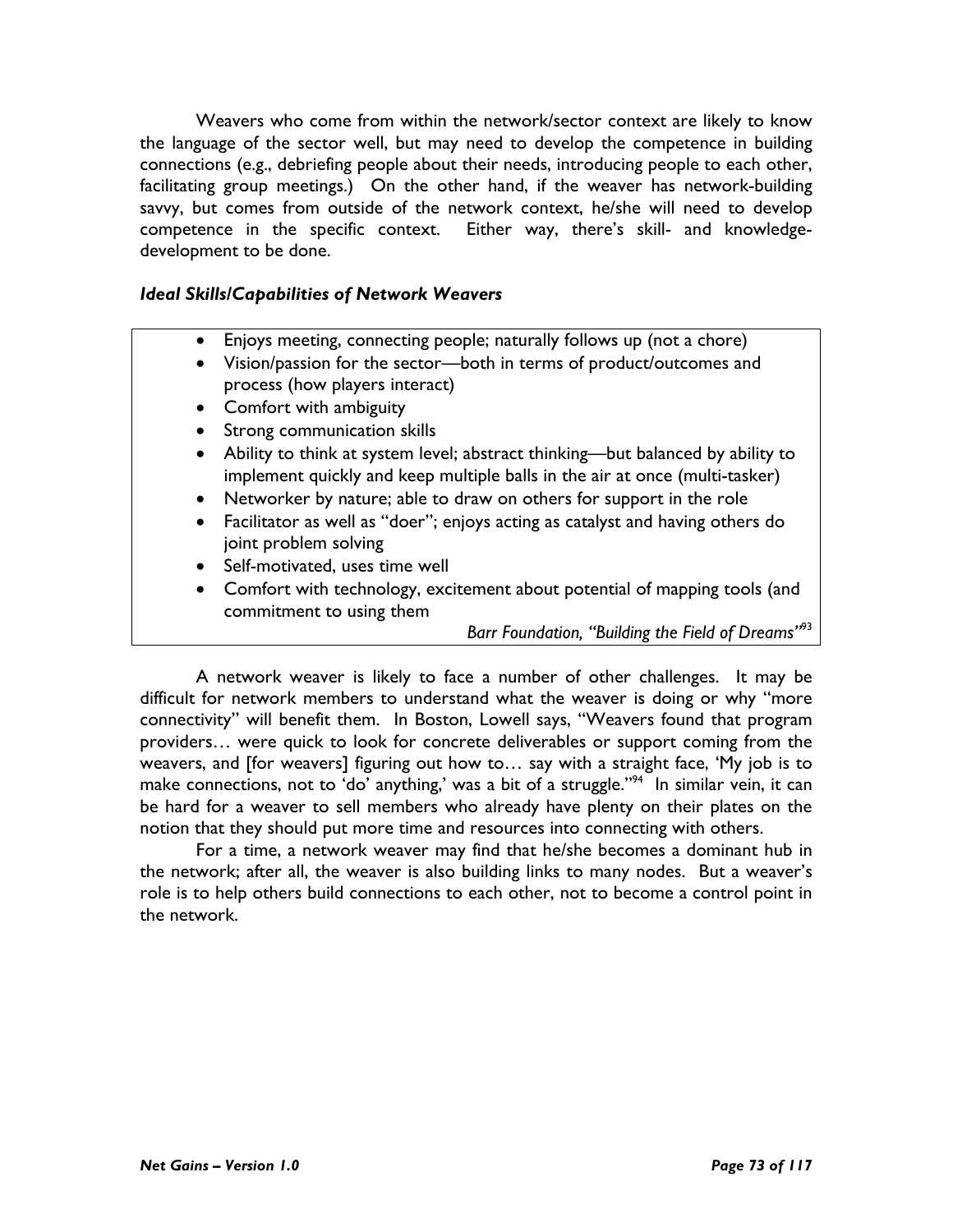#### 15. FACILITATING ALIGNMENT: PRODUCTION AGREEMENTS

In 2000, a philanthropist new to Vermont anticipated that her track record as a funder of environmental causes might attract appeals for donations from many nonprofits in the state. She worried that these organizations probably performed overlapping tasks, were not very economically efficient, and didn't work closely with each other. She wanted "a more strategic relationship" with them, rather than funding them one by one. So she hired two consultants, Peter Stein and Ann Wallace, veterans in the conservation field, to explore with the state's environmental organizations the possibility of collaborating.

When the heads of a dozen of so of these environmental organizations started meeting to discuss collaboration, they didn't know each other well and were used to having to compete with each other for funds. Through monthly sessions, says Stein, "quite a bit of trust developed among the members." But they had to do more than make connections. They had to organize around work, around production and outcomes.

This is not an unusual situation in the formation of networks. For instance, the small group of foundations that started the Funders' Network for Smart Growth spent a year exchanging information about each other, then gathered for a meeting. "The folks said, 'All this information sharing is good,'" recalls Ben Starrett, the network coordinator, "but they realized that they wanted to do more—to work together," and decided to put more energy into something they valued: the creation of innovative ideas about smart growth and the diffusion of those ideas to practitioners in the field.

The formation of networks of collaborating organizations passes through four stages, say Heather Creech and Terri Willard of the International Institute for Sustainable Development (IISD), based on their experiences with several global networks:<sup>95</sup>

- 1. Forming relationships (choosing partners).
- 2. Organizing relationships (determining what the partners will do and how they will do it)
- 3. Formalizing relationships (codifying governance)
- 4. Institutionalizing relationships (managing the internal alignment between an individual organization and the network)

The environmental organizations in Vermont had arrived at step 2, which requires tight alignment around an agreement for production. Our work with networks suggests that this step has several components. You have to create a collective value proposition—a purpose and goals—that is the basis for joint action. You have to assess the core competencies of the network members so that it is clear which members can do what in the production process. And you have to establish production and management plans that can be coordinated. For a network of organizations or individuals to accomplish this, even if only a handful of members are involved, typically requires a process of learning and negotiation that goes beyond the trust-building of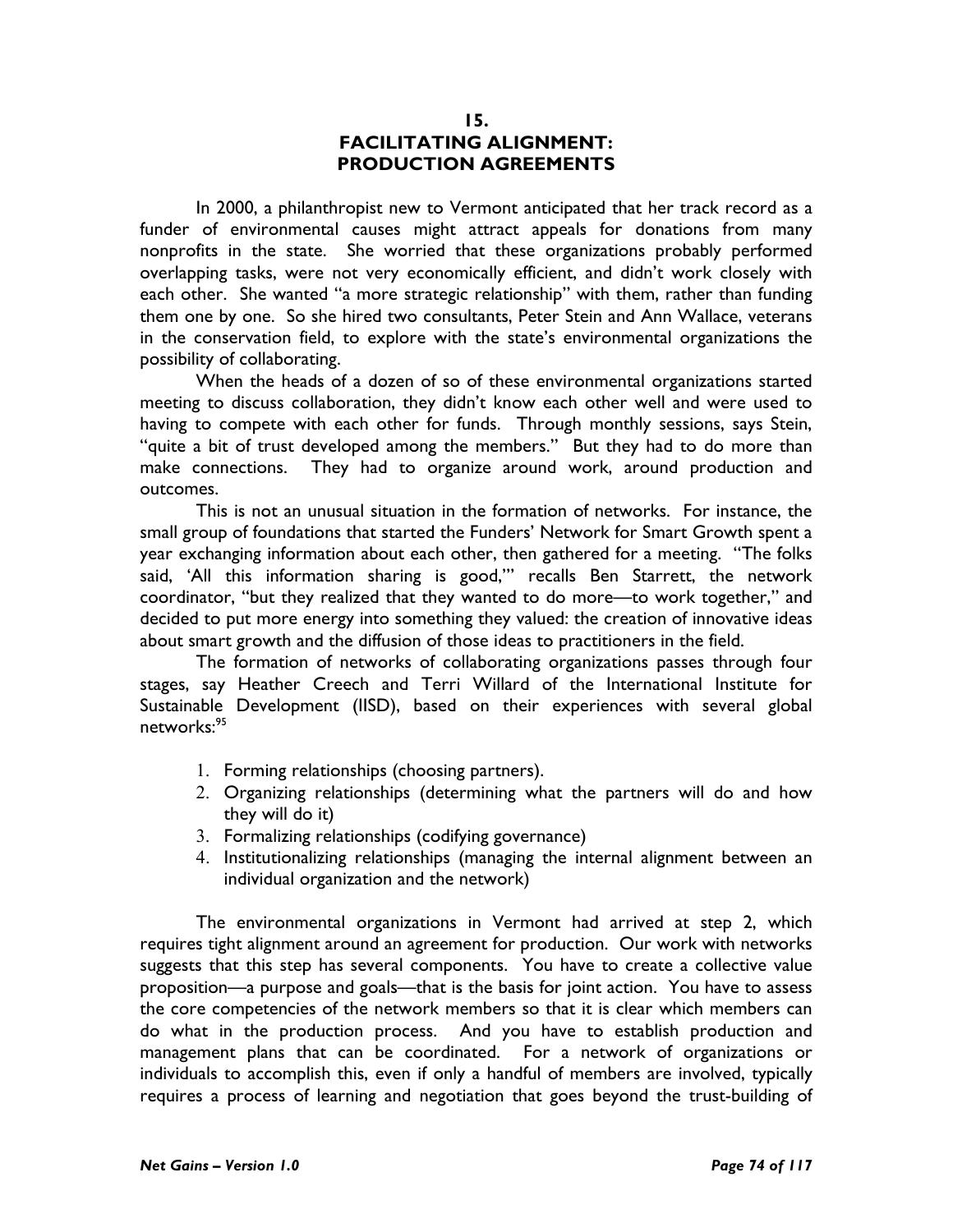making connections. Sometimes the process can be stimulated and eased along by having an outside facilitator convene and manage it.

### Creating a Collective Value Proposition

 Imagine you are in a meeting room with 10 strangers. A philanthropist has brought you together to build a production network. What the network is supposed to produce is something you happen to care about—say, improving your community's economy, or sheltering homeless people, or increasing the availability of affordable housing.

After some long conversations with the other people you find they also care about that purpose. Like you, some of them have been working on this purpose, but in ways that are different from what you have been doing: advocating for new government policies, providing services, conducting research, organizing volunteers, and so on. You also find you like and even admire these other people. They seem to share your values and concerns and they seem to have some impressive organizational capacity and experience.

At this point, the philanthropist interrupts. "OK, it's time to decide what you, the network, will be doing together."

Everyone freezes. Do something together? What exactly could you and the others in the room do together? Each of you is already pretty busy just doing what you already do. Is there really someone else in the meeting that could help you—add value—to do what you are trying to do? Welcome to the challenge of devising a collective value proposition for a network. It is a crucial problem for building any production network. If you don't solve it, the network will be still-born.

You could declare that everyone in the room shares the same purpose. For example, "Let's work together on creating more affordable housing." But that is way too general a proposition; it is not "actionable," not specific enough to inform compelling action. It's a start, but something more is needed.

Remember that a collective value proposition is a two-way street, as we said in Chapter 7. In our imaginary meeting, your natural starting point will be, "What can the others here do for me?" After all, you know what you do and how you do it, but you don't know much yet about what others in the room do. As you get to know the other people a little more, you may see how some of them might be able to help you, but you are not sure why they would want to. So far you've only gone one direction down the two-way street.

An emerging network in Los Angeles that we worked with faced this problem early in its formation. Most of the 24 members of NetKAL, a network of young, successful Korean-Americans, had ready answers to the question, "What might each of you get out of participating in this network?" Responding to a survey we conducted, they identified value propositions they found attractive, including:

- Fuel my passion to lead, build my skills to lead
- Learn from Korean-American leaders
- Make good contacts for professional/business work
- Develop my capacity to be leader in K-A community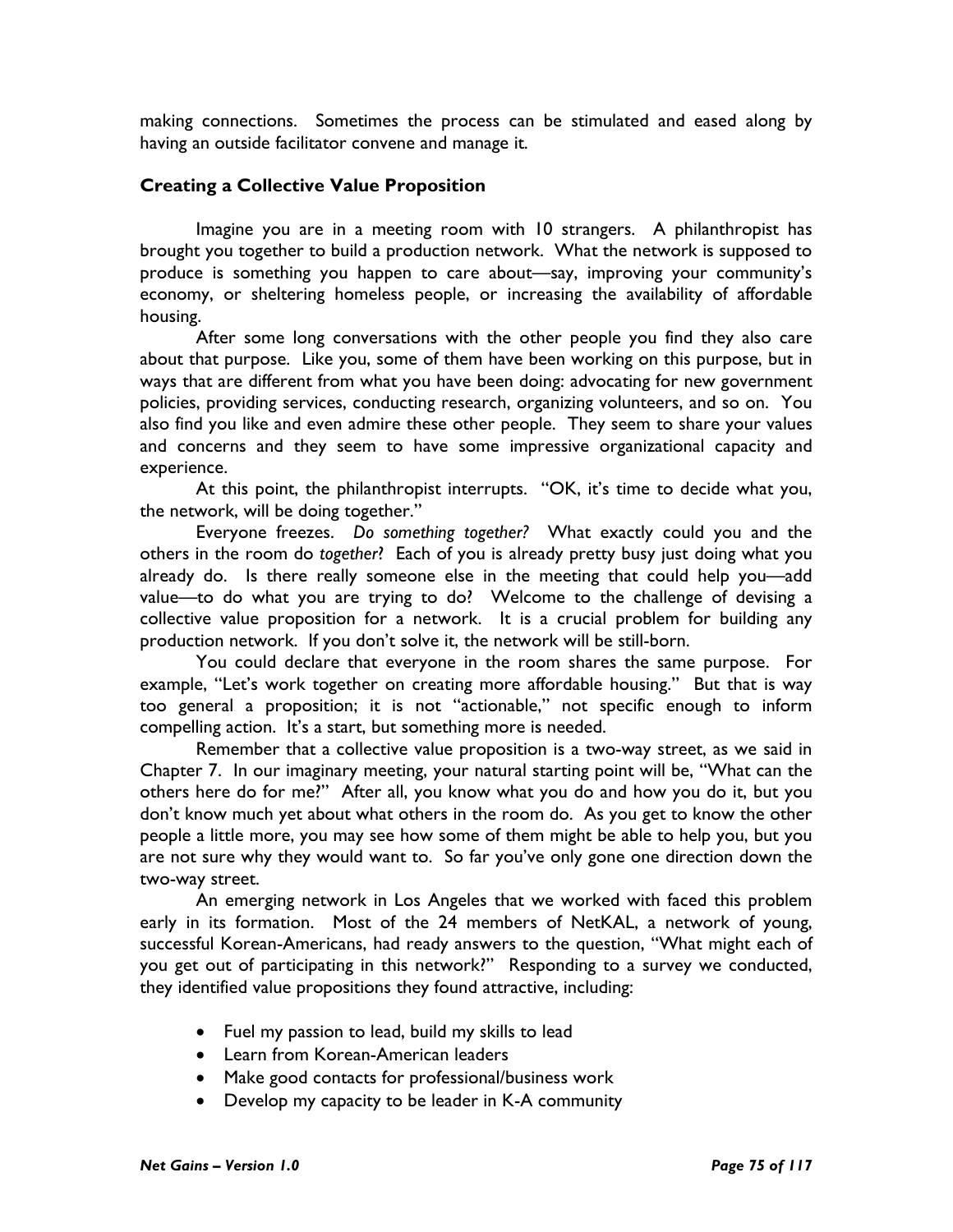• Develop projects that help the community

It was obvious that network members had thought about what they wanted to get from the network. But most of them had not thought much about what they could build together or contribute to others in the network, or what the network might need from each of them to sustain itself as a network.

Back in our imaginary meeting, ask yourself what it is that you can do to help the others in the room achieve what they are trying to achieve—and get everyone else in the room to ask themselves the same thing. Of course, to answer this question you have to learn more about what the others do and what they think they need to do more of or better. But you also have to be thoughtful about what value you might be able to create for other members of a network. Can you connect them to others you know, or share knowledge, competencies, and resources that you have?

When this sort of thinking is done and the results are shared among network members, it is much more likely that members will discover value propositions that they may share, that can become collective.

In short, there are four steps to forging a collective value proposition:

- 1. Establish a general purpose for the network. E.g., to work on public policies for rural areas, to improve youth-in-transition programs.
- 2. Learn about your potential partners. Find out what goals others in the potential network seek to achieve and what they need to achieve them.
- 3. Walk the "two-way street." Explore with others in the network the ways you could create value for them so they can achieve their goals, and ways they can create value for you.
- 4. Find the "win-win" opportunities. Explore mutual, actionable goals that the network could pursue—what specific results would be good for all members of the network?

## Core Competencies for Production

Bonding around a specific collective value proposition doesn't mean a network can actually pull it off. Sometimes the aspiration exceeds the capacity that can be mobilized by the network. It is crucial to get very clear about the competencies of the network—and this is not always a simple matter. In some cases, network members may exaggerate or not be truthful about what their capacities are; they are anxious to claim certain capacities because it may mean they will get a portion of the network's resources. When Peter Stein was facilitating the formation of the Vermont Smart Growth Collaborative, part of his role was to assess the capacities of all members and to constrain wishful claims. "I would say 'No, you can't do that, it's not your competence.'"

 Sometimes network members don't know how their capacities match up with the needs of the network. John Cleveland was the consultant for a group of community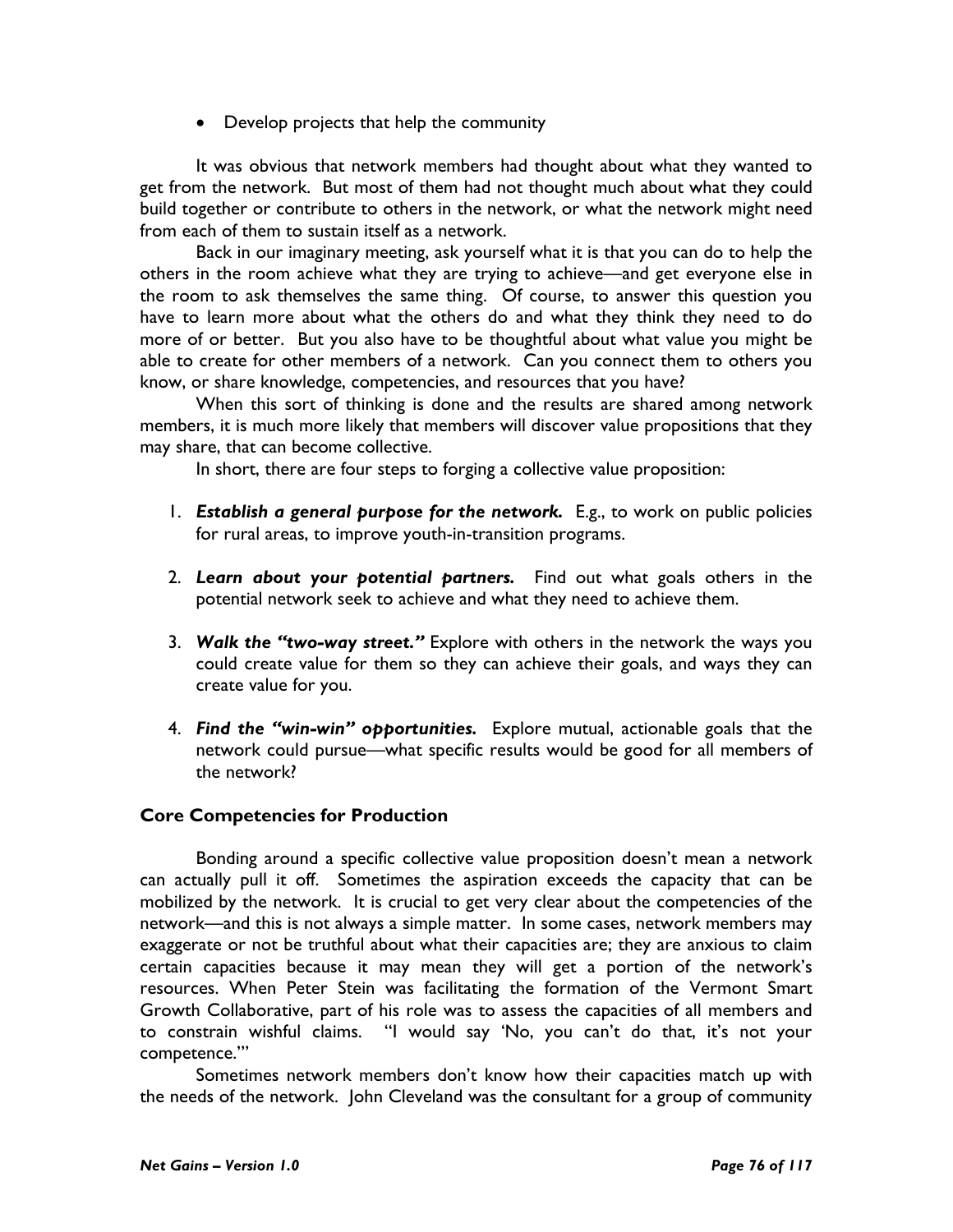based organizations that wanted to organize large-scale production of affordable "green buildings," environment- and energy-friendly facilities. But most of the network members had not done anything like this before, and found that what they knew how to do was insufficient for the new goal.

 Not having competencies you need is not necessarily fatal to the network. It means they have to be developed, either by one of the network members or by linking with a new member that has the competence. You have to fill the gap.

 Facilitating a network's development of core competencies involves answering these questions:

- What competencies are required for the project?
- Which network members have these competencies?
- How will the network develop or access competencies it needs?
- What resources are required to obtain the competencies?

#### Plans for Production

A production network typically creates a work plan in which it clarifies how network members will collaborate to produce the desired results. The plan may require a great deal of detail, if the complexity of the processes and the degree of collaboration required are quite high. Such a plan may not look much different from what an organization would create, except that it involves having different organizations working with each other rather than different units of a single organization. But that's the difference that raises a big question: How will the network coordinate all of its autonomous moving parts?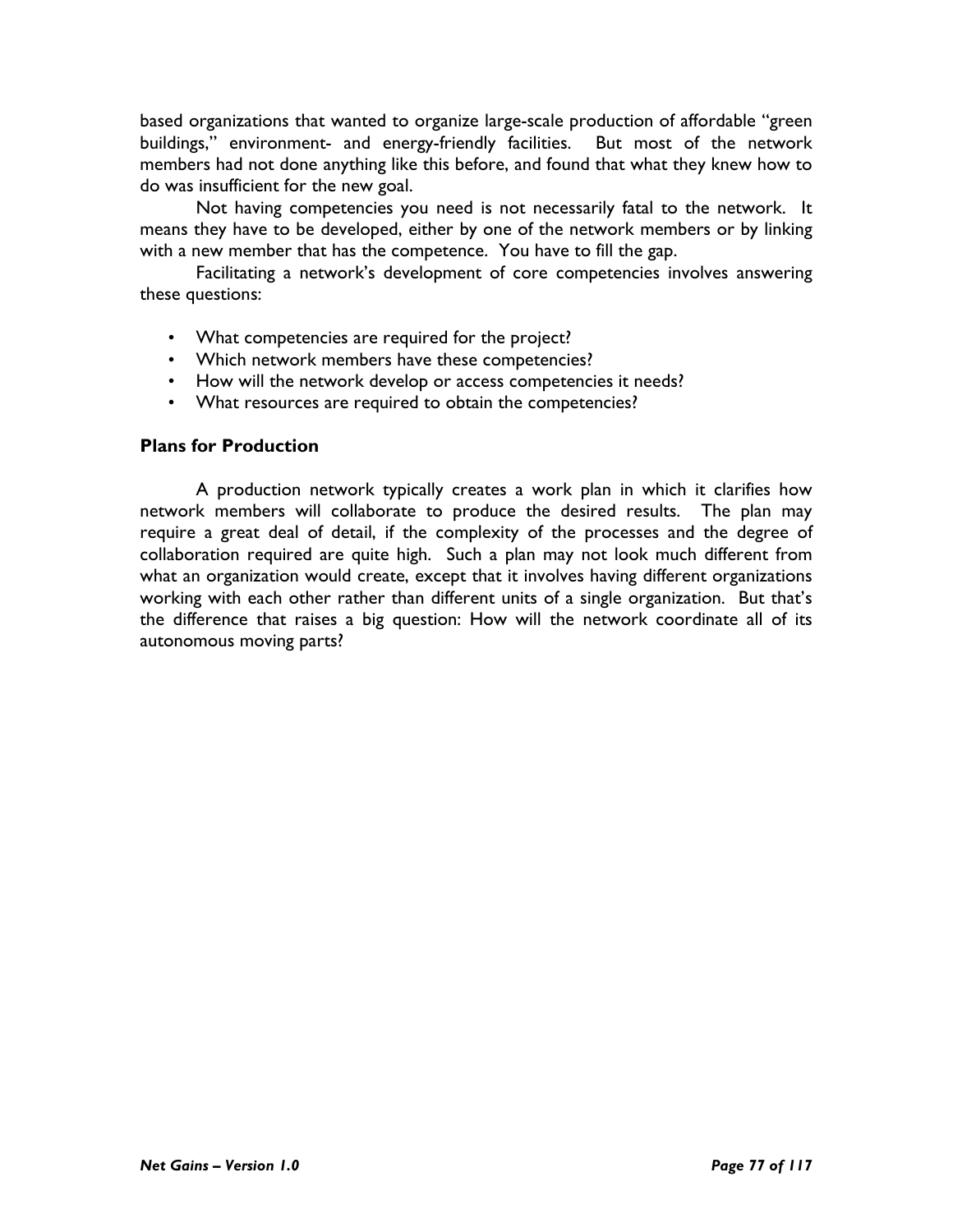#### 16. COORDINATING PRODUCTION: WHO DOES WHAT

Karen Wolf knew a bit about what she was getting into when she became coordinator of the brand-new WIRED network in west Michigan in 2006. An experienced hand in corporate management, and someone who had strong connections with many of the dozens of people in the network, Wolf knew she was stepping into a complex situation. WIRED was a network of individuals and organizations in the region assembled to develop innovative ways of developing a workforce for the global economy. The U.S. Department of Labor had given the initiative a \$15 million grant. The business leadership of the region had backed the initiative. Innovators from the area and around the country had been hired to work on about a dozen promising projects. No one else in the U.S. was trying anything so ambitious, creative, and risky.

"It was a startup that already had the complexities of a big corporation, but there was no organization," says Wolf, "just a network." She had to figure out quickly how to get people paid and keep track of what was going on. There were dozens of administrative tasks to do and systems to be set up, all in strict compliance with federal government rules. And then there was the problem of care and feeding of the innovators: people who, as Wolf says, "have great diversity of thought, who value creativity and freedom."

In short, the WIRED network didn't look like anything familiar. "If it isn't a start up, a corporation, or a government entity, what is it?" Wolf decided it was "a platypus," a mammal that lays eggs, has webbed feet and a snout like a duck's, a creature that doesn't fit any single model.

Wolf plunged into the administrative side of her job—building the infrastructure that would support the creativity of the network: creating a website that informed the public and allowed network members to share information with each other, circulating forms for invoices, expense reports, monthly reports on activities, convening a quarterly meeting of the network innovators to share progress, and starting up the network's Policy Council that would make decisions about investing WIRED's funds.

"I was part CEO and part COO for the network," she recalls. But Wolf quickly realized that was the easy part of her role as coordinator. Much more challenging was something she hadn't counted on: developing the network and holding it together.

If we were a corporation, then most everyday we'd bump into each other, we'd have a shared vocabulary, we'd have the same report formats. We'd all learn to work together. We'd have a shared mind. But people are in and out of WIRED. We only get a portion of everybody's mind.

Wolf worried that as she built systems to help the individuals in the network exercise their creativity, little was being done to bring people together as a network. "I am the hub of this network for now—for some people, the only reality they have when it comes to connecting to WIRED."

### The Coordinator's Role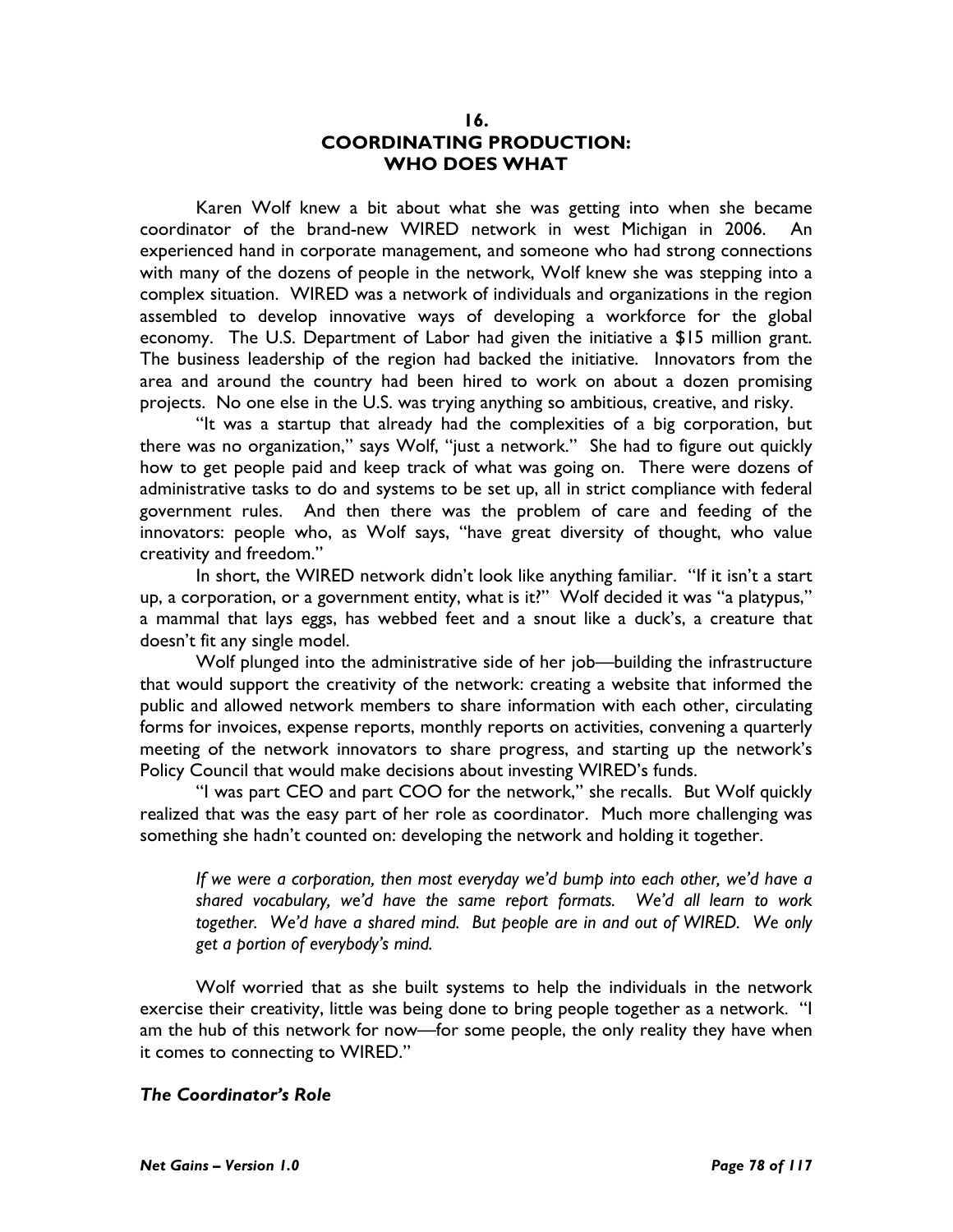Karen Wolf's experience reflects the two main roles of a network coordinator. A coordinator helps network members get things done—communication, fundraising, project management, and the like—and also watches over the network's well-being.

As a network develops, it needs a certain amount of coordination and infrastructure to support its members' activities and tend to network's business. A coordinator helps the network to do what it has decided to do. Where a weaver enables collective connections, a coordinator enables collective actions. A coordinator may take on the following tasks, adapted from a list developed by Heather Creech of the International Institute for Sustainable Development:

- Manage the flow of information across the network, by developing and managing an information management system for the network.
- Keep participants engaged in the network and orient new members.
- Balance consultation with network members with pushing forward on the delivery of network work plans.
- Support fundraising efforts.
- Hold members accountable for delivering on their commitments to the network.
- Monitor the financial health of the network.

In the Lawrence CommunityWorks network, which has 1,600 members, the coordinator also coordinates members' activities, like a "traffic cop" who helps with routing so that congestion doesn't occur. The coordinators of the Vermont Smart Growth Collaborative and the Funders' Network for Smart Growth administer their network's finances.

During the start-up stage of a network, a coordinator's role is likely to focus most heavily on supporting communications and information-sharing among members. For instance, rural organizations brought together by the Kellogg Foundation to form policy networks found they needed coordination help to set up meetings, events, and conference calls among the networks' members, to create information products (such as a member directory), and to develop an ongoing communications infrastructure for the network, such as a collaborative website.

A necessary competence of a coordinator is to know how to plan and manage complicated projects, since that's what networks are often formed to do. But a coordinator is not—repeat, not—a supervisor or director of activities. A coordinator is an enabler, who helps the collaborators in a network do what they are trying to do.

One challenge a coordinator faces is to stick to coordination and not start to do the work of network members. Kathy Moxon is the high-energy coordinator of the Redwood Coast Rural Action network of community leaders from across many sectors in northern California. A year or so into the coordination role she found she was spending most of her time working directly on the network's projects. "I had gotten sucked into doing the project work," she says, "but the work of the network, especially supporting communications among members, was not getting done."

## Selecting a Coordinator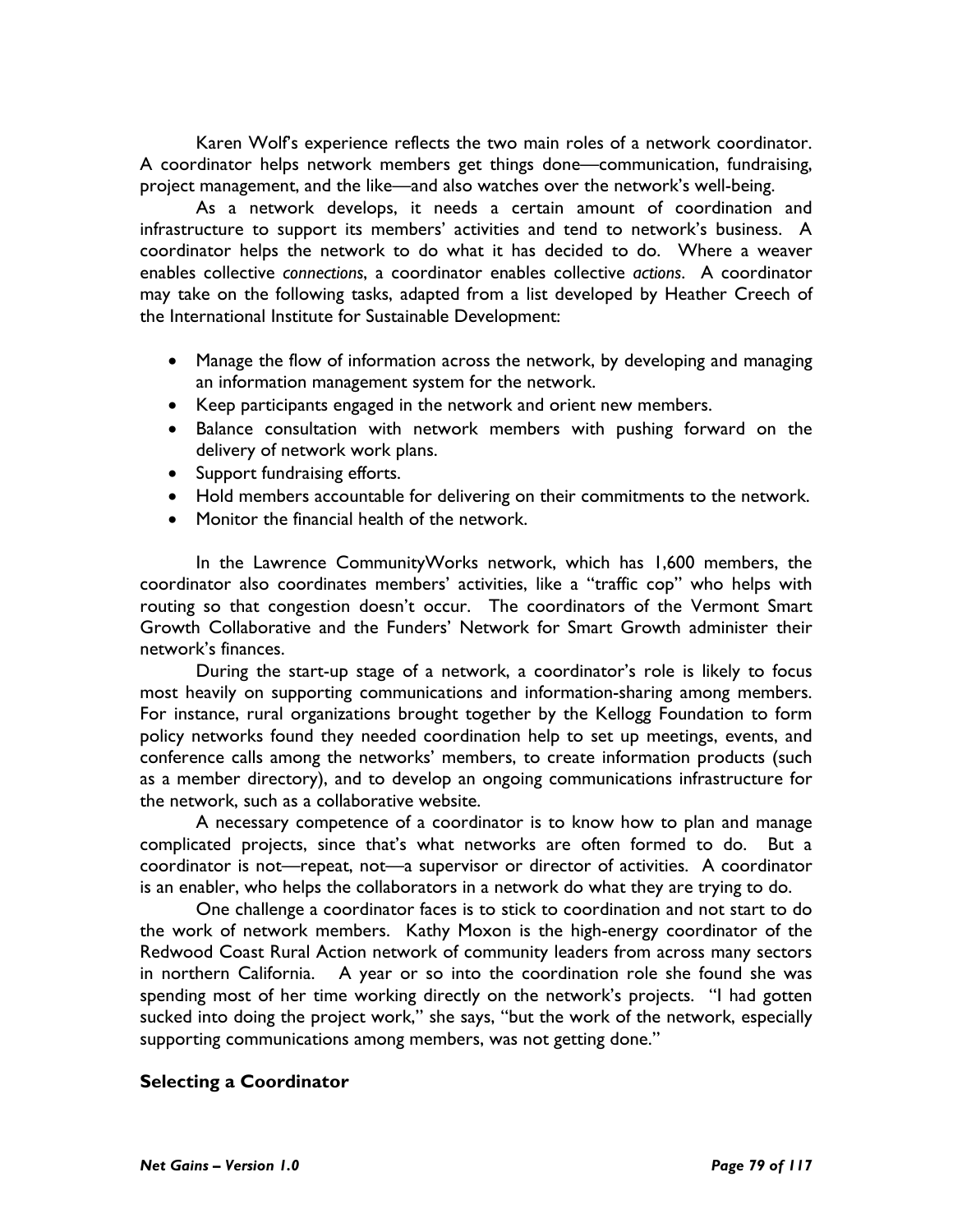The ideal coordinator is ego-less, someone who shares and distributes credit easily, and doesn't need any. When the Massachusetts Smart Growth Alliance, a policy network of seven organizations, was looking for a coordinator it worried that any seasoned professional who filled the job "would seek to steer the Alliance in his or her own direction without engagement of the groups." But the person the Alliance found had the right stuff: she is, an assessment of the network concluded, "highly skilled at mediating between the organizations in the Alliance, and with outside stakeholders, without being overly directive."<sup>96</sup>

When looking for a coordinator, a network has several options:

\* It can turn to someone in the network who volunteers to handle the tasks. This has the advantage of providing the network with someone at no or low cost who will build "institutional memory" for the network and whose performance is likely not to vary much. Unfortunately, as the network expands its work, the solo volunteer is likely to burn out.

\* It can rotate the assignment among network members. This has the benefit of spreading ownership of the coordination role among the members, and it seems to be a fair way to handle the burden of operating a network. But a rotation may also lead to great variation in the coordinator's performance. For instance, some network members may be very good at helping to facilitate a network's decision-making process, while others may not have that competence.

\* It can hire someone outside of the network. This allows the network to search for someone who has the specific skills it needs in a coordinator rather than find someone from its own ranks, a much smaller pool of labor. However, as the Massachusetts Smart Growth Alliance worried, it may be difficult to find someone who knows how to work inside a network model.

\* It can hire someone inside the network. A hired network member may be quite sensitive and responsive to needs of other network members—and really understand what the network is about. It's possible, though, that as the hired coordinator who is also a network member takes responsibility for more and more of the network's work, other members will feel that the coordinator is trying to run the network and has become "first among equals." This sort of tension arose in a collaboration of a network in Vermont and put real stress on the coordinator.

Susan Kidd, a staffer for Working for Equality and Economic Liberation, a nonprofit in Helena, Montana, was at an October 2006 meeting of a newly formed rural policy network working across three states' lines. The network realized it needed a coordinator, so members started writing a "scope of work" for that position. It wasn't long before she was being offered the part-time job. She accepted, but told us that she'd regularly check in with all the other members of the network to make sure they remained comfortable with her dual role—as member and coordinator—in the network.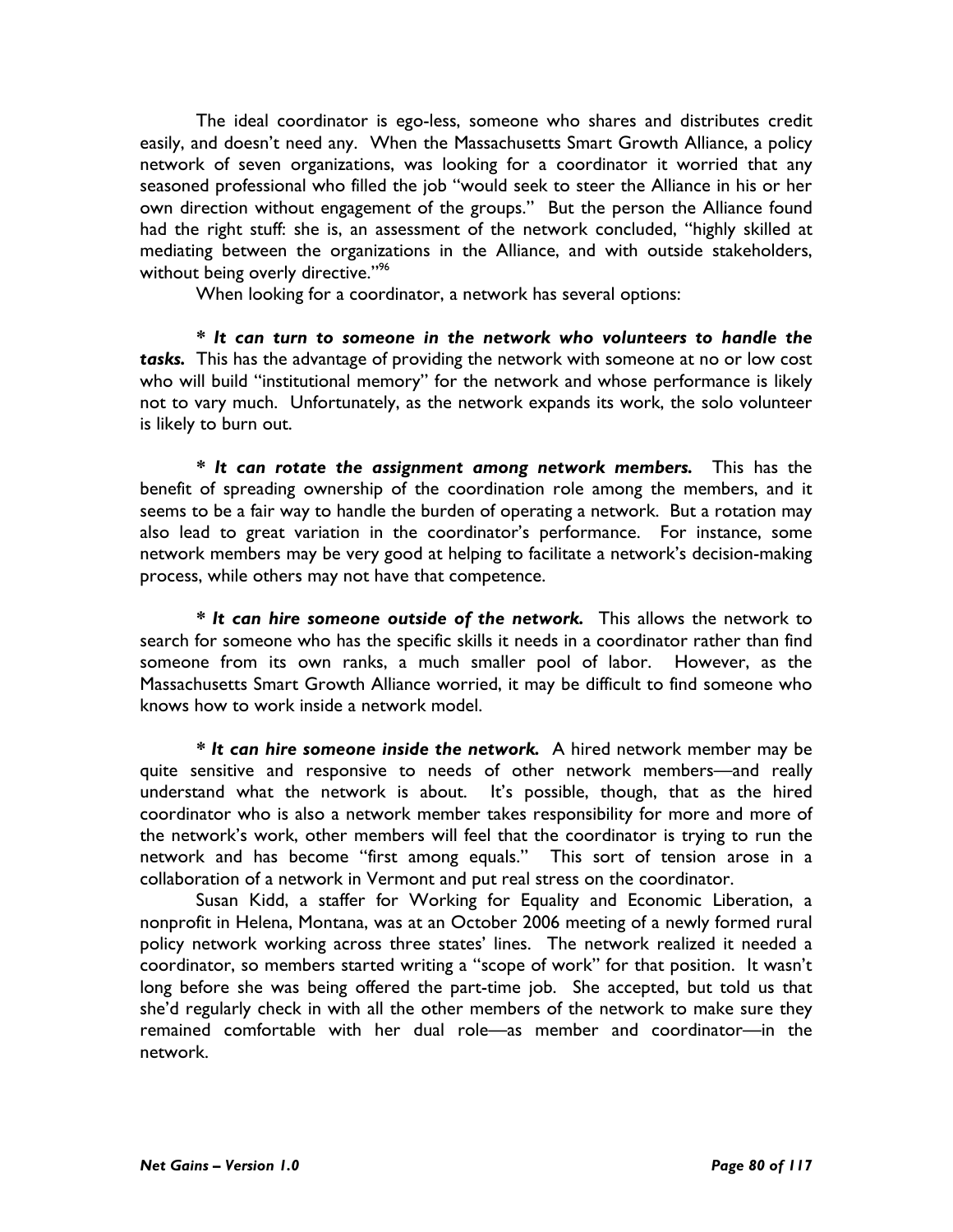#### 17. OPERATING THE NETWORK: MANAGEMENT ISSUES TO ANTICIPATE

In one production network we know, some members became concerned about not getting enough credit for what the network was accomplishing—fearing that in the future their organization's case for funding for its own work would be weakened. In another network, members faltered when they realized that one of the members was hard to get along with and didn't share their assumptions about the purpose and value of the network; what should they do about it? In yet another network, the organizer worried that the rapidly growing number of members in the network might take it in a direction with which he strongly disagreed.

 Networks, like organizations, have operating problems. But their problems are different from those of organizations. Network management issues are usually rooted in deep tensions inherent in the highly decentralized, highly flexible form of organizing that a network is.

Managing networks can be maddening; at the same moment, they may seem fragile and robust, ready to fall apart and to take off. This "iffy-ness" is the bane of network builders; the uncertainty keeps you on your toes, constantly makes you wonder if you are "doing the right thing." It is what scientists of complexity call an "edge of chaos" phenomenon: networks, like other complex, self-organizing systems, continuously balance and rebalance themselves between order and chaos. "The balance point"—explains Mitchell Waldrop in Complexity—"is where the components of a system never quite lock into place, and yet never quite dissolve into turbulence either."<sup>97</sup> Waldrop's "balance point" is a point of creative tension. In networks, it takes a continuous balancing act to generate network effects. Network builders have to manage this tension. "Many real networks," says Duncan Watts in Six Degress, possess "essential counterpoints" that drive "the system through their endless conflict to an uneasy yet necessary truce."<sup>98</sup>

In our work with networks, three counterpoints or tensions in particular seem to rear up frequently. For network builders the trick is to recognize in their networks the existence of these underlying tensions and to periodically take actions that help the network to find its balancing points. The three tensions are over network identity, control, and change.

\* Identity—the individual self interest of a member versus the collective interest of the network. Networks must balance the need to satisfy the interests of each individual member of the network and the interests of the entire network. This is a classic tension of "the part versus the whole." In any network, both individual and collective value propositions are present. What matters is how they are balanced. If a network's energies are too focused on just meeting the interests of each individual, it will not generate enough energy to maintain itself and grow as a network; the network will not converge sufficiently on shared interests. If, on the other hand, network energy is too focused on the interests of the whole network, some individuals may lose the feeling that the network is providing them with value; they will feel unconnected to the network; the network will not diverge sufficiently around individual interests.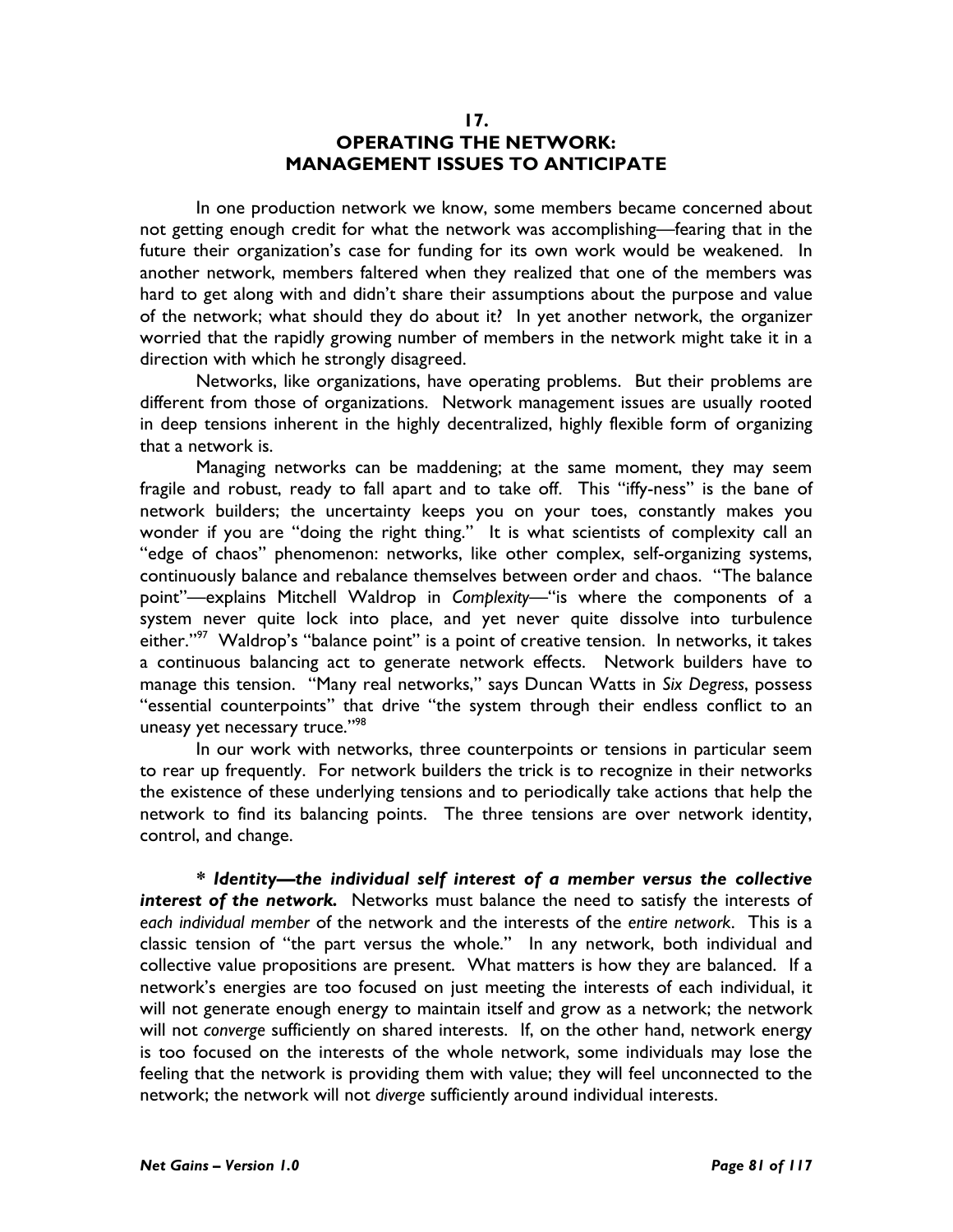This tension is particularly present in networks of organizations, since participating in the network is usually just a part of what the organizations do and they must continue to "feed" their non-network elements. They can be super-sensitive to how members share credit for achievements by the network or how financial resources the network attracts are divided up among the producing members.

\* Control--the distributed authority versus centralized authority of the network. Networks must balance the need of individual network members to decide and act on their own with the need for them to decide and act collectively. This is a classic tension of "autonomy versus community." When the balance between them is right, an individual member in a network can act locally, in his/her own context, but in a way that is in keeping with understandings that are shared with other network members. Decision-making in social networks is often described as informal, or based on consensus. Behind this are individuals with many possible choices of action who nevertheless share common purposes and common "rules" (such as being honest, sharing information, or paying dues on time). Too many rules will destroy the autonomy that is needed; too few will not allow for coherence among individuals to emerge.

The tendency of networks to decentralize authority and governance is countered by the desire to centralize control in the name of efficiency and standards. A management issue that may arise is how to discipline a network member who either fails to live up to agreements in the network or violates the network's norms.

\* Change--the stability of the network versus adaptation by the network. Networks must balance the need to maintain their existing purpose and processes with the need to innovate and change. Continuity is useful: it allows a certain amount of predictability while network members assess their experiences and compare and copy successful activities. On the other hand, nimble adaptation is a special advantage of networks as a form of organizing. Because networks do not have permanent charters or confining central controls, they have the potential to creatively transform new information into new practices, and to respond quickly to changes in their external environment.

Networks evolve; they change over time. Their purpose, functions, value propositions, and structures may change. Their membership may change; people and organizations come and go. And, along with the possibility of adaptive change, networks seem to have a maturation process. Creech and Willard observe that networks of organizations may take as long as five years to become established and produce concrete work.<sup>99</sup> Many networks of organizations don't even get that far, they add. "The private sector literature on strategic alliances and networks reveals that over 60 percent of these relationships fail outright or underperform."<sup>100</sup>

When the balance between stability and adaptation is right, networks maintain coherence without generating inertia that stifles adaptation, while also seeking change without tipping into chaos. Valdis Krebs notes that adaptive networks tend to be outward looking, they have greater reach into the world and, therefore, greater awareness—information and assessment—of what is happening around them.<sup>101</sup>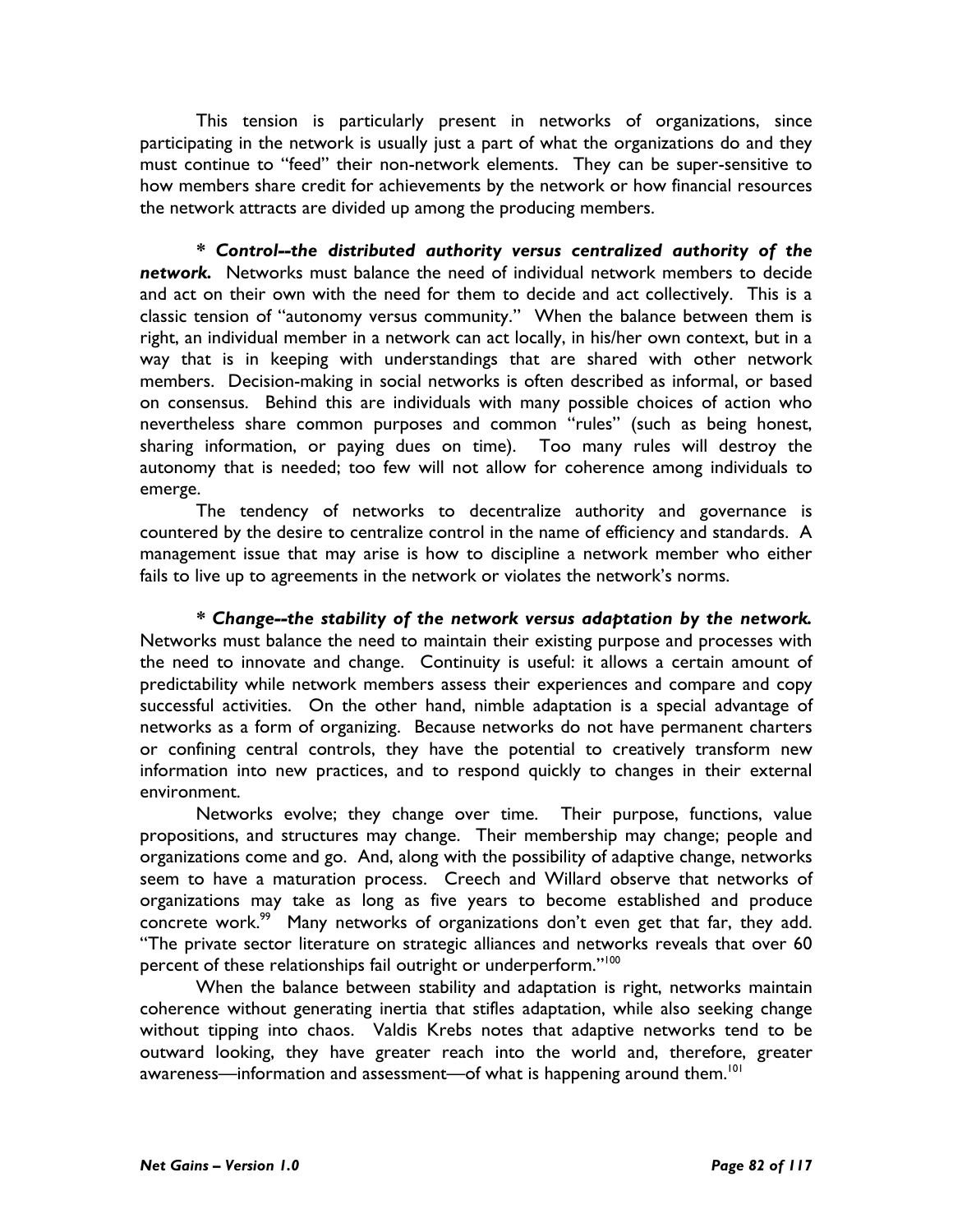The tension of change creates many management issues: what to do if a new collective value proposition gains strength and how to plan for a network's development.

 In addition to tensions that grow into issues for the network, networks face predictable issues as they become more mature and complex. For instance, they must develop a communications infrastructure and figure out how to fund themselves. In the rest of this chapter we discuss the following management issues:

- Ensuring effective communication in the network
- "Policing" the network
- Handling financial risks
- Budgeting for networks
- Sharing the credit

#### Ensuring Effective Communication in the Network

A network's infrastructure for communicating among members is essential to the network's success because it will enable or impede collaboration. Networks must provide for effective, speedy, flexible, cheap, and diverse communication among members, as well as information databases for members to tap into with ease. A network must be able to move information quickly to the right places.

"All members should have equal access to network information and the tools to participate effectively," recommends Heather Creech. "In the early stages of network development, technology assessments should be undertaken for all members and infrastructure development funded and implemented for those who may not have the same ready access to email and the Web." $10^{102}$ 

Marty Kearns, executive director of Green Media Toolshed, points out that a network communication system should enable "cheap, long-distance collaboration" and the use of hardware and software across the network.<sup>103</sup> Effective networks "usually have significant capability to use information and communications technology (ICT) to facilitate rapid and broad-based interaction among members and with key stakeholders," report Suzanne Taschereau and Joe Bolger in a 2006 paper for the European Centre for Development Policy Management. In most cases, they add, this means using the Internet. "Examples from large decentralized networks in big countries such as Brazil suggest that an electronic communications infrastructure—and especially the internet have been very important to network growth and development."<sup>104</sup>

Electronic communication is no substitute for face-to-face meeting, as we mentioned earlier, especially in the early days of building connections. But as relationships are built in a network and collaborations are launched, information technology serves to sustain effort and linkages.

 Communication is not just about the flow of information; it's also about the stock of information that a network may build. A directory of members, for instance, is a useful database for a network. Information about how to do things in the network is another example. Lawrence CommunityWorks posts material on how to organize a neighborhood block party, something that many of its members might be interested in.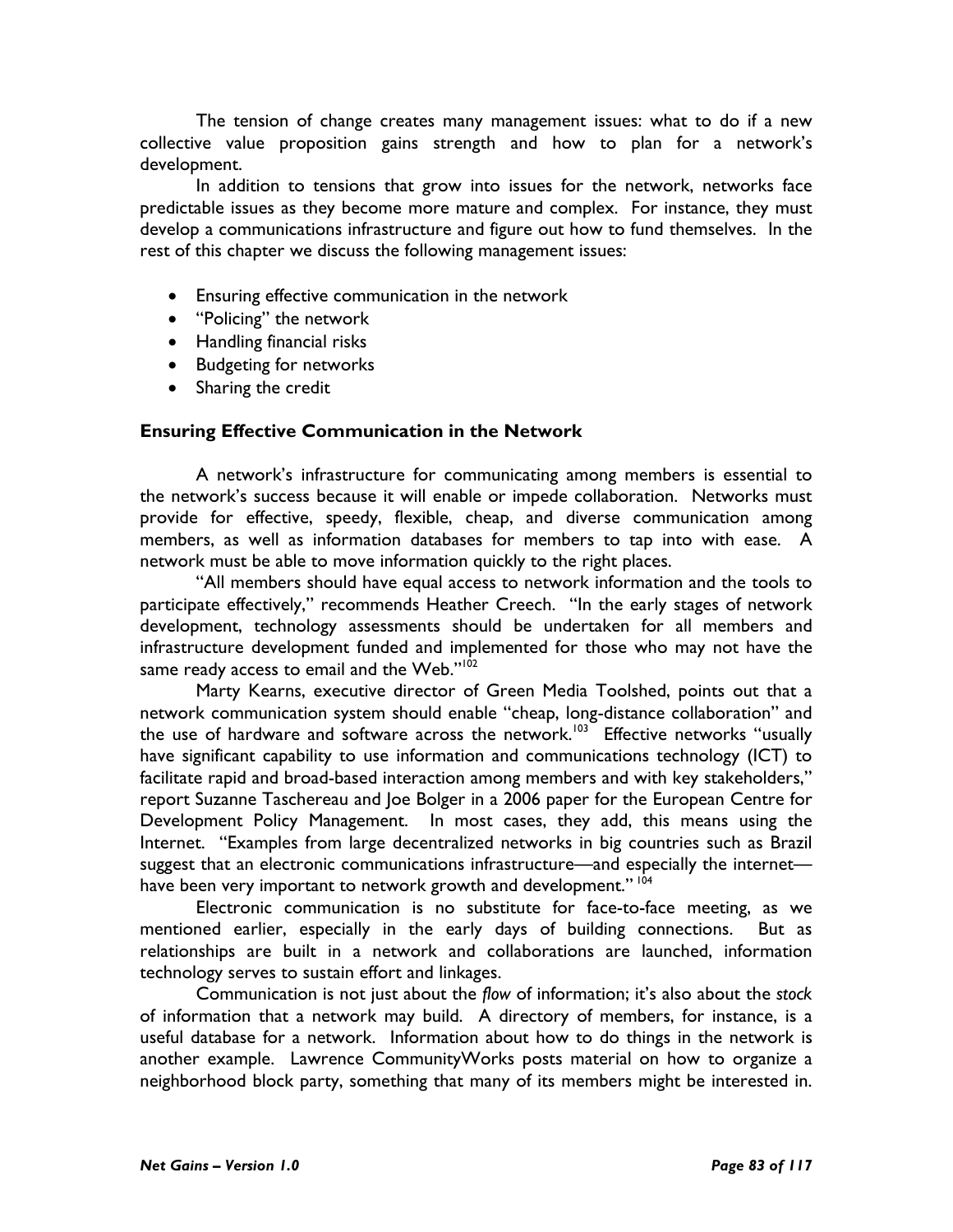It also provides electronic space where members can document and share their experiences in the network.

Within large and evolving networks it may not be possible to monitor, coordinate, and help members' activities through a small number of communications specialists. These people will tend to be quickly saturated by the demands of processing multiple requests for information and guidance. The challenge is to keep important information flowing without overwhelming individual nodes. To do this you can either increase the efficiency of information exchange, by using software for collaboration, for instance. You can also try to more evenly distribute around the network the burden of information processing and problem-solving.

## "Policing" the Network

The behavior of a network member can significantly disturb the rest of the network. What do you do if this happens?

 Don't wait for problems to pop up. Network organizers should establish accountability for being a network member at the beginning of the network's life. When a person or organization becomes a part of the network—even at the birth of the network—it should be clear what the terms and conditions of membership are. If the network gets funding for a project, for instance, what happens if a network member takes some of the money but does not meet its obligations to the project? What are the rules if a member has to withdraw from the network?

 There should also be clarity from the outset about how the network's rules will be enforced. What authority does the network coordinator or governing body, if there is one, have to enforce the rules? What is the process for dispute resolution if network members are in conflict?

## Handling Financial Risks

Networks may be an efficient way of getting things done, but they are not free of cost. There seems to be little information available about the actual costs of running networks. Kevin Kelley argues that networks tend to have low fixed costs and insignificant marginal costs, and this seems intuitively correct. What is clear is that many nonprofit networks tend to be underfunded and depend heavily on the willingness of organizers and members to carry on despite chronic financial strain. And this, of course, affects the development of a network.

Our observation is that networks in the civil sector can generate their resources in five distinct ways, each with it own risks:

• Obtaining in-kind services from their members. Essentially, this is the fuel from volunteers. The New York City Investment Fund lives on this resource: scores of Wall Streeters provide the network with their business expertise at no charge. Volunteerism must be constantly refreshed. When Kathy Wylde was the Fund's executive director, she kept a close eye on what was attracting the interest of the network's members—and always watched for the "next thing"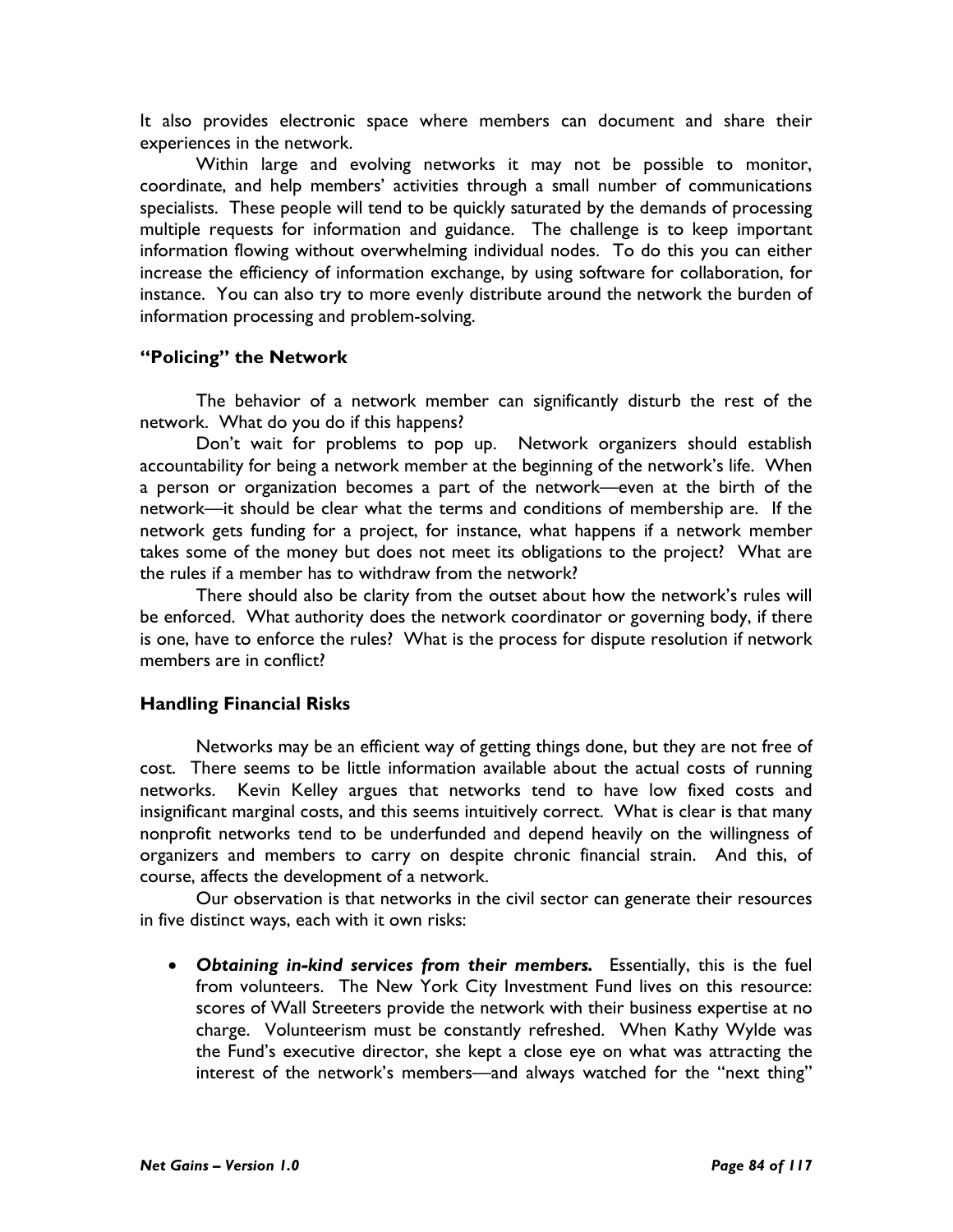that would keep them engaged. The risk with relying on volunteers, of course, is that they will burn out or drift away after a while.

- Obtaining funding from outside sources, such as foundations. This is an external subsidization of costs. The Vermont Smart Growth Collaborative formed to tap potential philanthropic capital. Donor funding is hard to sustain; after a few years most funders move on to something else and reduce or eliminate funding for the network. Moreover, network members will tend to be nervous about raising funds for the network from the same donors that the organization relies on for money; they don't want to hurt their own fundraising chances.
- Selling services to members. Whether in the form of membership dues or fees for services, this is a market mechanism for generating resources for the network. Member dues or fees for services pose several problems. There can be transactional costs in collecting dues or fees. More important, many nonprofits may not be able to afford to pay to participate in the network, whatever the potential benefits they may receive.
- Selling services to external customers. The network may produce something that a government agency, other nonprofits, private businesses, or individual consumers want to buy. This market mechanism runs the risk of failing on a commercial basis.
- Obtaining extra funding from members. This is internal subsidization of costs. Some members of the Funders' Network for Smart Growth provided grants to the network in addition to their membership dues, to support the development of the network's infrastructure. Of course, not many members may be able to afford to do this. In addition, there is a risk that a member that makes such a contribution will formally or informally leverage the contribution into more control over the network.

In light of these financial risks, it is important that network organizers not underestimate or low-ball the likely cost of operating the network when they are deciding how to capitalize the network. Low estimates will lead to inadequate strategies for revenue generation, whatever source of capital is being tapped. It is also important to get clear about the cost and benefits of coordination of the network, since that will be one of the major components of the network's finances, but it is an unfamiliar item for most foundations and other donors.

## Budgeting for Networks

An additional financial issue that can present difficulties is the budgeting of funds within a network. Creech and Willard caution that "The allocation of funds, once raised, can be potentially contentious, if the relationships among the members have not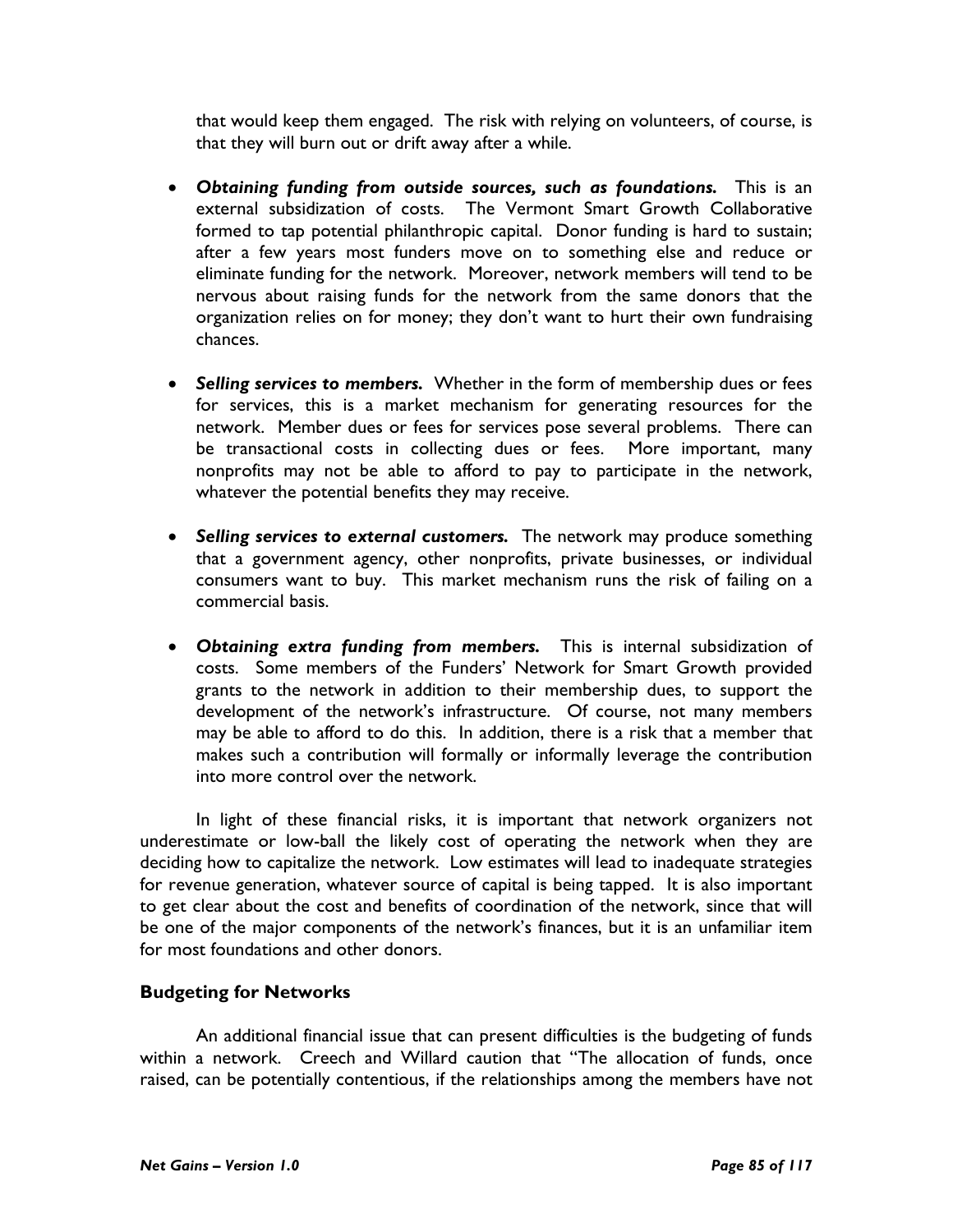been well formed, and if agreements for the division of resources have not been reached in an open and transparent fashion."<sup>105</sup>

If the network is supported by a grant, but the grant goes to one of the members for subsequent distribution within the network, other members may feel at some point that they are not getting their fair share. They may also feel more accountable to the organization that got the grant and sends them funds than to each other as a network.

 A different challenge is to decide on what basis a network's resources should be allocated to members. Should funds be distributed equally to members or on the basis of the specific work each member does for the network? We have seen it done both ways. An equal distribution tends to support the spirit of collaboration, the sense that "we're all in it together," some network organizers have argued. It's also much easier to do than to allocate different amounts to each member. A work-based distribution acknowledges that the contributions and needs of members vary, other network organizers say.

### Sharing Credit

Bonnie Shepard puts it nicely: "Part of the 'capital' of an NGO is its record of achievements, which is essential for publicity and fund-raising pitches." But in a network it is hard to claim credit for success, since "everyone" made it possible. "Even when an NGO has devoted considerable organizational resources to an achievement by a network of organizations, it cannot claim individual credit for it."<sup>106</sup> This is of great concern to organizations that are wedded to donor funding. It may lead them to not join a network, preferring to go it alone. Or they may join a network, but act in ways that undercut the network in favor of promoting themselves. For example, Shepard reports that some members of an HIV/AIDS prevention network in Chile organized a major public meeting without including other network members. "This exclusion set off severe internal tensions, with two major founding members leaving the network."<sup>107</sup>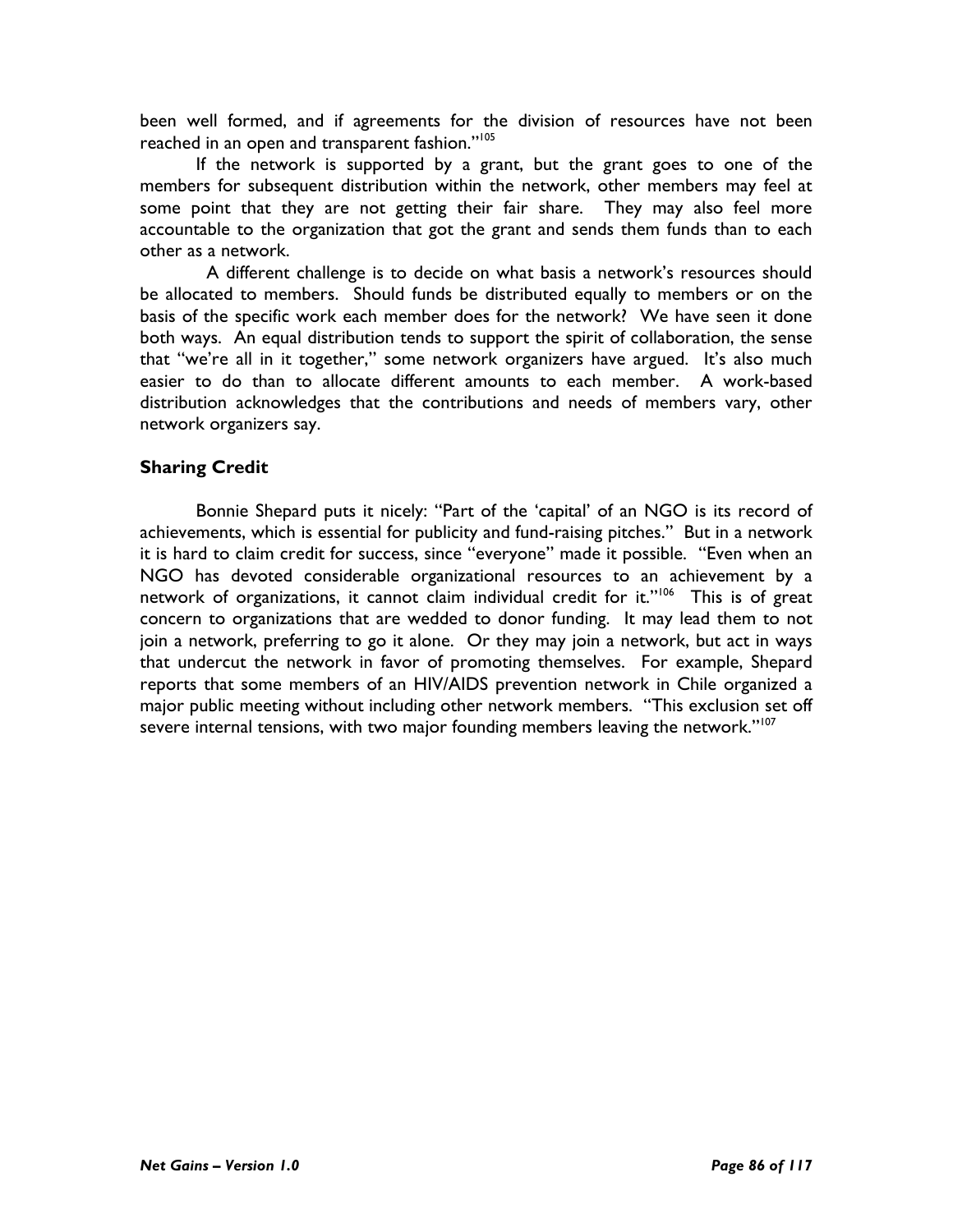#### 18. TAKING A NETWORK'S PULSE: MONITORING AND EVALUATION

 In 2005, a network weaver in the Lawrence CommunityWorks (LCW) network realized that she was losing track of who was doing what in the network. With 1,600 members and more joining daily, new clusters of members emerging, and the interests and engagement of members ever shifting, it was difficult to follow member participation in the five-year old network. The systems that had been put in place to support network weaving and coordination were no longer working. "I used to know most of the active members in the network," the weaver told us, "but now the network is just too big. When you make a connection for someone, it's hard to know what has come of it."

 At the same time, a foundation that was interested in LCW's network approach to community development decided to invest in an evaluation to find out how well it was working. And it wasn't just a funder and network builders who wanted to know how LCW was doing. Many members did too. They were curious: Was all the connectivity among members making a difference? It seemed like more families were building assets and getting engaged in community affairs, but how many network members were doing this and at what rate?

 Organizers, funders, members—each wanted a way to understand what was happening in the network and what the network was accomplishing. Call it monitoring, tracking, or feedback loops, an assessment, check up, or evaluation, all three of these groups wanted to get a handle on network performance. But how does a network go about doing this? Is it different from how an organization does it? What does a network actually measure?

#### Evaluating Networks

 Thanks to the dramatic expansion of the use of evaluation in the nonprofit sector, many nonprofit leaders that join or start networks have had experiences with evaluation. Within their own organizations, they may have developed guidelines for internal reporting and assessment or, responding to funder requirements, set up separate evaluation processes. In a network, performance is evaluated for the same reasons than an organization's performance is evaluated:

- To ensure accountability—measuring the results of programs and accounting to funders or other stakeholders for the use of resources.
- To plan and improve programs-providing feedback for program planning, program improvement, and overall operational effectiveness.
- To generate knowledge—creating new understanding about what works and doesn't work.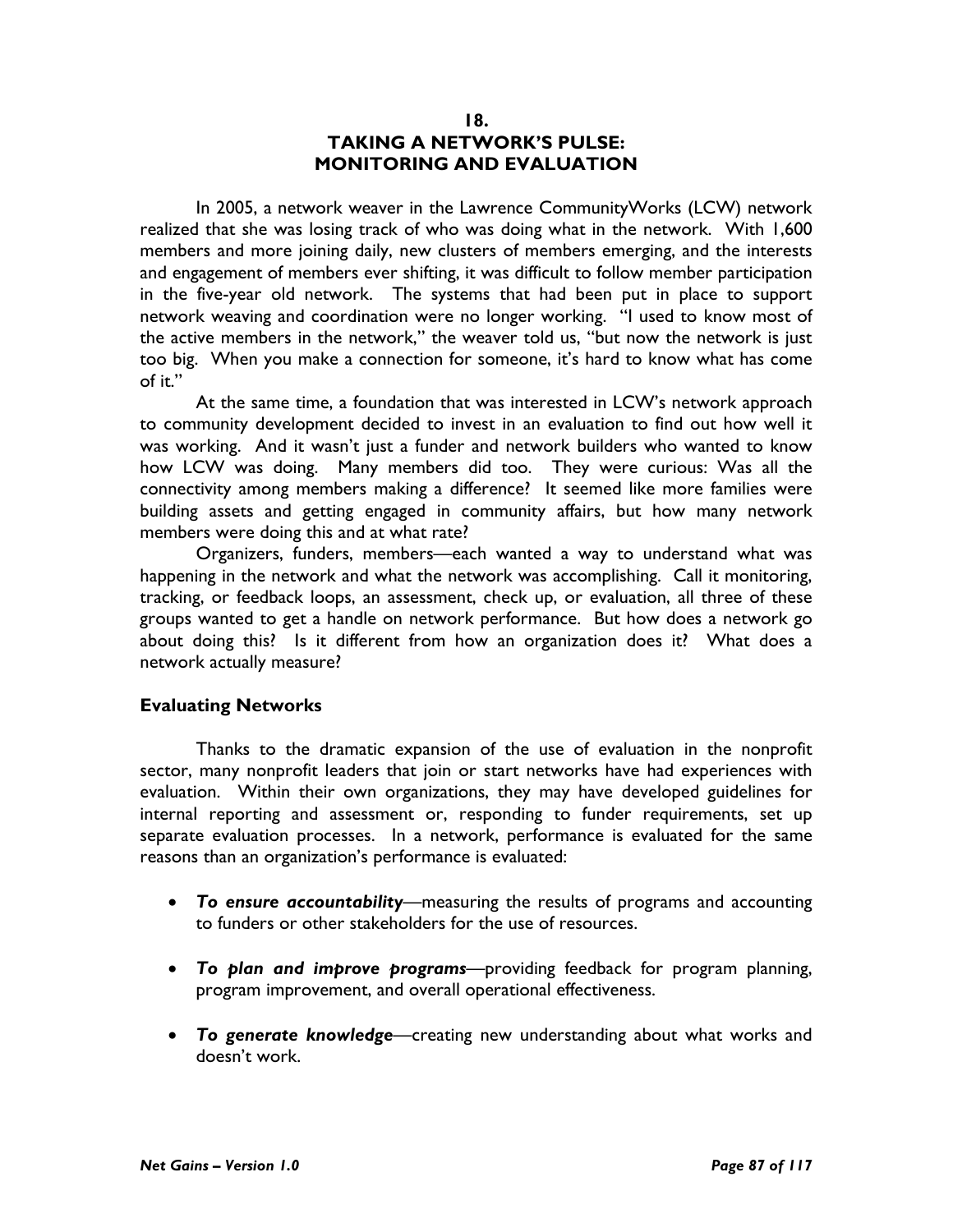But a network is not an organization, and this affects what is being evaluated. A network's success depends on the degree to which it organizes connectivity—links among nodes—to produce unique network effects such as rapid growth and diffusion, "small world" reach, resilience, and adaptive capacity. These effects are, in turn, supposed to produce results—increased income for low-income families or more opportunities for minority youth to participate in after-school programs, for instance more efficiently or effectively or at greater scale than a single organization could.

When network builders come to the question of evaluation, whether for their own needs or those of a funder or their members, they are likely to want to know about things that an organization-centered evaluation might not consider important. At a minimum, they will want to assess the network's connectivity. From there they will look for particular network effects and outputs, and then for the impact, or results, produced by the network. Thus, a network of post-secondary educators in Franklin County, Maine, tracks student attendance to determine if the network's course offerings meet the needs of adult learners in remote areas. But it also wants to know if the multiple providers in the network are connected in ways that allow efficient flow of information among them and effective coordination of activities across multiple sites.

### What Networks Typically Do

Few of the networks that we know start with formal evaluation plans. But many of them do engage in some informal monitoring and assessment activities. As a study of network evaluation, Measuring the Unmeasurable, reports: "Many networks continuously evaluate the changes they have managed to bring about, and the changing contexts within which they work. Yet most of this monitoring and evaluating is done live, and in interactive ways which do not get written down."<sup>108</sup>

 Tracking a network's performance and reflecting on what it means is an essential part of the network building process. Here's why:

\* Network organizers need feedback to make sure the network stays **adaptive.** Unlike single organizations or more conventional collaborations, networks are built to adapt, and to adapt they need information about changes in their external environment or within the network itself. For example:

- o A network might need to know if some members' ties to the network have become latent, so it can notify them of opportunities for re-engaging with the network.
- o A network might track members' links so it can detect emerging patterns of connectivity and direct network resources accordingly. When a handful of LCW members started a sewing group that quickly attracted more members, the network responded with support; the group evolved into a Sewing Club, a comprehensive program for network members who want to improve their sewing skills and possibly earn more income from the activity.
- o A network might monitor changes in the structure of connections among members: Who's connecting to whom? Who is not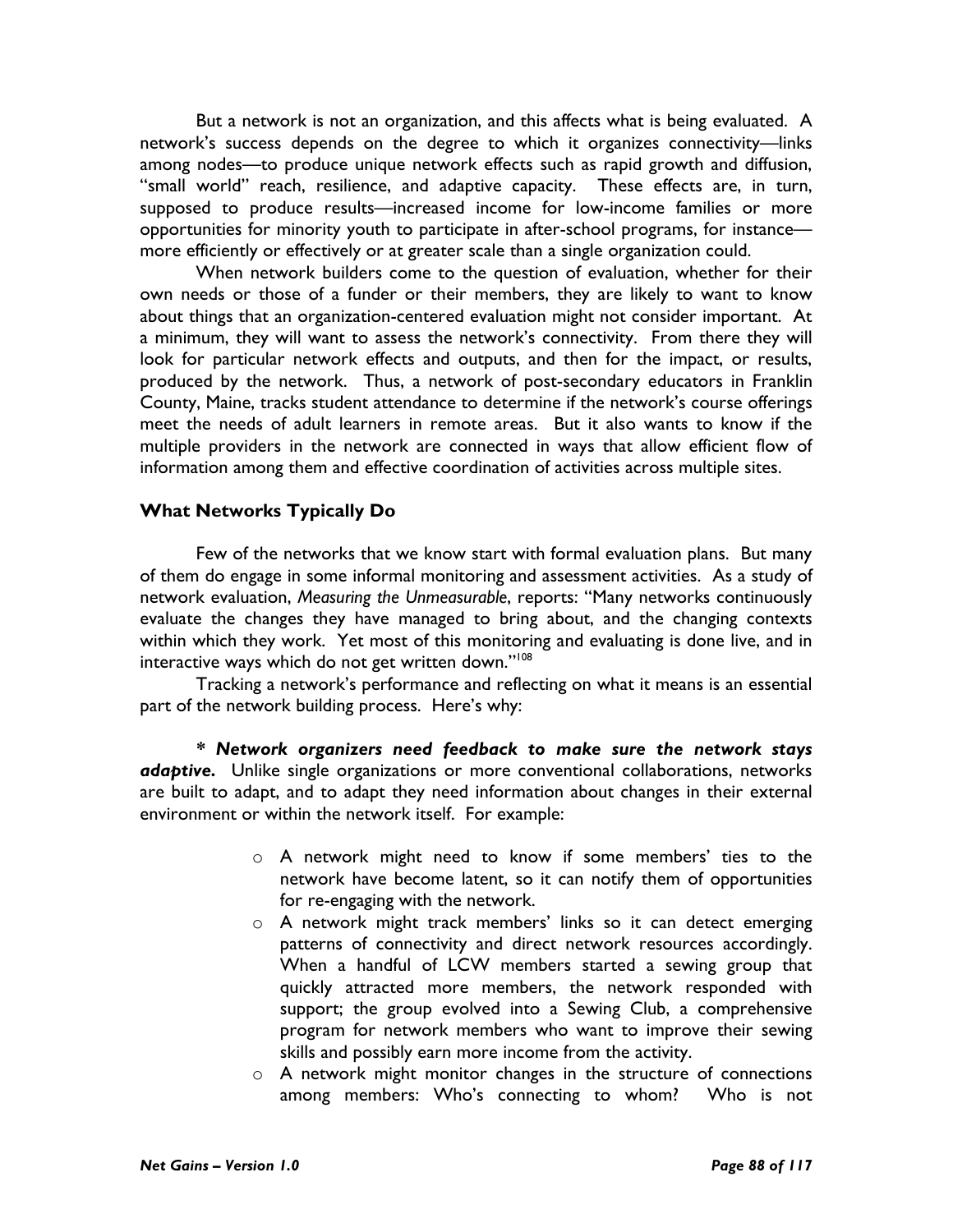connected but should be? The organizers of ACEnet map connections among rural entrepreneurs to identify emerging hubs and bridges—people or businesses that could bring unconnected groups together to develop the food sector in Appalachian Ohio.

At a minimum, networks should monitor the basic connectivity of their members. After all, if people are not connected with each other, then no value can be created through the network.

\* Network organizers need to know what the network is achieving, so they can confirm or adjust strategies for producing results. Most social-change networks are organized to produce specific outcomes, such as increasing the access of minority youth to after-school programs. Underlying this purpose are specific ideas about how the network will produce its results. You might, for instance, believe that increasing connectivity among organizations that provide after-school sports programs will result in more "slots" in programs for minority kids. So it is essential that networks measure their effectiveness in achieving the results they seek, even if they don't use a formal evaluation plan to do so.

Let's say that to increase the efficiency of linkages among organizations so they can communicate and collaborate more easily, you created a hub—a weaver—to organize more connections. The efficiency seems to be improving, but you now suspect that the hub is becoming overloaded by the large flows of information and large numbers of relationships in the network, or that the hub is acting as a "gate keeper," rather than a connector, and is directing information and resources to selected parts of the network. To find out what's really happening, you take the network's pulse: Are members getting the information they seek in a timely way? Do they know about opportunities to contribute to or link into activities that other members engage in? Are they aware of resources that are available through the network? The feedback you get from members could lead you to disband the hub or to get it to modify its behaviors.

#### Why Networks Do Formal Monitoring and Evaluation

When network organizers decide to engage in a more systematic or comprehensive approach to monitoring and evaluation, it's usually for these reasons:

\* To sustain support and contributions, the network needs to demonstrate its value to members or funders. If the network requires a great deal of in-kind support from its members, organizers need to show members that the network is worth their investment. Funders may require an "evidence-based" evaluation of network activities as a condition for obtaining funds; since they have many possible strategies to support, they want to evaluate the impact of the network's approach. For instance, three years after the Barr Foundation started investing in a network strategy for increasing the quality, scale, and sustainability of after-school opportunities for Boston's youth, it hired an outside evaluator to answer key questions about the approach.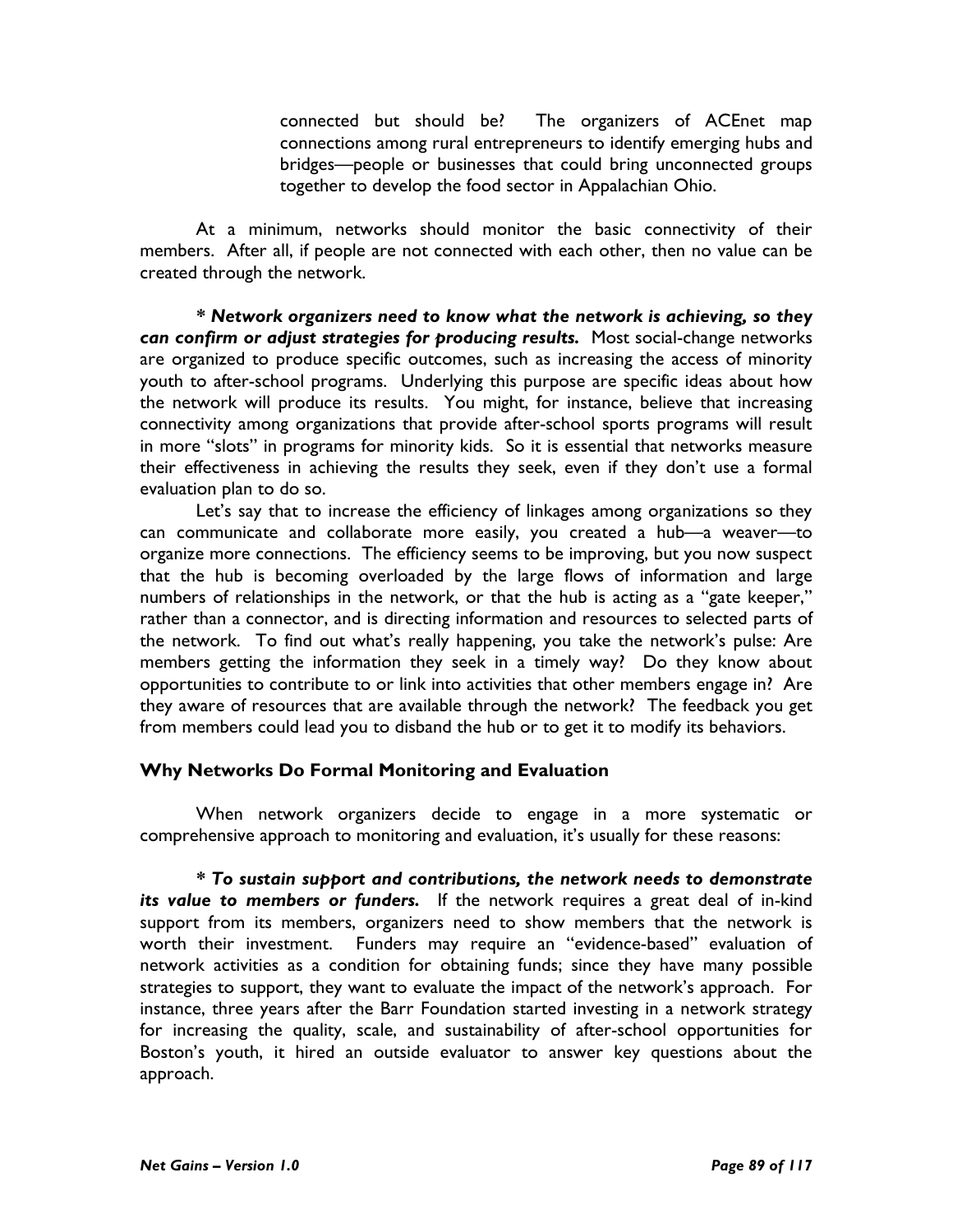\* The network wants to systematically track its development, so it can effectively manage its own evolution. As we mentioned earlier in the story about LCW, the network's growth had outstripped its monitoring system, leaving organizers "blind" to some of what was happening in the network. This was not just a feedback problem. It meant that at a critical time in the network's evolution, organizers might not have the sort of information they needed to make important decisions about managing the network.

Whatever a network's reasons for monitoring and assessing itself, several factors are likely to limit its interest in more formal, more comprehensive evaluation processes. Most networks have limited time and resources to dedicate to evaluation. As researchers Suzanne Bolger and Joe Taschereau found in an examination of international nonprofit networks, "Most networks operate through volunteer contributions… They tend to focus their limited energy on keeping the network working and on the future, rather than on looking back."<sup>109</sup> Another barrier to evaluation is the natural dynamism of social networks. Why invest time and energy in detailed evaluation plans that will measure indicators that are likely to change as the network evolves? Many network organizers worry that creating a network plan with an evaluation component will encourage network members to "stick to the plan" and that this will stifle energy and innovation.

 Bill Traynor, a leader of Lawrence CommunityWorks, says LCW didn't have a monitoring and evaluation in place from the start of network building because, like other network activities, assessment is "emergent." As a network evolves, he explains, new demands are placed on it, new ideas emerge. If the ideas have "resonance," meaning they seem to be popping up all over the network, then network organizers pay attention to them. By 2005, the idea of monitoring and evaluation was gaining resonance in the LCW network.

## Key Questions for Network Evaluation

 In the early stages of its development, Lawrence Community Works, like many networks, focused on monitoring basic connectivity—how many members are there and what are they doing? But five years into the network's life, members had other, deeper questions. LCW hired a consultant (Madeleine Taylor) to design an overall tracking and evaluation approach that would respond to what members, organizers, and funders wanted to know.

Deciding what you want to know about the network is the first step of any monitoring and evaluation process. In our experience, there are three basic topics for network assessment:

• Connectivity. What is flowing through the network—information and other resources? What are the characteristics of links among nodes, especially their structural arrangements? How efficient are the connections the network makes?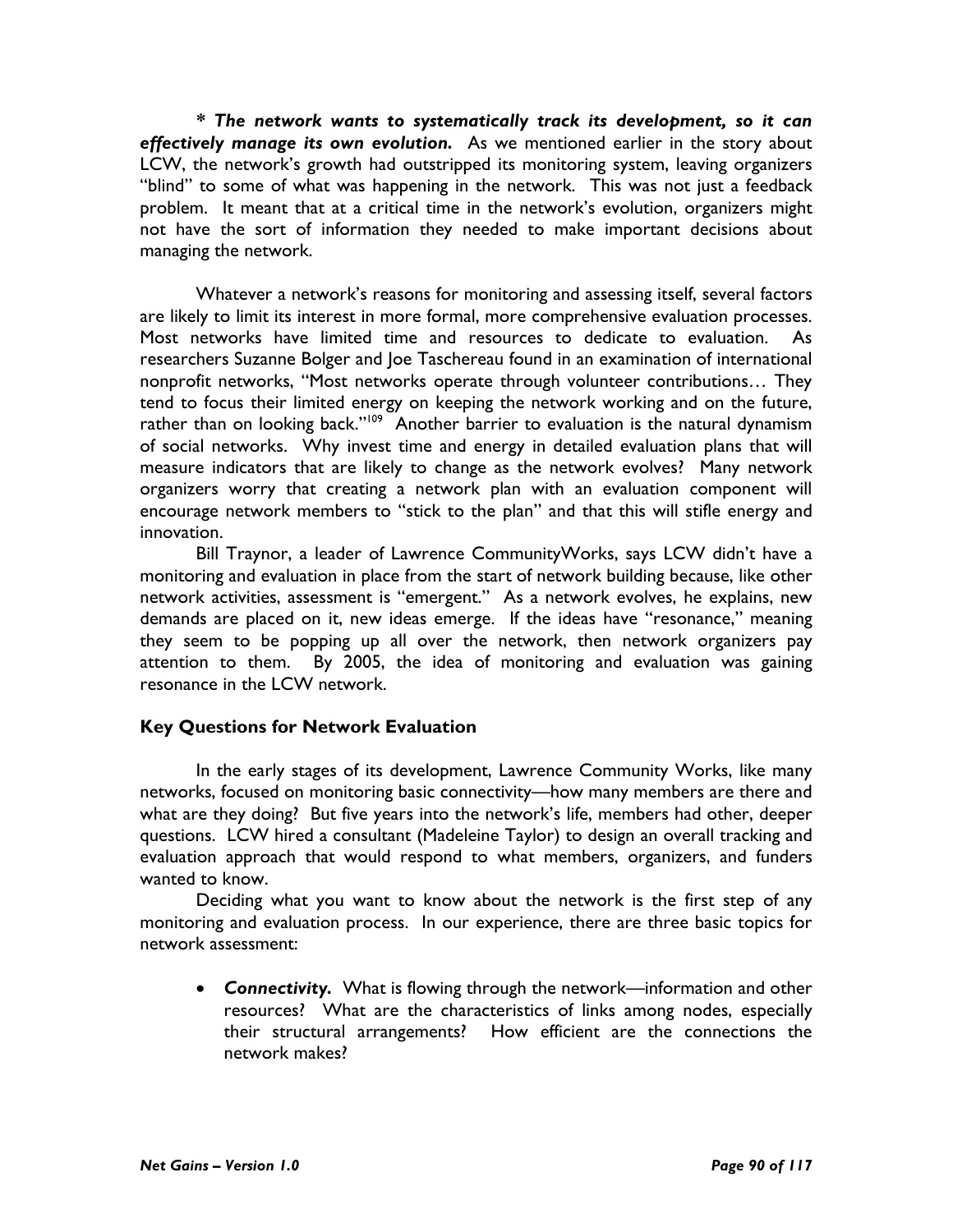- Overall Health. A network is more than its connections. What are the essential characteristics that a network must achieve so that its efforts will be successful and, if so desired, sustainable?
- Results. What outputs is the network producing—at what cost—and what outcomes, or impact, is the network having by producing these outputs?

## Assessing Connectivity

As we've discussed in previous chapters, connectivity allows a network's nodes to share information, knowledge, competencies, resources, and other value. Repeated connectivity among members takes form as network structures, such as the Hub-and-Spoke. Network structures enable or impede efficient and effective collaboration among members. The condition of each of these elements of connectivity—content, structure, and efficiency—can be uncovered in many ways as part of an evaluation process.

What is flowing through the network? This can be assessed by asking members what they are "giving to and getting from" each other, using surveys and interviews, and by observing communication and collaboration among members.

The connectivity structure of a network can also be discerned through a process called "network mapping," which we discuss in detail in Chapter 19. Different structures have different effects on connectivity within a network. A Hub-and-Spoke structure, for instance, limits relationship-building and collaboration among the nodes that are the spokes, but connects the hub to all the other nodes. A Dense Cluster structure promotes intense connectivity among a small core of network members, but limits their connectivity with nodes on the periphery.

The efficiency of a network's connectivity can be measured, in part with the use of network maps and a methodology called "Social Network Analysis." As the Barr Foundation invested in increasing the connections among organizations that provided after-school programs for students, it also measured the degree to which connectivity was changing. Consultant Stephanie Lowell reports that data was collected from some 1,000 organizations in sports and arts programming, including their links to each other. "Efficiency refers to the average number of steps it takes for any one node to reach another node in the network," she explains. "A rule of thumb in the network research field is to strive for efficiency at or near three." After Barr-supported weavers had been active connecting many of these organizations, the efficiency of connections among the sports organizations improved to 3.8 steps on average (from 4.6 steps) and that of the arts organizations improved to 3.2 average steps (from 6.0 steps).  $10^{\circ}$ 

#### Assessing Network Health

A special committee of members of Lawrence CommunityWorks met several times to discuss how they would know if their network was "healthy," the conditions they felt were essential for the network to achieve its long-term goals. They identified several, all of them measurable: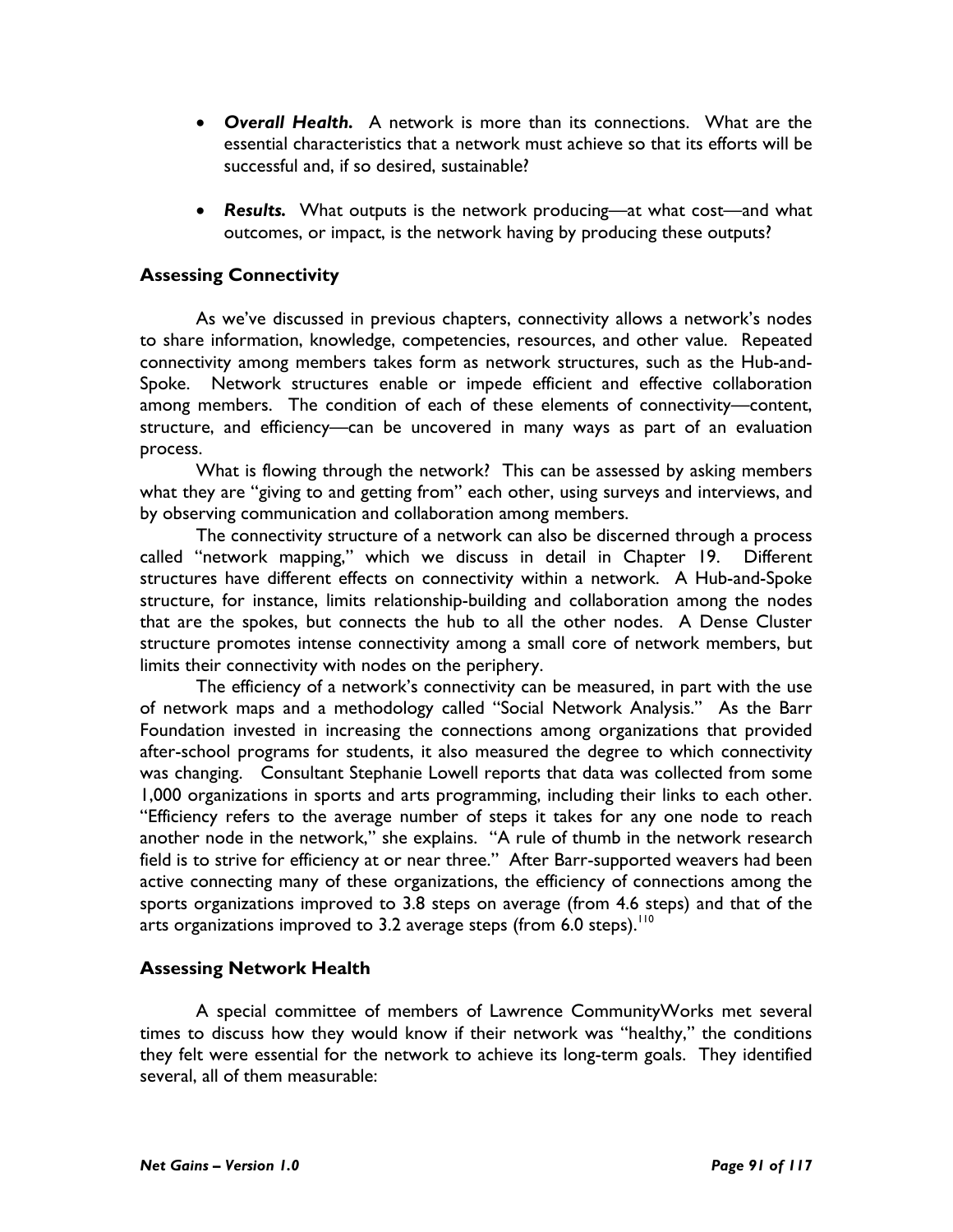- The membership is growing.
- An increasing proportion of members is actively involved in the network.
- Members are engaging in multiple kinds of activities provided by the network.
- There are increasing levels of member participation in the stewardship and management of the network.
- The network membership is increasingly diverse.
- Members are coming together in different combinations in the network (for example, youth and adults, members with different social and ethnic affiliations, new members and more experienced members, leaders and others).
- Members are making and taking advantage of both strong and weak ties in the network.

Some of these indicators are about the network's connectivity, but others are about its usefulness to members and its attractiveness to non-members. Clearly, the membership group believed that LCW would be more sustainable if its members have more than one reason to participate in it and they take more responsibility for managing the network.

We suspect that any network can come up with a similar kind of scorecard by which to gauge its robustness, resiliency, and other essential characteristics. They will be tailored, of course, to the network's purpose. In evaluating its efforts to boost capacity in Boston's after-school programs, the Barr Foundation established networkbuilding metrics that include "smart network" indicators such as the strengthening of intermediary organizations in the network, improvement of information flows and the spread of "best practices," an increased number of "voices get to the table" for discussion of after-school issues, and the emergence of new network weavers and hubs. $111$ 

Other writers about networks have identified the following indicators, all of which have been discussed in previous chapters of the Handbook:

- Distributed control of the network.
- Sufficient financial resources.
- Attractive value propositions and the right balance of individual and collective value propositions.
- Adaptive management culture.

In writing about network evaluation, Heather Creech, of the International Institute for Sustainable Development, introduces the question of whether networks have a normal "life cycle." This is an intriguing and perhaps essential concern for network evaluation. For example, although it makes sense for LCW to seek membership growth at this stage of its life, perhaps that will not be an important measure of health in a later stage.

As Creech and Ramji put it, while networks are typically evaluated against their "original intentions," is there also a "norm" for network operations against which a network can be compared?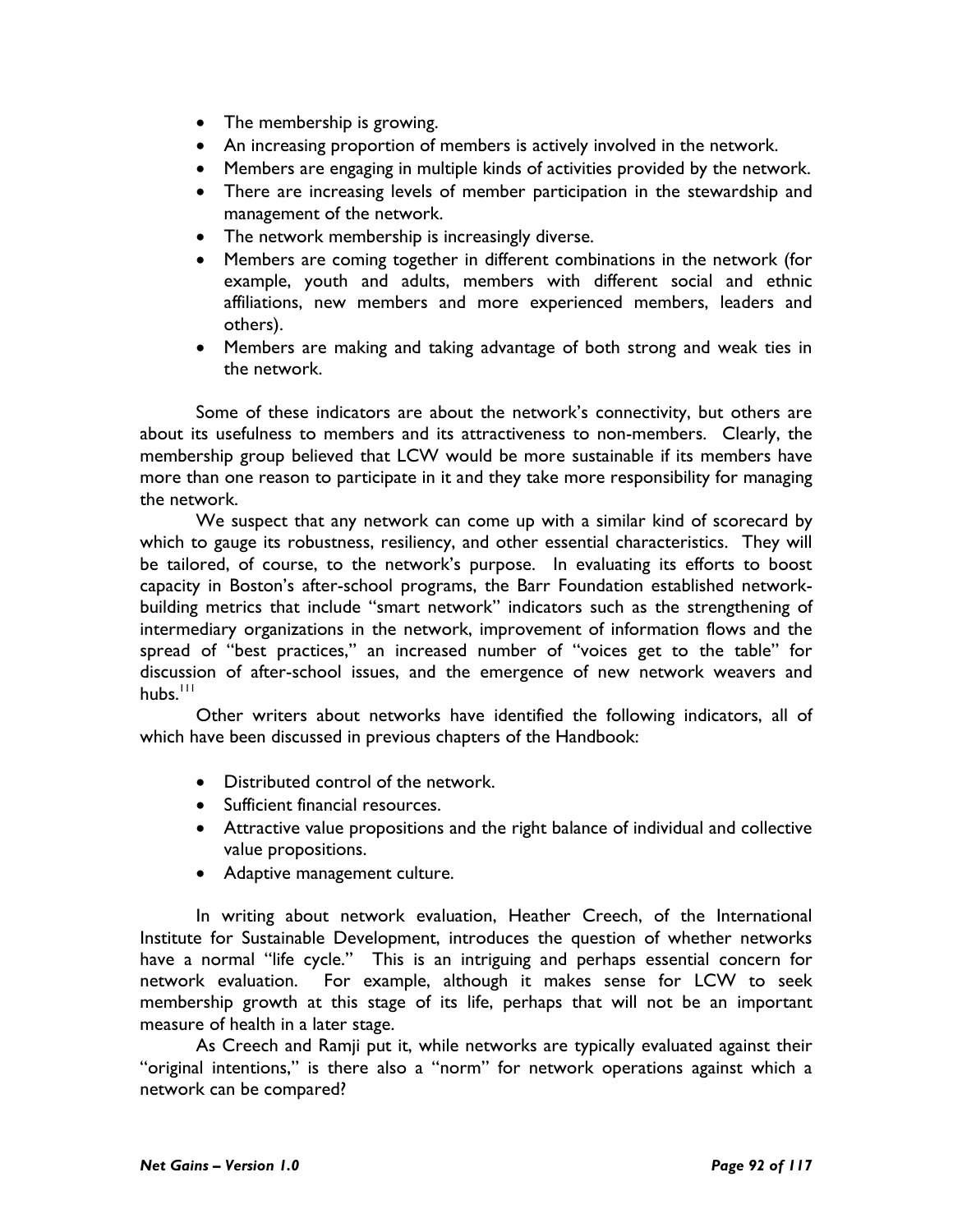The life-cycle of a network can be seen as its organizational growth from initiation to a mature stage of operations. In our observations of networks, we have noted four different stages in the life of a network: the start-up; growth (increasing, decreasing or constant); decline leading either to closure or renewal; and long-term sustainability. Lifecycle analysis is an interesting investigation into the evolutionary process of a network: how and when positive and negative, external and internal factors cause the network to experience either an expansion phase or contraction phase during each period of operation.<sup>''2</sup>

 Creech and Ramji then introduce a preliminary framework of the network life cycle that depicts changes over time in the quality of interaction and work of the network. Time is divided into stages of years—1-3, 4-6, 7-10, and 10+--with corresponding shifts in the quality of relationships and collaboration among network members, the development of network systems, and value-creating activities.

This is a brave effort. Their speculation, Creech and Ramji acknowledge, assumes that the length of time a network has been in operation is quite significant. Our own experience with production networks suggests that the progressive development of connectivity, alignment, and production—the essential elements of a network—is achieved at quite varying speeds. It may be accurate to say that a start-up phase of 1-3 years is normally needed, but this covers such a large range of time that it will not reveal much about why some networks form much more quickly than others. Moreover, many networks are not intended for long-term sustainability—the 10+ years stage—but are intentionally self-liquidating. We suspect that a more robust framing of norms for network development would include a model of the structural evolution through which networks go, such as the framework developed by Valdis Krebs and June Holley, which we used in Chapter 10.

#### Assessing a Network's Outcomes

Networks have the same difficulties as organizations when it comes to providing evidence of the impact of their activities and outputs. Establishing a cause-and-effect relationship between what a network is doing and what outcomes/impact it is producing is not always straightforward. Significant change processes take time and the contribution of your efforts to these processes is often difficult to measure, especially in the short- to medium-term.

Some networks address this challenge by identifying intermediate indicators of network performance. "We can look at incremental changes—changes in attitudes, actions and behaviours [among policy makers/influentials]—that are a direct outcome of [a network's] work," report Creech and Ramji in a review of assessment approaches for knowledge-creating networks.

Lawrence CommunityWorks uses an annual survey to ask members to report on decisions they have made that have been influenced by their experience in the network. These decisions are intermediate indicators, progress markers that are relevant to (or "on the way to") LCW's long-term goal of promoting higher levels of civic participation and engagement.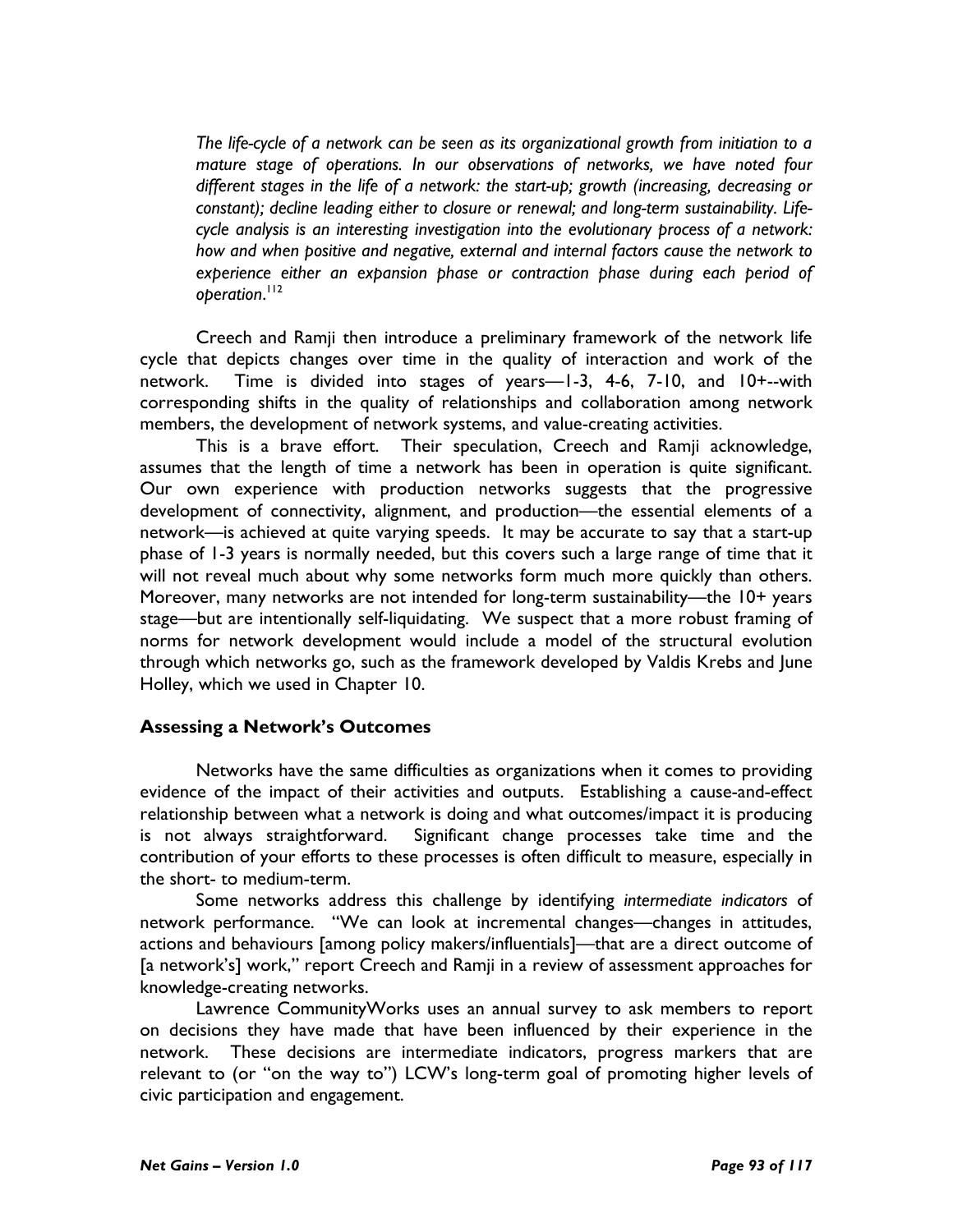## Some LCW Annual Survey Questions

Has your participation in the Network in the last year led you to make a decision to

- Vote? (yes/no)
- Run for office? (yes/no)
- Get involved in political campaign? (yes/no)
- Take action with your neighbors to solve a local problem? (yes/no)

Whatever the outcomes networks are supposed to produce, a formal evaluation of networks will usually ask whether or not using a network approach to produce the outcomes has been worth it. Would a different approach, relying, for instance, on a single organization, have been more effective or less costly? In short, because networks are considered to be a new, untested approach to social change, they may be required to prove themselves against alternative models for getting things done.

Such an evaluation must start with a clear understanding of why the funder and organizer of the network thought using a network approach would pay off; in the words of the evaluation field, what role does networking play in their "theory of change"?

The Barr Foundation has done as good a job as we've seen in trying to be explicit about why it invests in network approaches. In its "Field of Dreams" initiative to increase after-school opportunities for youth in Boston, it made a calculated bet that increasing connectivity among after-school organizations would have the desired effect. Here's how it described its testable hypotheses:

The theory of change underlying this investment in networks is based on the core belief that achieving the goals of increased quality, scale and sustainability of after school opportunities for Boston's youth requires significant systemic change. More specifically, Barr believes that:

- Greater connectivity within and across selected after-school program areas (youth sports, arts, and teens) will support the development of sector-wide social capital and adaptive capacity to achieve long-term, sustainable change and positive outcomes for children.
- Fostering emergent, "bottom up" activity among players in the sector—in part by crossing boundaries to bring together organizations in new ways—will be critical to sector capacity and resilience.
- Investment in network "weavers" whose job is to understand the structure and needs of the sector, improve knowledge sharing, catalyze and facilitate relationship development, and begin to bring organizations together to work towards common goals is a viable way to achieve stronger networks and stronger sector-level capacity.
- Investing in network building is a highly leveraged way to achieve desired outcomes, and a strong complement to other investments in building the capacity of a portfolio of individual organizations.<sup>113</sup>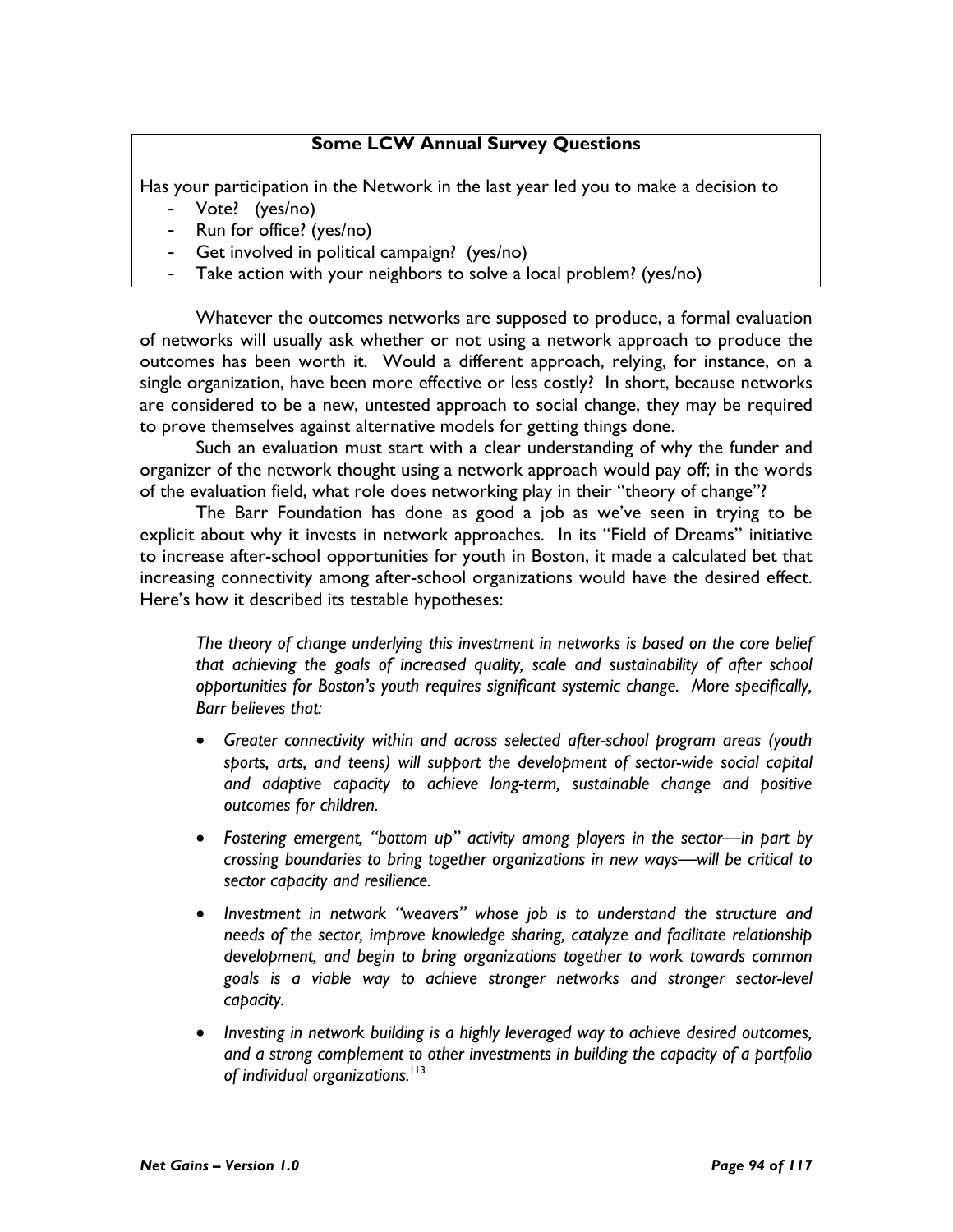Barr's follow-up evaluations have been driven by these hypotheses about network advantage. As you can tell, working network evaluation from a theory of change puts a heavy burden on articulating why you think a network is the best way to generate the results you want to see. Unfortunately, as we noted earlier in the Handbook, there is not much evidence one way or the other about the comparative financial efficiency of networks for social change—a question that many funders have.

### Lessons for Assessing Networks

\* Anticipate and build the assessment system your network will need as it evolves. Sooner or later a network's organizers, members, and funders will want to know how well the network is performing. It's smarter to tackle the topic sooner, since a good assessment requires data that is easier to collect at the time things are happening rather than much later. It's also better to build the feedback and learning process in early, so that it is clear to the network that assessment is essential to managing the network, not just an add-on chore.

Of course, as the network evolves, so must the evaluation system. Fast-growing Lawrence CommunityWorks needed a new network information system so it could track connections and activities within the network. Traynor found a possible tool to use when he met with the organizers of LUPE, a network of mainly Latino immigrants in Texas that used its collective buying power to negotiate with local businesses for price discounts for its members. The program was linked to a membership card system that provided members with proof of identification. After extensive discussions among LCW staff, leadership, and a special committee of members organized for the purpose, the network decided to implement an Enhanced Membership Platform (EMP), a plastic, bar-coded membership card system modeled after the LUPE system. The EMP has point-of-contact data collection capability; it automatically records member participation in network activities when the card is swiped. With this new data-gathering capacity, LCW had new opportunities to track the network's activities.

\* Don't be funder-centric in thinking about evaluation. Network organizers who worry mainly about funders' expectations and need for evaluation, should more closely consider the "emergent demand" from their own network members for more self-assessment and accountability. When a funder requires evaluation, align that process so that it can also meet the feedback needs of network organizers and members.

\* Assess multiple dimensions of the network: the results it is producing, how it produces them (as a network), and the development of the network itself. To have a well-rounded assessment that informs organizers, members, and stakeholders such as funders, you need to know all of these things—and much of the data that you need can be gathered all at the same time.

\* Be wary of rigid assessment frameworks that can stifle creative impulses and ignore emerging initiatives and solutions. Some networks are entirely open and evolving, while others have formalized plans and agreements; they vary along a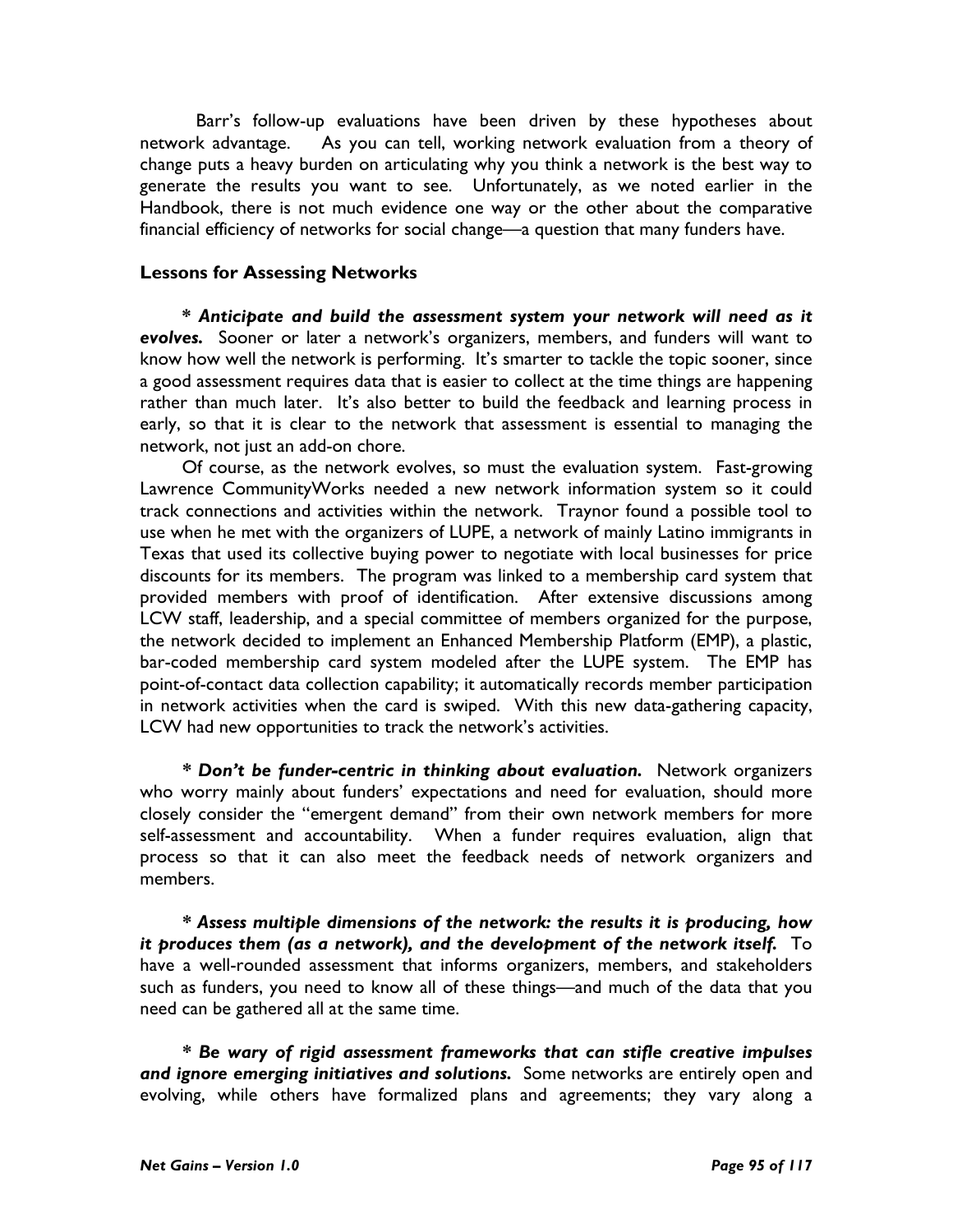formal/informal continuum. At the informal end of the spectrum (in most connectivity nets for example), monitoring is the principal assessment activity. At the other end of the spectrum (e.g. production networks with specific plans and timelines) members may develop more formal evaluation plans. Nevertheless all networks need room to grow and change. Evaluation processes should inform network stakeholders as they make decisions about the network, but should not become a "straight-jacket" that binds the network to following a plan or to avoiding having a plan.

 $*$  Tap other networks to gain perspective about how your network is doing. Some networks turn to other network practitioners to assess their work and explore possible improvements. They take advantage of the experience of people who have been in their shoes and who can take a look at their network practice and offer honest feedback on network activities and plans. Some "participatory evaluators" approach network assessments using some of the same techniques as learning partners who are not "evaluators." Like peers, they seek the insiders' view with the advantage that they have stronger methodological skills and are likely to have greater credibility with external audiences. Third-party evaluators who are truly participatory engage network organizers and members in every aspect of the evaluation, from design through analysis.<sup>114</sup>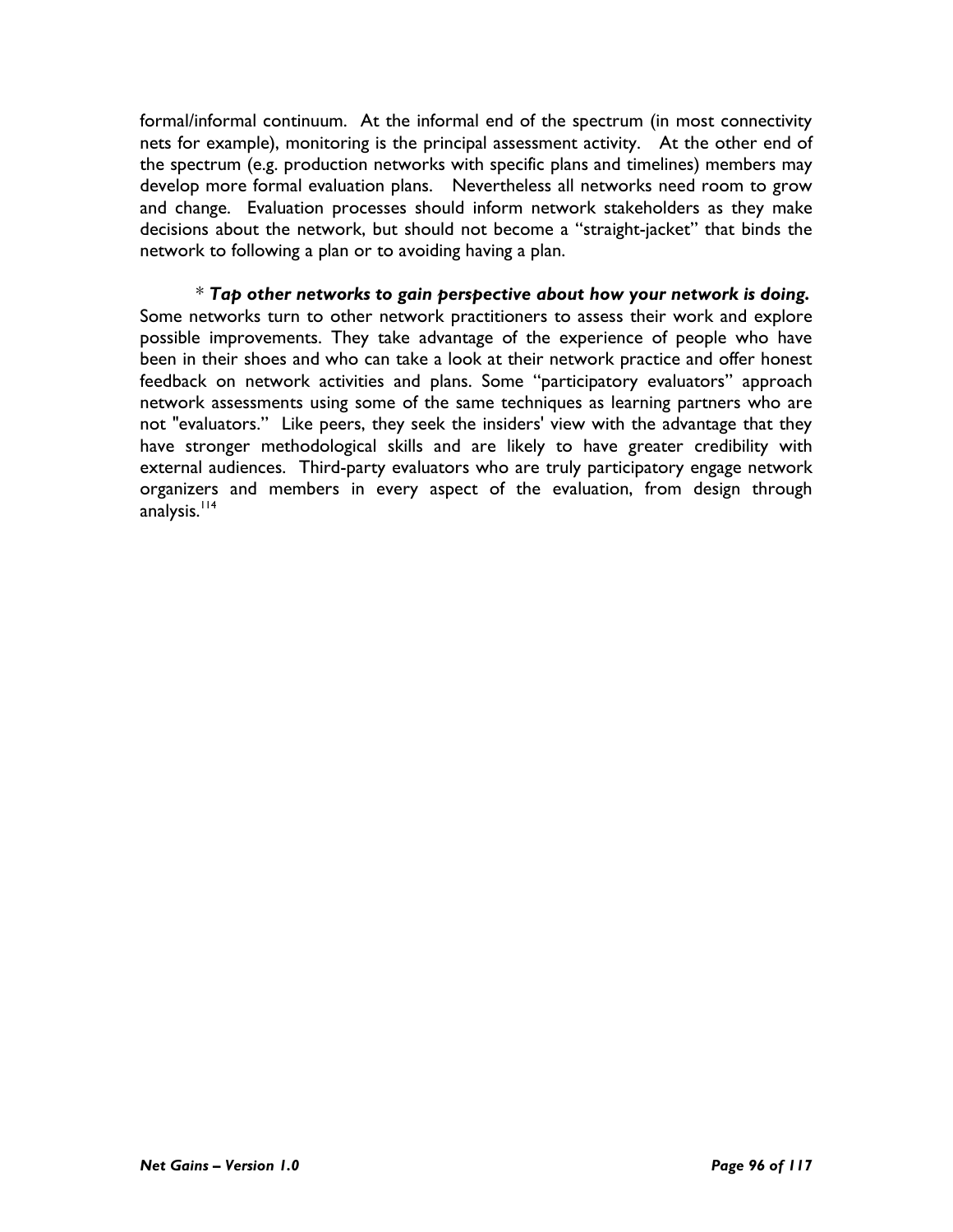#### 19. VISUALIZING NETWORKS: MAPS THAT REVEAL

One of the most fascinating aspects of networks is the pictures you can make of them. Using special software, you can depict the links among the nodes—and find the distinct structure or shape of a network, which may reveal telling characteristics about the network. (For more on network structures, see Chapter 10.) Making and analyzing network "maps"—visual depictions of relationships among a network's nodes—is a key competence for network builders. But as fascinating as network maps are, there's a lot to learn about why and when to invest in creating them.

\* Network maps present complex information in a way that makes it easier to "see" connections and their patterns. Who is connected to whom? Who has more connectivity or reach than others in the network? Which nodes are strongly connected and which are weakly connected? Which are becoming more connected, which are losing connectivity?

A network map of NetKAL early in the life of that network of 24 Korean-American professionals in Los Angeles, revealed that two members were much more connected to other members than the rest of the members were. But they were well connected in quite different ways. One was directly connected (by 1 "degree of separation") to about half of the members. The other connected directly to only a quarter of the members, but those people were well connected to other members (2 degrees). Working through just these two "hub" nodes, you could easily reach almost all 24 members of NetKAL.

When we displayed to NetKAL members the map we'd made of their connectivity, many of them immediately began spotting patterns, such as which members were relatively unconnected to others. The exercise created some excitement because it made visible something—everyone's connections to each other—that was otherwise hard for anyone to see.

You can map many aspects of a network. In Boston, a group of foundations mapped the funding sources for hundreds of after-school programs—the financial links between funders and organizations, and discovered that many people's assumptions about the flow of money were incorrect. In Michigan, a new network of community innovators started by mapping the combinations of "core competencies" that could be assembled from the organizations in the network.

\* Network maps reveal opportunities to build connections that can maximize the power and potential of your network. Who's not connected but should be? Where are the hubs and bottlenecks in the network? A network map of an 8<sup>th</sup> grade class in Detroit, with 17 students who had been together for nearly three years, revealed that two of the students connected with every other student when it came to their learning activities (collaborating on projects or homework, for instance). At the other extreme of connectivity, three students connected to very few other students. The well-connected students were natural hubs in the classroom, and their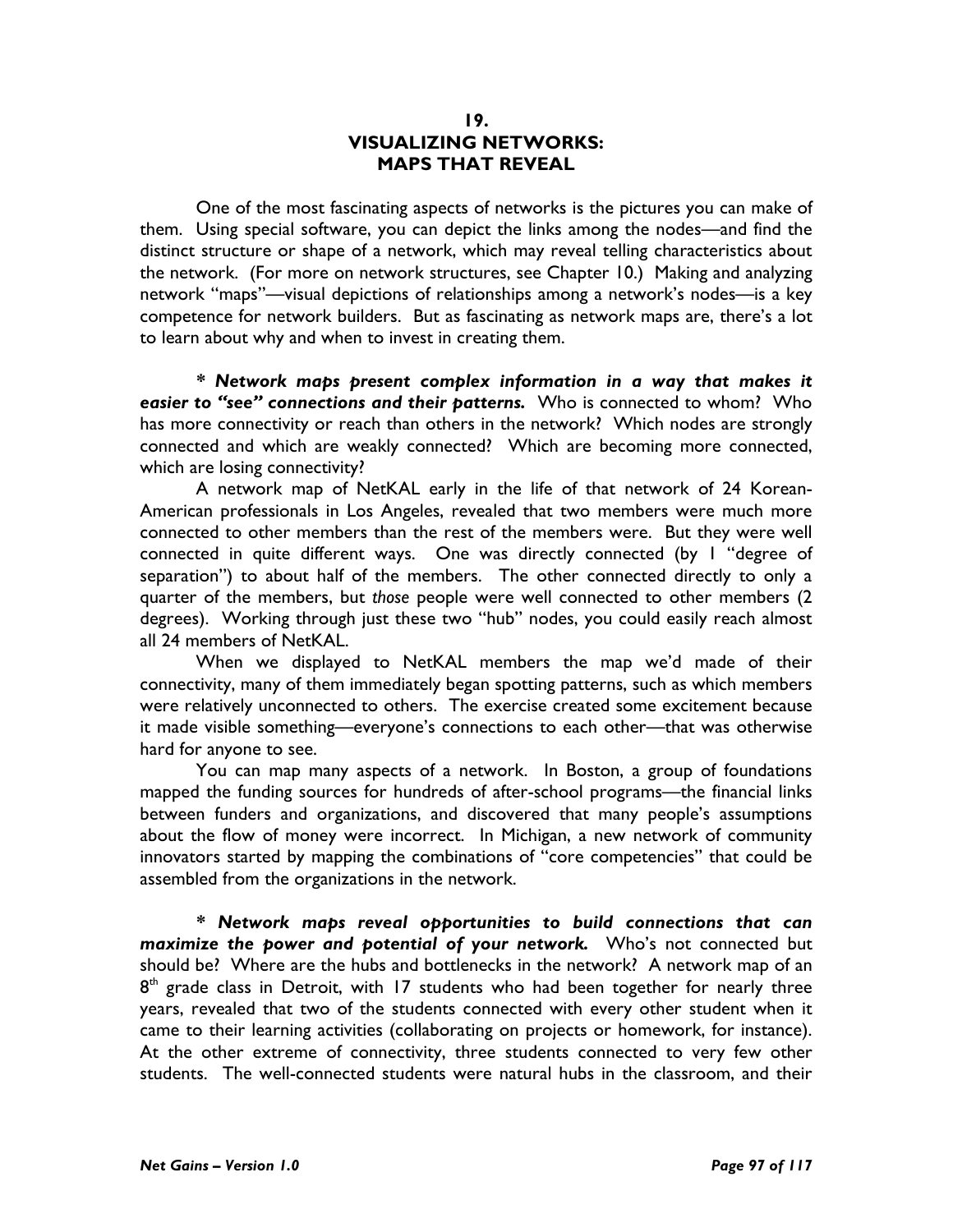teacher used them to build even more connectivity within the class by spending more of their time working with students who were relatively unconnected.

\* Network maps make everyone better networkers. In the early stages of a network's development, network organizers are likely to spend time weaving connections among the members. But every network member is also a potential network weaver. Weaving—the ability to see patterns and opportunities in a network and act on them—is a basic networking capacity that all members can develop. When a network's members see maps of their network, it can improve their "eye" for the network's connections and help them see what weaving they could do. In research on "structural holes" in networks, Ron Burt and Don Lonchi show that even minor training can improve people's ability to see and act on network opportunities. It turns out that most of us are not very good at recognizing bridging opportunities to close "structural holes." But, the research shows, if you know what a network "bridge" is and looks like, you'll find and act on these opportunities more readily.<sup>115</sup>

\* Network maps show how a network's structure is evolving—and can be used to assess the health of a network. A map is a snapshot of a network's structure, and taking "before" and "after" pictures can reveal how a network is evolving. Has it moved, for instance, from a Hub-and-Spoke" stage, as described by Holley and Krebs in Chapter 10, to a more advanced structural stage? Has it expanded to include people who once were beyond the "horizon" of the network? Has it lost connections to some nodes?

A map of nearly 500 Boston arts and culture organizations serving children after school found that they were not well connected with each other and relied on a few people acting as connectors. On average, it was calculated, organizations were six connections (degrees of separation) from each other—quite a "distance." However, the picture changed after a weaver spent a year connecting many these organizations to each other. On average, organizations were then three steps away from each other, and a hub-and-spoke structure had emerged with the weaver at the center.<sup>116</sup>

## When to Map

Network mapping is fun and revealing—but you have to know when to use this tool, since it can require a lot of effort to develop the information for the maps. A network map is much more than an inventory of the nodes and links in a network; it shows the precise structure and quality of a network's connections and relationships. But if the network has not yet focused in on a specific purpose, it may be too soon in the network's life for mapping connections that will reveal useful information.

Imagine that 15 people have come together with the notion of forming a network to influence economic development in their community. They have some connectivity and alignment around a general purpose, but they don't yet know what they want their network to produce: Public policy advocacy? Innovations? Public awareness? If you were to map the connections between these 15 people, you might learn something about how to strengthen the more than 200 potential connections among them. If you were to map who else those 15 people know in their community,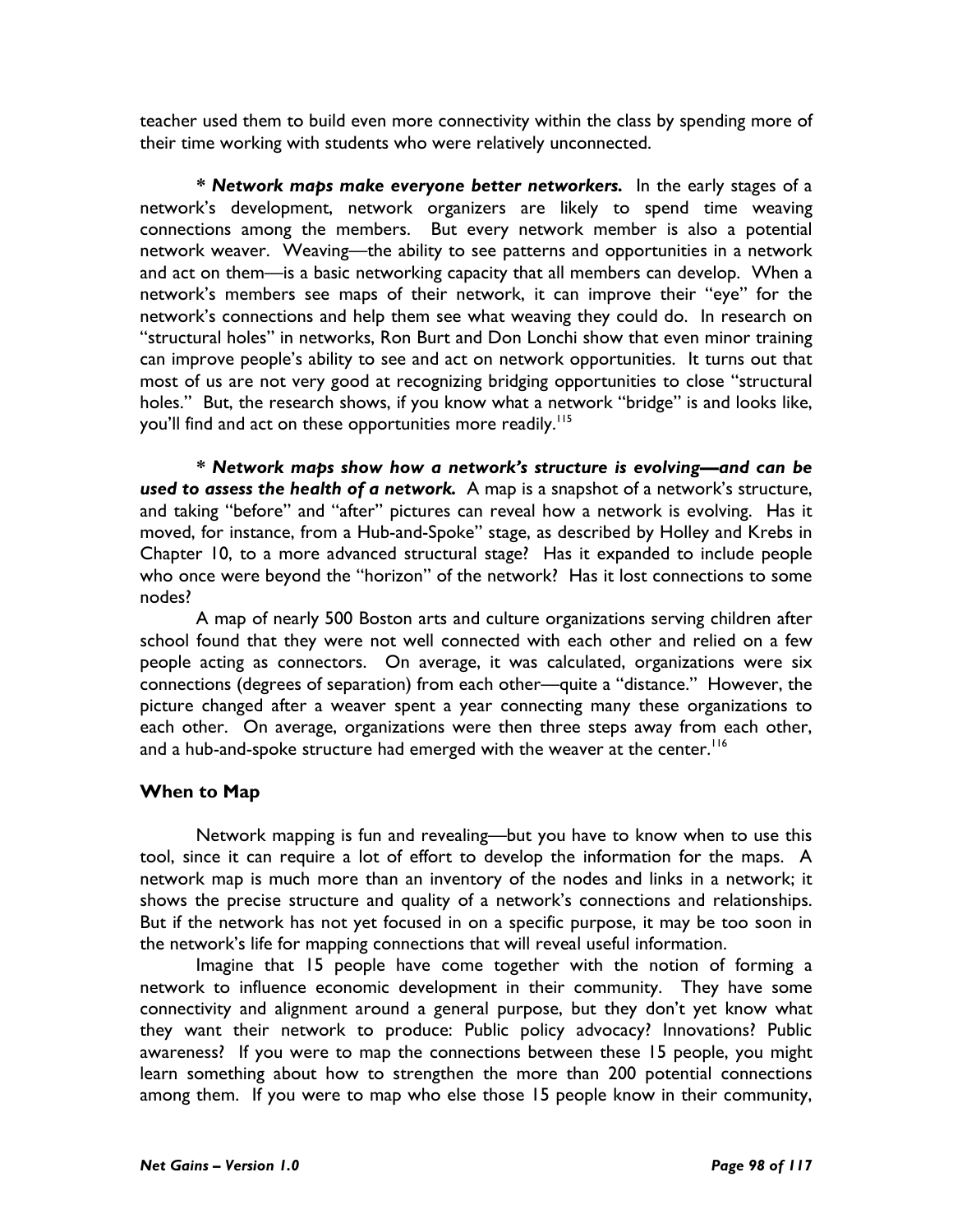you would likely have a map with hundreds, maybe thousands, of additional nodes. That would give you some sense of the breadth of the network's connections in town—"we know a lot of people"—and the depth, or redundancy, of some of these connections— "many of us know the same people." But how helpful is this information if you don't know what the network wants to achieve?

If, on the other hand, you knew that the network intended to organize for policy advocacy in economic development, then your mapping exercises could be more focused and fruitful. You still might map the general connections among the network members. But when you asked the members who they knew in the community, you might focus the question down to: "Who do you know in the community who either decides public policies (e.g., a city councilperson or state legislator) or influences public policy-making (e.g., a significant employer, a neighborhood group president)?" You might also ask, "Who in the community influences public policy, whether you have connections to them or not?" This might result in a map with a few dozen or even a hundred, but not thousands, of nodes; it provides the network with more useful information for developing strategies to build its connections and effectiveness.

## About Mapping Networks

 A simple network map with a small number of nodes can readily be drawn by hand. But the analysis and display of more complex network information is best achieved with special software that can sort, measure, and organize data for easier interpretation. Although most software programs are difficult for the average user, having been developed for limited distribution by mathematicians, sociologists, or graph theorists, the technical assistance and mapping tools themselves are increasingly being adapted to serve new "lay" markets.

## Network mapping software currently in use in the nonprofit sector includes:

- Inflow, www.orgnet.com
- UCINET 6 and Netdraw—a network analysis program with Netdraw, a visualization package, www.analytictech.com
- Netminer, www.netminer.com

The basic steps for mapping a network are as follows:

- Identify the network you want to map. What is the set of members (people, organizations) that you want to include and the type of connection you want to track? A relationship between individuals or organizations may be defined in many ways, from simple contact (Who talks to whom?) to more complicated exchanges (Who supports whom? Who learns from whom?). How many degrees of connection are you mapping? Where is the "horizon" or "boundary" of the network?
- Gather network data. Software programs will do the calculating and display results, but relational data have to be collected and entered first.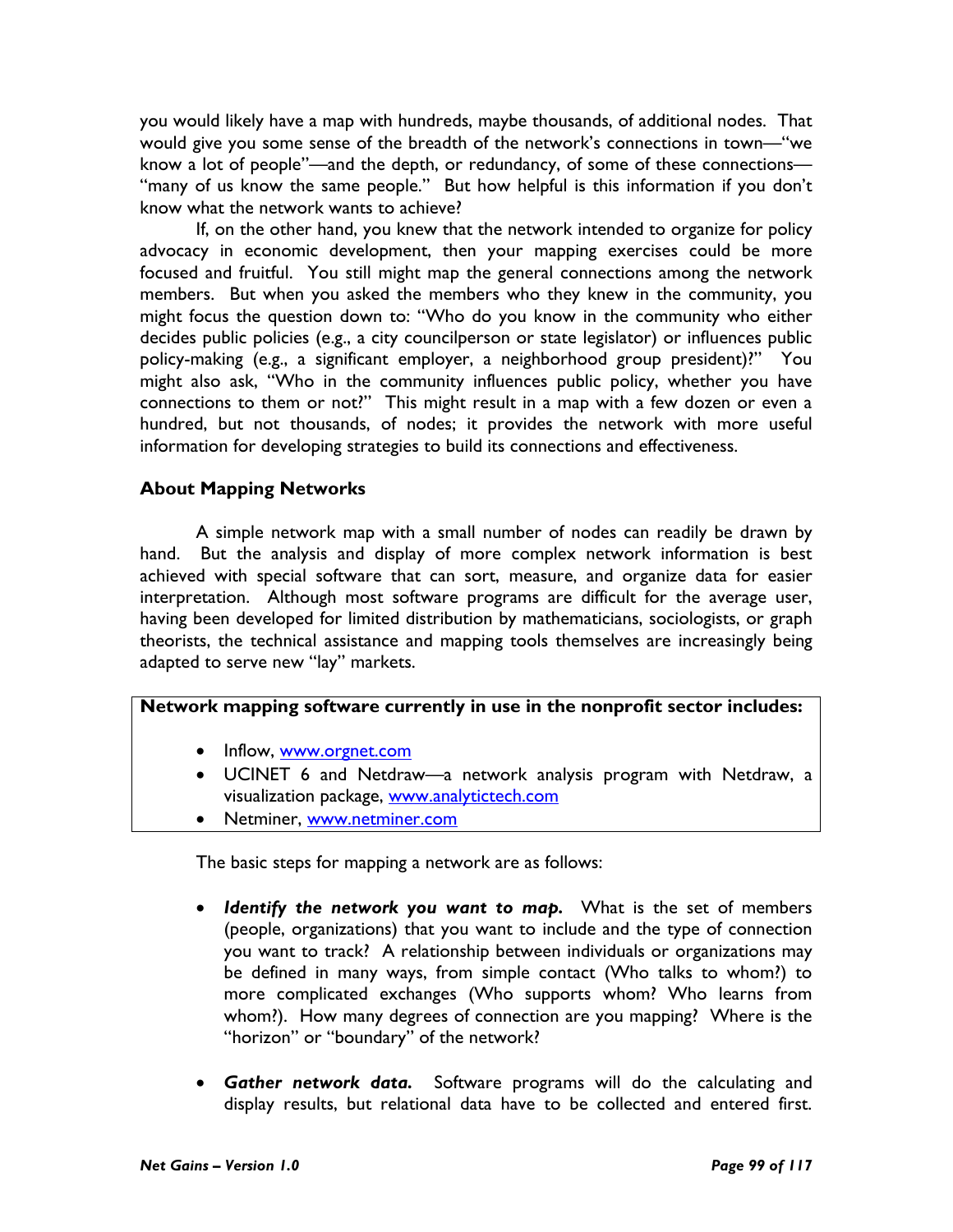Information about network relationships can be collected through a variety of methods, including observation, interviews, documents, and electronic records, as well as from surveys (either direct or on-line). Network questions typically establish the existence of a link, the kinds of relationship or flows between nodes, and the frequency of contact and strength of the tie. Mapping software will sort and display nodes with different attributes (such as people working in the same region or serving particular constituencies) so long as these data are also gathered and entered into the network database. A map of a network can depict many aspects of the relationships between nodes. Most simply, it can show who is connected to whom. But it can also show qualitative aspects of the relationships, such as the strength or weakness of ties between nodes, or which nodes share a value proposition, or which nodes connect to people outside of the network that others in the network want to connect with.

• Generate and interpret maps. A simple display of "who's connected to whom" can be a powerful tool for detecting network patterns and designing network strategies. Typically, you will be able to "interrogate" the data along these lines: Where are the strong connections in the network? Where are the weak ones? Where are the gaps in connectivity? What structure(s) is the network taking on? (Hub-and-spoke, multi-hub, others?) It is important to remember, however, that no particular pattern of links is desirable in itself. A small, closely knit network may be ideal for exchanging complex information, but not for finding new ideas. Isolated nodes at the periphery of the network may provide access to valuable new information that more closely connected nodes at the center of a network cannot.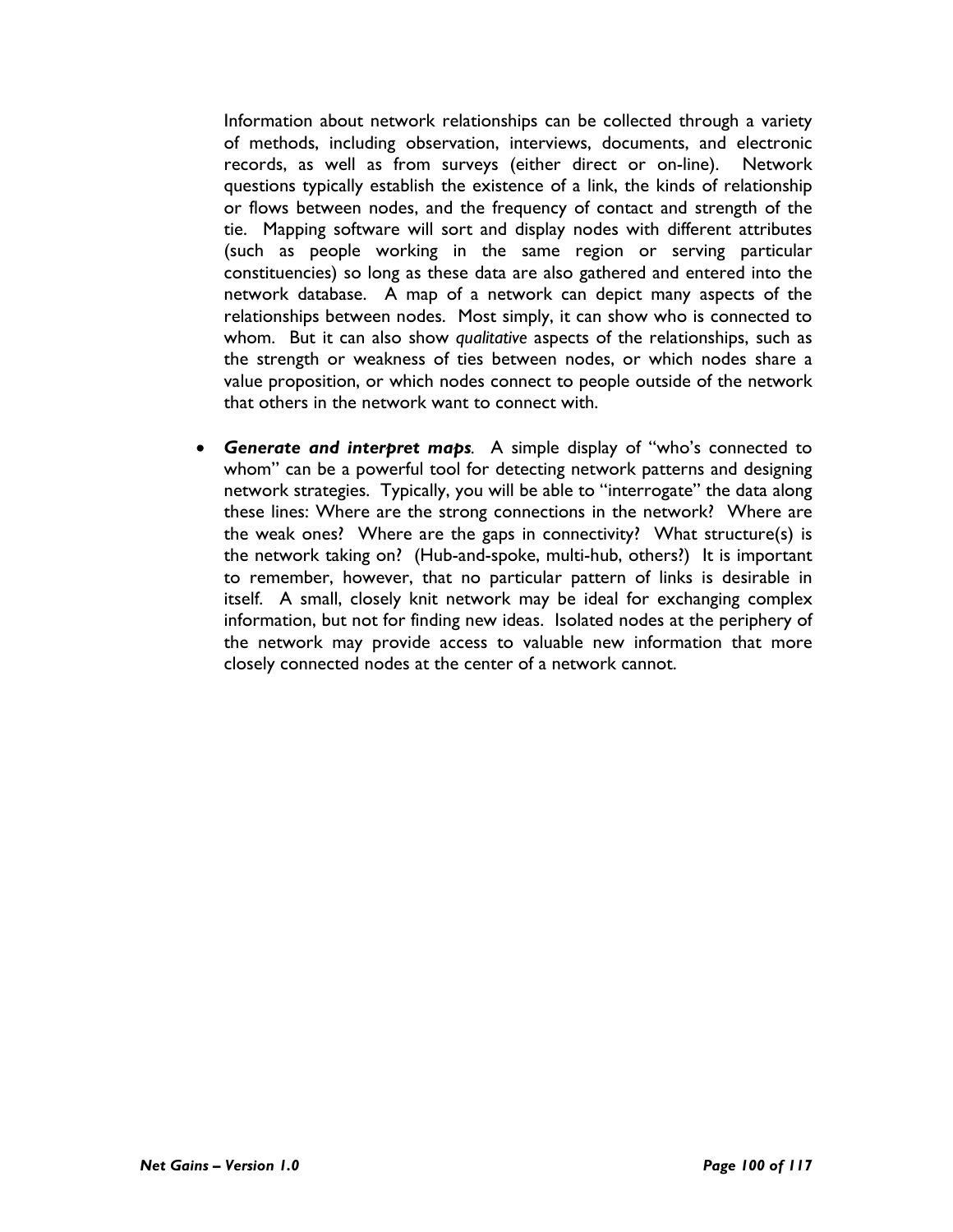### PART IV NET GAINS IN THE SOCIAL-CHANGE SECTOR

In this final part of the Handbook, we turn to the broader sector or field of socialchange—the nonprofits and philanthropic entities—and ask how it might more rapidly and effectively adopt network-centric thinking after many decades of organizationcentric approaches.

We first considered this topic back in 2004. Since then we have witnessed and participated in many promising experiments in network building. Much more is being written about using networks for social change. More tools, such as network mapping software, have become available. And the many network practitioners we know have gone through one "learning cycle" after another, much to our benefit as we harvested their lessons for this Handbook.

But awareness and use of network approaches have certainly not reached anything close to critical mass in the civil sector. In the final chapter we suggest five ways that more momentum can be built.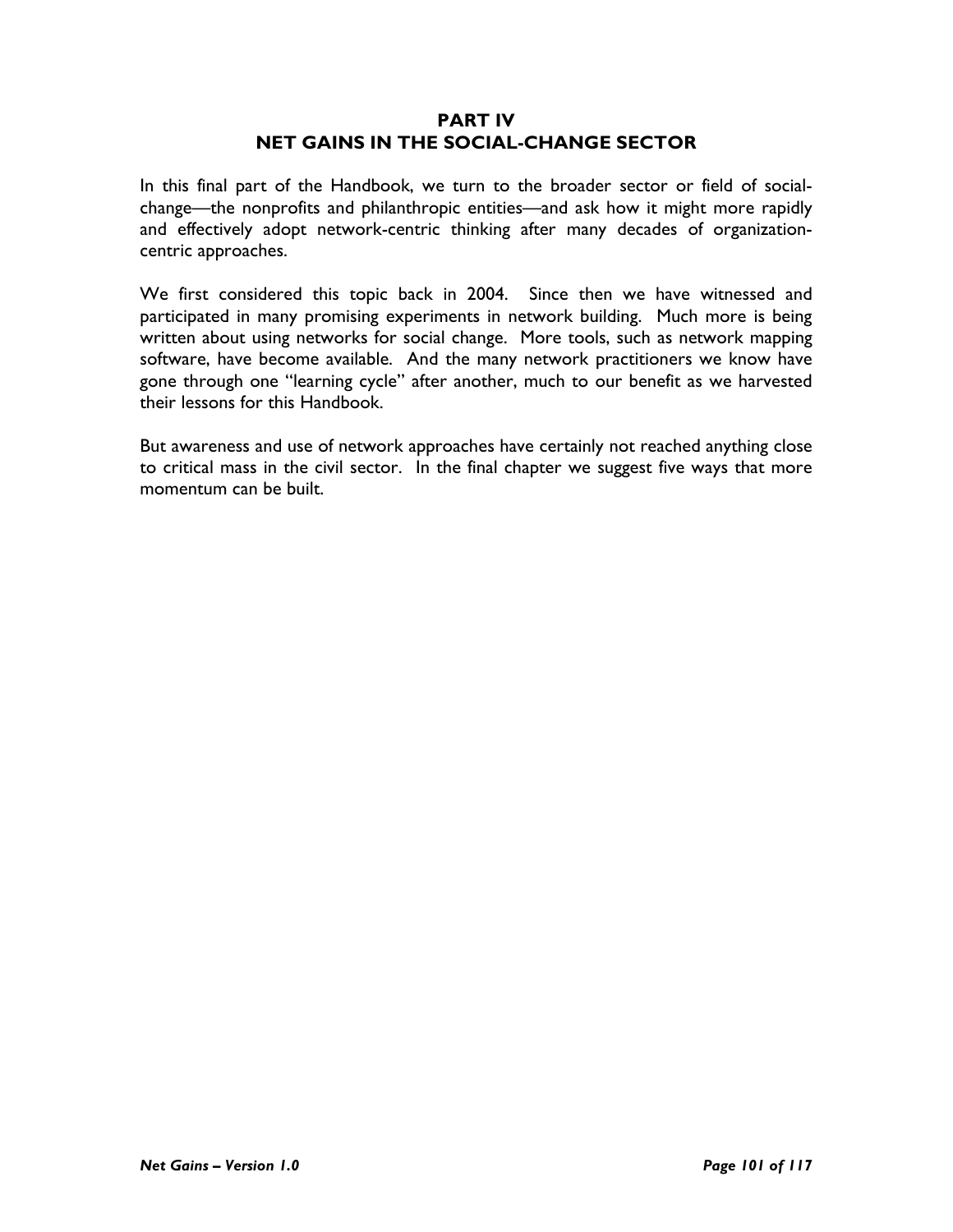#### 20. BUILDING THE CIVIL SECTOR'S NETWORKS: FIVE STRATEGIES

In our work with nonprofit network builders we have seen that some networks unleash effects that have great power to innovate, disturb, ignite, and dramatically change systems. Other networks are much more modest in their impact. Although the potential power of networks attracts much of the interest in connectivity, most people seem to want to build networks that they can control, stabilize, and use instrumentally for their own ends. Thus, they may end up sacrificing much of the power that networks can unleash. Their more "conservative" networks tend to become more like organizations over time. Perhaps this is sensible; dramatic effects are not needed for all purposes. But a better understanding of networks could allow more fully informed and intentional choices to be made.

If our Handbook provides some useful ideas about networks in an accessible way, then it probably also stimulates a desire to learn more. For some readers it may also raise this additional matter: if networking approaches are currently positioned in just a small corner of the civil sector's brain—at the experimental edge of innovation how can they be moved into its heart and bloodstream? How can the sector progress from stirring anecdotes to systemic arrangements?

It is easy to collect stories about nonprofit networks. The storytellers—all sorts of network organizer who are gaining practical experience in the art and science of networking—enjoy telling their tales. They may be short on theory and big on questions, but nonetheless they believe that network approaches promise important benefits for philanthropic and nonprofit organizations.

Yet it is commonplace to observe that the civil sector lags behind the "edge of innovation." Many explanations are offered. The organizations work in isolation from each other, so there are no good ways to spread examples of excellence.<sup>117</sup> Civil organizations have limited resources, so they cannot pay much attention to adopting new approaches.<sup>118</sup> Nonprofits may simply lack the know-how and tools to move in new directions.

These and other systemic barriers to change may be impeding the testing and adoption of networking approaches by nonprofits and philanthropies. The spread of networks "is taking place more slowly within civil society organizations" than in the private sector, observe Creech and Willard of the International Institute for Sustainable Development: "There still appears to be a separation between institutions, with their internal management structures, and networks that have identities of their own—rather than organizations internalizing and capitalizing on their participation in networks."<sup>119</sup> Jon Pratt, head of the Minnesota Council of Nonprofits, also sees slow progress with the sector's adoption of networking, but points to a different reason: Nonprofit managers and boards don't yet have the capacities to become avid networkers, he says. They need ways to "assess the strength of their network relationships, map the linkages and understand how network strategies can advance the work of their organization."<sup>120</sup>

In spite of these difficulties, it is evident that innovative leaders in the civil sector are already pursuing activities to embed networking in the sector's way of working. We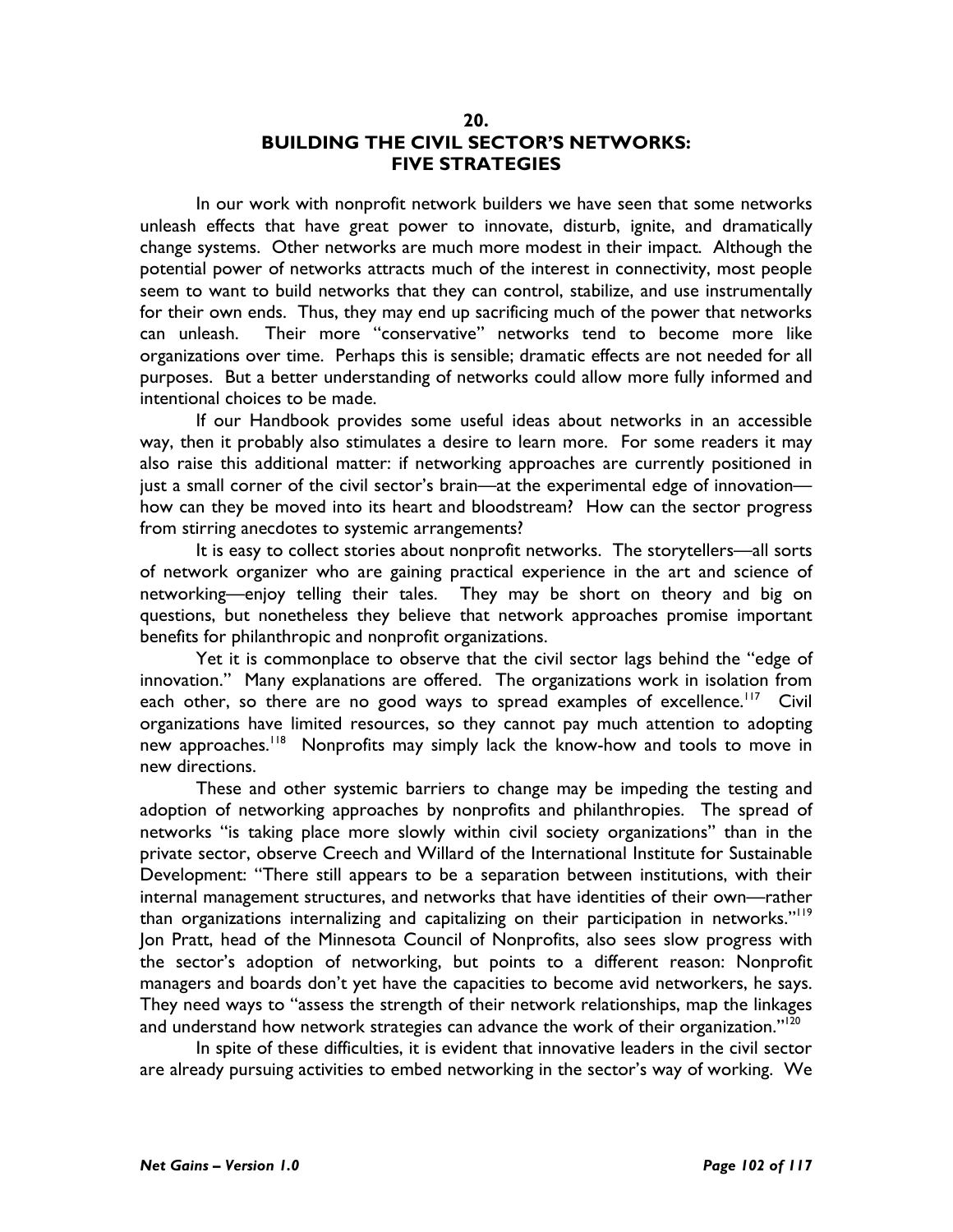can see five strategies for accelerating the penetration of network approaches that will build the sector's long-term ability to more effectively improve life in communities.<sup>121</sup>

# Strategies for Network Approaches

- 1. Discover the "hidden networks" already embedded in the civic sector—and be more intentional about using them.
- 2. Develop far-flung communities of practice—hives—that create, adapt, and spread network tools and skills.
- 3. Develop numerous experiments to demonstrate how civil organizations can improve their capacities by embracing network approaches.
- 4. Pioneer the use of network analysis and strategies as ways to dramatically change large-scale systems in society.
- 5. Use viral marketing to spread the idea of networks throughout civil society.

1. Discover the "hidden networks" already embedded in the civic sector and be more intentional about using them. It is time for the civil sector to eyeball its own networks. Mapping the sector's own connectivity and making these maps visible to all would help generate and awareness of the extent to which networks are part of the sector's way of working and where the potential lies to activate and strengthen networks. In short, the sector should figure out where its hives and hubs are. Translation: within the sector, what are the existing networks through which ideas could flow?

We are not aware of many maps of the linkages among nonprofit and philanthropic organizations and individuals, but we suspect they would reveal several patterns: the civil sector's hives are largely local phenomenon (bounded by geography); mostly based in niches, such as economic development, education, or environment; quite fragmented (many gaps due to isolation); and dominated by a few hubs (either a relatively large organization or a funder focused on a niche in a place). These sorts of maps could lead to decisions to bridge holes, span boundaries, or develop new hubs—to increase connectivity.

Gideon Rosenblatt argues that the environmental movement is a sprawling network "made up of very real interconnections between people and organizations that is greater than the sum of its individual parts." $122$  The network's health would be improved, he continues, by redesigning its loose, unintentional structure around a set of specialized organizations. Whether you agree or not, he is using network thinking to examine an entire field in the civil sector and coming up with ideas about how to use connectivity to strengthen the field.

2. Develop numerous experiments to demonstrate how civil organizations can improve their capacities by embracing network approaches. Most people are not "early adopters"; they want more certainty of success than early experimenters can have. For them, seeing is believing; when it comes to adopting an innovation, they want to know that it works. This is a crucial step in reaching scale with change: risk-taking innovators demonstrate what does and does not work. Many experiments with networking approaches should be attempted. A "learning agenda" should be articulated.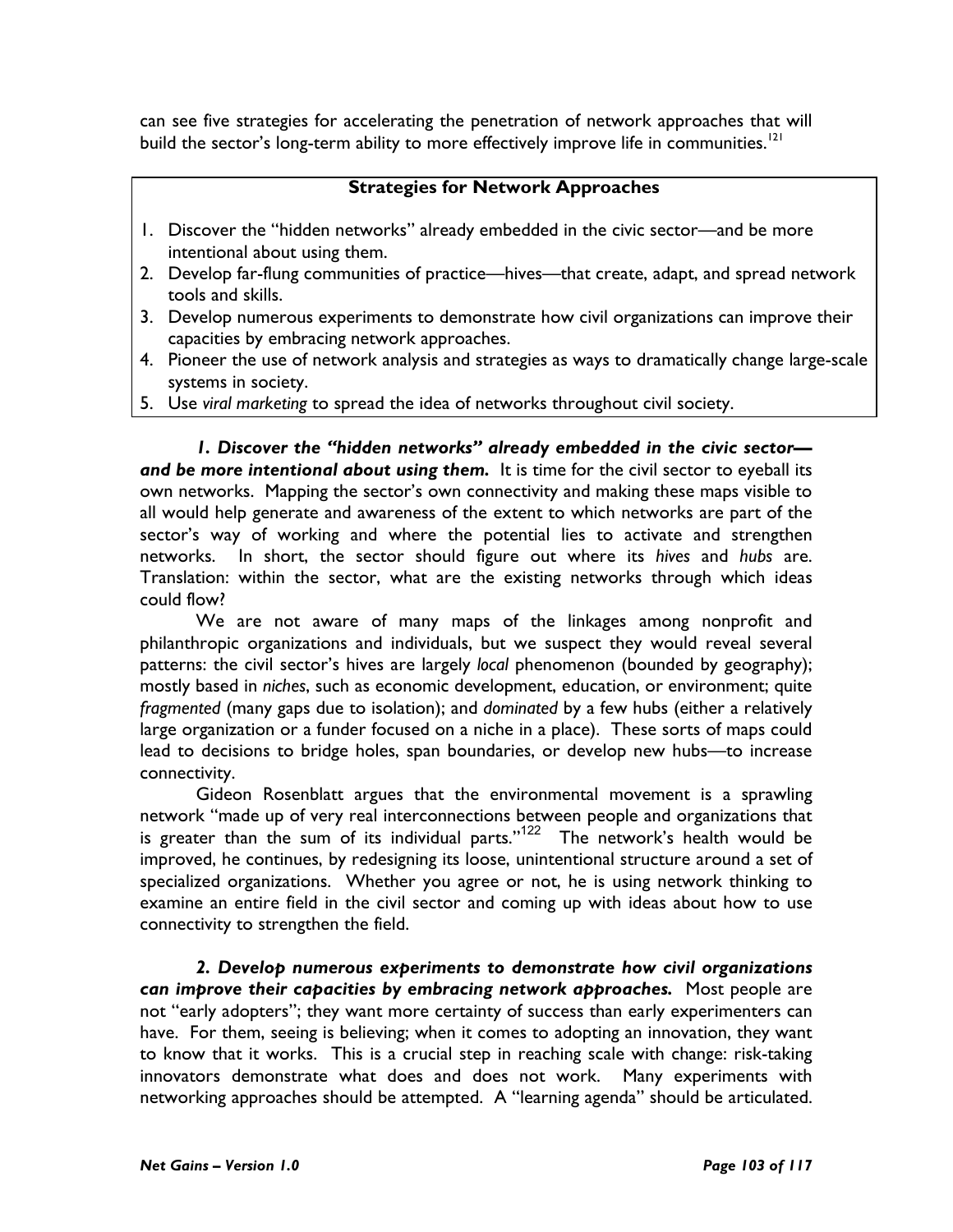(We can say right off the bat that it is critical to learn much more about the economics of networks.) But that is not all. Experiments should be designed with feedback loops so that others can learn what happened and why it happened. Nor is that enough. The feedback from many experiments should be assessed visibly and candidly using clear standards; this should be about learning, not about burying failures or burnishing public images.

3. Develop far-flung communities of practice—hives—that create, adapt, and spread network tools and skills. The civil sector has a long history of organizing to create and spread knowledge products, such as books and online tools, which practitioners can use. Information about and assistance with network tools and skill building can be spread through market mechanisms and through "communities of practitioners" that meet to learn from experts and each other. Learning communities of this sort usually require funding to prime the pump.

4. Pioneer the use of network analysis and strategies as ways to dramatically change large-scale systems in society. Networking is not just about building the capacity of the civil sector. Network strategies can also be used as levers for change in communities. The many "systems" the civil sector entities try to change health care, education, real estate development, and the forest product industry, to name just a few—all have networks at work within them. The health care system has practitioner networks and economic linkages among, for instance, laboratories, physicians, hospitals, and insurers. Education systems have networks of teachers and administrators, and networks of policy developers and decision makers. The real estate sector has networks of developers who take on projects together, and the forest products sector has networks of tree growers, loggers, manufacturers, and retailers. These networks can be analyzed, their interactions, structures, and dynamics assessed. And this sort of analysis may inform the civil sector's strategies for influencing these systems.

5. Use "viral marketing" to spread the idea of networks throughout civil society. "Viral marketing is an ideavirus in which the medium of the virus is the product," explains Seth Godin, author of Unleashing the Ideavirus. "It's an idea where the idea is the amplifier." $123$  In this case, networking may be both the idea and the medium for the transmission of the idea; a network may be its own virus. More networking can beget more networking.

Of course, it won't be this simple, considering some of the barriers to innovation in the civic sector. Is the civil sector in an adaptive posture that is open to change or is it in a condition of equilibrium, of excessive order or disorder that is closed to change? We claim no special insight into the answers, but it seems useful to note that forces for both change and continuity are at work in the sector. When it comes to potential sources of equilibrium, most veterans of efforts to help civil sector organizations improve point to the fundamental relationship between nonprofits and funders (the capital market for nonprofits).<sup>124</sup> "Lack of collaboration is mostly due to stupidity and competition," one consultant in a network building process told us.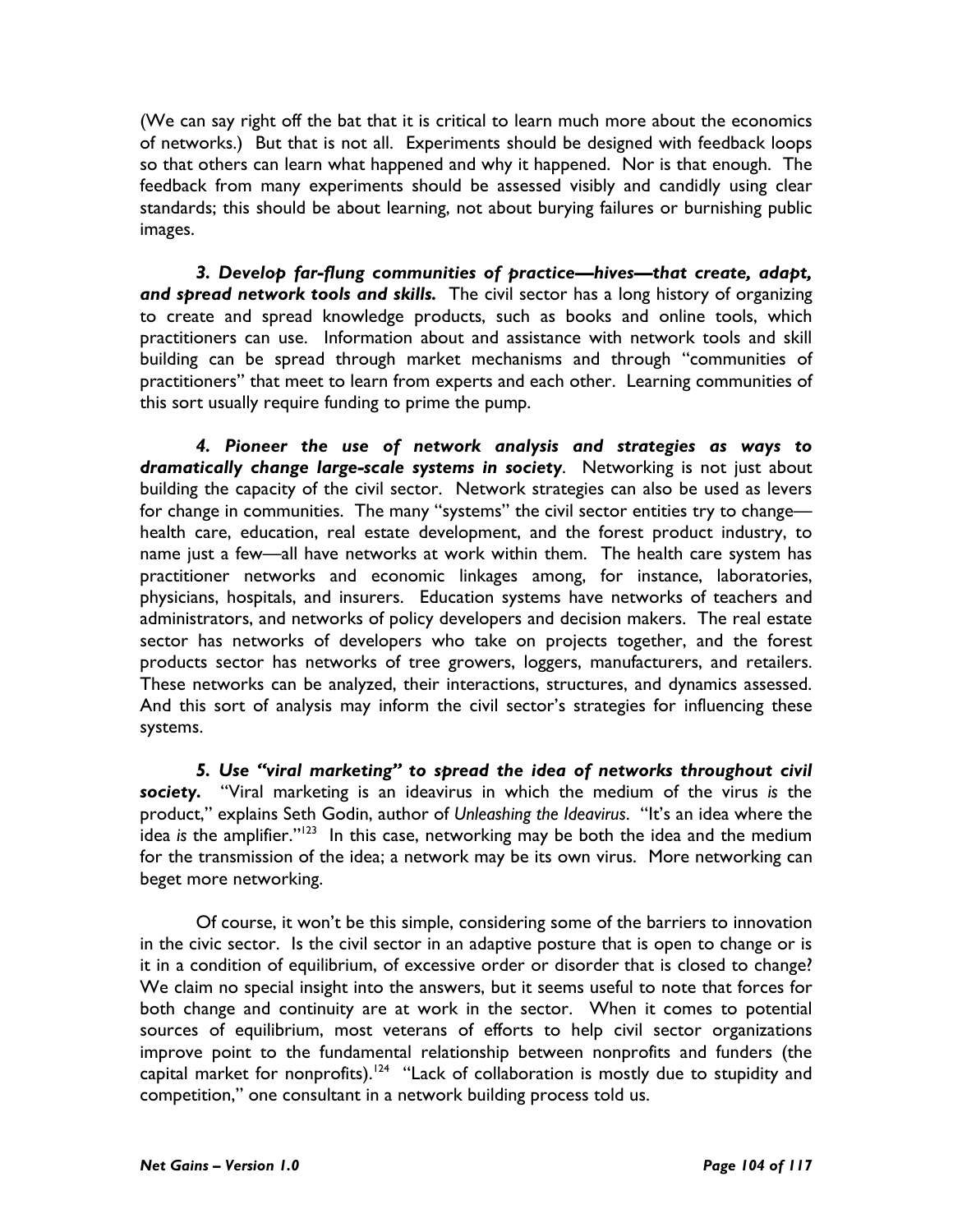Every organization has a sense that they need to be first out of the box with new ideas to impress funders. They have pride of authorship. At the same time, there is a lack of market discipline. Not all funders perform good due diligence on proposals; many support duplicative efforts.

The likelihood of resistance means that viral marketing approaches will need to be quite strategic. Should the virus of networking be aimed at influential hubs in civil society? Or should it "attack" many different entry points at the same time and later focus on a target. Or should the virus "piggy back" into the sector on some other innovation? Or will it be necessary to develop entirely alternative pathways for the virus?

Whatever the answers, the aim is the same: to help the "ideavirus" and practices of networking to reach a tipping point in civil society.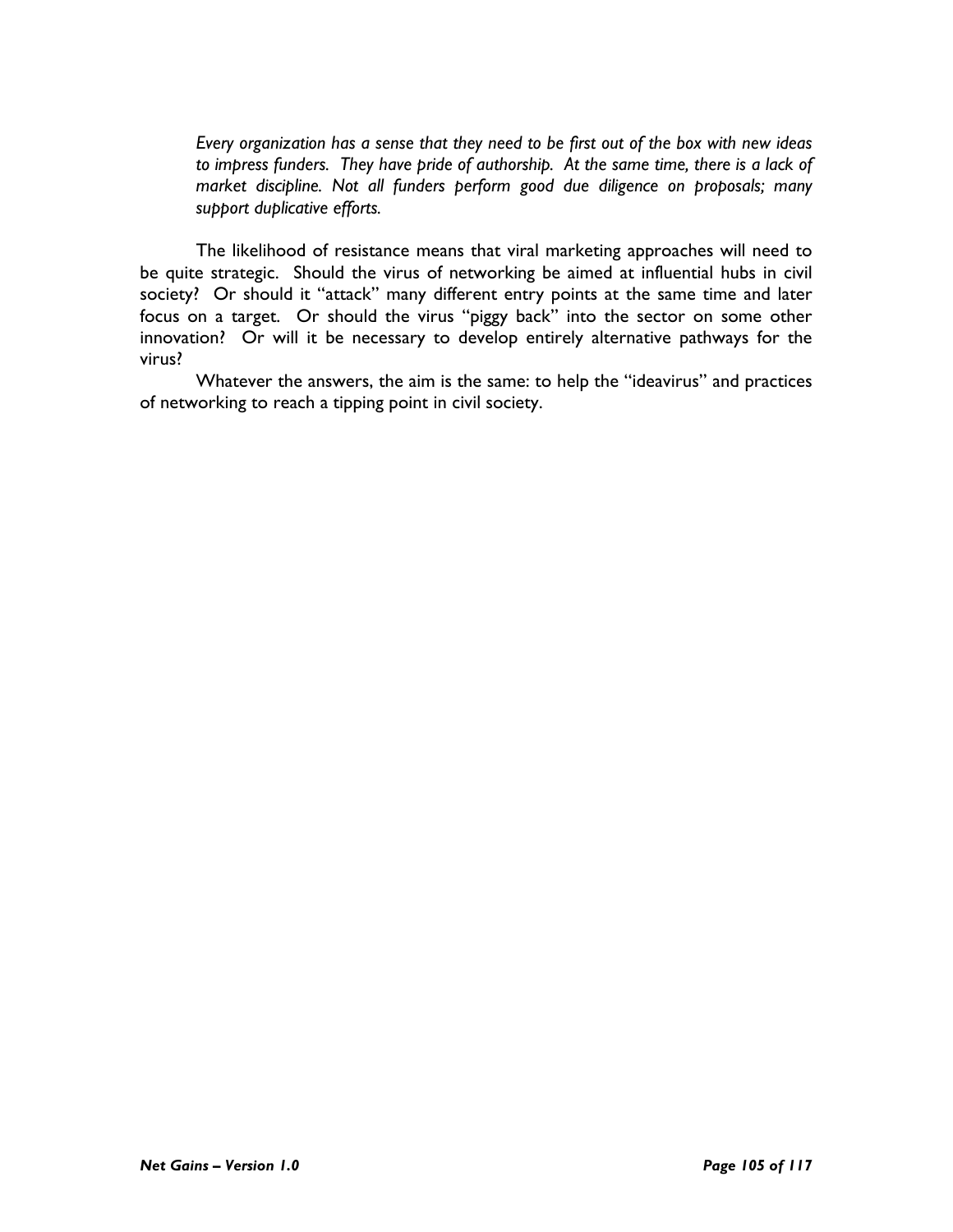# A NETWORK GLOSSARY

Networks are all around us. We rely on them and are a part of them. But few of us share a language to describe them. Here are some key terms and concepts that appear in the Handbook.

| <b>Adaptive</b>    | A network's ability to assemble capacities and disassemble them with       |
|--------------------|----------------------------------------------------------------------------|
| Capacity           | relative ease. Links among people or organizations can be added or         |
|                    | severed, or they can become latent, meaning they are maintained at a       |
|                    | very low level of connectivity, or more active.                            |
| Alignment          | A network that seeks to align people or organizations to develop and       |
| <b>Network</b>     | spread a collective value proposition.                                     |
| <b>Bandwidth</b>   | The different types of information that can be shared by members of a      |
|                    | network. More bandwidth in a network helps to build relationships and      |
|                    | connectivity between members.                                              |
| <b>Bonds</b>       | The ties or links between members or nodes in a network. See "weak         |
|                    | ties" and "strong ties."                                                   |
| <b>Boundary</b>    | The "outer edge" of a network where people or organizations are not        |
|                    | members of the network.                                                    |
| <b>Bridges</b>     | Links forged between people at a geographic or social distance from        |
|                    | each other.                                                                |
| <b>Collective</b>  | A reason for organizing a network that is broadly shared by the            |
| Value              | members and reflects what members can do for each other.                   |
| Proposition        |                                                                            |
| Connectivity       | A network that seeks only to connect people in ways that allow easy        |
| <b>Network</b>     | flow of and access to information and transactions.                        |
| Coordinator        | Someone who helps nodes to undertake collective action for                 |
|                    | production, by ensuring flow of necessary information and other            |
|                    | resources, development and implementation of agreements among              |
|                    | nodes.                                                                     |
| Core               | At the core of a network, members with "strong ties" organize the          |
|                    | purpose of the network and perform much of its work. They also             |
|                    | connect, usually through "weak ties," to those on the network's            |
|                    | "periphery" to draw and create value for them too.                         |
| <b>Dense</b>       | A network structure in which the members are all connected to each         |
| <b>Cluster</b>     | other through "strong ties."                                               |
| <b>Distributed</b> | The power to make decisions is spread among many nodes working             |
| <b>Authority</b>   | fairly independently of each other, rather than being centralized or       |
|                    | concentrated in the hands of a few.                                        |
| <b>Facilitator</b> | Someone who helps network members establish collective value               |
|                    | proposition and negotiate collective action plans for production.          |
| Horizon            | The drop off point in a network beyond which it is difficult to see who is |
|                    | in the network and what is happening in the network. In social networks    |
|                    | this horizon of "observability" is usually two connections away, a         |
|                    | member's direct contacts and their direct contacts.                        |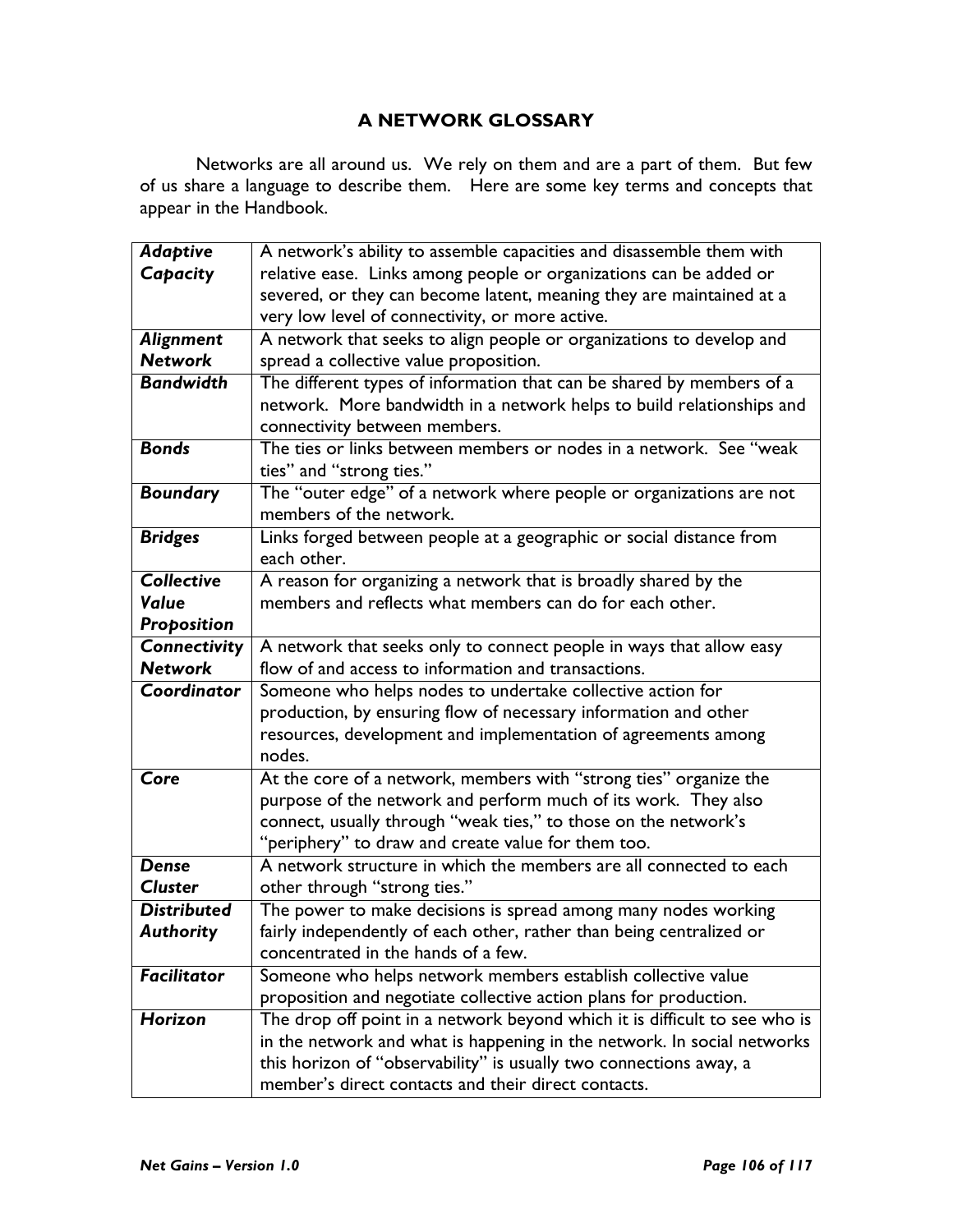| Hub-and-           | A network structure in which one node/member is connected to all of                                                                                |
|--------------------|----------------------------------------------------------------------------------------------------------------------------------------------------|
| Spoke              | the other nodes, but the other nodes are not connected to each other.                                                                              |
|                    | The hub plays a central role in organizing the spokes. Also called "Star"                                                                          |
|                    | structure.                                                                                                                                         |
| Link               | The connection or relationship between two points or members or                                                                                    |
|                    | "nodes" in a network.                                                                                                                              |
| Maps of            | Pictures that display the pattern of connections among nodes, revealing                                                                            |
| <b>Networks</b>    | specific shapes and other characteristics of a network.                                                                                            |
| <b>Network</b>     | A set of "nodes" or points connected by "links" or pathways. In social                                                                             |
|                    | networks, the "nodes" are people or organizations; the "links" are                                                                                 |
|                    | relationships.                                                                                                                                     |
| <b>Node</b>        | A member in a social network; may be an individual or an organization.                                                                             |
| Periphery          | The open, porous "boundary" of a network where members come and                                                                                    |
|                    | go and usually have weak ties to the members at the core of the                                                                                    |
|                    | network.                                                                                                                                           |
| <b>Production</b>  | A network that fosters joint action for specialized outcomes by aligned                                                                            |
| <b>Network</b>     | people or organizations.                                                                                                                           |
| Reciprocity        | The give-and-take between people when they work together or support                                                                                |
|                    | each other; a powerful way to build relationships between network                                                                                  |
|                    | members.                                                                                                                                           |
| Resilience         | The capacity of a network to withstand stresses, such as the dissolution                                                                           |
|                    | of one or more links, because its nodes quickly reorganize around                                                                                  |
|                    | disruptions or bottlenecks without a significant decline in their                                                                                  |
|                    | functionality.                                                                                                                                     |
| <b>Small World</b> | The capacity of some networks to provide remarkably short "pathways"                                                                               |
| Reach              | between individuals separated by geographic or social distance.                                                                                    |
| <b>Steward</b>     | A network member who informally helps to build the network, but not                                                                                |
|                    | as a formal position within the network. Typically, helps connect people                                                                           |
|                    | to each other.                                                                                                                                     |
| <b>Strong Ties</b> | As opposed to "weak ties." Strong ties are built on trust,                                                                                         |
|                    | understandings, and experiences among nodes. Typically they are built                                                                              |
|                    | by people who are relatively equal and share common bonds such as                                                                                  |
|                    | profession, family, or ethnicity. These emotional bonds of friendship,                                                                             |
|                    | intimacy, and reciprocity endure over time. They provide social capital,<br>efficient relationships, for the network and this, in turn, results in |
|                    | efficient communication and aligned action.                                                                                                        |
| <b>Structure</b>   | A network's structure is the pattern formed by the way its nodes are                                                                               |
|                    | linked. There are several main structures. For instance, when many                                                                                 |
|                    | nodes connect to a single node, a Hub-and-Spoke structure is created.                                                                              |
| <b>Value</b>       | A network creates value for its members by enabling them to share                                                                                  |
|                    | information, connections, knowledge, expertise, services, resources, and                                                                           |
|                    | funding with each other. Also see "collective value proposition."                                                                                  |
| <b>Weak Ties</b>   |                                                                                                                                                    |
|                    |                                                                                                                                                    |
|                    | they connect people with different interests, values, and ways of                                                                                  |
|                    | As opposed to "strong ties." Weak ties are built on less intense,<br>committed relationships between members than strong ties. Typically           |
|                    |                                                                                                                                                    |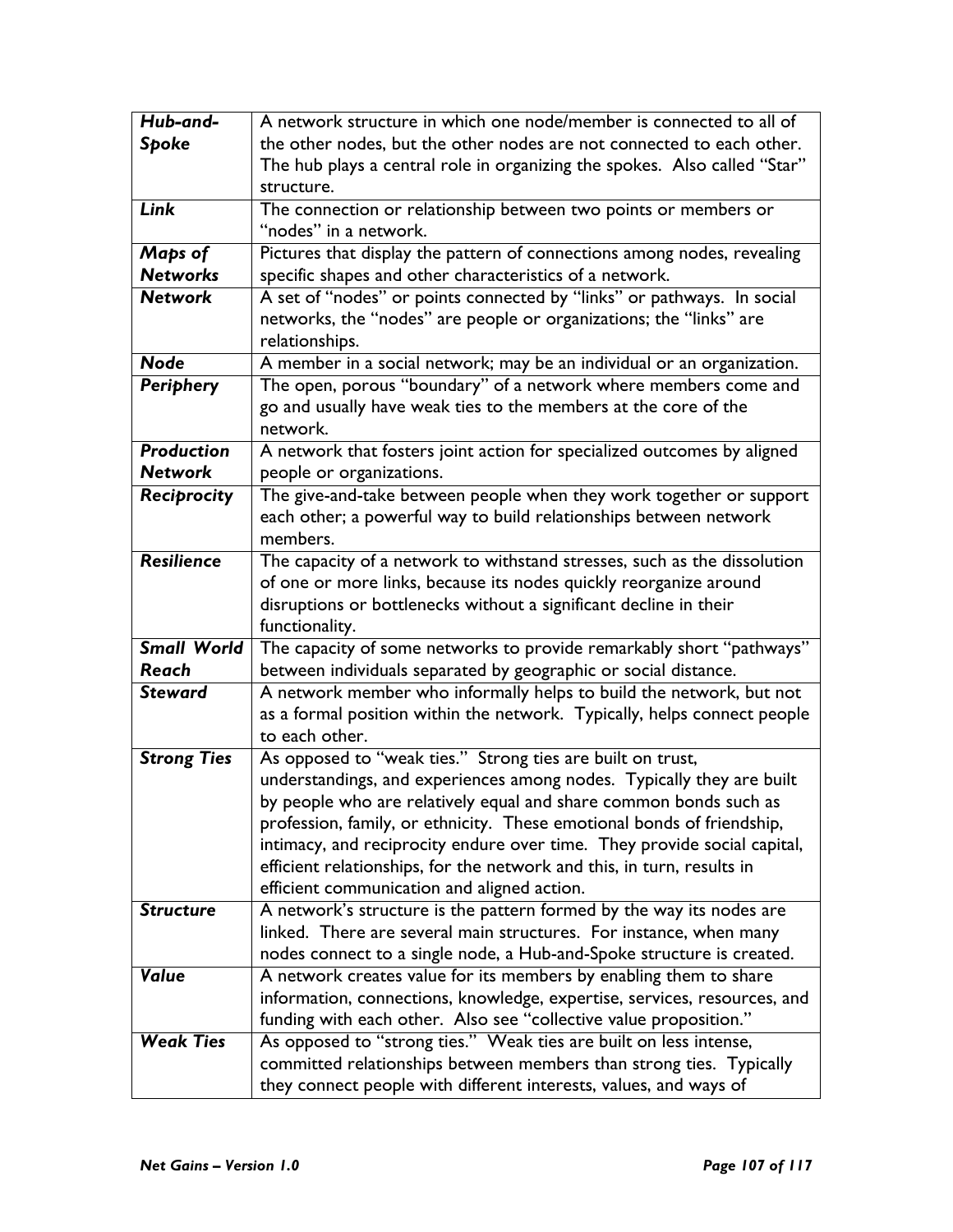|        | interacting; they connect socially isolated individuals and groups. They |
|--------|--------------------------------------------------------------------------|
|        | are valuable to a network because they may provide connections to        |
|        | resources the network doesn't have, but they require less                |
|        | "maintenance" than strong ties and are less reliable.                    |
| Weaver | Someone who works to increase connections among nodes, both the          |
|        | number of links and the bandwidth quality of links. Also may focus on    |
|        | growing the network by connecting to new nodes.                          |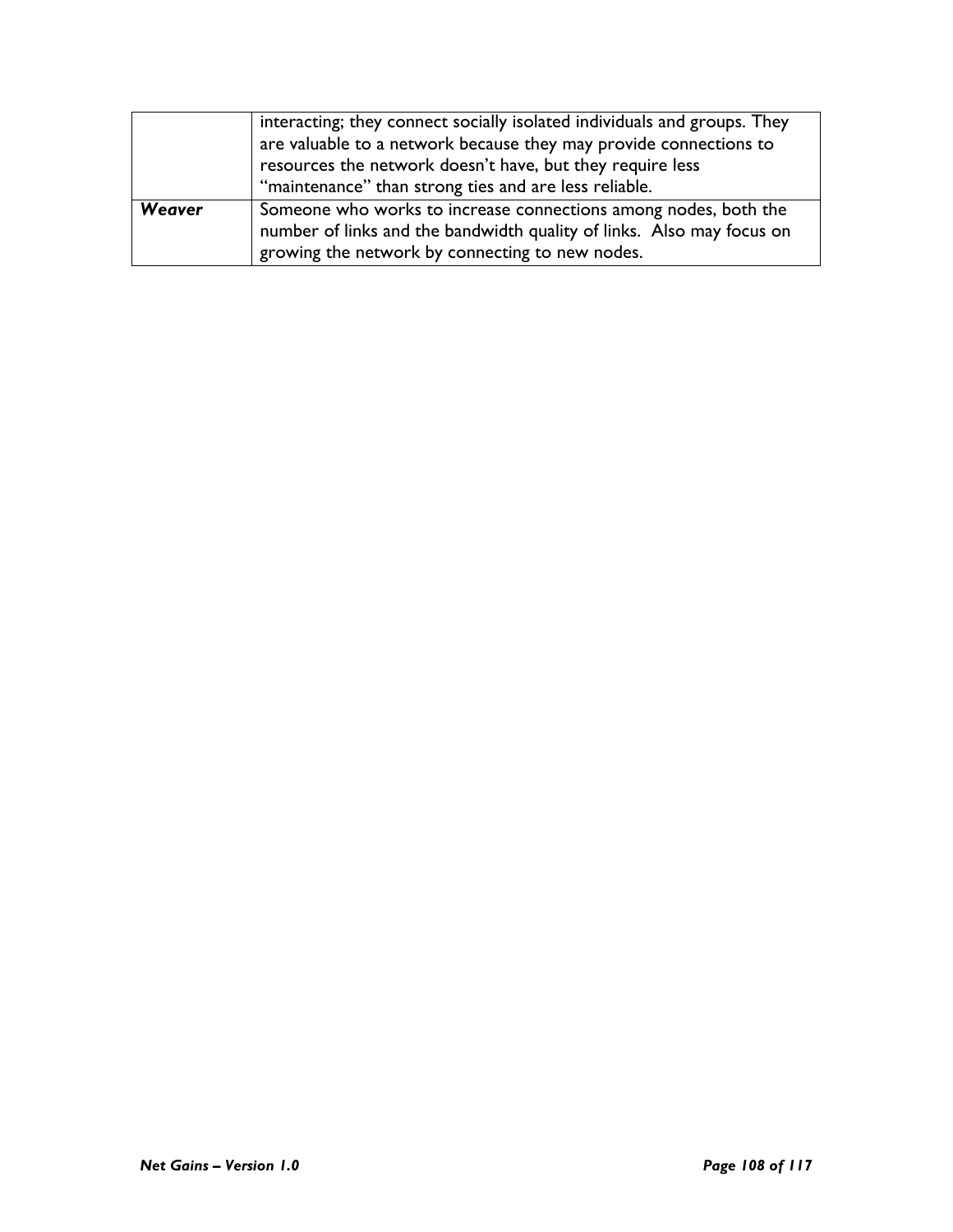## RESOURCES FOR NETWORK BUILDERS

There is a robust literature about networks—books, articles, studies, online manifestos, and more. Much of this writing focuses on particular types of networks: nets of commercial innovators and businesses, NGO advocacy networks in Latin America and Africa, networks of environmental organizations, government agencies in collaboration, and so on. In this section we identify a range of documents that we have found quite useful in learning to understand networks in the nonprofit and other sectors. They are in alphabetical order by author's name. Those that we consider to be a "Must Read" for network organizers and funders are marked with three bold stars (\*\*\*).

\*\*\* Albert-Laszlo Barabasi, Linked: The New Science of Networks (Cambridge, Massachusetts: Perseus Publishing, 2002),

An illuminating exploration of the science of networks for the lay reader by a participant in the research. Especially strong in its explanation of how networks do what they do.

Madeline Church et al, "Participation, Relationships and Dynamic Change: New thinking on evaluating the work of international networks," Development Planning Unit, University College of London, DFID Working paper # 121, 2002

Nine professional network coordinators working in the field of international development reflect on their experiences. They identify approaches to monitoring and evaluation that are adapted to networks and share some helpful tools and templates.

Heather Creech and Aly Ramji, "Knowledge Networks: Guidelines for Assessment," International Institute for Sustainable Development (2004), www.issd.org.

Contains guidelines for evaluating network effectiveness, structure, governance, efficiency, resources, sustainability, and life-cycle. A distillation of Creech and Ramji's experience with knowledge networks and international NGOs. Includes some sample interview protocols for assessing network effectiveness and efficiency.

\*\*\* Heather Creech and Terri Willard, "Strategic Intentions: Managing knowledge networks for sustainable development," International Institute for Sustainable Development (2001), www.iisd.com,

An enormously useful analysis of the many tasks in organizing networks—with clear frameworks and advice. Somewhat limited because it is based exclusively on Creech and Willard's experiences with knowledge-creation and innovation networks, but well worth the attention. Includes excellent chapters on network management and governance, forming and working within virtual teams, and network monitoring and evaluation.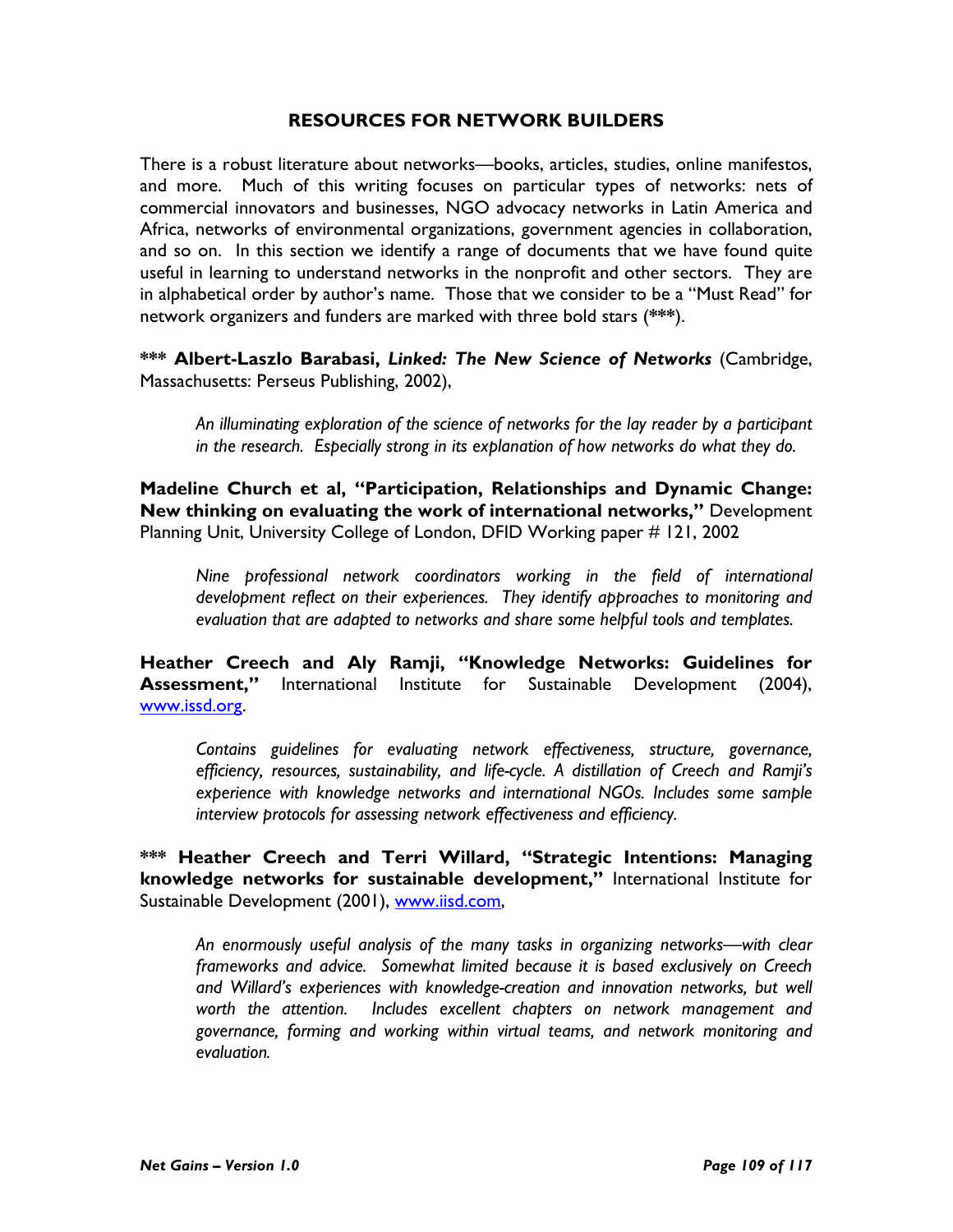Stephen Goldsmith and William D. Eggers, Governing by Network: The New Shape of the Public Sector (Washington, D.C.: The Brookings Institution, 2004),

Focusing on the public sector, Goldsmith, a former mayor of Indianapolis, and Eggers use a network framework to examine collaborations and partnerships in government and the breakdown of traditional bureaucracies.

Mark Granovetter, "The Strength of Weak Ties: A network theory revisited," Sociological Theory, Volume 1 (1983) 201-233.

The original article in which Granovetter argues that "weak ties" are critical for innovation and development because they provide people with access to information and resources beyond those available in their immediate circles.

John Hagel III and John Seeley Brown, "Creation Nets: Harnessing the Potential of Open Innovation," April 2006. Available at www.edgeperspectives.com.

Hagel and Brown explore the far-flung "open innovation" networks emerging in the commercial sector, and identify a "distinctive set of management techniques" that the organizers of these networks use to ensure focus and value creation. This is a conceptual treatment, worthwhile because it focuses on challenges of managing a type of network—open innovation--that nonprofits should be thinking about.

## \*\*\* June Holley and Valdis Krebs, "Building Smart Communities by Network Weaving," 2002-2006, PDF at www.orgnet.com.

Basic network concepts are explained in this accessible introduction to mapping and analyzing inter-organizational and community networks. Research is based on work with the Appalachian Center for Economic Networks (ACEnet). Easy-to-interpret maps describing a typical network's evolution illustrate the advantages of "knowing your network" and "knitting your network."

Kevin Kelly, New Rules for the New Economy: 10 Radical Strategies for a Connected World (New York: Viking, 1998).

By the former editor of WIRED magazine, this classic primer explains network rules and principles that underlie the networked economy.

Jed Miller and Rob Stuart, "Network-Centric Thinking: The Internet's Challenge to Ego-Centric Institutions," Planetwork Journal, available at http://journal.planetwork.net/article.php?lab=miller0704.

Arguing that the new "tools of digital democracy"—online petitions, blogs, and meetups, for instance--are strengthening network-centric approaches, Miller and Stuart detail in plain language the forces that keep civil society organizations stuck in the "egocentric" thinking of "old power" organizations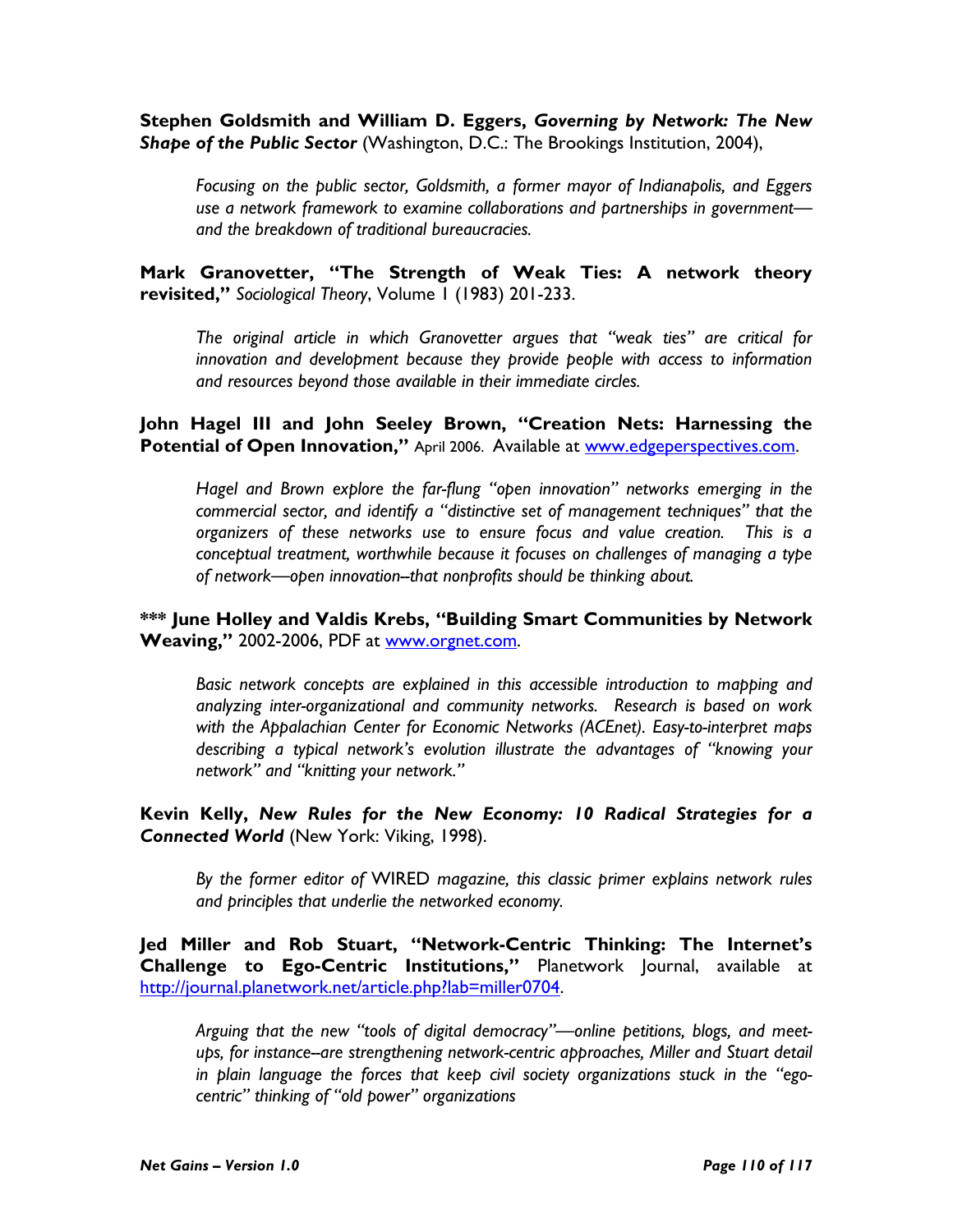Peter Plastrik and Madeleine Taylor, "Network Power for Philanthropy and Nonprofits" and "Lawrence CommunityWorks: Using the Power of Networks to Restore A City," (Barr Foundation: 2004), available at www.barrfoundation.org.

Drawing on cases of nonprofit networks, the first of these articles makes a case for widespread use of networks in the civil sector and examines the practical uses of the knowledge developed by "network science." The second article provides a detailed look at a remarkable grassroots network growing in Lawrence, Massachusetts.

\*\*\* Gideon Rosenblatt, "Movement as Network: Connecting People and Organizations in the Environmental Movement," (Creative Commons: January 2004). Available at www.movementasnetwork.org.

Rosenblatt, executive director of ONE/Northwest, takes a "whole field" perspective, arguing provocatively that the environmental movement is a large network of organizations and people, but the health of the network is in jeopardy: the organizations are "badly fragmented," live in "competitive friction," and don't connect well with each other. "By specializing, restructuring and improving connections between organizations," Rosenblatt envisions, "the movement has an opportunity to transform itself into a dynamic network with far greater resilience, responsiveness and power."

John Scott, Social Network Analysis: A Handbook (London: Sage, 2000).

An accessible introduction to the theory and practice of social network analysis (SNA) in the social sciences. Scott explains basic concepts, uses, and methods in language that is technical but easier to interpret than most textbooks on the subject. Helpful for understanding network metrics and mapping tools.

Paul Skidmore, "Leading Between: Six characteristics of network leaders" in Helen McCarthy, Paul Miller and Paul Skidmore (eds), Network Logic: Who governs in an interconnected world? (London: Demos, 2004).

Skidmore outlines key leadership skills and approaches adapted to a networked world, in one of several articles in this volume by leading thinkers in networks across a range of disciplines.

James Surowiecki, The Wisdom of Crowds: Why the Many Are Smarter than the Few and How Collective Wisdom Shapes Business, Economies, Societies, and Nations (New York: Doubleday, 2004), pp. 158-161.

Surowiecki, a staff writer for The New Yorker, brilliantly describes the ways that decentralized but group processes—from betting on sports to identifying the SARS virus—aggregate into unexpected patterns of "collective intelligence." This is a powerful network dynamic at work.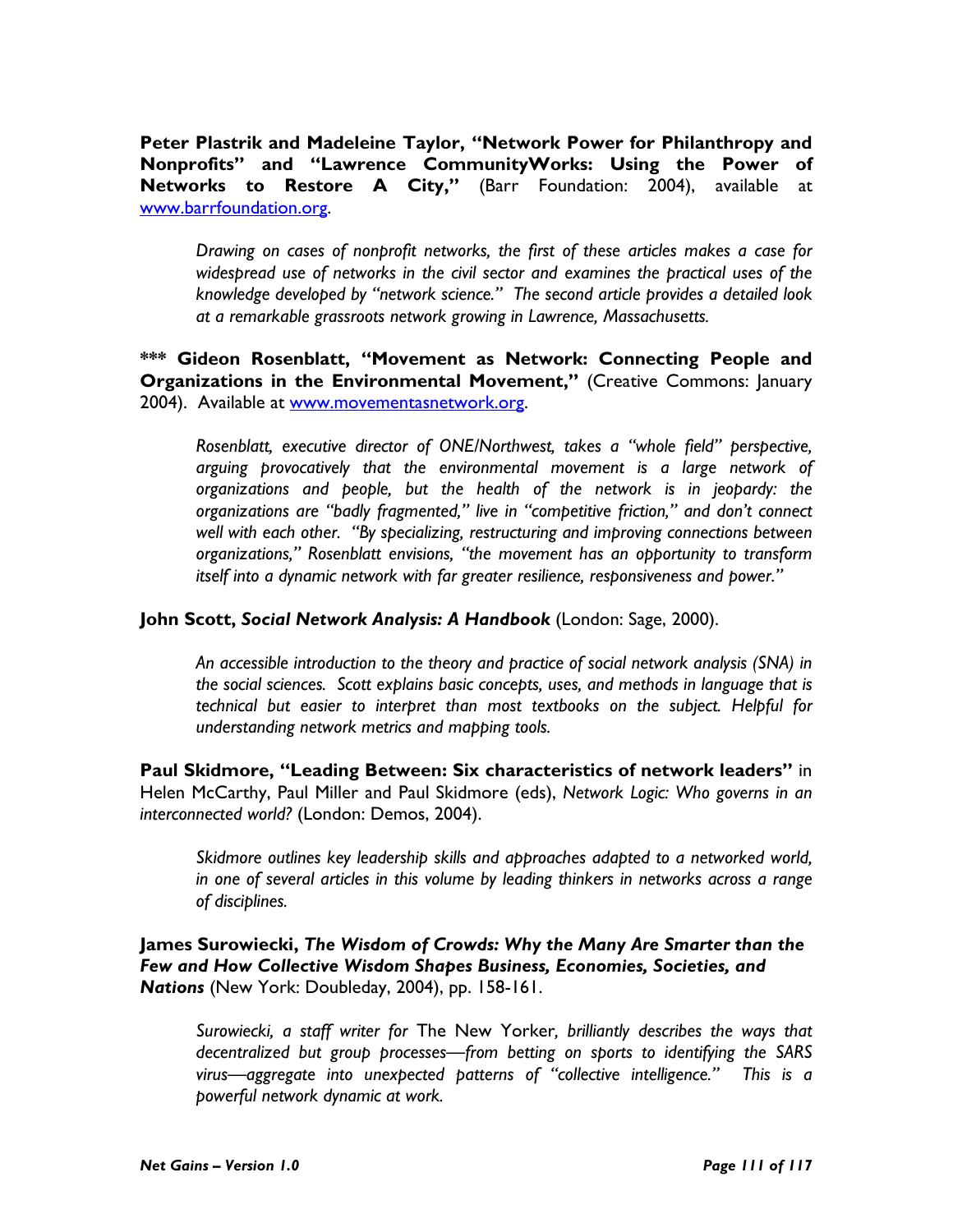\*\*\* William J. Traynor and Jessica Andors, "Network Organizing," ShelterForce, March/April 2005.

Drawing on their experiences building the Lawrence CommunityWorks network, Traynor and Andors offer important advice for developing large-scale, grassroots networks that connect community residents to opportunities and each other.

\*\*\* Duncan Watts, Six Degrees: The Science of A Connected Age (New York: Norton and Company; 2003),

Perhaps the most reader-friendly of the books explaining network science, filled with fascinating stories about a wide range of networks and clear explanations about the scientific analysis of network phenomena.

\*\*\* Mary Wissemann and Kristina Egan, "Building a Multi-Interest Movement for Smart Growth: The Massachusetts Smart Growth Alliance Story of What Works and How We're Facing Our Challenges," May 2006.

After three years as a network of organizations, the Alliance took stock of how it was doing. A smart, readable, in-depth look at the key design issues for a policy advocacy network and how they have been handled.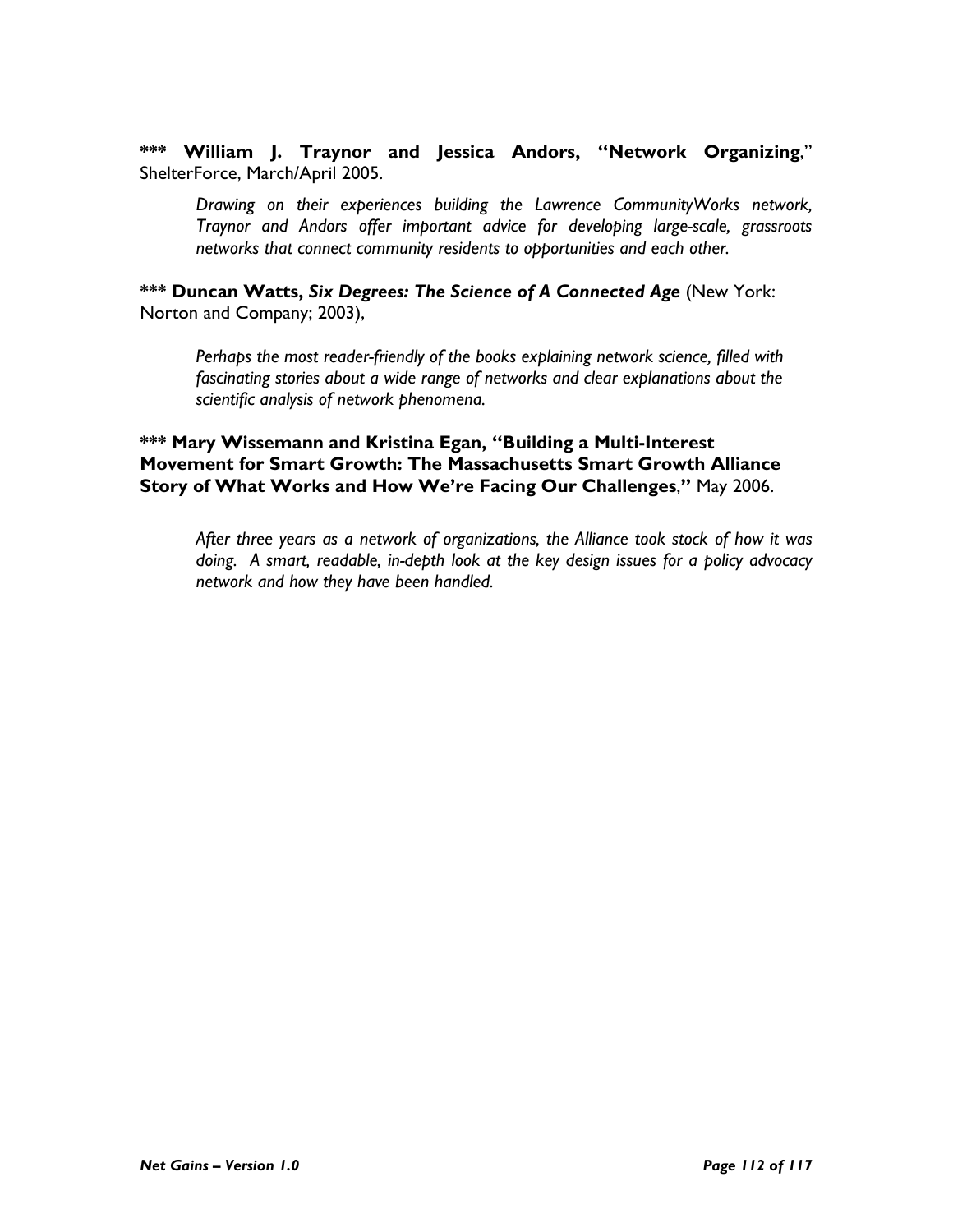## END NOTES

All quotations in the Handbook are from interviews or author's direct engagement with speakers (at presentations or during consultations) unless cited below.

<sup>5</sup> Jonathan Peizer, "The Quiet Revolution in Non-Profit Capacity Support," October 31, 2003, www.soros.org/initiatives/information/articles.

<sup>6</sup> Gideon Rosenblatt, "Movement as Network: Connecting People and Organizations in the Environmental Movement," January 2004, www.movementasnetwork.org. Rosenblatt is executive director of ONE/Northwest in Seattle.

 $^7$  See, for instance, Christine W. Letts, William Ryan and Allen Grossman, High Performance Nonprofit Organizations: Managing Upstream for Greater Impact (San Francisco: Wiley & Sons, 1999) and Michael E. Porter and Mark R. Kramer, "Philanthropy's New Agenda: Creating Value," Harvard Business Review, November-December 1999.

<sup>8</sup> Maine Community Foundation, "Networks-Based Capacity Building Program: Toward Stronger, More Vital Communities in Western Maine," www.mainecf.org/html/grants/available/networkcapbuilding.html. <sup>9</sup> Pratt, "Nonprofits as Networks."

 $10$  See Gary Wolf, "How the Internet Invented Howard Dean," in Wired, January 2004, on how Dean's campaign used the Meetup site on the Internet to grow from 3,000 members in early 2003 to 140,000 members by November 2003. See Watts, Six Degrees, on the Internet, HIV/AIDS, electricity grids, Toyota, and corporate directors.

<sup>11</sup> John Arquilla, professor of defense analysis at the Naval Postgraduate School, quoted in Thom Shanker, "Hezbollah's Successes Have Sent A Warning to the U.S. Military—Welcome to 'Network' Warfare," Montreal Gazette, July 30, 2006.

<sup>12</sup> Albert-Laszlo Barabasi, Linked, p. 7.

 $\overline{a}$ 

<sup>13</sup> Clay Shirky, in "Work on Networks: A GBN Tour," at **www.gbn.org**. Shirky, in "Work on Networks: A GBN Tour," at www.gbn.org, mentions a number of seminal books that have triggered great interest in the business community, including John Seely Brown and Paul DuGuid, The Social Life of Information, Robert Putnam, Bowling Alone, Malcolm Gladwell, The Tipping Point, Barabasi, Linked, and Watts, Six Degrees.

<sup>14</sup> See Mitchell Waldrop, Complexity: The Emerging Science at the Edge of Order and Chaos (1992).

<sup>15</sup> Duncan J. Watts, Six Degrees: The Science of A Connected Age (New York: Norton and Company; 2003), p. 26.

<sup>16</sup> Stephen Goldsmith and William D. Eggers, Governing by Network: The New Shape of the Public Sector (Washington, D.C.: The Brookings Institution, 2004), p. 23.

 $17$  Nor is a network a democracy, in which a majority of voting individuals hold sway over others. A network is not a democracy any more than it is a market or an organization. In a democratic structure, such as a local government, the power to make decisions is distributed to individuals who have equal rights as voters (for representatives or policies). But decisions in most cases require approval of at least a majority of the individuals or their representatives, and majority-decisions, such as taxation, are subsequently imposed on all individuals. Networks, on the other hand, are voluntary associations of members; unlike citizenship in a democracy, an individual has to choose to be in a network. (Democracies, like organizations and markets, may contain networks, of policy advocates, for instance, or legislative caucuses.)

<sup>&</sup>lt;sup>1</sup> Albert-Laszlo Barabasi, Linked: The New Science of Networks (Cambridge, Massachusetts: Perseus Publishing, 2002), p. 7.

 $2$  Helen McCarthy, Paul Miller, and Paul Skidmore (Eds), "Introduction" in Network Logic: Who governs in an interconnected world? (United Kingdom: Demos; 2004), p. 11.

<sup>&</sup>lt;sup>3</sup> Jon Pratt, "Nonprofits as Networks," can be found at <u>www.mncn.org</u>.

<sup>4</sup> The number of public charities registered with the IRS increased 76 percent between 1992 and 2002, according to the National Council of Nonprofit Organizations, data cited in J. R. Labbe, "Make Educated Choices As Charities Multiply," Detroit Free Press, February 4, 2004.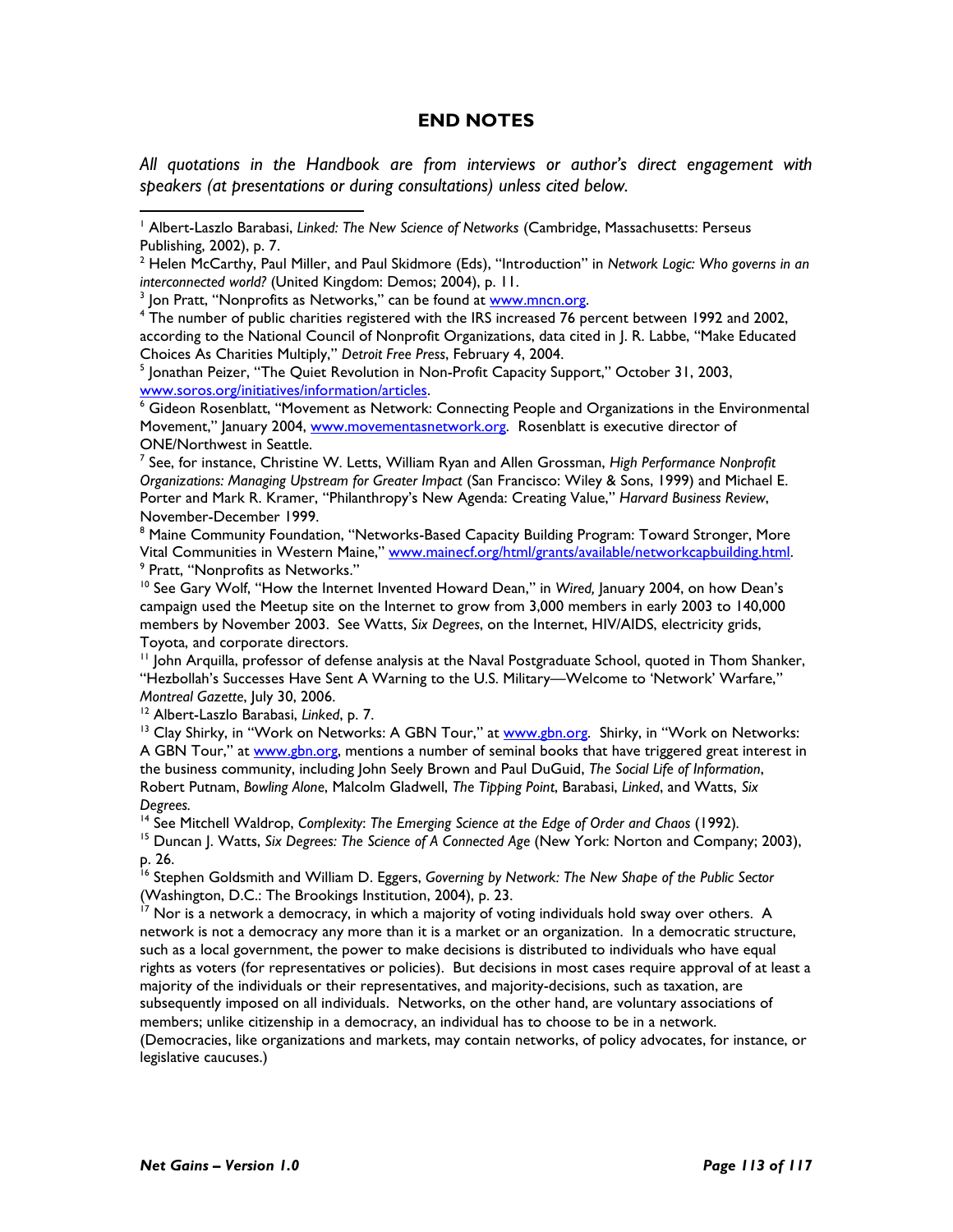<sup>18</sup> William Traynor presentation at conference, "Creating More Impact Through Network Strategies," in Portland, Maine, October 27, 2005. The conference was co-sponsored by the Maine Philanthropy Center, Common Good Ventures, and the Wendling Foundation.

<sup>20</sup> Bhaskar Chakravorti's The Slow Pace of Fast Change: Bringing Innovations to Market in a Connected World (Boston: Harvard Business School Press, 2003).

 $21$  From "An Evaluation of the Mt. Agamenticus to the Sea Conservation Initiative," August 2005, conducted by the Quebec Labrador Foundation.

 $^{22}$  Kevin Kelly, New Rules for the New Economy: 10 Radical Strategies for a Connected World (New York: Viking, 1998).

<sup>23</sup> Watts, Six Degrees.

 $\overline{a}$ 

<sup>24</sup> Watts, Six Degrees.

<sup>25</sup> Watts, Six Degrees, p. 26.

<sup>26</sup> Kelly, New Rules for the New Economy, p. 25.

<sup>27</sup> See www.moveOn.org/about/.

<sup>28</sup> Silverman quotation from Julie Bennett, "The New World of Marketing: Word-of-Mouth Campaigns Replace Traditional Tools," Wall Street Journal, February 7, 2006, p. B7.

<sup>29</sup> Murray quotation: Ibid.

<sup>30</sup> Barabasi, Linked, p. 40.

<sup>31</sup> SARS information: James Surowiecki, The Wisdom of Crowds: Why the Many Are Smarter than the Few and How Collective Wisdom Shapes Business, Economies, Societies, and Nations (New York: Doubleday, 2004), pp. 158-161.

<sup>32</sup> Mary Wissemann and Kristina Egan, "Building a Multi-Interest Movement for Smart Growth: The Massachusetts Smart Growth Alliance Story of What Works and How We're Facing Our Challenges," May 2006, p. 6.

 $33$  Wissemann and Egan, "Building a Multi-Interest Movement for Smart Growth," May 2006, p. 11.

<sup>34</sup> Watts, Six Degrees, pp. 254-260.

<sup>35</sup> Kathleen Kingsbury, "Money's Paper Chase," TIME, Inside Business, July 2006, pp. A31-32.

<sup>36</sup> Gary Wolf, "Reinventing 911," WIRED, December 2005, pp. 208-223.

<sup>37</sup> Marion Kane quotation: presentation at conference, "Creating More Impact Through Network Strategies," in Portland, Maine, October 27, 2005. The conference was co-sponsored by the Maine Philanthropy Center, Common Good Ventures, and the Wendling Foundation.

<sup>38</sup> Fund for Our Economic Future: presentations at Joint Michigan-Ohio Community Foundation CEO Retreat, Ann Arbor, MI, February 16, 2006.

<sup>39</sup> Wissemann and Egan, "Building a Multi-Interest Movement for Smart Growth," p. 27.

<sup>40</sup> Wissemann and Egan, "Building a Multi-Interest Movement for Smart Growth."

<sup>41</sup> Ford Foundation study cited in Bonnie L. Shepard, "NGO Advocacy Networks in Latin America: Lessons from Experience in Promoting Women's and Reproductive Rights," The North-South Agenda, February 2003.

 $42$  In a memo for the Barr Foundation's Network Research Project, Ruggles, a consultant in Boston formerly with Ernst and Young's innovation office, adapted the framework of network consultant Ross Mayfield. See http://radio.weblogs.com/0114726/2002/10/21.html#a16.

 $43$  Gary Mulhair, Ed Robinson, Kristine Alvarez, and Katy Childers, "Assessing the Potential of Collaborative Network Capacity: Preliminary Summary Report," in manuscript, February 2004.

<sup>44</sup> Marion Kane, presentation, "Creating More Impact Through Network Strategies."

<sup>45</sup> Eric Lipton, "After Storms, Red Cross Takes Loans," The New York Times, October, 2005, p. A19.

<sup>46</sup> Thomas Friedman, The World is Flat (New York: Farrar, Straus and Giroux; 2005) p. 9.

<sup>47</sup> Ibid., p. 176.

<sup>48</sup> Ibid., p. 417.

<sup>49</sup> Goldsmith and Eggers, Governing by Network, p. 7.

<sup>50</sup> Malcolm Gladwell, "The Cellular Church," The New Yorker, September 12, 2005, p. 62.

<sup>51</sup> Jed Miller and Rob Stuart, "Network-Centric Thinking: The Internet's Challenge to Ego-Centric

Institutions," Plantwork Journal, available at http://journal.planetwork.net/article.php?lab=miller0704.

<sup>&</sup>lt;sup>19</sup> Joel Millman, "Immigrant Group Puts A New Spin on Cleaning Niche," The Wall Street Journal, February 16, 2006, p. A1.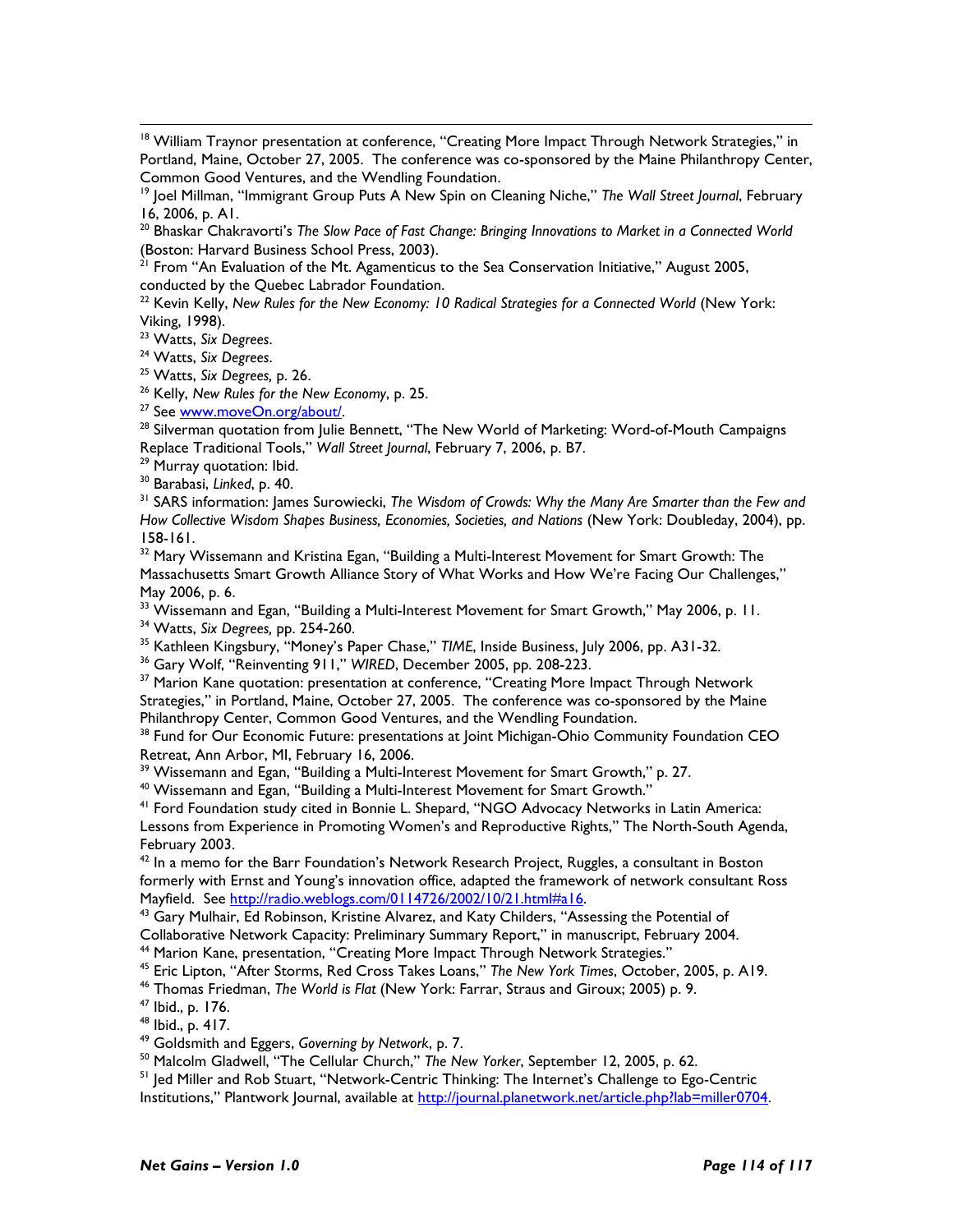$52$  John Hagel III and John Seely Brown, "Creation Nets: Harnessing the Potential of Open Innovation," April 2006. Available at **www.edgeperspectives.com.** 

<sup>53</sup> Heather Creech, "Form follows Function: Management and governance of a formal knowledge network," version 1.0 (Winnipeg, Canada: International Institute for Sustainable Development, 2001), p. 33. Available at www.iisd.org.

<sup>54</sup> Ibid.

 $55$  Ibid.

 $\overline{a}$ 

<sup>56</sup> I. Kaneko and K. Imai, "A Network View of the Firm," paper presented at the 1<sup>st</sup> Hitotsubashi-Stanford Conference, March 29-April 1, 1987.

<sup>57</sup> Jared Sandberg, "Hiring by School Tie Happens All the Time, But Is It a Good Idea?" The Wall Street Journal, February 28, 2006, p. 1B.

<sup>58</sup> John Cassidy, "Me Media," The New Yorker, May 15, 2006, p. 52.

<sup>59</sup> Dine Originals story: Kristina Dell, "Eateries, Unite," TIME Inside Business, May 2006, p. A11.

<sup>60</sup> Creech, "Form follows Function."

<sup>61</sup> Teobaldo Pinzas and Claudia Ranabodlo (2003) La union hace la fuerza? Estudos sobre desarrollo sostenible reviewed in ICCO and ECDPM, 2004, Networking for Learning: What can participants do? P. 8. ICCO is the Interchurch Organization for Development Cooperation and ECDPM is the European Centre for Development Policy Management.

 $62$  Bonnie L. Shepard, "NGO Advocacy Networks in Latin America: Lessons from Experience in Promoting Women's and Reproductive Rights," The North-South Agenda, February 2003.  $63$  Ibid.

<sup>64</sup> Heather Creech and Aly Ramji, "Knowledge Networks: Guidelines for Assessment," International Institute for Sustainable Development, Winnipeg, Canada.

<sup>65</sup> Creech, "Form follows Function," pp. 4-6.

 $66$  Ibid.

<sup>67</sup> See, for example, ICCO and ECDPM, 2004, Networking for Learning: What can participants do? P. 9.

<sup>68</sup> Creech, "Form follows Function," p. 7.

<sup>69</sup> Bonnie L. Shepard, "NGO Advocacy Networks in Latin America: Lessons from Experience in

Promoting Women's and Reproductive Rights," The North-South Agenda, February 2003, pp. 14-15. <sup>70</sup> Creech, "Form follows Function, p. 6.

 $71$  The seven organizations in the Massachusetts Smart Growth Alliance are: the Boston Society of Architects, Citizens' Housing and Planning Association, the Conservation Law Foundation, the Environmental League of Massachusetts, the Fair Housing Center of Greater Boston, Massachusetts Association of Community Development Corporations, and the Metropolitan Area Planning Council. <sup>72</sup> Shepard, "NGO Advocacy Networks in Latin America."

<sup>73</sup> Wissemann and Egan, Building a Multi-Interest Movement for Smart Growth," p. 5.

<sup>74</sup> Wissemann and Egan, Building a Multi-Interest Movement for Smart Growth," p. 11.

<sup>75</sup> Creech, "Form follows Function," p. 23.

 $^{76}$  Darcy Ashman, L. David Brown, and Elizabeth Zwick, "The Strength of Strong and Weak Ties: Building Social Capital for the Formation and Governance of Civil Society Organizations," IDR Reports, Volume 14, Number 2, Institute for Development Research, 1998.

 $77$  Holley quotation: Valdis Krebs and June Holley, Building Sustainable Communities Through Social Networks," The Nonprofit Quarterly, Spring 2004, p. 49

<sup>78</sup> Four phases: Ibid., pp. 46-53.

<sup>79</sup> William J. Traynor and Jessica Andors, "Network Organizing," ShelterForce, March/April 2005, p. 11.

<sup>80</sup> Heather Creech and Terri Willard, "Strategic Intentions: Managing knowledge networks for sustainable development," International Institute for Sustainable Development (2001), www.iisd.com, pp. 67-68. IISDrelated networks include the Sustainable Development Communications Network, the Trade Knowledge Network, the Climate Change Knowledge Network, and the Global Knowledge Partnership.

<sup>81</sup> J.D. Lewis, Partnerships for Profit: Structuring and managing strategic alliances (New York: MacMillan, 1990).

82 Traynor and Andors, "Network Organizing," p. 11.

83 Claudia Lieber and Marisa Ferri, "NGO Networks: Building Capacity in a Changing World," study sponsored by US Agency for International Development, November 2004.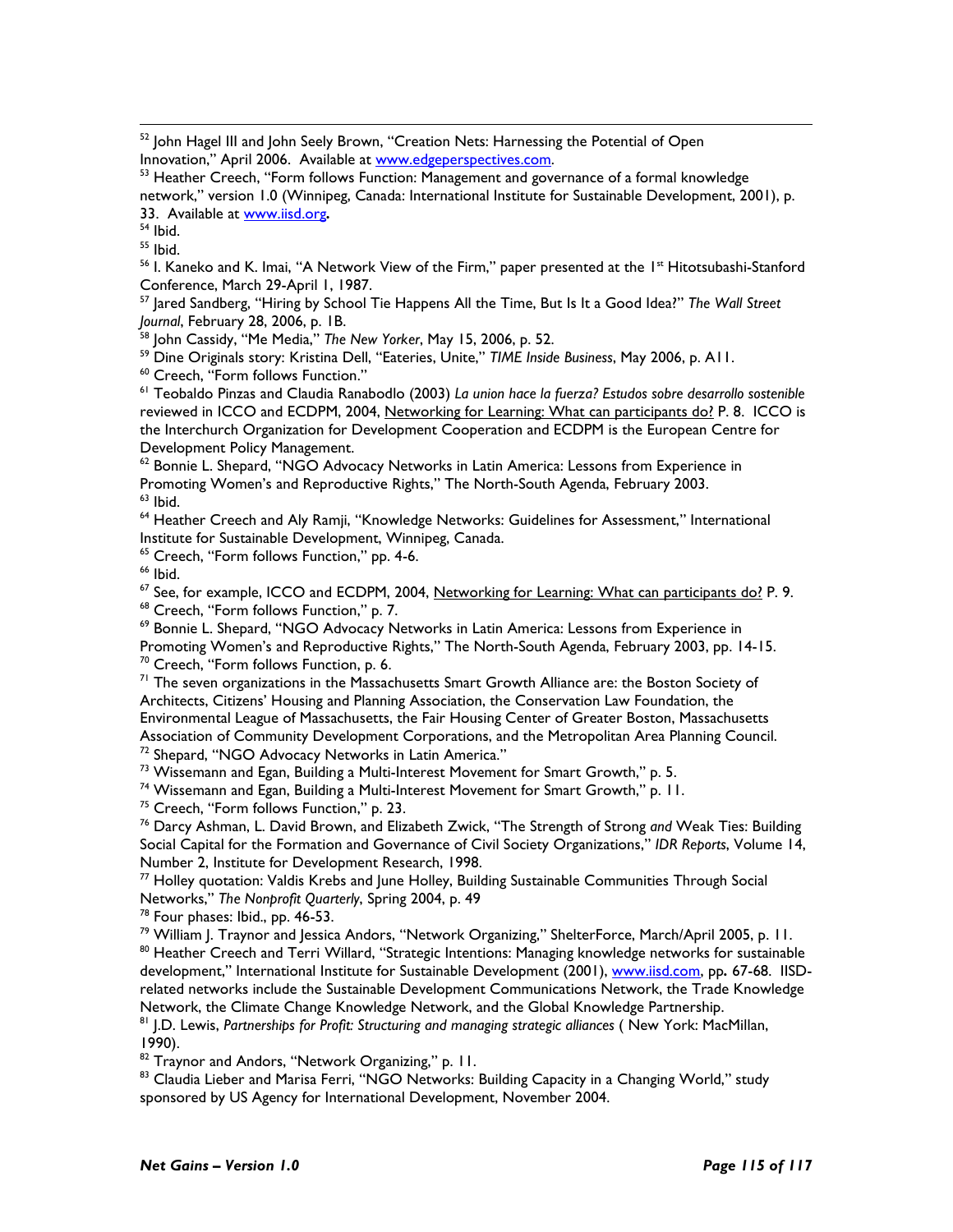84 Francie Ostrower, "The Reality Underneath the Buzz of Partnerships," Stanford Social Innovation Review, Spring 2005, pp. 34-41.

 $85$  Ibid., p. 41.

 $\overline{a}$ 

<sup>86</sup> ICCO and ECDPM, 2004, Networking for Learning: What can participants do?

87 Drawn from Stephanie Lowell, "Building the Field of Dreams: Social Networks as a Source of Sector-Level Capacity in the After-School World," in manuscript, 2006.

88 SML Associates, "Building The Field of Dreams: Social Networks As A Source Of Sector-Level Capacity In The After-School World," a report for the Barr Foundation, October 21, 2006, p. 4.

89 Shepard, "NGO Advocacy Networks in Latin America."

90 Karen Stephenson, "Towards a theory of government," in Helen McCarthy, Paul Miller, and Paul Skidmore (Eds), Network Logic, p. 40.

<sup>91</sup> Creech and Willard, "Strategic Intentions," p. 20.

 $92$  Barr Foundation, "Building stronger after school networks: final report," presentation by SML Associates, August 2006.

<sup>93</sup> Stephanie Lowell, "Exhibits: Building the Field of Dreams," Powerpoint presentation, September 2006, p. 14.

<sup>94</sup> Ibid., p. 12.

<sup>95</sup> Creech and Willard, "Strategic Intentions," p. 58.

<sup>96</sup> Wisseman and Egan, "Building a Multi-Interest Movement for Smart Growth," p. 10.

<sup>97</sup> Mitchell Waldrop, Complexity: The Emerging Science at the Edge of Order and Chaos (1992).

98 Watts, Six Degrees, pp. 99-100.

<sup>99</sup> Creech and Willard, "Strategic Intentions," pp. 88-89.

<sup>100</sup> Creech and Willard, "Strategic Intentions," p. 58.

<sup>101</sup> Valdis Krebs, "Social Network Analysis," presentation.

<sup>102</sup> Creech, "Form follows Function."

103 Marty Kearns, "Network-Centric Advocacy," Green Media Toolshed, www.greenmediatoolshed.org.

<sup>104</sup> Suzanne Taschereau and Joe Bolger, "Networks and Capacity: A theme paper prepared for the study 'Capacity, Change and Performance," European Centre for Development Policy Management, September 2006.

<sup>105</sup> Creech, "Form follows Function."

<sup>106</sup> Shepard, "NGO Advocacy Networks in Latin America."

<sup>107</sup> Shepard, "NGO Advocacy Networks in Latin America."

<sup>108</sup> Marilee Karl (editor) with Anita Anand, Floris Blankenberg, Allert van den Ham, and Adrian Saldanha, editors, Measuring the Unmeasurable: Planning, Monitoring and Evaluation of Networks (New Delhi, India: Women's Feature Service, 1999).

<sup>109</sup> Taschereau and Bolger, "Networks and Capacity."

110 SML Associates, "Building The Field of Dreams."

<sup>111</sup> Ibid.

<sup>112</sup> Creech and Ramji, "Knowledge Networks."

<sup>113</sup> SML Associates, "Building the Field of Dreams."

<sup>114</sup> The W.K. Kellogg Foundation's "Evaluation Handbook" has more on participatory approaches. The Handbook is a good all around source of information about the components of "evidence-based" evaluation recommended by many philanthropic organizations. Available at www.wkkf.org, see Toolkits and then Evaluation.

<sup>115</sup> Burt and Ronchi's article "Teaching Executives to See Social Capital" can be downloaded from http://faculty.chicagogsb.edu/ronald.burt/research/index.htm

<sup>116</sup> Barr Foundation, "Mapping the Arts and Culture OST Network: A Learning Session," June 12, 2006. <sup>117</sup> Manual Pastor and Rachel Rosner, "Communities Armed with Buckets Take Charge of Air Quality," in Sustainable Solutions: Building Assets for Empowerment and Sustainable Development, Ford Foundation, July

2003. www.fordfound.org. "Examples of excellence may go unrecognized, and community groups wind up working in isolation," note Pastor and Rosner. "As a result, the advantages of a new approach to organizing or advocacy may not spread to those who need it."

<sup>118</sup> Creech and Willard, "Strategic Intentions," pp. 90-91.

119 Creech and Willard, "Strategic Intentions," pp. 90-91.